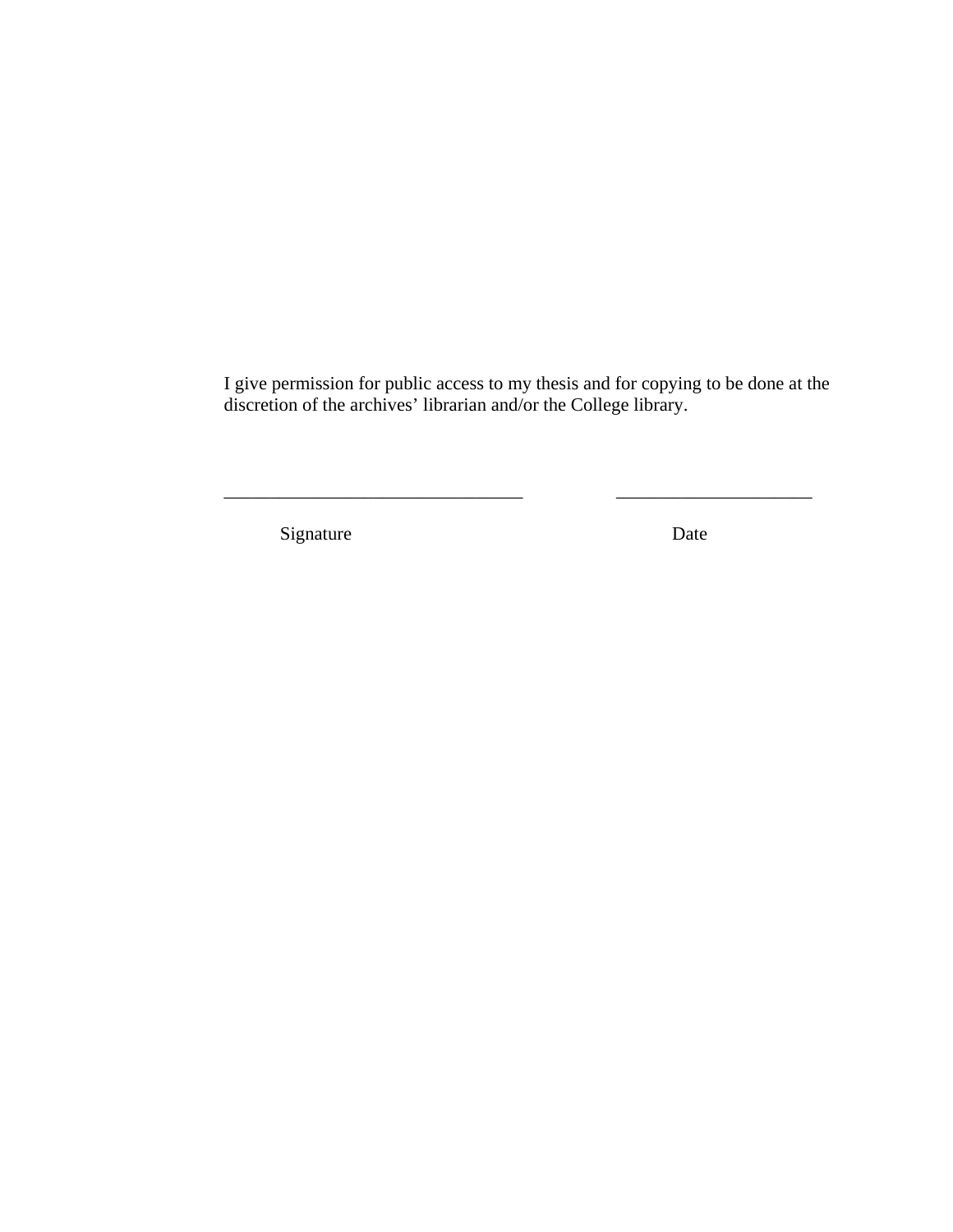## BINOCULAR VISION SKILLS IN HUMAN OBSERVERS

By

Heather Ajzenman

A Paper Presented to the

Faculty of Mount Holyoke College in

Partial Fulfillment of the Requirements for

The Degree of Bachelors of Arts with

Honor

Program of Neuroscience and Behavior

South Hadley, MA 01075

May 2008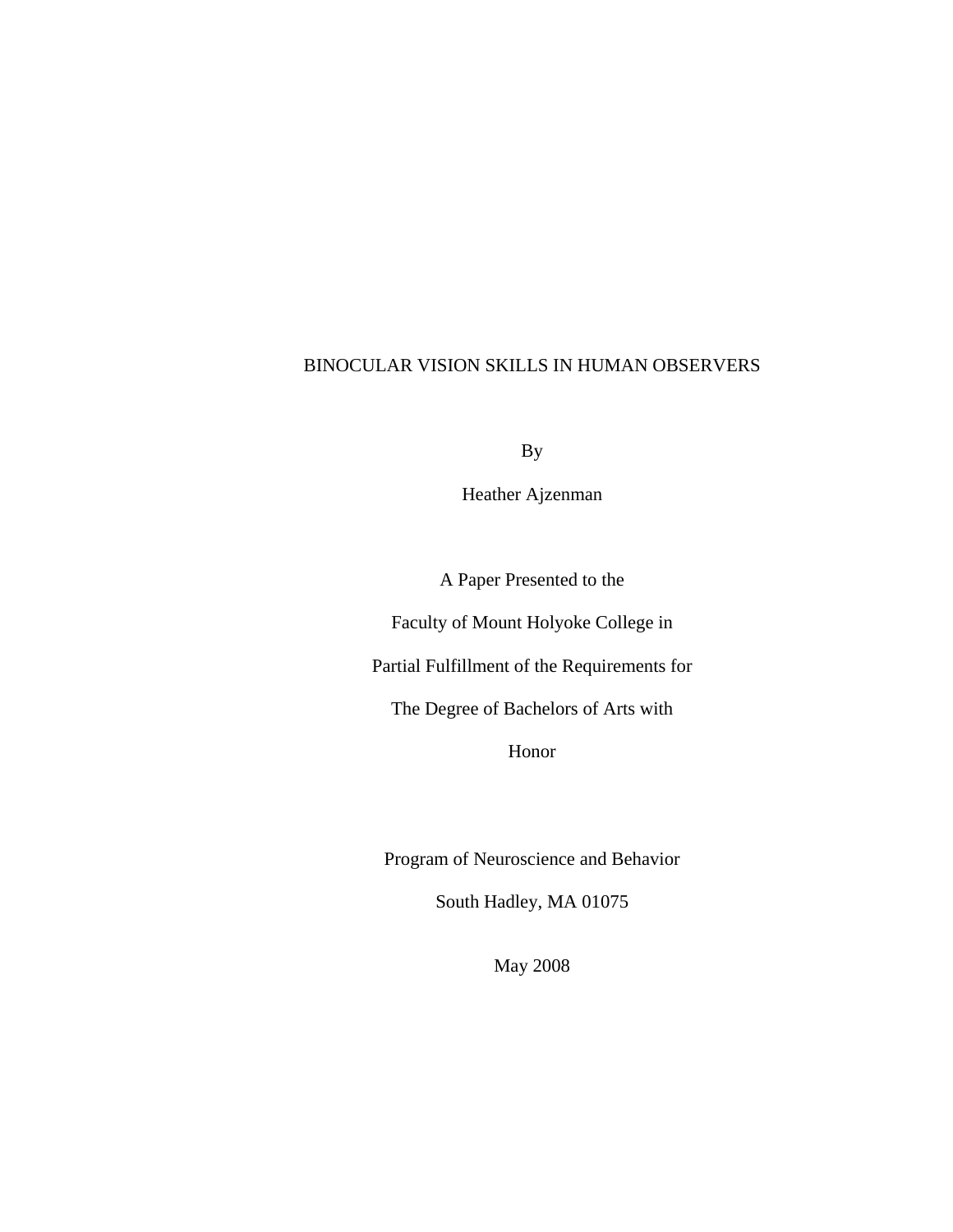This paper was prepared under the direction of Professor Susan Barry for eight credits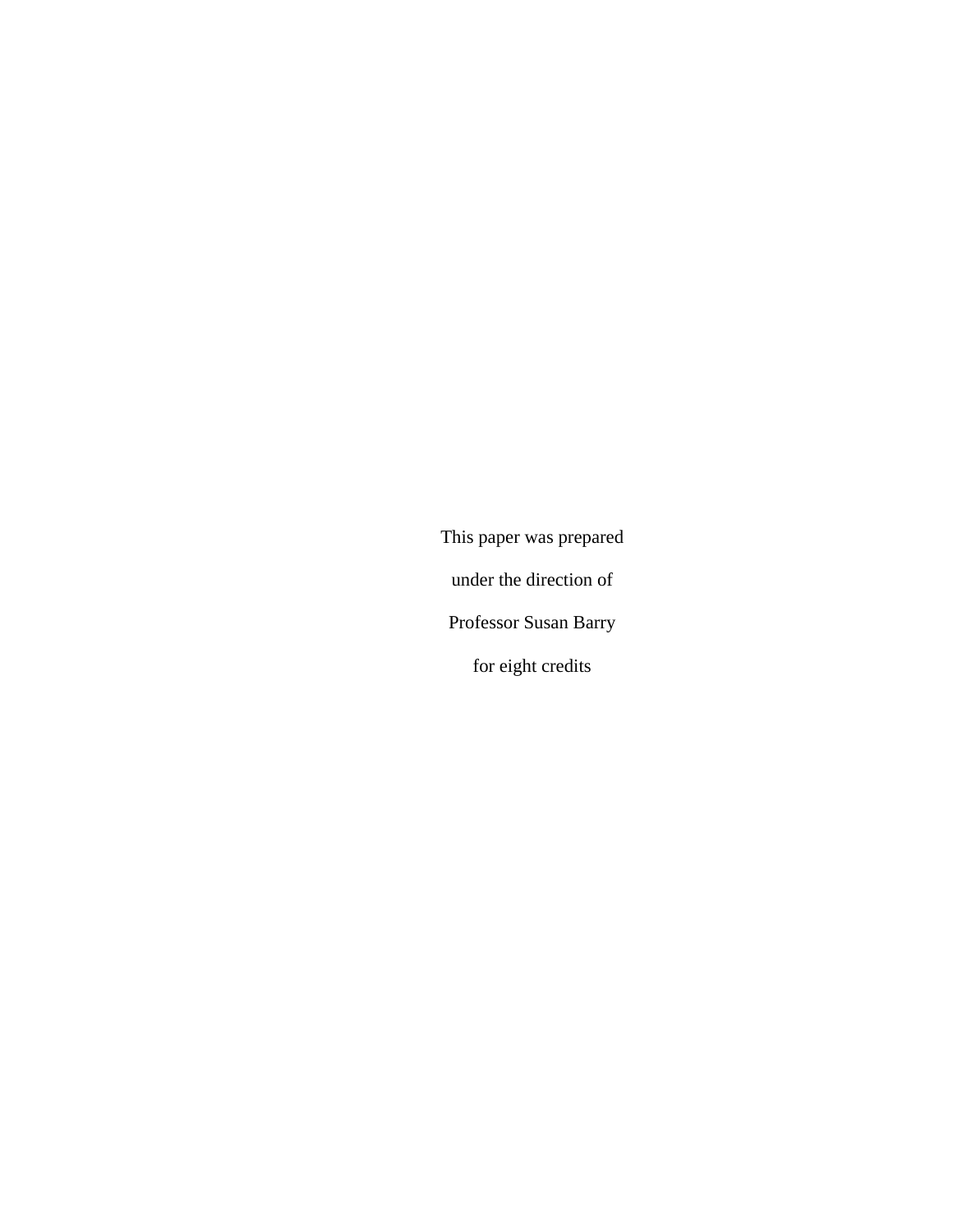# **ACKNOWLEDGEMENTS**

I would like to thank Sue Barry for the guidance she gave me in this project. She was always enthusiastic as we spent many hours discussing the research.

I would also like to thank Jake Krans for suggestions on figure formatting and editing.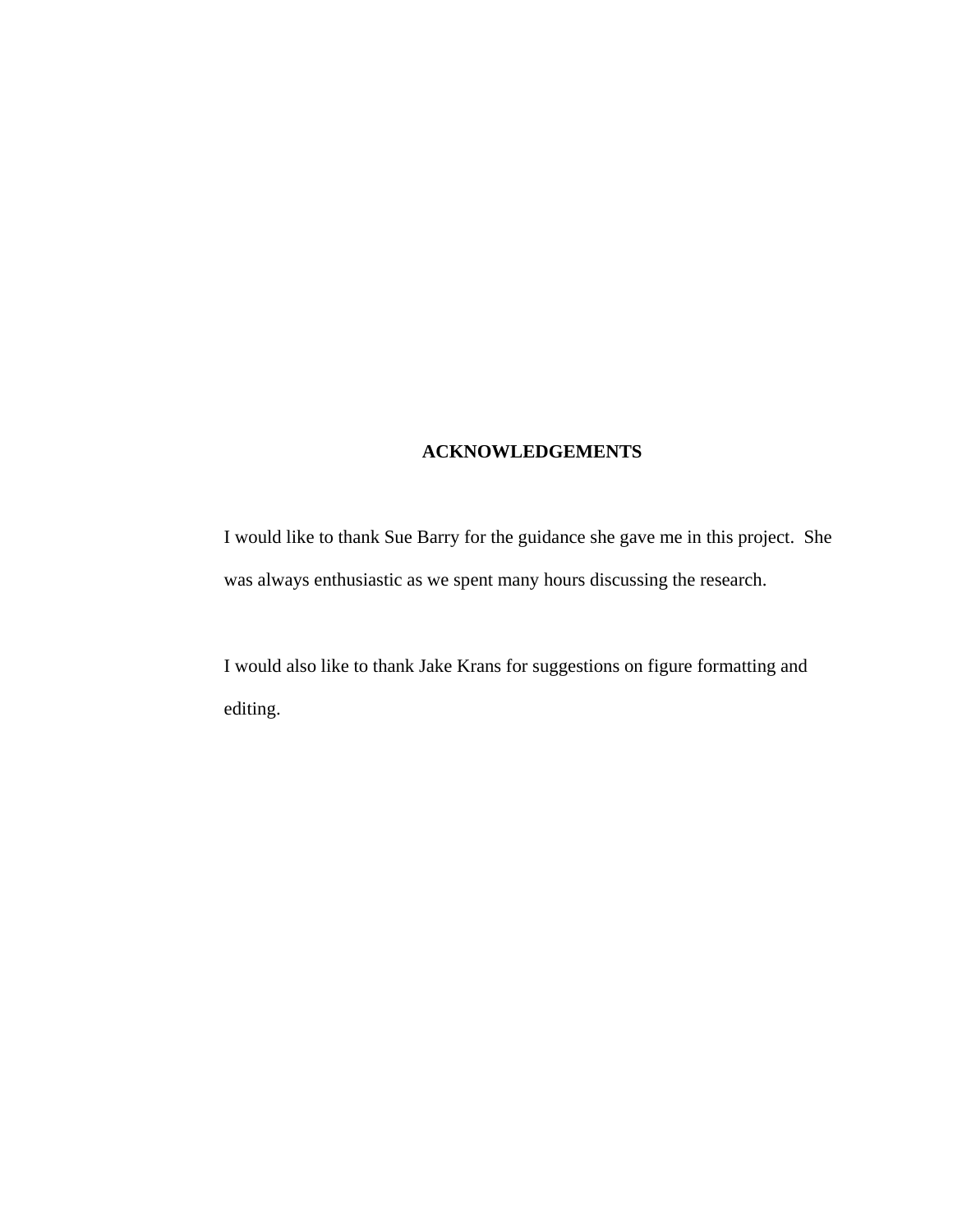# **TABLE OF CONTENTS**

Page **Page** 

| List of Figures                    | $\ddot{\phantom{a}}$                                        | $\sim$ $\sim$        | $\sim$ $\sim$                     | $\sim$ $\sim$                     | $\sim 10^{-10}$ km $^{-1}$                 |                                    | $\mathbf{V}$ |
|------------------------------------|-------------------------------------------------------------|----------------------|-----------------------------------|-----------------------------------|--------------------------------------------|------------------------------------|--------------|
| <b>List of Tables</b>              | $\ddot{\phantom{a}}$                                        | $\mathcal{L}$        | $\blacksquare$                    | <b>Contractor</b>                 | <b>Contract Contract Contract Contract</b> | $\mathbb{Z}^{\mathbb{Z}^{\times}}$ | viii         |
| Abstract                           |                                                             | $\ddot{\phantom{0}}$ | $\sim$ $\sim$                     | <b>Contract Contract</b>          | $\sim$ $\sim$                              |                                    | ix           |
| Introduction<br>$\mathbb{R}$       |                                                             | <b>Contractor</b>    | $\sim$ $\sim$                     | $\sim$ $\sim$                     | $\sim$ $\sim$                              | $\ddot{\phantom{a}}$               | $\mathbf{1}$ |
| <b>Materials and Methods</b>       |                                                             |                      | $\ddot{\phantom{a}}$              | $\ddot{\phantom{a}}$              |                                            |                                    | 19           |
| Results                            | $\mathcal{L}^{\text{max}}$ , and $\mathcal{L}^{\text{max}}$ | $\sim$ $\sim$        | $\sim$ $\sim$ $\sim$ $\sim$       |                                   |                                            |                                    | 25           |
| Discussion<br>$\ddot{\phantom{a}}$ | $\sim$ $\sim$                                               | <b>Contractor</b>    | $\sim$ $\sim$                     | $\sim 10^{11}$ and $\sim 10^{11}$ | $\sim$                                     | $\ddot{\phantom{a}}$               | 62           |
| Literature Cited                   |                                                             |                      | $\bullet$                         |                                   |                                            |                                    | 87           |
| Appendix                           | $\mathcal{L}_{\text{max}}$ .                                |                      | and the company of the company of |                                   | $\ddot{\phantom{a}}$                       |                                    | 90           |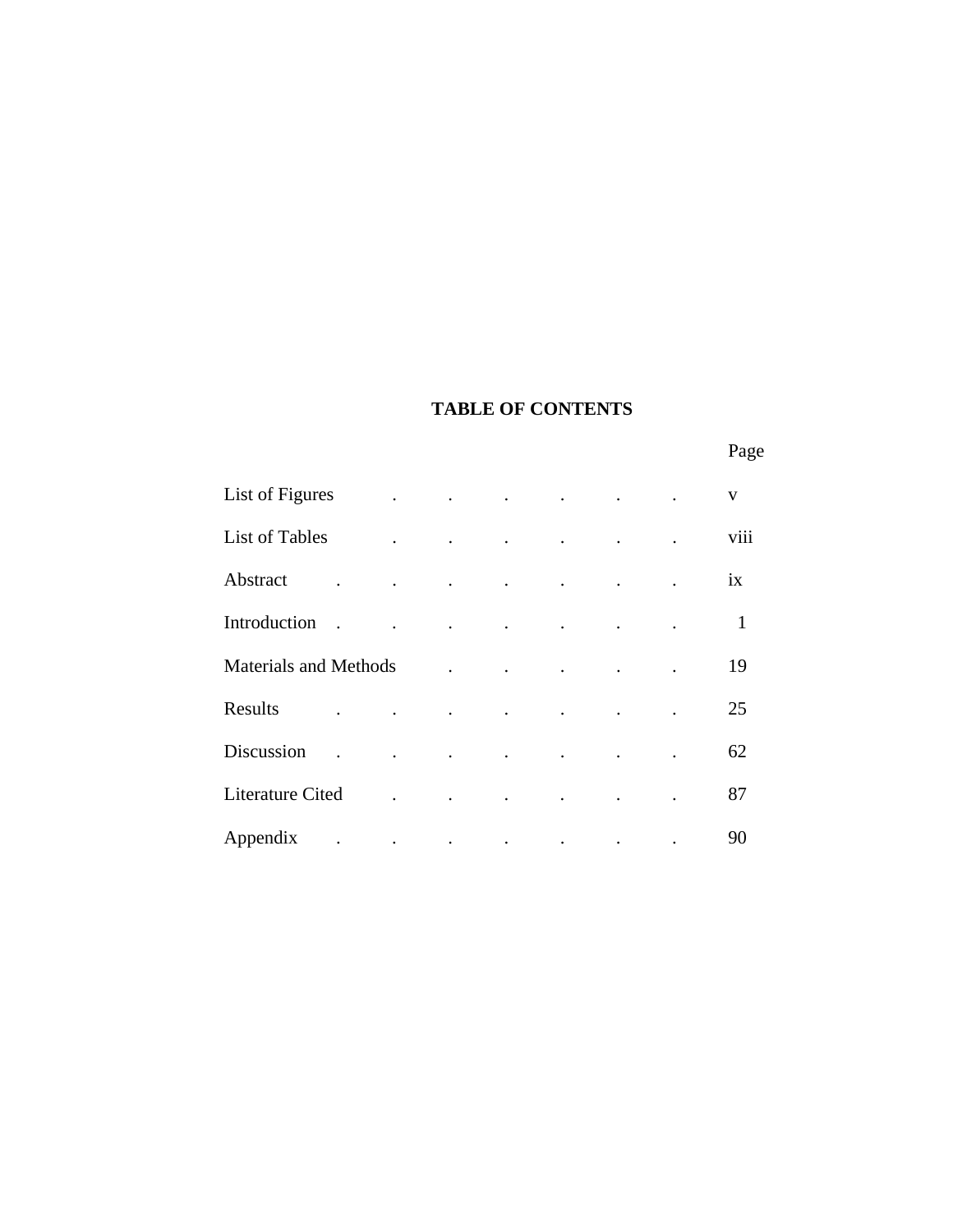# **LIST OF FIGURES**

|  | Page<br>- |
|--|-----------|
|--|-----------|

| Figure 1: Drawing of Object Occlusion                                                                           |                                                                                              |  | $\overline{2}$ |
|-----------------------------------------------------------------------------------------------------------------|----------------------------------------------------------------------------------------------|--|----------------|
| Figure 2: Relative Size and Position Cues                                                                       | <b>Contract Contract</b>                                                                     |  | $\overline{2}$ |
| Figure 3: Aerial Perspective.                                                                                   |                                                                                              |  | 3              |
| Figure 4: Linear Perspective.                                                                                   |                                                                                              |  | $\overline{4}$ |
| Figure 5: Light and Shadowing                                                                                   |                                                                                              |  | 5              |
| Figure 6: Convergence and Divergence .                                                                          |                                                                                              |  | 6              |
| Figure 7: Perception of Depth                                                                                   | $\mathbf{r} = \left\{ \mathbf{r} \in \mathbb{R}^d \mid \mathbf{r} \in \mathbb{R}^d \right\}$ |  | $\tau$         |
| Figure 8: Stereo Fly Test .                                                                                     |                                                                                              |  | 10             |
| Figure 9: Random Dot Stereogram at 100% dot correlation.                                                        |                                                                                              |  | 11             |
| Figure 10: Construction of a random dot stereogram                                                              |                                                                                              |  | 12             |
| Figure 11: Typical color orientation of the strings in the Brock String                                         |                                                                                              |  | 14             |
| Figure 12: Cylinder illusion as an example of Size Constancy                                                    |                                                                                              |  | 15             |
| Figure 13: Image of quoits in polarized vectograms.                                                             |                                                                                              |  | 16             |
| Figure 14: Sighting eye test displaying the percentage of participants'<br>dominant sighting eye and handedness |                                                                                              |  | 26             |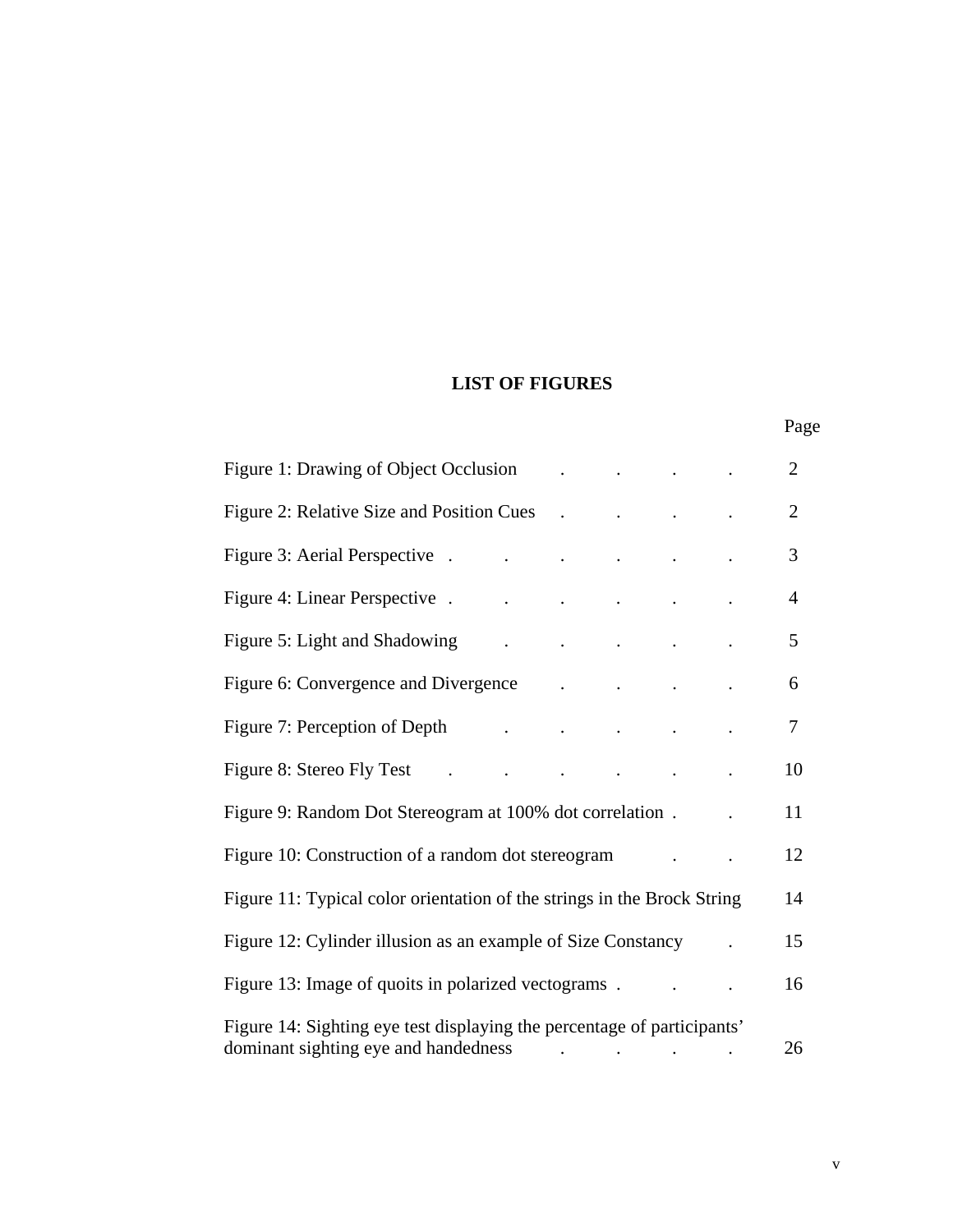| Figure 15: Color of the String Image perceived in front or behind<br>bead in the Y- or inverted Y-formation                                                                                                                                                                                            | 27 |
|--------------------------------------------------------------------------------------------------------------------------------------------------------------------------------------------------------------------------------------------------------------------------------------------------------|----|
| Figure 16: Perception of X- and Y- formation in the Brock String Test                                                                                                                                                                                                                                  | 29 |
| Figure 17: Intermittent Suppression Zone between the X- and Y-<br>Formation in the Brock String Test<br>$\sim$                                                                                                                                                                                         | 30 |
| Figure 18: Type of Y-formation observed after one string was<br>Suppressed in the Brock String Test.                                                                                                                                                                                                   | 31 |
| Figure 19: Prism Diopter                                                                                                                                                                                                                                                                               | 31 |
| Figure 20: Fusion Range for Convergence and Divergence.                                                                                                                                                                                                                                                | 32 |
| Figure 21: Normalized Scatterplot of Convergence and Divergence                                                                                                                                                                                                                                        | 33 |
| Figure 22: Perceived Size and Float of Quoit during Convergence.                                                                                                                                                                                                                                       | 33 |
| Figure 23: Perceived Size and Float of Quoit during Divergence                                                                                                                                                                                                                                         | 34 |
| Figure 24: Diminishing Binocular Correlation Percentage at Which<br><b>Smallest Square was Last Viewed</b>                                                                                                                                                                                             | 36 |
| Figure 25: View Lost in Diminishing Binocular Correlation.                                                                                                                                                                                                                                             | 37 |
| Figure 26: Typical color orientation of the Brock string test that<br>results in an X-formation                                                                                                                                                                                                        | 40 |
| Figure 27: Participant A's description of the Brock String                                                                                                                                                                                                                                             | 50 |
| Figure 28: Participant C's description of the Brock String                                                                                                                                                                                                                                             | 54 |
| Figure 29: Participant D's description of the Brock String.                                                                                                                                                                                                                                            | 56 |
| Figure 30: Participant E's description of the X-formation in the                                                                                                                                                                                                                                       | 59 |
| Figure 31: Participant E's description of the Y-formation in the                                                                                                                                                                                                                                       | 60 |
| Figure 32: Illustration of the crossing point created by the line of<br>sight during convergence contains the contact of the contact of the contact of the contact of the contact of the contact of the contact of the contact of the contact of the contact of the contact of the contact of the cont | 68 |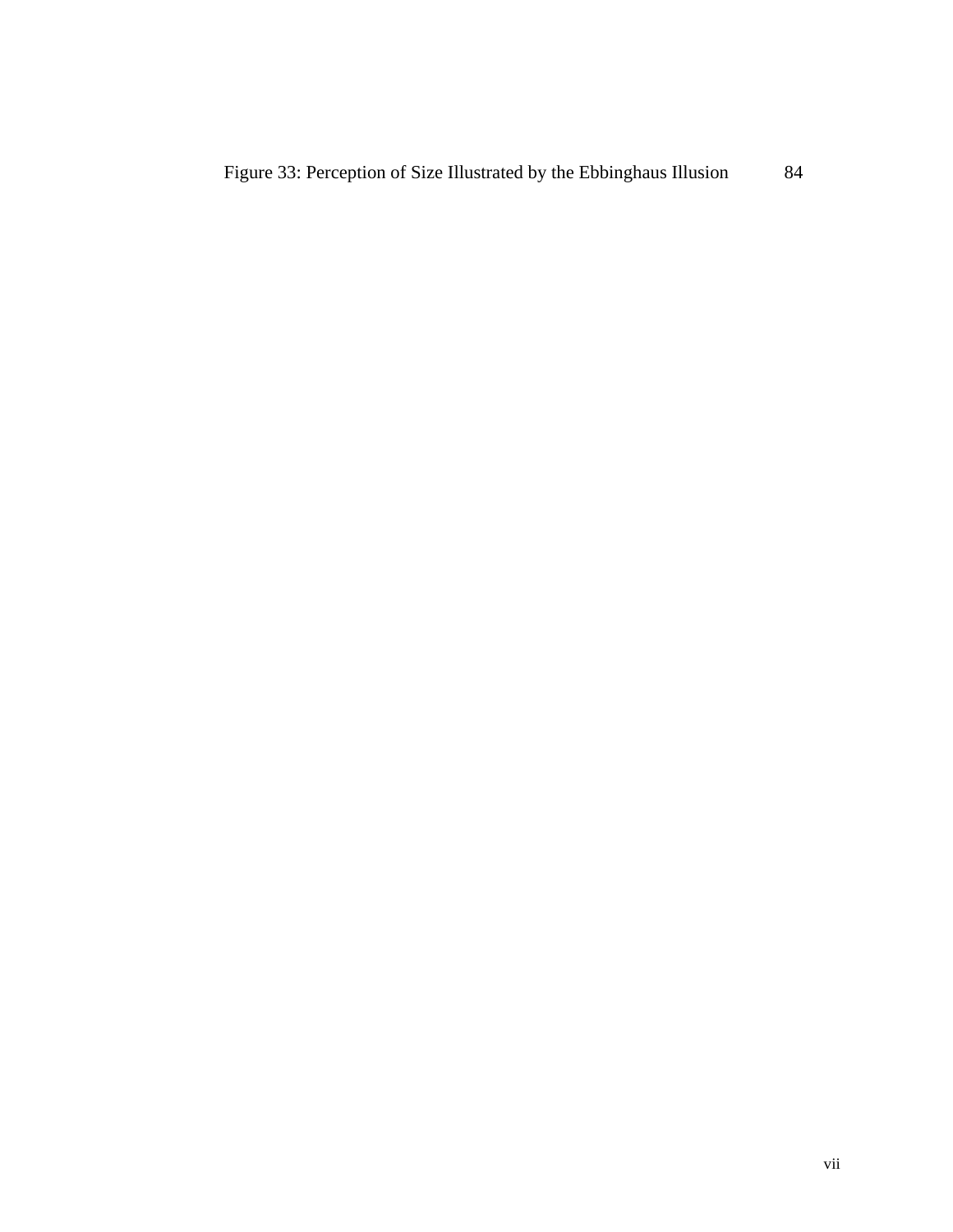# **LIST OF TABLES**

| Table 1: Dominant Eye in Sighting Eye Test and Real/Unreal                                     |                 |
|------------------------------------------------------------------------------------------------|-----------------|
| Distinction with Diplopic Images                                                               | 28<br>$\bullet$ |
| Table 2: Dominant Eye in Sighting Eye Test and Brock String                                    |                 |
| Image in Y-formation.<br>$\mathbf{r}$ , and $\mathbf{r}$ , and $\mathbf{r}$ , and $\mathbf{r}$ | 28              |
| Table 3: Dominant Eye in Brock String Image in Y-formation                                     |                 |
| and Real/Unreal Distinction of Diplopic Images                                                 | 28              |

Page **Page**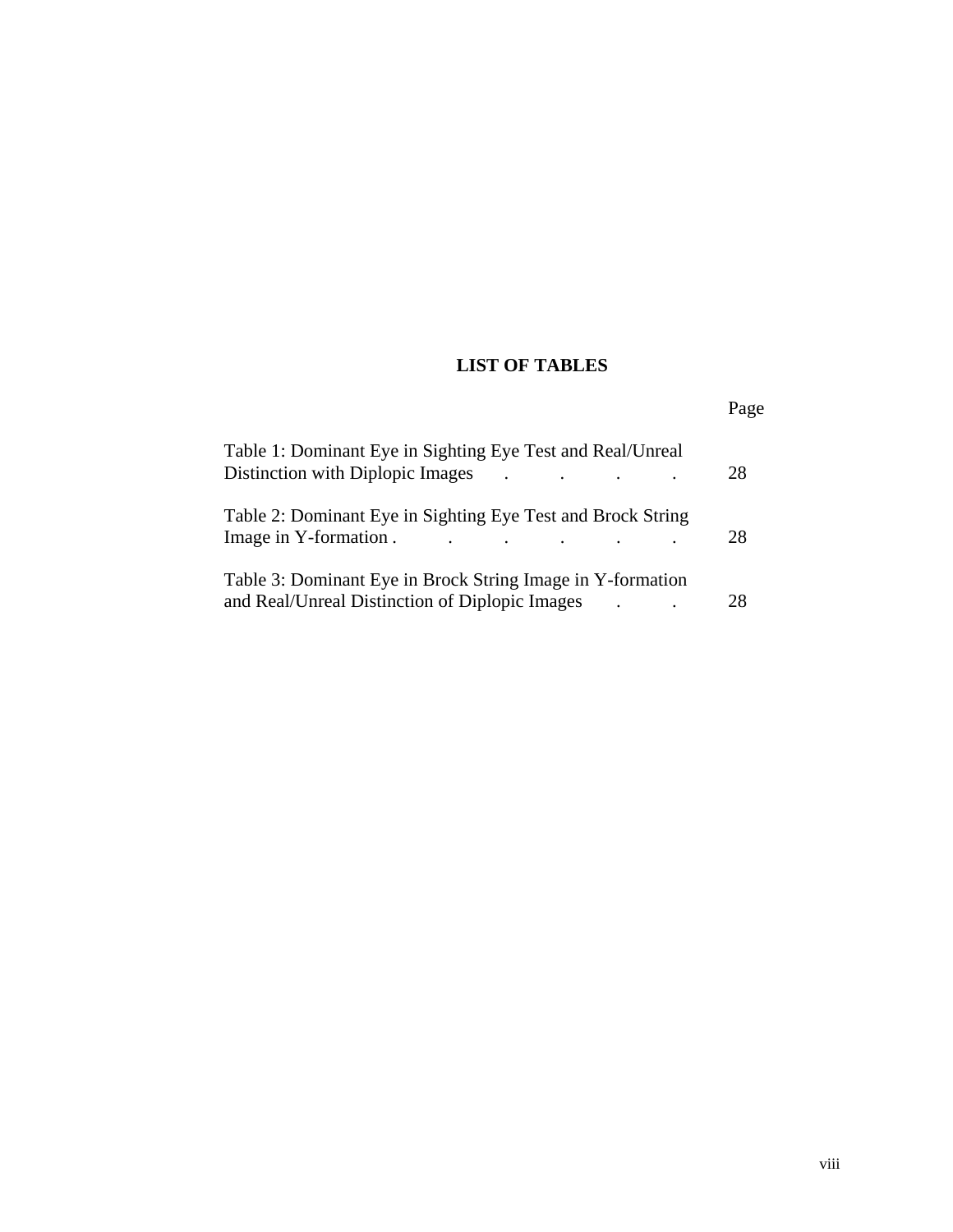#### **ABSTRACT**

Binocular vision, the ability to see and merge the information from the two eyes, is the foundation for viewing our three-dimensional world (Hubel, 1995). However, up to 21% of the population may have binocular vision anomalies that impede basic skills such as reading and driving (Hokoda, 1985). Since a person can have 20/20 eyesight even with poor binocular vision, many people are unaware that problems they may have with daily tasks result from their vision. I used eight optometric tests such as the Stereo Fly, random dot stereograms, polarized vectograms, and the Brock string to probe various binocular vision skills in the general Mount Holyoke population. The test results indicate that people vary in the way they weight contextual and retinal disparity cues in interpretation of depth. Three out of 30 non-symptomatic participants showed subnormal stereoacuity which was linked to poor performance on the other optometric tests.

The second portion of my research focused on the variation of binocular skills among individuals with stereovision weaknesses, consisting of participants with diagnosed visual problems, such as strabismus, and participants with complaints of visual deficits, such as double vision. The binocular anomalies group was tested under the same conditions. The results from these participants were compared to the range of visual skills in the non-symptomatic group.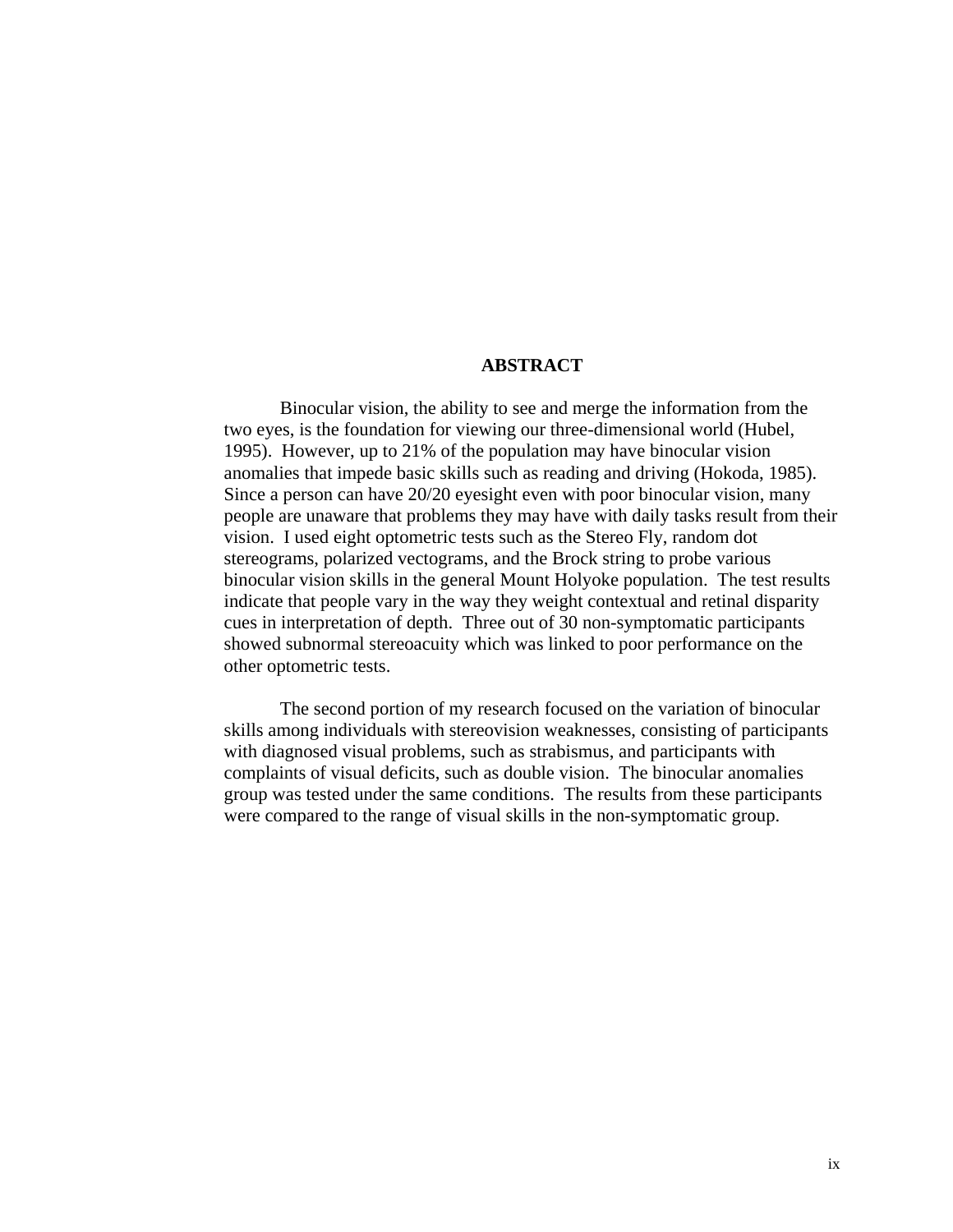#### **INTRODUCTION**

People view the world in depth through monocular and binocular cues. Monocular depth cues can be seen with only one eye whereas binocular depth cues depend on the use of two eyes. Depth perception varies person to person in part because of the way people combine monocular and binocular cues. This ability to combine the cues is dependent on one's ability to use the two eyes. Up to 21% percent of the population may have subnormal stereoacuity skills (Hokoda, 1985), and this can impact daily skills such as reading and driving. This study looks at this range of skills in human observers and hypothesizes that there will be a significant variability in binocular vision skills.

#### Monocular Cues to Depth Perception

Monocular depth cues depend upon assumptions made about the three dimensional world obtained from a two dimensional image. Six important cues to monocular perception are occlusion, size and position, aerial perspective (haze), linear perspective, motion, and the effects of light and shadowing. Occlusion (Fig. 1) is a cue to depth based on the relative position of objects. If a particular object's view is obstructed by a second object, the observer can infer that the second object is in front of the first. Occlusion is considered a non-metrical depth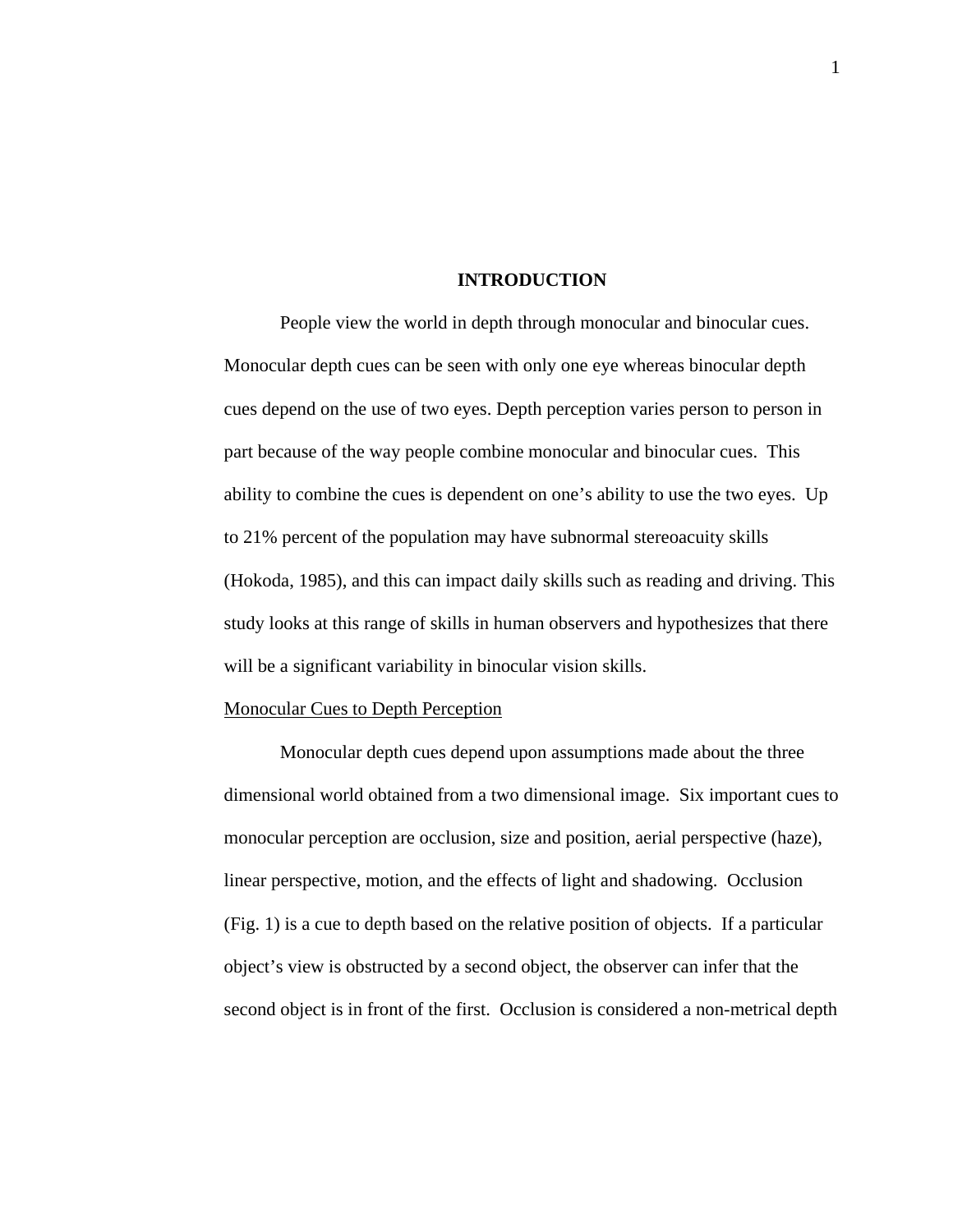cue as the relative size cannot be determined but only the relative ordering and differences between the objects.



Fig. 1: Drawing of object occlusion. The square's view is obstructed by the circle, so it is assumed that the circle is in front of the square.

Size and position cues are based on two related monocular cues, relative size and relative height. Relative size and height of objects are compared without knowing the exact size of each individual object. This monocular cue is based on the organization of objects in space when applied to a two dimensional plane, such as a piece of paper, and is expressed through a texture gradient. The texture gradient is based on objects of the same size forming smaller retinal images when further away, so a change of size of an object across the page gives a percept of depth. Since smaller objects are thought to be further away, the placement of large objects at the bottom of the page and smaller object as the top of the page creates a perception of a ground that moves back into the distance (Fig. 2).



Fig. 2: Relative Size and Position Cues (Wolfe et al. 2006) A texture gradient is illustrated by the arrangement of larger rabbits at the bottom of the page and the smaller rabbits at the top of the page. This creates a percept of distance and depth as the rabbits appear to be moving back into the distance.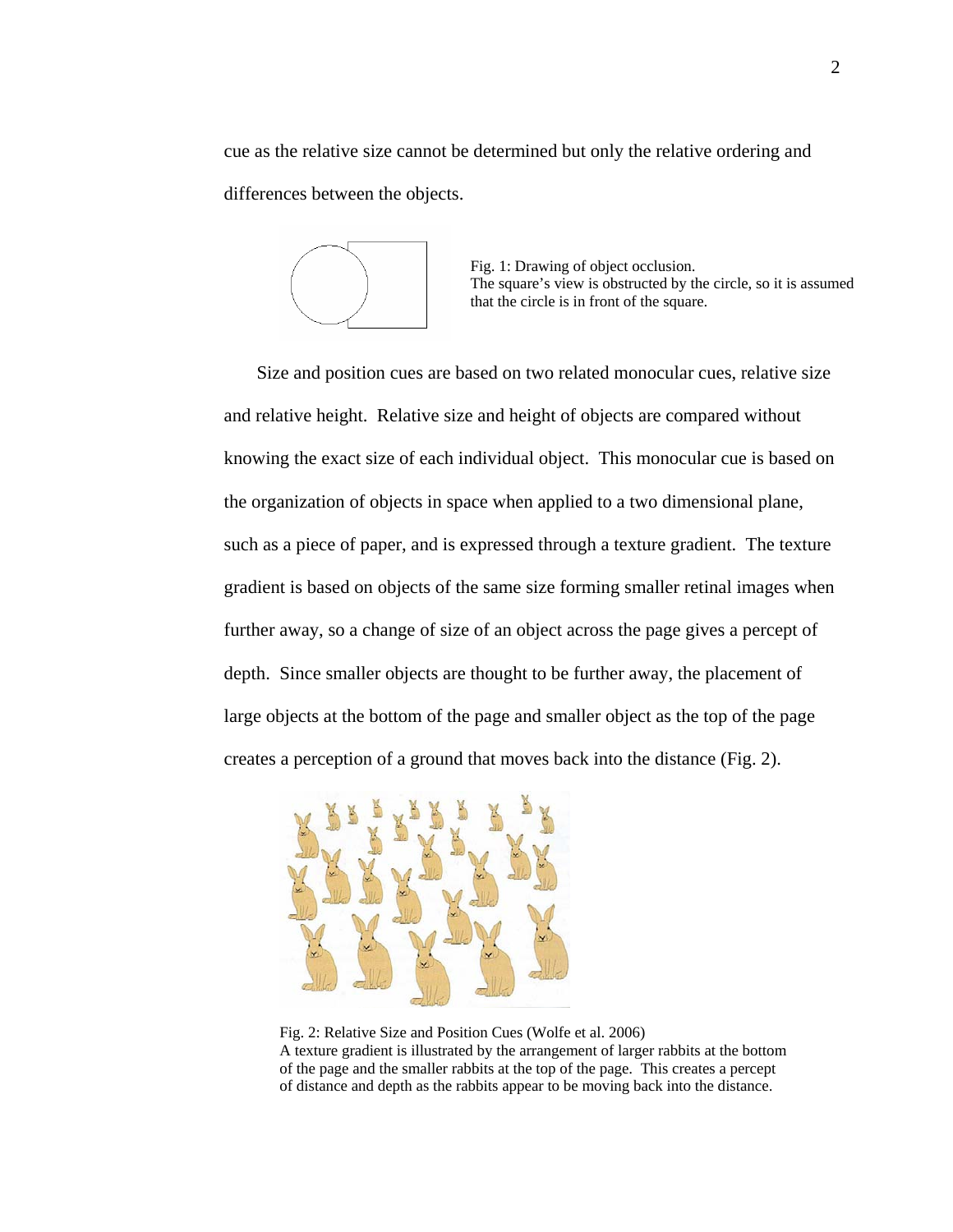Relative size and height cues together provide only relative metrical information as they do not convey the precise distance between objects. In contrast, an object that is of familiar size such as the size of a hand provides an absolute metrical depth cue. The exact distance and size is known based on the visual angle of the image on the retina.

Aerial perspective (haze) provides another depth cue. Since light is scattered by the atmosphere, an object that is further away looks fainter and less distinct. Objects in the distance appear to have a blue haze (Fig. 3).



Fig. 3: Aerial Perspective (Courtesy of Joaquium Alves Gaspar, 2007). The mountains in the distance appear blue and fainter due to the increased scattering of light.

Due to linear perspective, parallel lines appear to converge with distance. The only lines that do not appear to converge are lines that lie in the plane that is parallel to the plane of the two dimensional image. The converging lines all approach and meet at a vanishing point (Fig. 4). Linear perspective is a relative metrical cue as it combines with the other monocular cues such as size and position (Wolfe et al. 2006).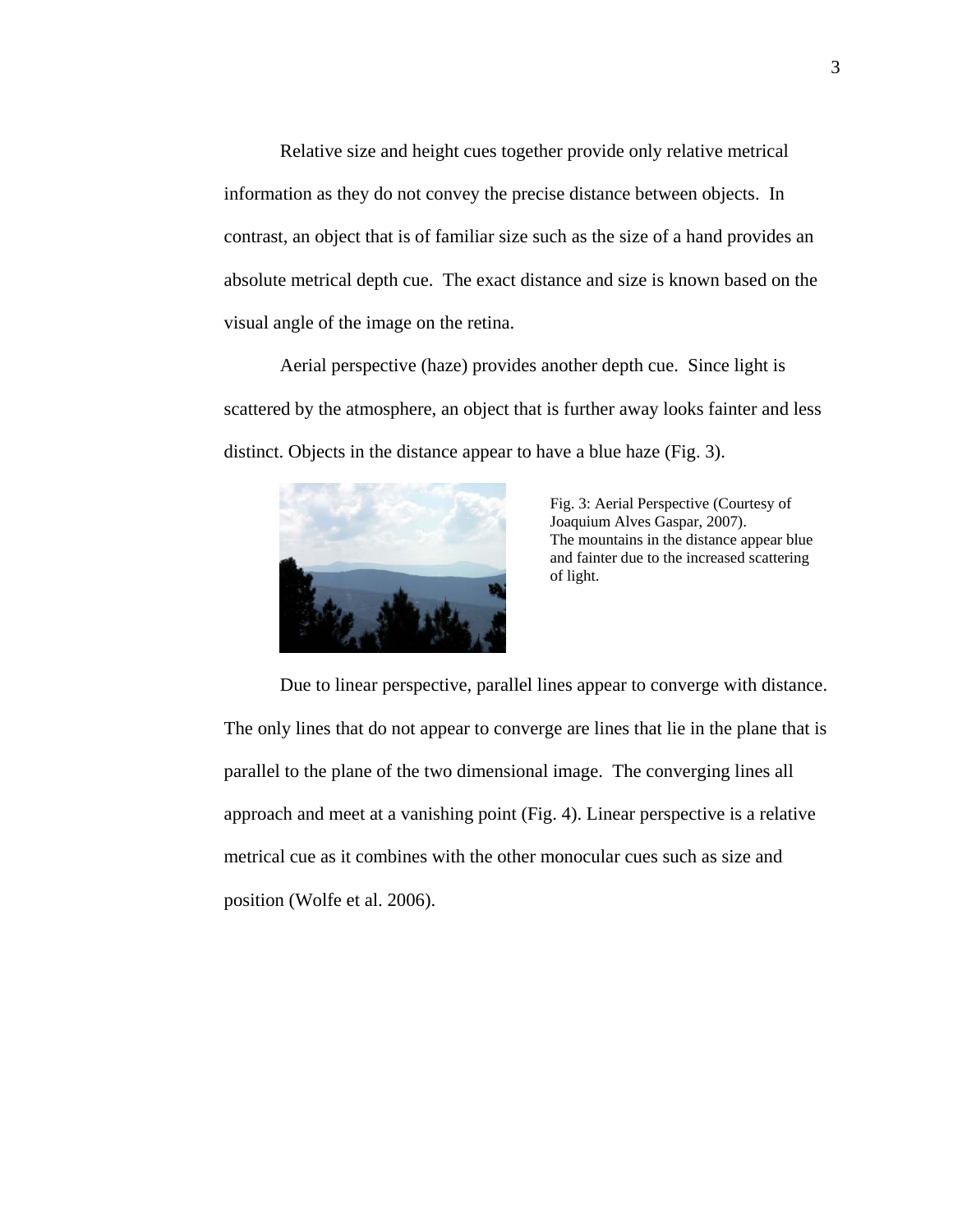

Fig. 4: Linear Perspective (Furman University, 2008) The parallel lines of the railroad track appear to converge at the vanishing point in the distance

 Relative motion or motion parallax is also an important monocular cue to determining depth. Close objects appear to move in the opposite direction of the observer's movement while further objects appear to move with the observer. Relative motion can be created from small head movement; movements as small as the distance between the eyes can provide a depth signal (Livingstone, 2002). The information perceived by one eye in two different positions at two separate times is similar to the information of two eyes in different positions at the same time (Wolfe et al. 2006).

Light and shadowing provide a monocular depth cue because different surfaces when illuminated reflect different degrees of light (Fig. 5). Due to the center/surround organization of individual cells in the visual system, there is a high sensitivity to abrupt versus gradual changes in luminance. The visual system is able to discriminate these changes locally and determine if a point is either brighter or darker than a spot in the immediate surround (Livingstone, 2002).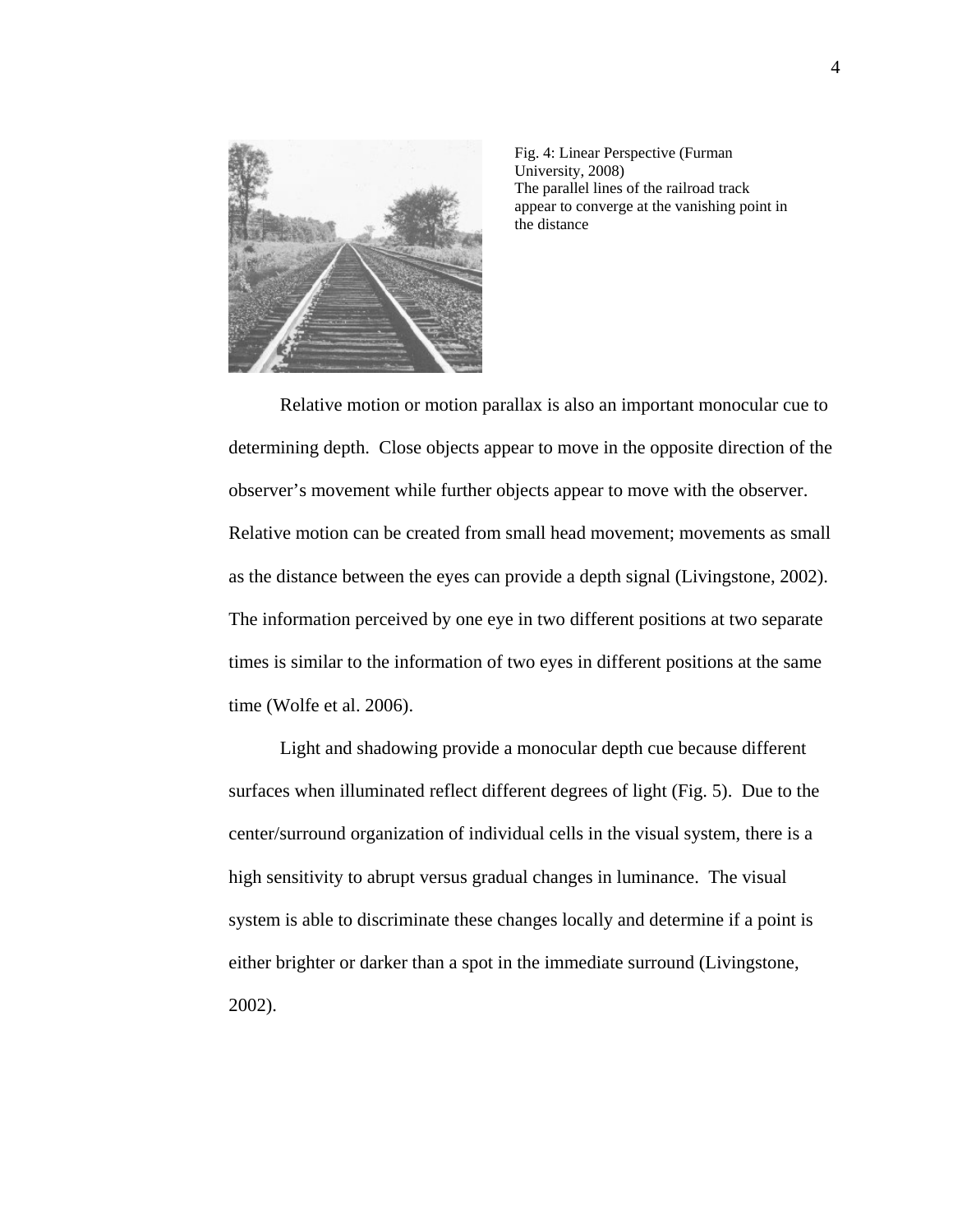

Fig. 5: Light and Shadowing (Dot C Software, 2006) The cylinder is perceived in depth from the varying degrees of surface illumination along with the shadow cast by the object.

## Stereopsis

 Stereopsis provides a depth cue that depends upon two eyes. The two eyes see from a slightly different perspective because they are separated by approximately 60 to 65 mm, known as the interocular distance. The binocular visual pathways in the brain integrate the two images of the objects viewed by two eyes into a single percept. In order to make a relative judgment about the depth and distance of an object, first its visual direction must be considered. This requires that the two eyes are aimed at the object. Thus, the two eyes share a common visual direction and the image of the object is cast on corresponding points on the two retinas.

 In order to judge the relative distance of an object in space, the two eyes work together by either turning inwards or outwards so that the image of the object falls on the fovea of each retina. The eyes converge and turn inwards when looking at an object up close and diverge, turning outward when looking at an object in the distance (Fig. 6).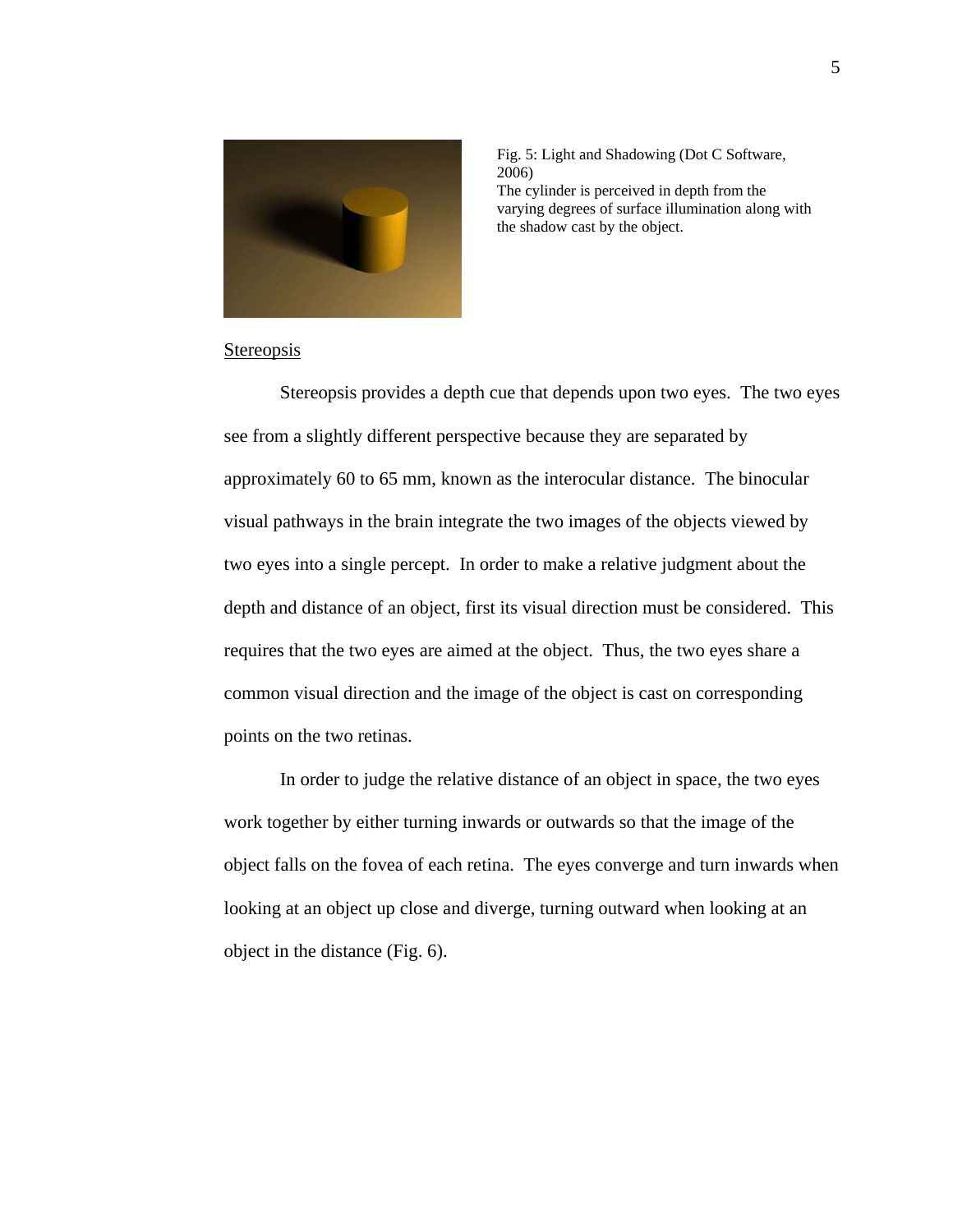

Fig. 6: Convergence and Divergence (SAP Design Guild Team, 2008).

- a) During convergence, the eyes turn inwards to fixate on a close object
- b) During divergence, the eyes turn outwards to fixate on a far object

Typically during vergence movements, the two images of an object fall on corresponding retinal points that are on the fovea or at the same side and distance away from the fovea on each retina. Thus, corresponding retinal points have zero binocular disparity (Steinman et al., 2000). The objects which cast their images on corresponding retinal points are located on the horopter. Objects on the horopter will be perceived as single. Objects that are considerably farther away or closer than the horopter, cast images onto non-corresponding retinal points and these images will be seen as double (Fig. 7 - Wolfe et al., 2006). This is referred to as diplopia as the image is perceived as coming from different visual directions (Steinman et al., 2000). Typically, we are not aware of these double images.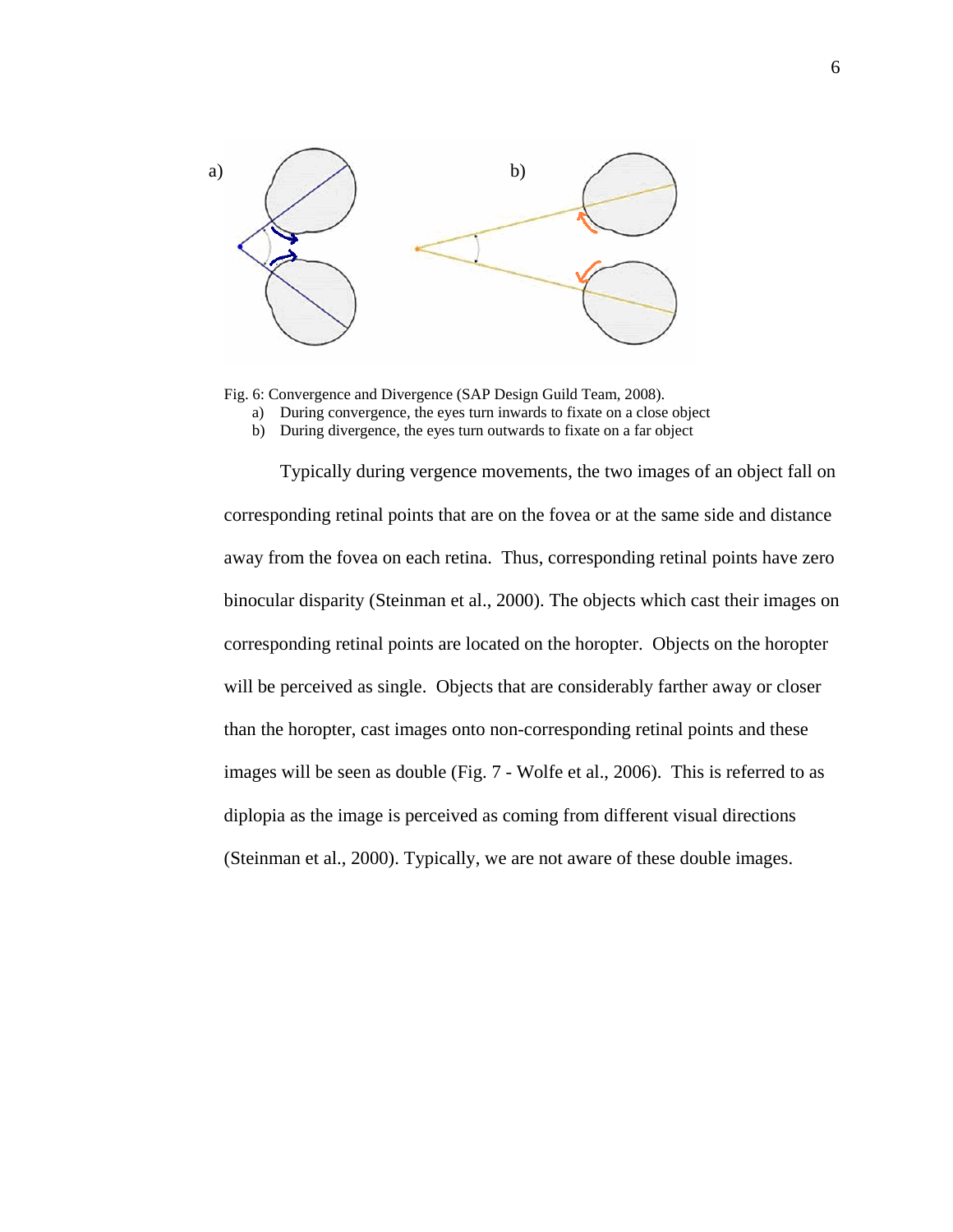



There is a region of space in front and behind the horopter where a single percept can be obtained when objects fall on slightly different non-corresponding retinal points. This area is called Panum's fusional area (Wolfe et al., 2006). These slightly different retinal points lead to the perception of depth through stereopsis. Stereopsis allows for an object to appear near or far in comparison to the fixation point or horopter due to the images of identical objects being horizontally displaced in the nasal and temporal direction on the two retinas. Stereopsis is based on horizontal disparity on the retinal image position that is not greater than 2 degrees (0.6 mm on the retina – Hubel, 1995). As seen in Fig. 7, the target is beyond the fixation point (horopter) and the image is cast onto different regions of the two retinas. Therefore, the relationship between the visual system and depth can be determined. The greater the binocular disparity, the greater the distance in depth the object is from the horopter.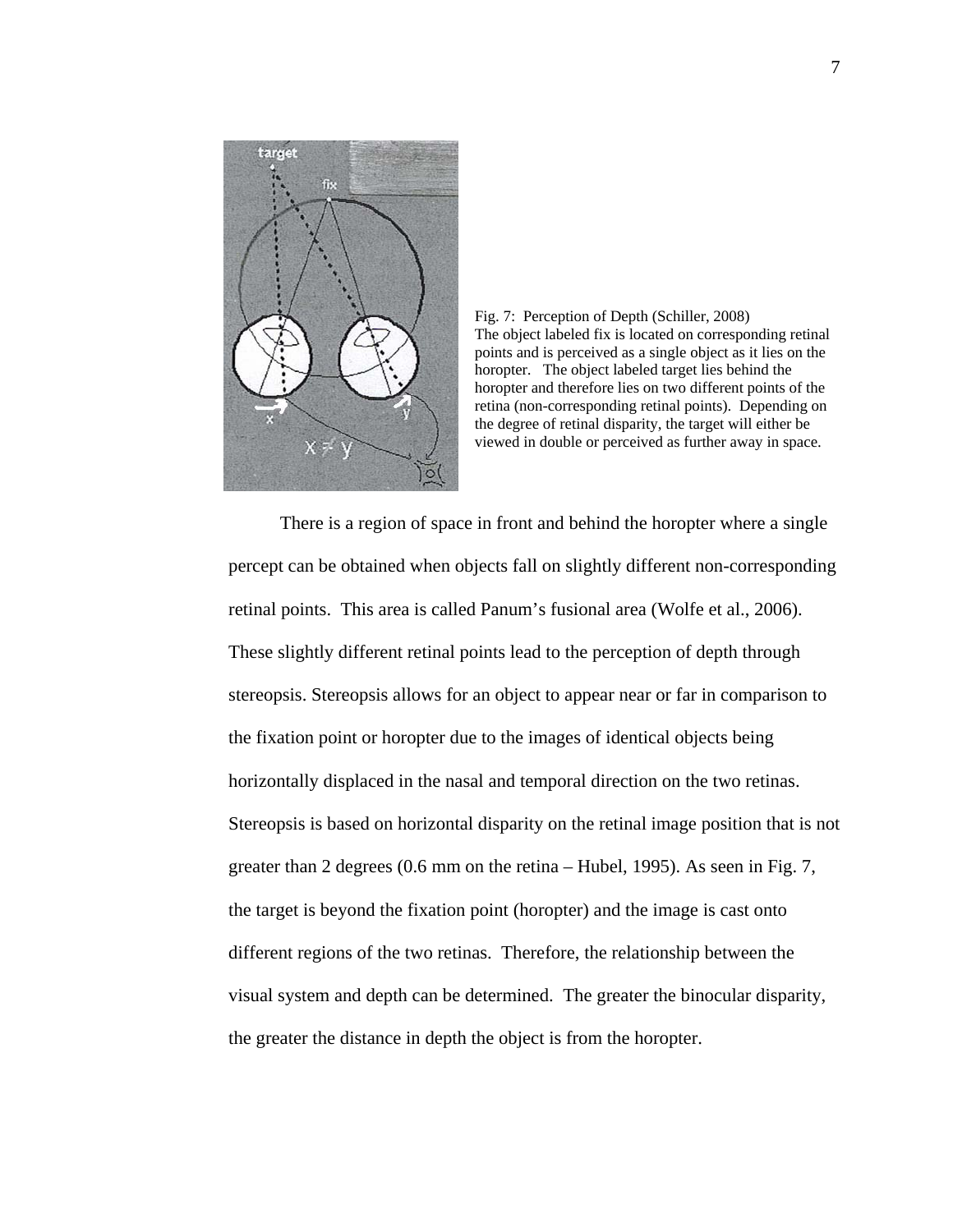Stereoscopic depth is perceived based upon horizontal binocular disparity and this disparity can either be crossed or uncrossed in relation to the fixation point. In crossed disparity, the lines of sight from the target to the retina cross in front of the horopter (fixation point) making the percept appear to be closer than the fixation point. Uncrossed disparity makes the percept appear to be further away from the horopter as the line of sight crosses behind the fixation point, as seen in Fig. 7 (Wolfe et al., 2006).

When images cannot be fused properly, troubles with binocularity occur. Double vision arises from diplopia when one object is seen as two images. Binocular confusion results when an image is cast on the retina and a dissimilar image is formed on the corresponding point in the other eye. This leads to different objects being superimposed in the same location. By eliminating a diplopic or confused image through suppression, an input can be "ignored" from one eye.

#### The Physiological Basis of Stereopsis

Information from the two eyes is first combined through binocular neurons in the visual cortex. Binocular neurons have two receptive fields, one for each eye. The receptive fields for the binocular striate cortex neurons are similar for the two eyes, sharing similar spatial orientation, frequency, speed, and direction of the visual stimuli. Some binocular neurons respond to stimuli that fall on corresponding retinal points (a neural basis for the horopter) while others have the highest rate of firing when stimuli have slightly different retinal image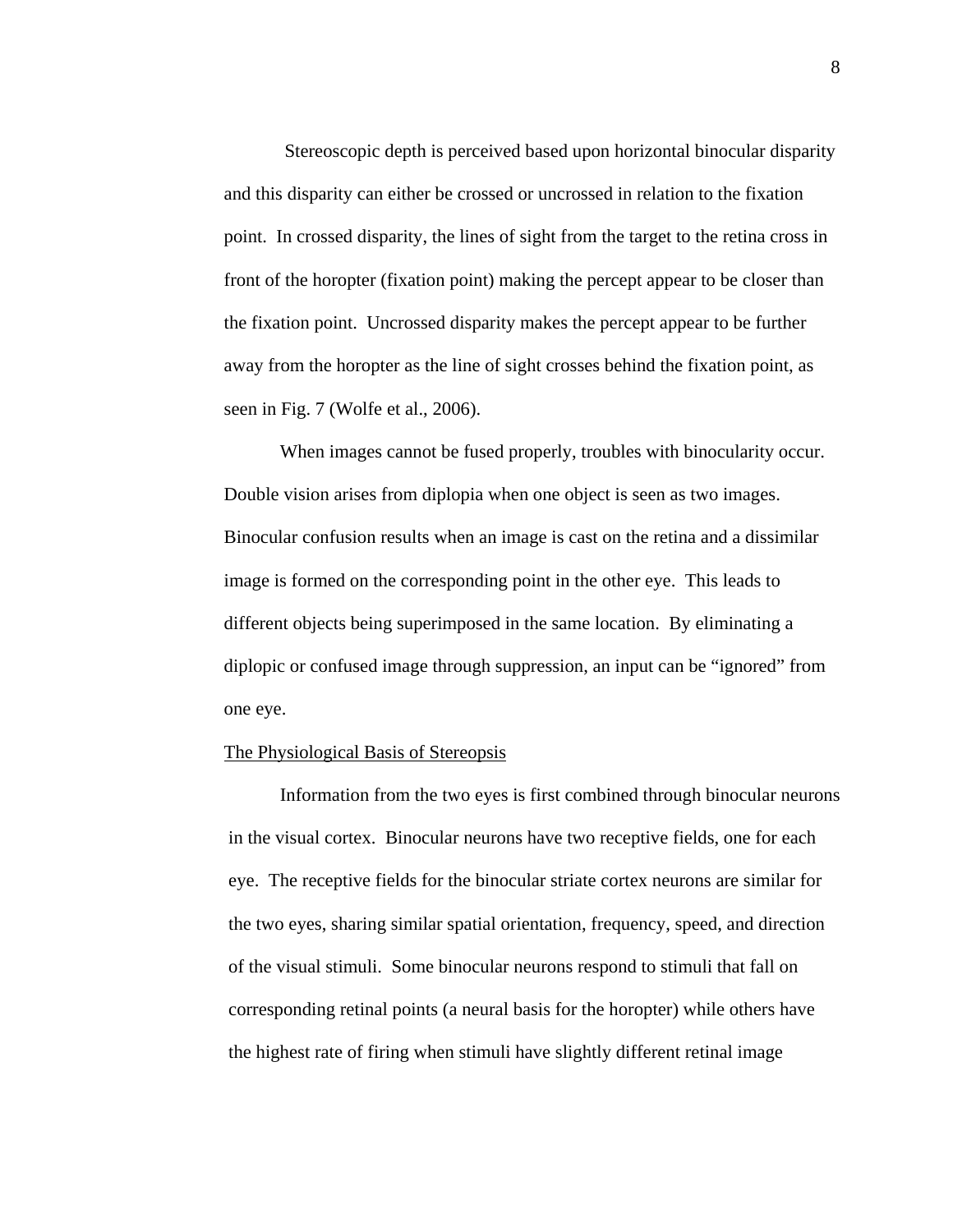positions. These neurons detect retinal disparity and may be used for stereopsis (Wolfe et al., 2006).

#### Optometric Tests

To see stereoscopically, one must be able to make vergence movements so that the visual target of interest casts an image on corresponding points of each retina. This process is called bifixation. The greater the range of vergence movements one can make, the greater the fusion range. In this study, I used standard optometric tests to probe stereoacuity, bifixation, and fusion range. The optometric tests used were the Stereo Fly test, Random Dot Stereograms, Real/Unreal Distinction in Diplopic Images, the Brock String test, and Polarized Vectograms.

## *The Stereo Fly Test*

The Stereo Fly tests stereoacuity based on the idea of non-corresponding retinal points. There are a series of four circles arranged on the points of a diamond and while wearing polarized glasses one of the circles appears to come out of the page. The circle that is perceived as coming out of the page is made up of two identical but spatially separate images which are fused in the brain. Since the retinal images fall on close but non-corresponding retinal points, observers will perceive this circle to be at a different depth than the other circles. As one moves along the series, one needs better and better stereoacuity to see the popped out circle. Thus, with this test, I can measure the stereoacuity of different participants.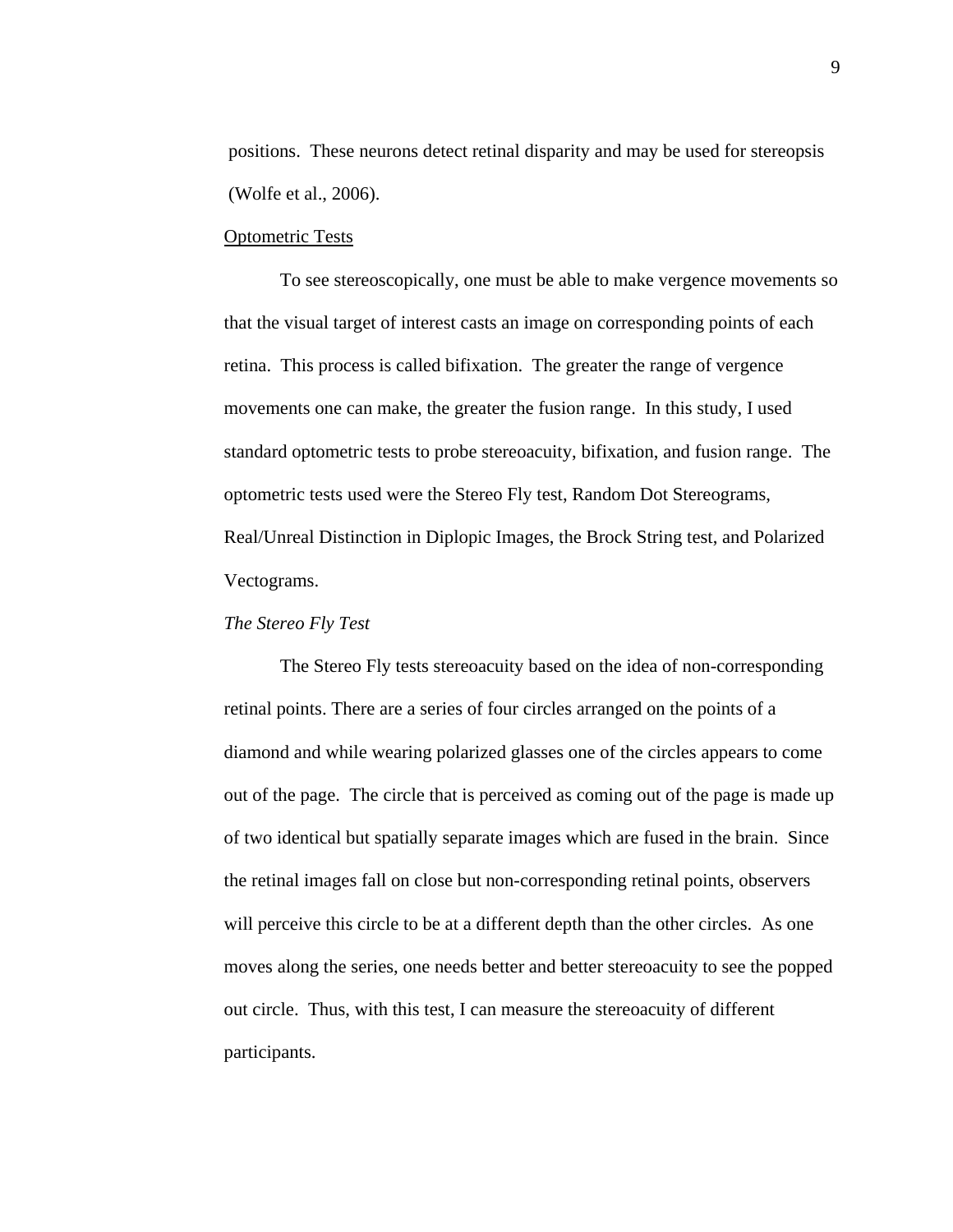

Fig. 8: Stereo Fly Test As a participant goes down the series the spatial distance between the two identical circles decrease. As seen with series 1, the bottom circle is blurry because of the overlapping circles. It is harder to distinguish the difference further down the series as the distance between the circles decrease.

## *Red/Green Anaglyphs of Random Dot Stereograms*

The underlying mechanism of stereopsis has been studied extensively by Bela Julesz using random dot stereograms (Hubel, 1995). Two identical arrangements of randomly placed dots are placed on a page except one arrangement is made of red dots on a white background and the other is of green dots on a white background. In the center of the stereogram, a square-shaped cluster of green and white dots are displaced a small amount to the left compared to the corresponding red and white dots. These images are superimposed. When a participant wears the red/green lenses, with the red lens over the right eye and the green lens over the left eye, the image of the square will appear to stand in front of the page whereas reversing the lenses will make the image of the square appear to lie behind the page (Fig. 9).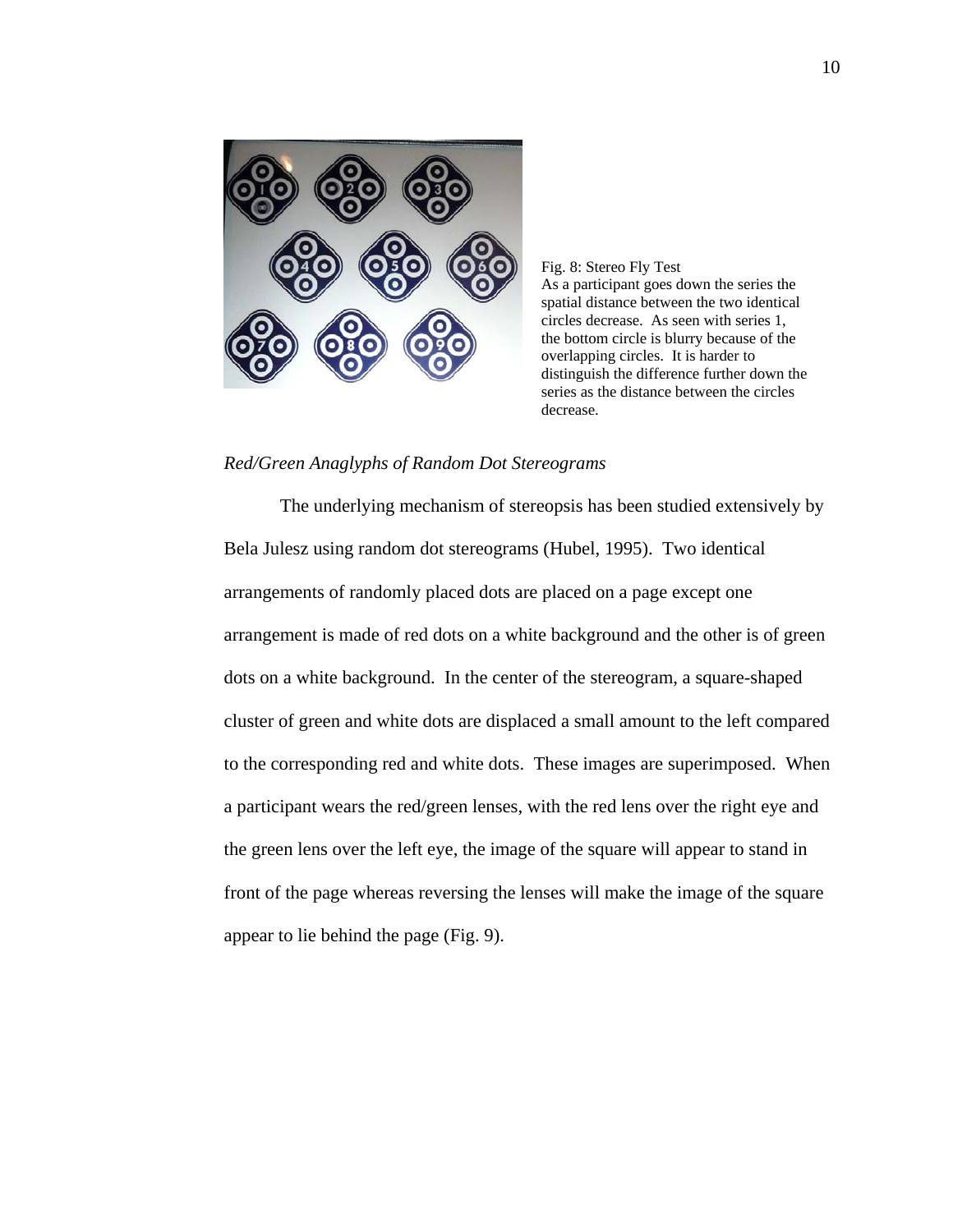

Fig. 9: Random Dot stereogram at 100% dot correlation (Julesz, 1971).

In these anaglyphs, a red dot seen by one eye is correlated with a green dot seen by the other eye. To make stereograms harder to see, Julesz (1971) decreased the number of correlated dots. Individuals with stereopsis deficits are able to notice the change in depth of the center (smaller) square or at least a difference in the center square from the surround in the highly correlated stereograms but their ability to decipher the center from the surround becomes more difficult with the decrease in the random dot stereograms' dot correlation.

To understand this concept better, consider a Julesz black and white random dot stereogram that can be fused using a stereoscope or by convergence and divergence movements of the eyes. If a center square is constructed with a 50 X 50 cell arrangement in a surround of a 100 X 100 cell arrangement, the surround would have a 2 cell nasal disparity, as all the dots would shift over two cells and the center would have a nasal disparity of 4, as all dots would shift over 4 cells. The decrease of binocular disparity is based on the decreased amount of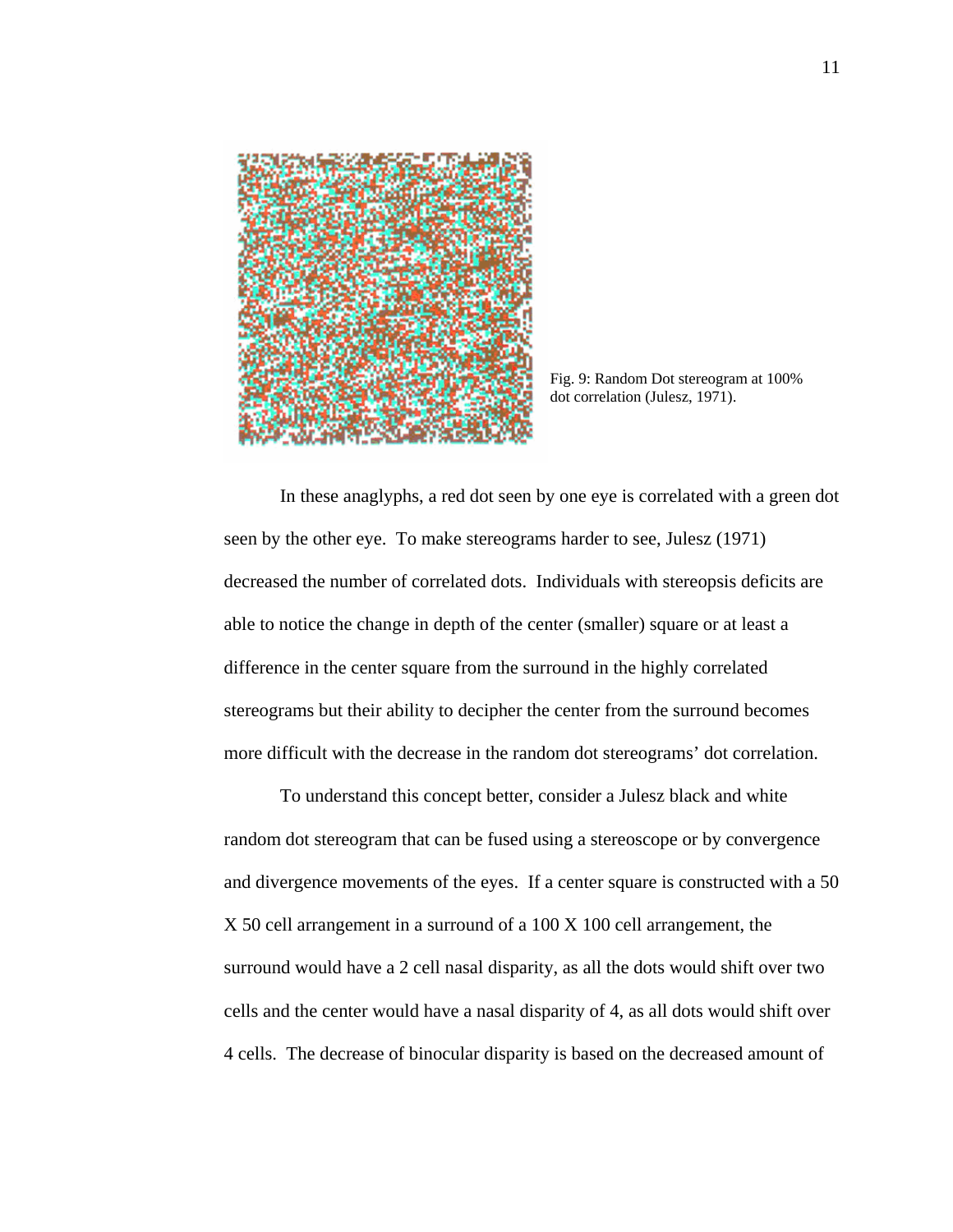correlated cells. So at 90% dot correlation, 10% of the dots in the center pattern that were shifted are black/white complements and are not fusible. There is an increase of 10% of complemented black/white cells with each 10% decrease in binocular correlation (Fig. 10)

|                   | o        |          | o |                | o | o              |        | u           |         |              | υ |              | u |   | u | o |   | o           |
|-------------------|----------|----------|---|----------------|---|----------------|--------|-------------|---------|--------------|---|--------------|---|---|---|---|---|-------------|
| ı                 | $\bf{0}$ | O        |   | ٥              |   | O              |        | $\mathbf 0$ | 0       | 1            | 0 | 0            |   | o |   | o |   | $\circ$     |
| $\ddot{\text{o}}$ | Ō        |          |   | 0              |   | ı              | 0      |             | 0       | 0            | ٥ |              |   | o |   |   | 0 |             |
| o                 |          | $\circ$  | Y | Α              | А | ₿              | B      | 0           |         | 0            |   | ٥            | А | А | B | B | X | 0           |
|                   |          |          | X | 3              | А | B              | A      | o           | 1       | 1            |   |              | B | Ä | B | А | Ÿ | 0           |
| 0                 | 0        |          | X | A              | Α | $\overline{B}$ | w<br>А |             | $\circ$ | $\mathbf{o}$ | o |              | А | Ä | B | А | Y |             |
|                   |          |          | Y | $\overline{3}$ | В | A              | B      | 0           | 1       | ۱            |   |              | B | В | А | B | X | $\mathbf 0$ |
|                   | o        | o        |   | з              | 0 | 1              |        | 0           | 1       | 1            | 0 | 0            |   |   | o |   | ĭ | $\circ$     |
|                   |          | $\bf{0}$ | 0 |                |   | 0              |        |             | ĵ       | 1            |   | $\mathbf{o}$ | 0 |   |   | 0 | ı |             |
| ô                 |          | o        | o |                |   |                |        |             | ٥       | $\mathbf{o}$ |   | ο            | ٥ | o |   |   |   |             |

Fig. 10: Construction of a random dot stereogram (Julesz, 1971). One random dot pattern is created to be viewed by one eye, as seen with the random dot stereogram on the left. The other eye's image is created by copying this left random dot image and displacing the center region horizontally, as seen with the figure on the right. This creates a gap which is than filled with random dots, as represented by the X and Y units. When fusing the two images, this shifted square appears either above or below the plane of the other dots.

When an average observer looks at the diminishing binocular correlations, stereopsis decreases with increasing noise. At first the corners of the square disappear, but a rounded shape in the center still appears to have depth. As the correlation decreases further, dots appear at other depths than the plane of the center square and surround. It then becomes impossible at some point with the decreasing dot correlation to distinguish between the center and surround as the perception of depth is no longer seen. A normal observer should be able to distinguish depth to around 60% dot correlation while an observer with some binocular anomalies could probably perceive some differences in the random dot stereograms with 80% dot correlation (Julesz, 1971).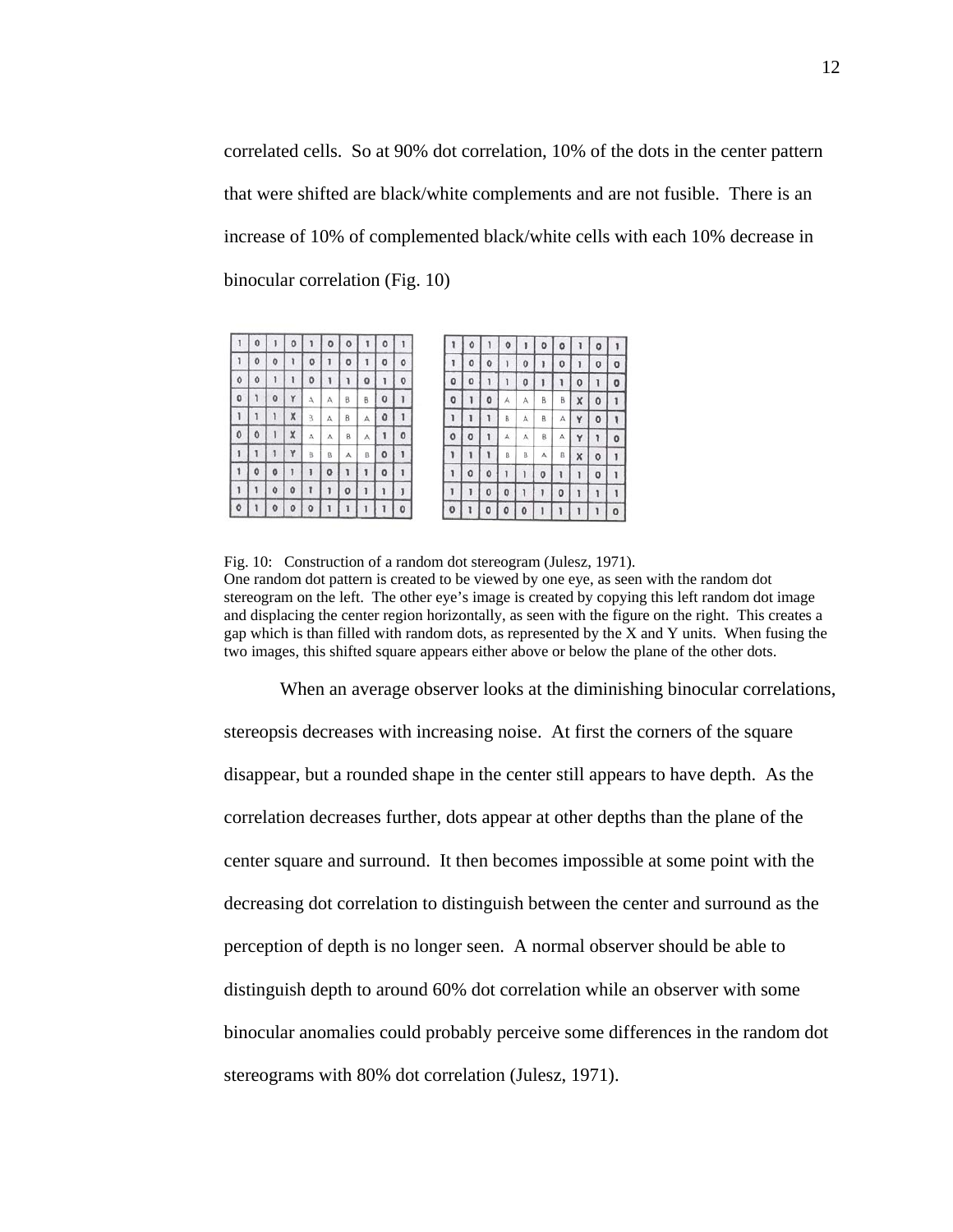#### *Real/Unreal Distinction in Diplopic Images*

When the horizontal displacement of an image on the two retinas is greater than two degrees and the vertical displacement is greater than a few minutes of arc, the images can no longer be fused in the brain and are viewed as double (Hubel, 1995). Physiological diplopia results from this double vision, as the images formed on the retina are seen as coming from different visual directions. Thus, if you look towards the distance, near images may appear as double (Steinman et al., 2000). In this test, the participants look in the distance but are aware of their finger held a few inches in front of their face. While fixating afar, the finger appears as two images. However, if the participants attempt to touch the two images of the finger, they will discover that only one image can be touched and is thus considered "real". With this test, I can determine eye dominance in the participants based on which finger image was perceived as "real."

### *Brock String*

If an observer bifixates a distant object at the midline, a near object will cast an image on the temporal retinas on non-corresponding points, resulting in crossed diplopia. This can be observed with the Brock string. If a participant wears the red/green glasses with the red lens over the right eye and the green lens is over the left eye and fixates on a distant bead on the string, the participant will see two string images in front of the bead, the string image on the right appears green and the string image on the left appears red. The image of the bead is cast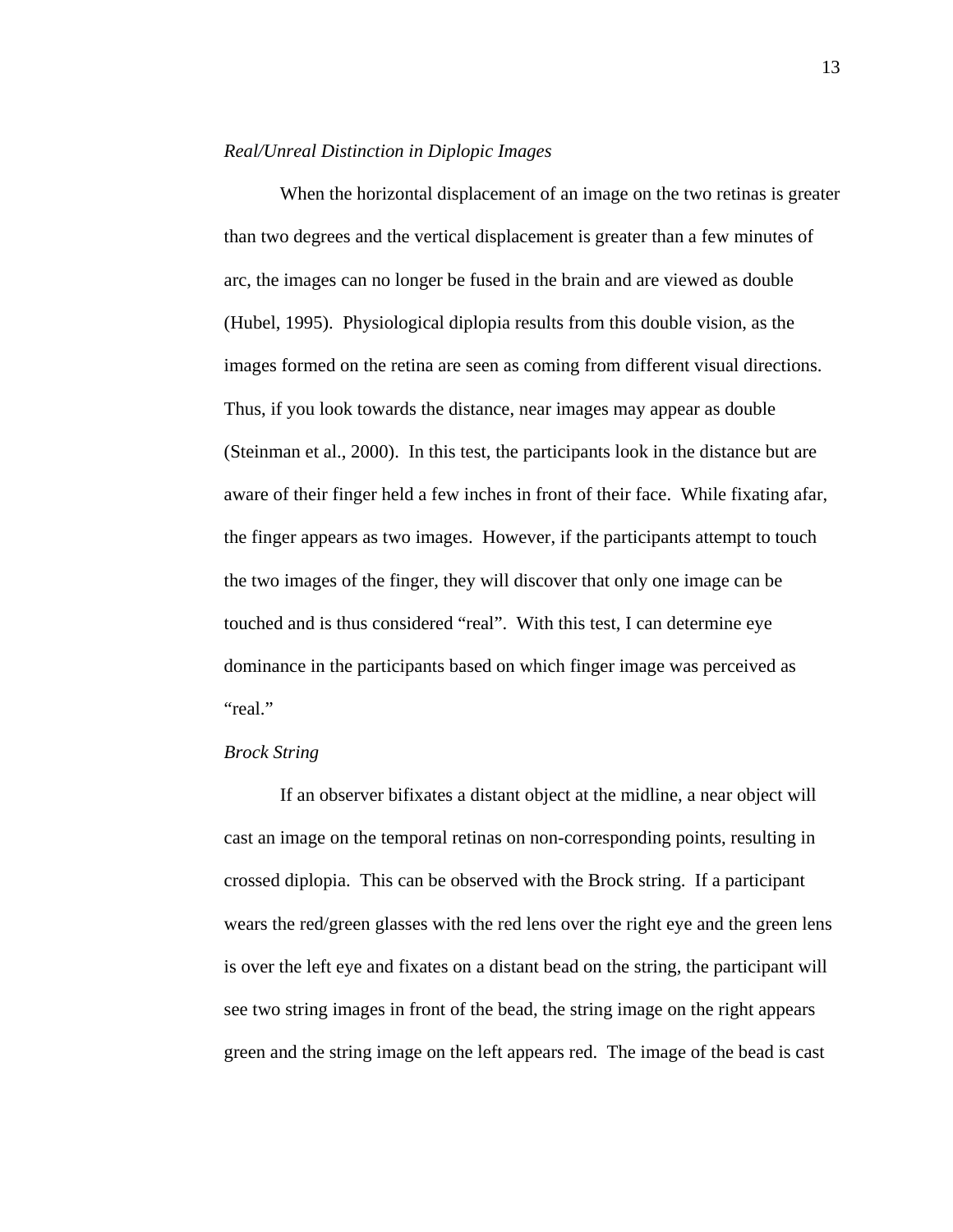within the Panum's fusional area while the images of the string fall on noncorresponding retinal points, outside Panum's fusional area and are therefore seen as double. When fixating on a near object, as when fixating on a close bead in the Brock string but looking at the diplopic image of the strings behind the bead, the distant object is seen as double as the images fall on the nasal portion of each retina. These two strings are seen due to uncrossed diplopia. The left eye will see the left image, a green string and the right eye will see the right image, a red string (Fig. 11).



Fig. 11: Typical color orientation of the strings in the Brock String. In front of the bead, the left string image is red and the right string image is green. Behind the bead, the left string image is green and the right string image is red.

When the bead reaches a certain distance, suppression occurs and the diplopic image is eliminated by "turning off" or ignoring the input, unconsciously from one eye (Steinman et al., 2000). Thus, with the Brock String, I can tell how well an individual bifixates the bead and whether or not they suppress one eye's image.

#### *Polarized Vectograms*

The size constancy principle plays a role in depth perception. Objects that are further away cast smaller images on the retina, yet we do not judge them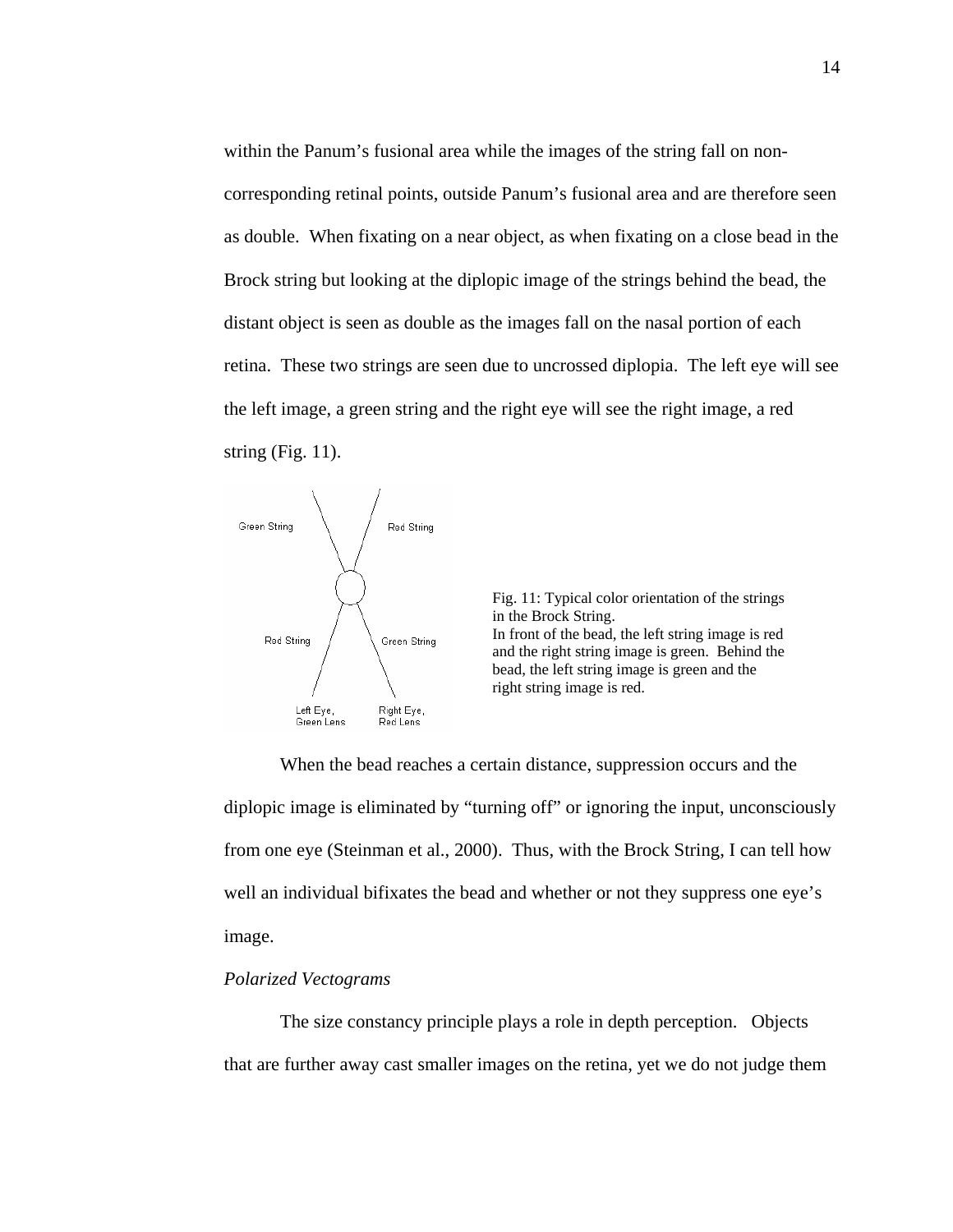as further away. Size constancy refers to the ability to make a correct judgment about the size of an object regardless of the size of the image projected on the retina (Fig. 12). The perception of size depends on the retinal image size and the perceived distance (Gazzaniga and Heatherton, 2003).



Fig. 12: Cylinder illusion as an example of Size Constancy (Vision Rx, 2008). This cylinder illusion is a demonstration of size constancy principle

The two cylinders in the figure are actually the same size, yet, the target that is closer appears smaller whereas the target that is farther appears larger.

In the polarized vectograms, this phenomenon results in a change of perception of the fused quoit during convergence and divergence. During convergence, crossed disparity cues are used because the right quoit is displaced to the left and the left quoit is displaced to the right. A crossing point results from the nasal and temporal visual directions of the two retinas to the two quoits on the slide. The single fused quoit image is perceived at the crossing point and appears to move closer or in towards the participant. As the eyes turn inwards during convergence, the quoit appears smaller as the distance of the visual axes in the crossing point decreases (Fig. 13). During divergence, uncrossed disparity cues are used because the right quoit is placed to the right and the left quoit is placed. As quoit slides are moved, the eyes must move outwards to fixate properly on the single fused quoit. The line of sight ends up behind the target and the increased distance between these visual axes results in the quoit appearing larger.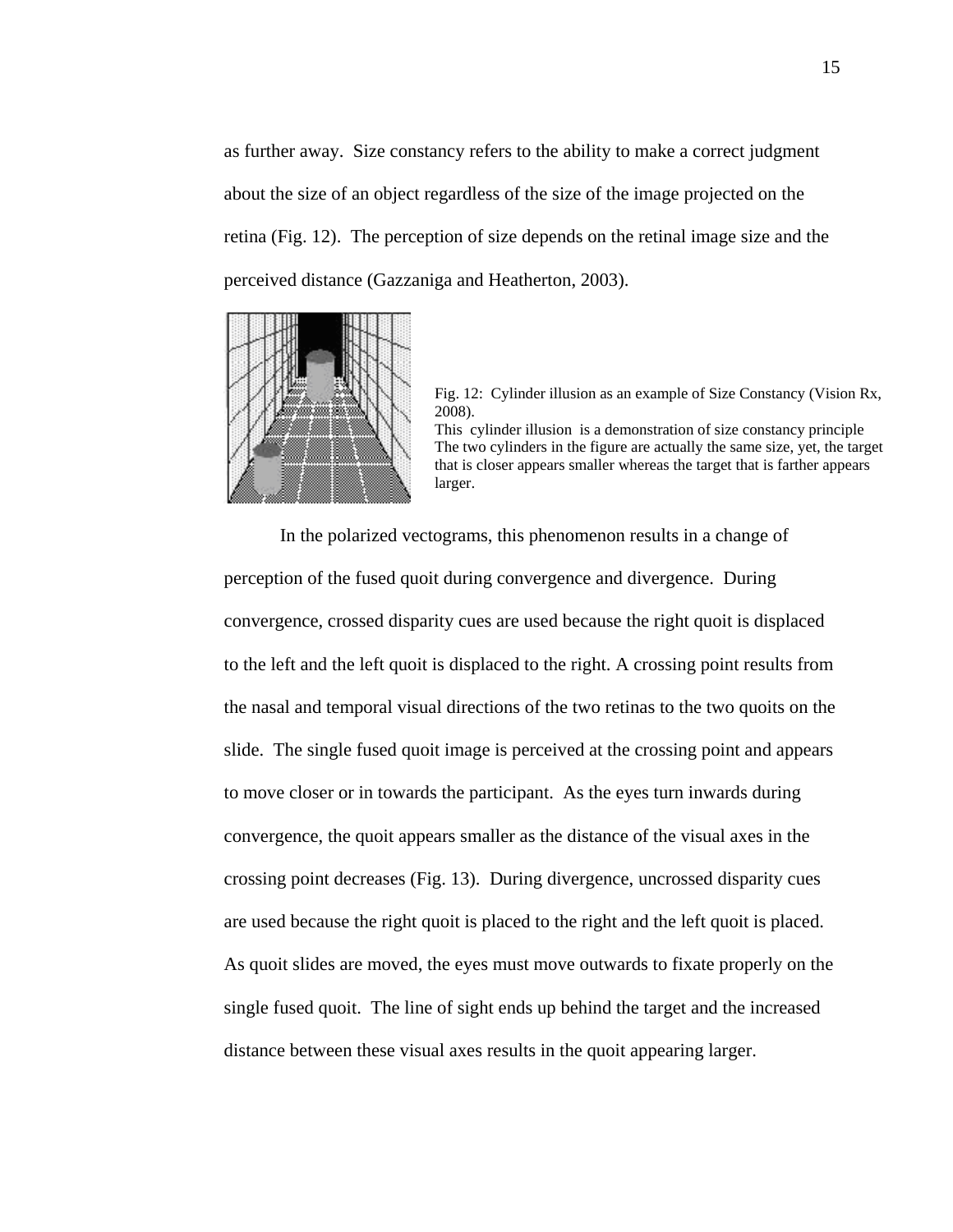

Fig. 13: Image of quoits in polarized vectograms. This particular figure demonstrates how the right slide is displaced to the left and the left slide is displaced to the right and in order to perceive a single fused quoit, crossed disparity cues must be used.

During convergence, the quoit is perceived as being smaller as it comes closer or in and during divergence, larger as it is goes further away or out (SILO). During vergence there is an expectation (unconsciously) that there will be a change in the retinal image size. Size constancy is maintained as the observer corrects for this expectation. Normally, during convergence as the object comes closer the retinal image size increases. To maintain size constancy the image is made to appear smaller. During divergence, as the object moves further way the retinal image size decreases; so to maintain size constancy the image is made to appear larger. However the quoit is only perceived as moving closer to or further away. In reality the quoit has not moved and its retinal image size has not changed. The distance of an object and size are linked together and the polarized vectograms dissociates these two depth perception cues. Still the brain perceives the quoit as closer or farther even though there is no change in retinal size. The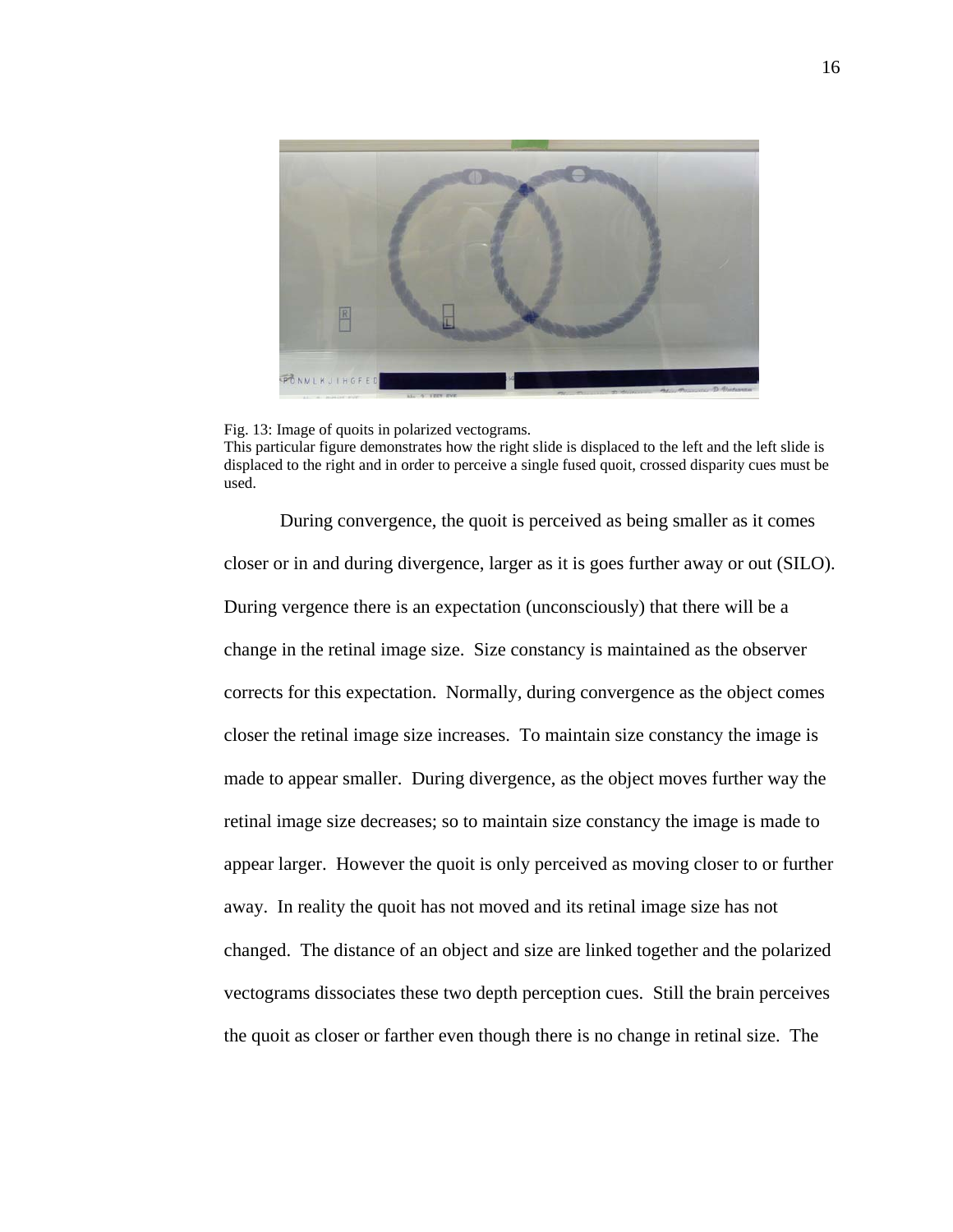size constancy principle causes the observer to perceive the object as smaller or larger, respectively (Scheiman and Wick, 2002).

#### Importance of Binocular Vision

 Binocular vision which includes stereovision is important for accurate perception of depth and perceiving the action and movement of an object in its surrounding space. A study by Mazyn et al. (2007) looked at the role of stereovision in ball catching. Previous studies have suggested that a lack of stereopsis does not affect such abilities since monocular cues to depth can be used. However, ball catching is based on the perception of the spatial and temporal qualities of a ball in space. In his study, participants with poor stereopsis and catching skills showed no significant improvements after intensive training whereas participants with good stereopsis but poor catching skills showed a 400% improvement after intensive training. This study suggests that the temporal and spatial information of the ball is based primarily on stereoscopic cues.

 Stereopsis might also be important in one's reading skills and abilities. A study by Grishman et al. (2007) suggests that there is an association between visual skills and reading abilities, such as comprehension and fluency. These researchers looked at poor readers in high schools of similar socioeconomic levels to see if weak readers had either sufficient or weak visual skills. 80% of the poor readers were found to have binocular anomalies in the areas of stereoacuity, bifixation, or fusion and 40% had more had more than one deficit.

17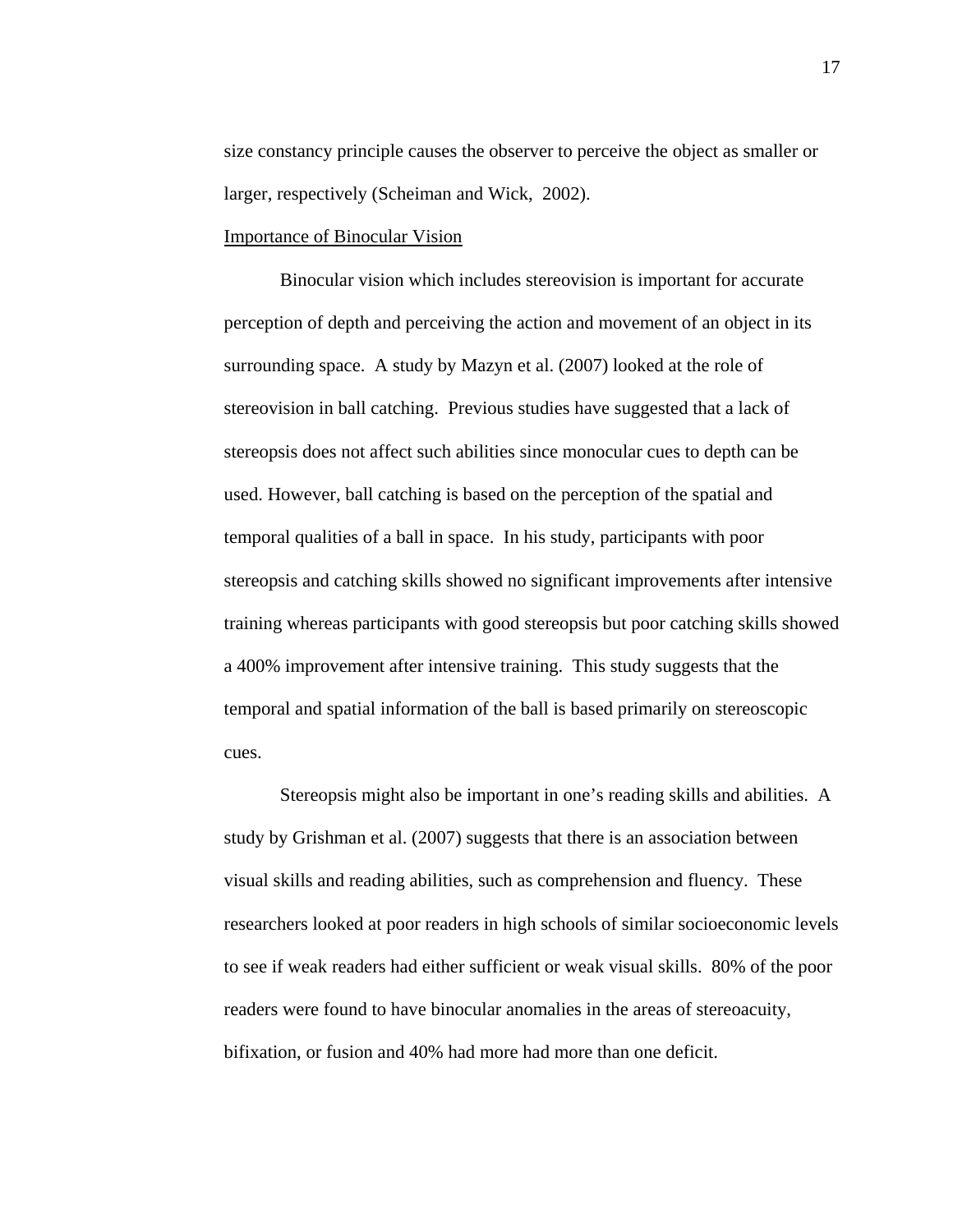This study will look at the range of binocular skills within individuals with no known binocular disorder and those with binocular anomalies. The purpose of this study is to ask whether binocular skills exist on a continuum and whether each individual varies one from the next. I hypothesize that there will be significant variability within and among these two groups in skills such as fusion and/or vergence ranges, bifixation, and stereoacuity.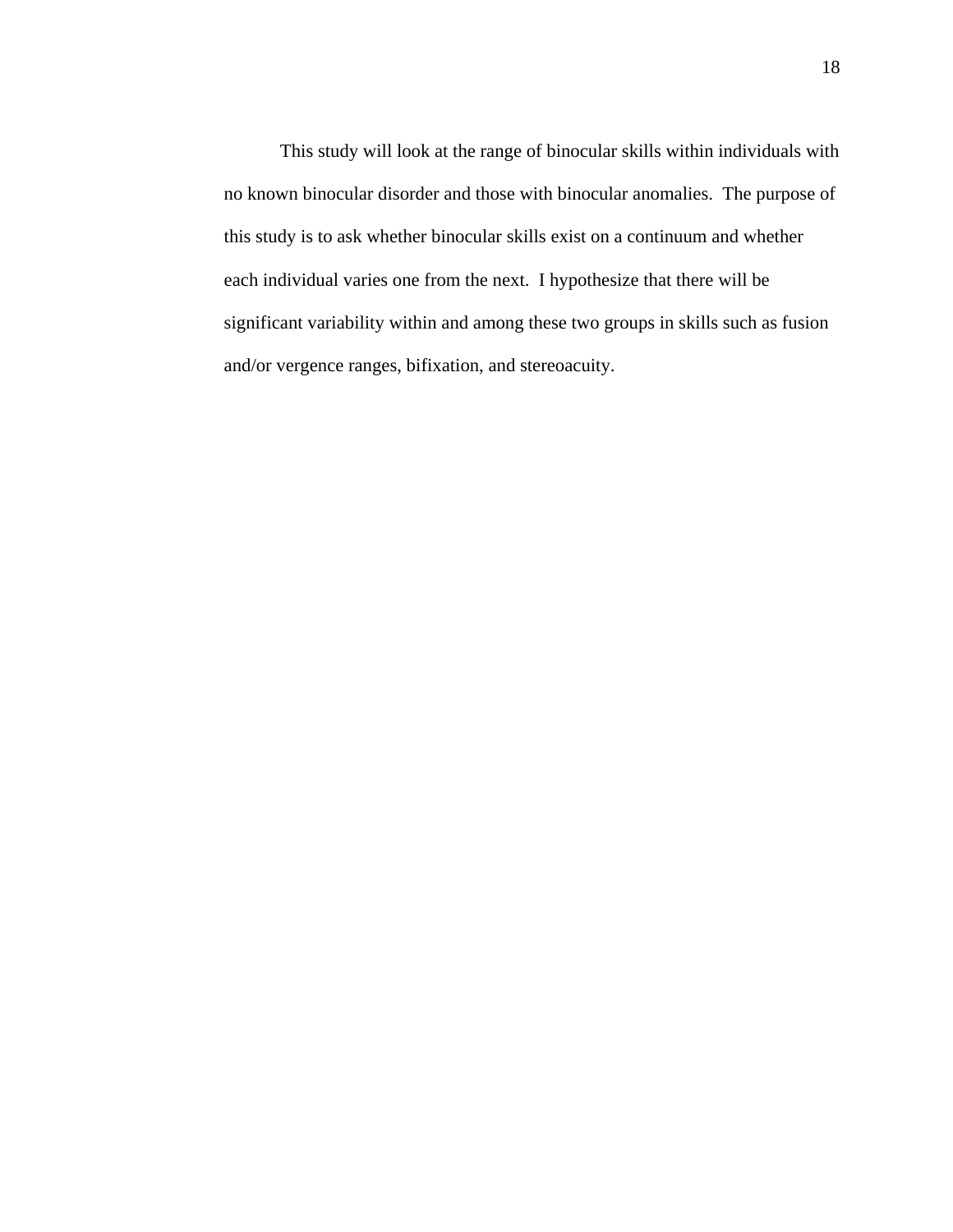#### **MATERIALS AND METHODS**

 A total of 35 participants from the Mount Holyoke College population from the ages of 19 to 60 were tested on their binocular vision skills. Thirty nonsymptomatic participants with no apparent binocular vision problems and five participants with binocular vision anomalies were tested on eight optometric tests: Snellen Vision Chart, Near Vision Chart, Stereo Fly Test, Sighting Eye Test, Real/Unreal Distinction in Diplopic Images, Brock String Test, Polarized Vectograms, and Random Dot Stereograms. The non-symptomatic binocular group (Group A) had no known form of binocular deficiency or other visual difficulties other than refractive error (visual acuity) which all will be reduced with glasses or contact lenses. Each participant had to fill out an informed consent before starting the tests.

 Additionally, the 5 participants in the binocular anomalies group (Group B) were asked a series of questions before testing: Have you had any surgeries to correct eye alignment? Have you had any form of visual therapy and if so please explain? Do you wear any specific type of corrective lenses? Describe how you see things? Do you have a clinical diagnosis?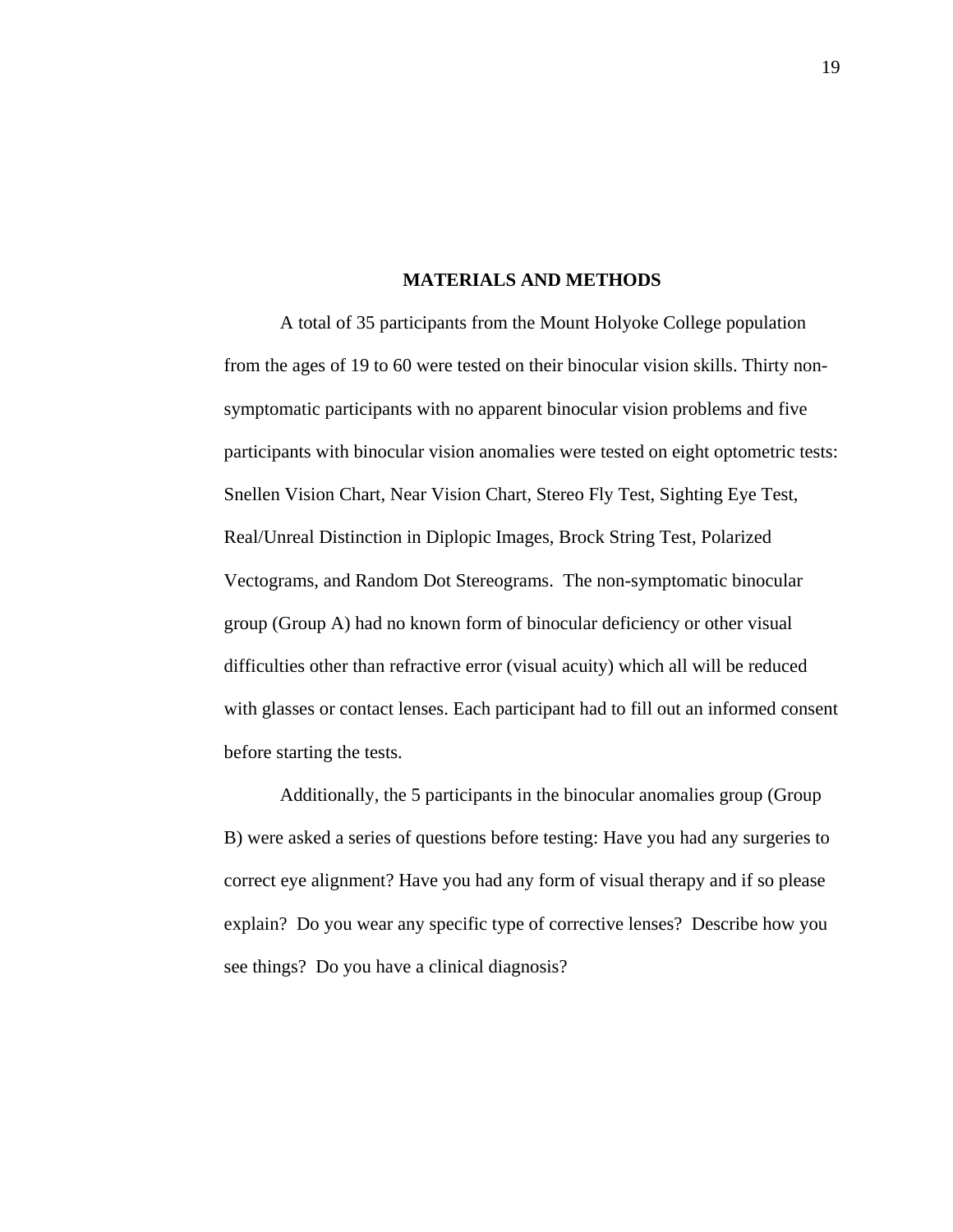#### *Snellen Vision Chart*

A Snellen Vision Chart was used to test the visual acuity of participants from a 20 feet distance to assure that the participants all have normal or corrected to normal 20/40 vision or better. The chart was hung at eye level and the participant stood 20 feet back on a marked piece of tape. The participants read both the 20/30 and 20/20 lines. If the participants had contacts or glasses they wore them during the testing in order to provide a baseline of their corrected acuity for the other optometric tests.

#### *Near Vision Chart*

A Near Vision chart was used to test visual acuity at a near distance. The participants sat at a distance of 40 cm (16 inches) from the chart and were asked to read the 20/20 line. If the participants had contacts or glasses, they wore them during the testing in order to provide a baseline of their corrected acuity for the other optometric tests.

### *Stereo Fly Test*

To determine the participants' level of stereoacuity, they looked at the Stereo Fly book from 16 inches away, which contained polarized images of circles and animals. Polarized glasses were worn during the testing. They observed nine displays, each of which had four circles arranged in a diamond shape. The participants were asked which circle of the four seemed to come closer to them, the top, bottom, left, or right. When wearing the polarized glasses, each eye saw the circles from a slightly different perspective and the two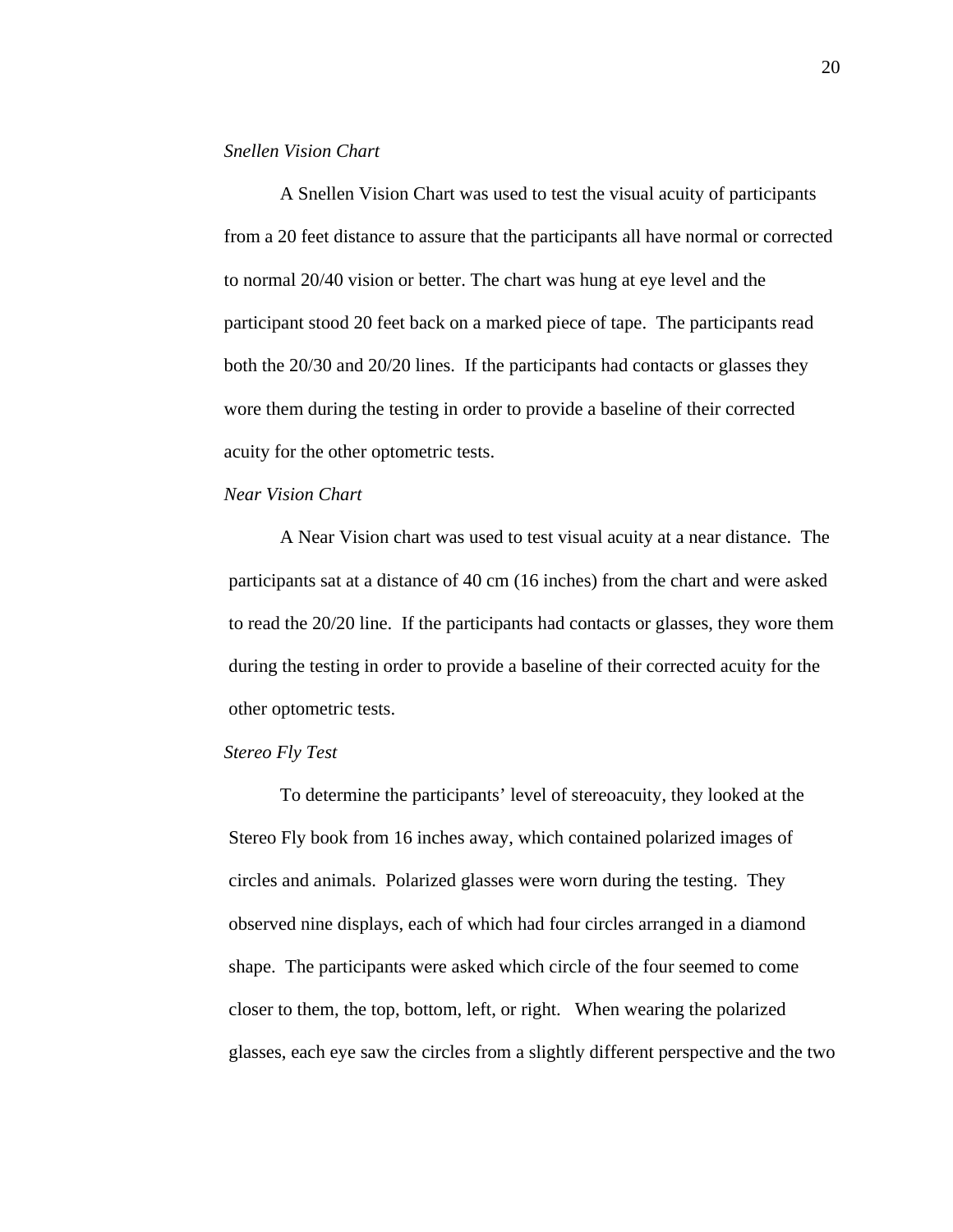circles images were fused in the brain. The Stereo Fly book tests how far apart the circle images must be on the two retinas to perceive depth. In addition to the circles, participant viewed three additional displays; each arranged in a row with five different animals and asked which animals seemed to come closer to them. *Sighting Eye Test*

To determine which eye was dominant for sighting, a white piece of paper with the capital letter E was placed approximately at eye level. The participants stood 100 cm (approximately 3.3 feet) away from the letter. They made a triangular window between their two hands by bringing their thumbs in a parallel direction to the ground with all other fingers at a 45 degree angle. They overlapped their hands to decrease the size of the opening. They were then asked to extend their arms into a straight position so their elbows locked. They centered the letter between their triangular hand window with both eyes open. Under these conditions, only one eye can view the letter at any one time. The participants then closed their left eye, opened it, and closed their right eye, and then opened it. Eye dominance was determined by which eye was opened when the object was still seen in the opening. The participants' handedness was recorded to see if any correlations existed between hand and sighting eye dominance.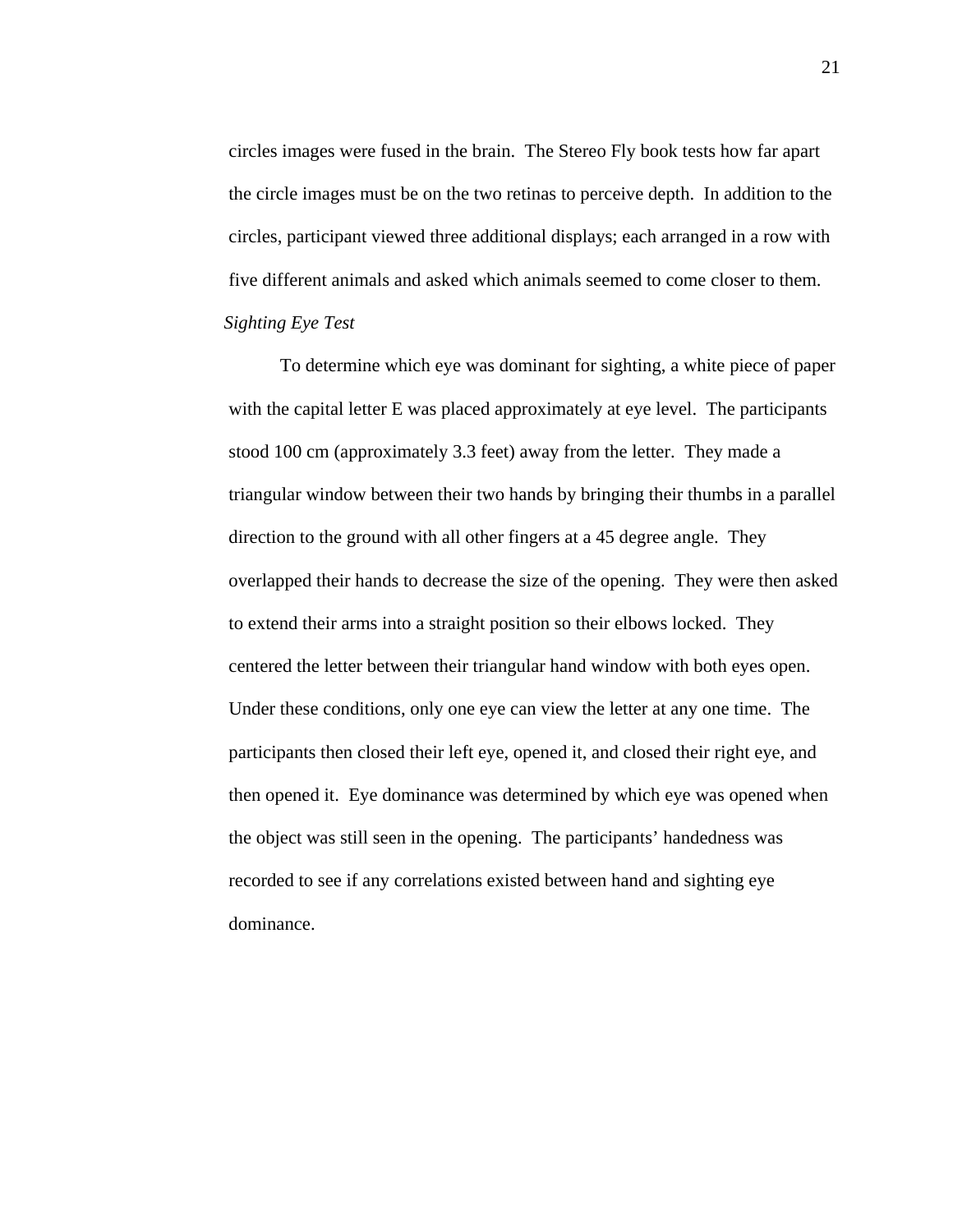#### *Real/Unreal Distinction in Diplopic Images*

The participants gazed in the distance and brought an index finger within a few inches of their face. If the gaze remained in the distance, two images of the finger were seen. This is a normal response and it is known as physiological diplopia. The participants were asked to reach for and grab each image of the finger. This test demonstrated that only one image of the finger is touchable. *Brock String*

To observe bifixation, participants viewed a Brock string which contained an orange bead that could slide along a string. The Brock string was attached to a magnetic cabinet at eye level for the participants, who stood 200 cm (approximately 6.6 ft) away from the cabinet. They wore red/green glasses with the red lens over the right eye and the green lens over the left eye. The string was placed onto the tip of their nose and the participants viewed the bead when it is placed on the tip of the string. They were asked to describe what they saw, how many string images were in front of and behind the bead, the color of the string images, along with any additional observations.

A normal binocular viewer readily sees one bead but two images of the string coming into and out of the bead. The bead was pushed back at 10 cm increments until the participants observed a change in the number of strings or color of the strings. This test examines the ability of participants to bifixate and fuse at different distances. If, for example, they see only one string in front or behind the bead, they are suppressing one eye's input. Under normal conditions,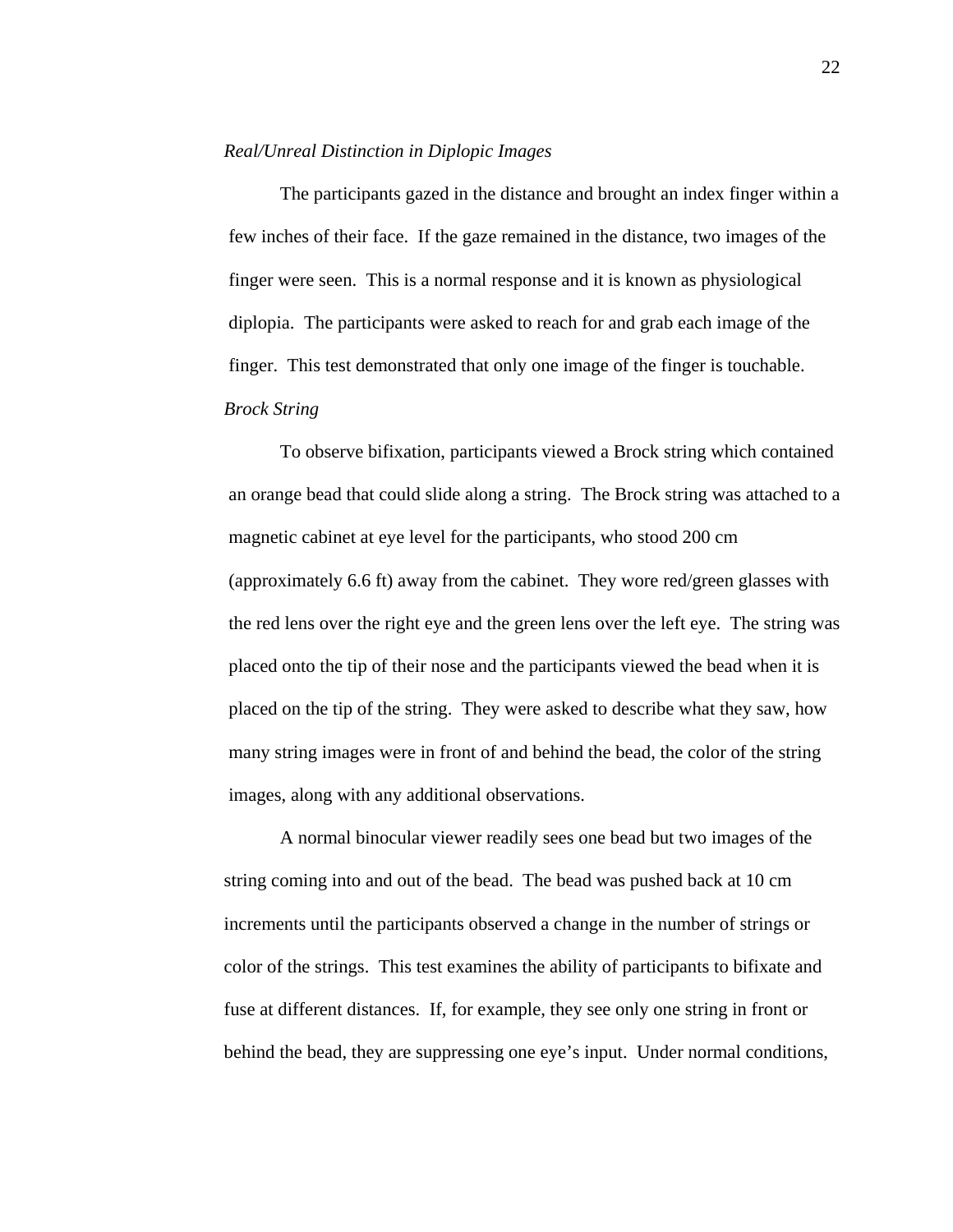a participant should see two strings before the bead, with the green string on the right and the red string on the left. Two strings should also be observed behind the bead, with the green string on the left and the red string on the right. If the string images appeared to cross in front or behind the bead, the participant had aimed her eyes in front of or behind the bead, respectively.

## *Polarized Vectograms*

To determine the participants' fusion range they were asked to look at two polarized vectograms of superimposed images of quoits (knotted rope circles) placed on a stand at a distance of 16 inches from their eyes. Participants closed their left eye and then right eye to determine if they saw the R and L letters, respectively to establish if they were fixating properly. When both eyes were open, both the R and L were seen along with a cross above the quoit; this is called a suppression check.

While wearing the polarized glasses, each eye viewed a separate quoit but the images of the two quoits were fused in the brain and perceived as one. To determine the participants' range of fusion for convergence, the participants slowly slid the right quoit to the left and the left quoit to the right until they no longer saw one fused image of the quoit. Instead, they perceived either two separate quoits or two overlapping quoits. The number range was noted and then the participant determined if the quoit became smaller or bigger and closer or further to them before the images separated into two.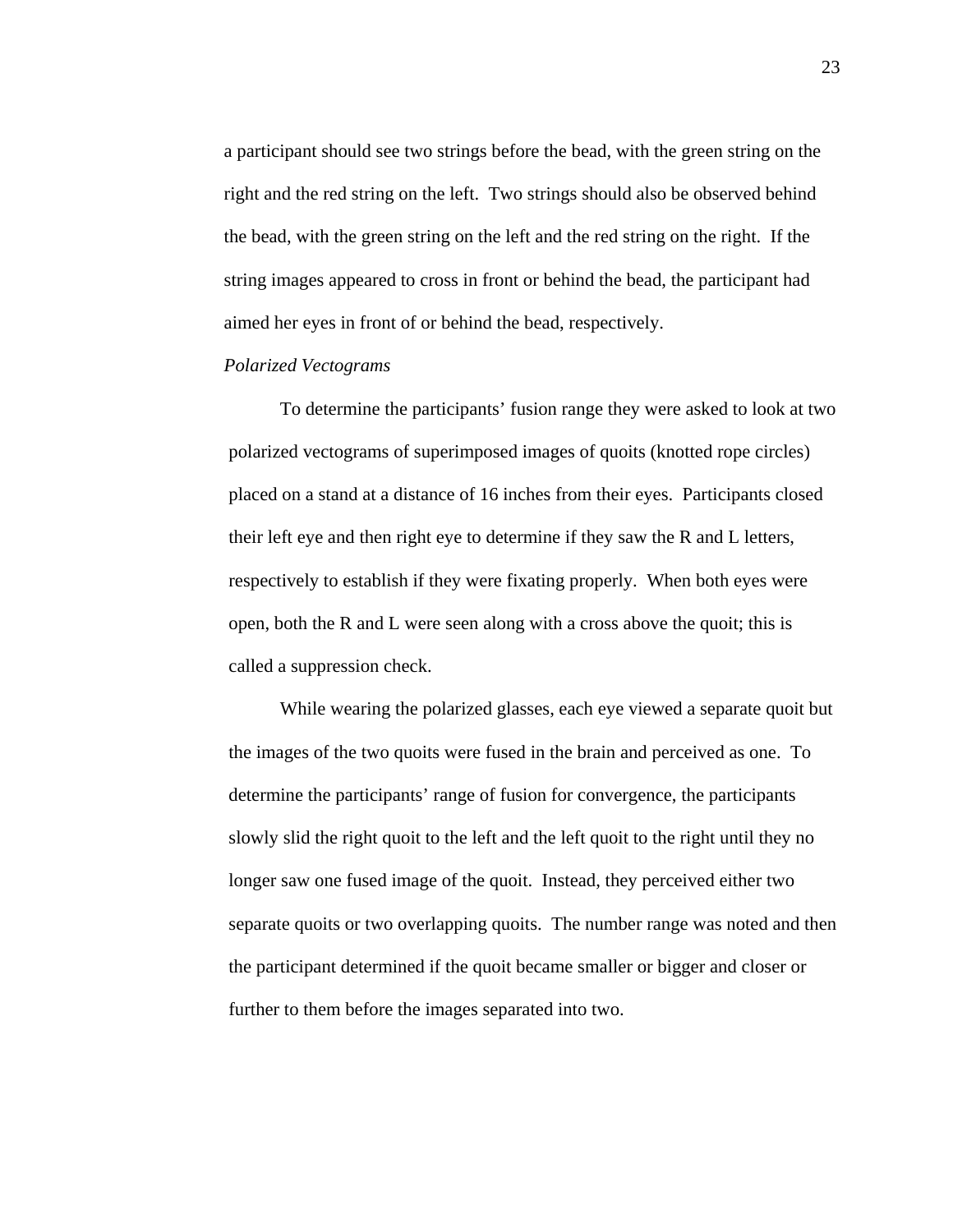This procedure was repeated by having the participant slide the quoits in the opposite direction to determine the participants' fusion range for divergence. With the single superimposed image of the quoits, the participants slowly moved the left quoit to the left and the right quoit to the right until they saw two quoit images. The range was determined through a letter notation and the participant determined if the fused quoit became smaller or bigger and closer or further to them before it split into two quoits. A pointer was used to help the participant understand the change in depth and the distance. Throughout this optometric test, the participants were asked if they perceived both the R and L and the cross shape above the quoit to make sure that they were using both eyes.

## *Random Dot Stereograms (Red/Green Anaglyphs)*

To determine the participants' level of random dot stereoacuity, they viewed red/green anaglyphs of increasing difficulty. The participants were given red/green glasses and placed the red lens over the right eye and the green lens over the left eye. The participants were asked what they saw in the random dot stereograms. There were seven red/green anaglyphs presented, ranging from 100% to 40% dot correlation, based on a 10% decrease in correlation between the anaglyphs. The placement of red/green glasses was switched by putting the red lens over the left eye and the green lens over the right eye to produce a depth sensation with opposite polarity.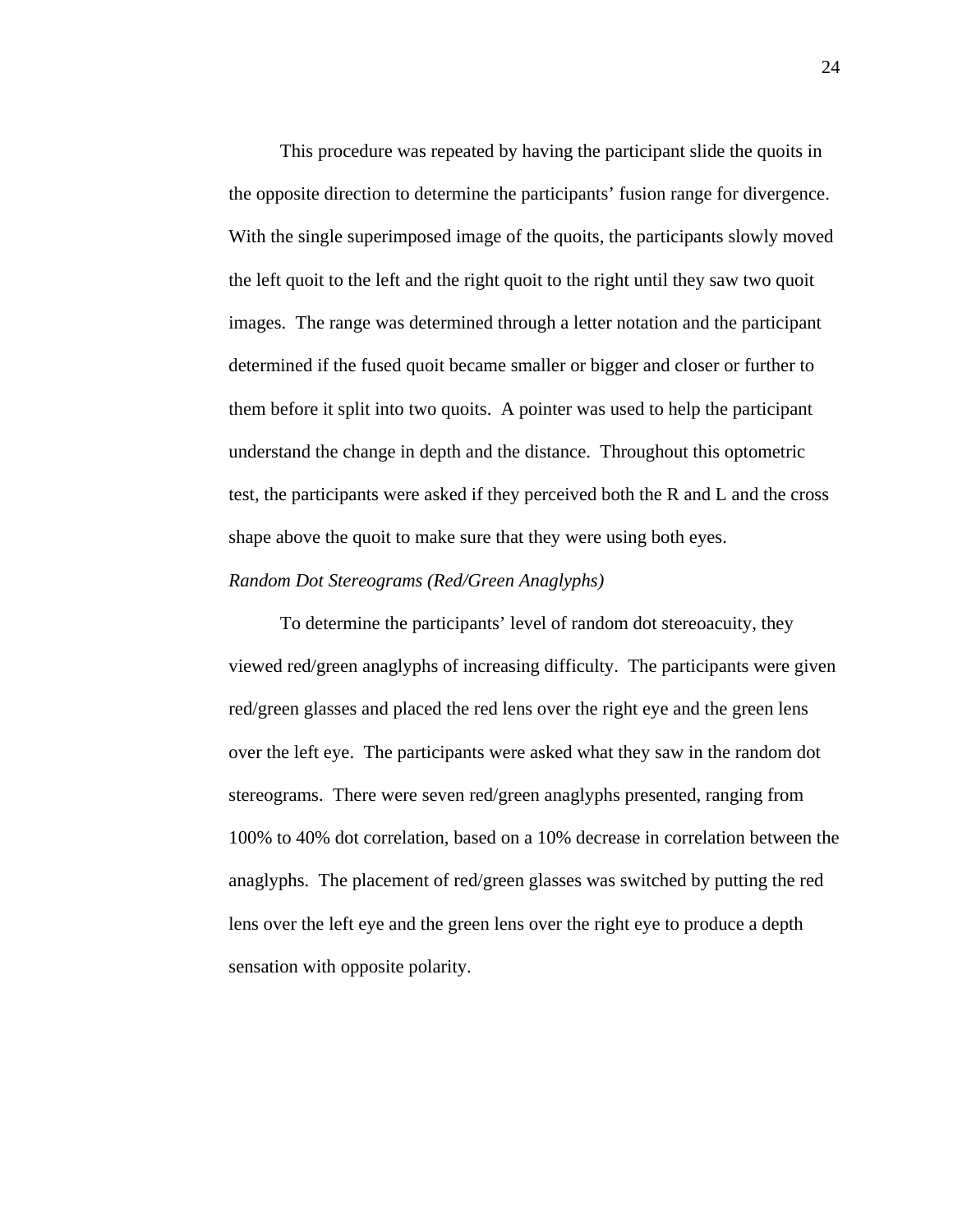#### **RESULTS**

#### Group A: No Known Binocular Disorders

A total of 30 participants were tested in the no known binocular disorder group (Group A) using eight standard optometric tests. These tests included the Snellen vision and Near vision test for visual acuity, sighting eye test and the real/unreal distinction in diplopic images for eye dominance, the Stereo fly test for stereoacuity, the Brock string for bifixation and eye dominance, and polarized vectograms and random dot stereograms for vergence and fusion skills. Participants' ages varied from 19 to 60 years old and no differences in binocular vision skills were observed across these age groups. All participants in Group A had a visual acuity of 20/40 or better, some with the aid of corrective lenses. *Stereo Fly Test* 

Twenty-seven out of 30 participants (90.0%) in group A showed normal stereoacuity between 40 to 80 arc seconds. Three out of 30 participants (10.0%) showed subnormal stereoacuity, with stereoacuity ranging from 100 to 140 arc seconds.

## *Eye Dominance*

Twenty-one out of 30 (70.0%) participants showed a strong preference for their right sighting eye and right hand whereas 5 out of 30 participants (16.7%)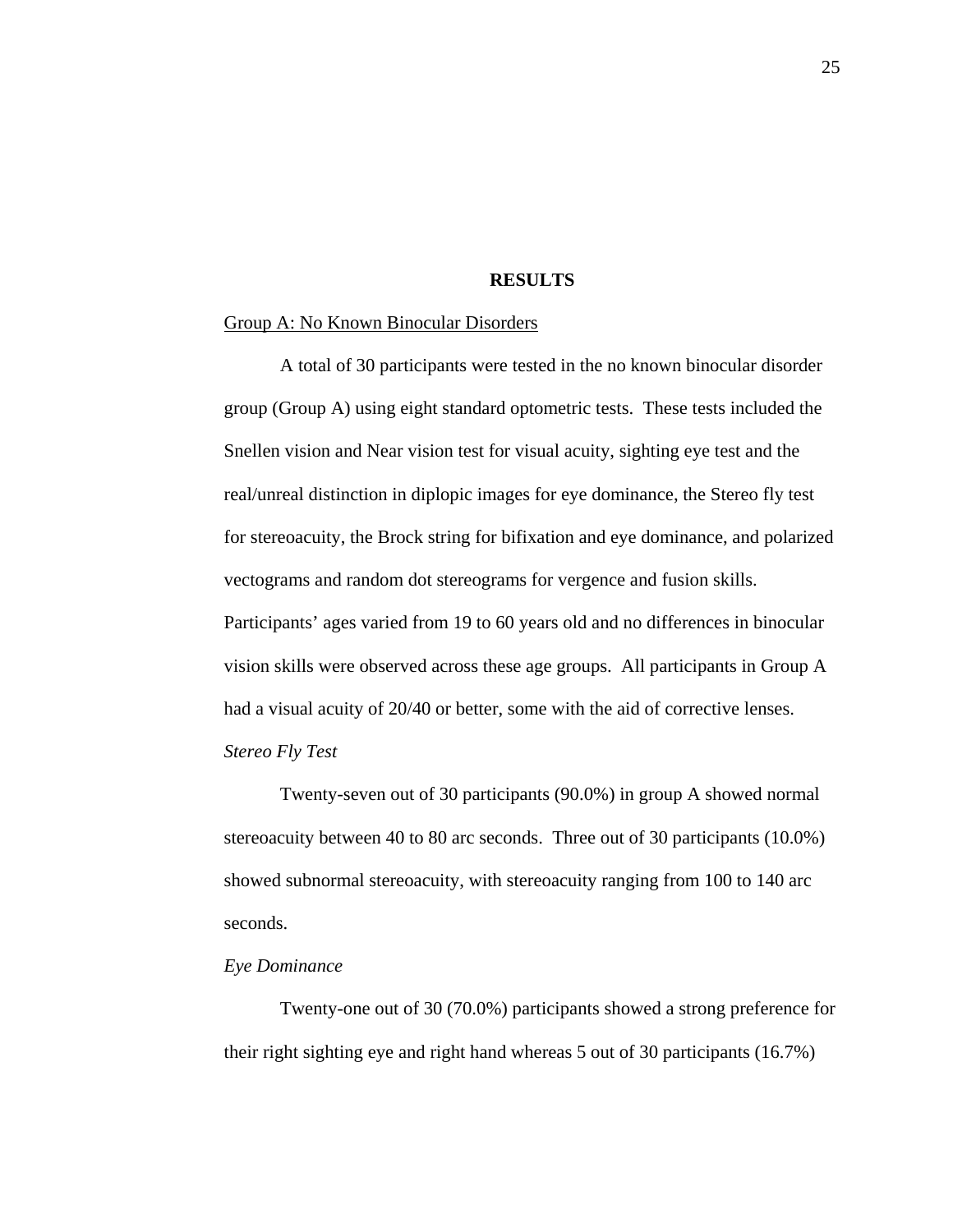displayed left eye sighting dominance but were right handed. Two out of 30 participants (6.7%) were left handed and both sighted with the left eye. The remaining 2 participants were ambidextrous. One sighted with the left eye and the other with the right eye (Fig. 14).



In the real/unreal distinction with diplopic images 18 out of 30 (60.0%) participants were right eye dominant and 12 out of 30 (40.0%) participants were left eye dominant.

 In the Brock string test, when the red/green glasses were worn with the red lens over the right eye and the green lens over the left eye, the string images that were red were viewed by the right eye and the string images that were green were viewed by the left eye. When one of the string images was suppressed to form one of the Y-formations, eye dominance was then determined based on the color of the remaining single string image.

 Twenty-three out of 30 participants (76.7%) viewed the image of the red string in the Y- or inverted Y-formation, suggesting that in this test they were right eye dominant and suppressed the left eye string image. Two out of 30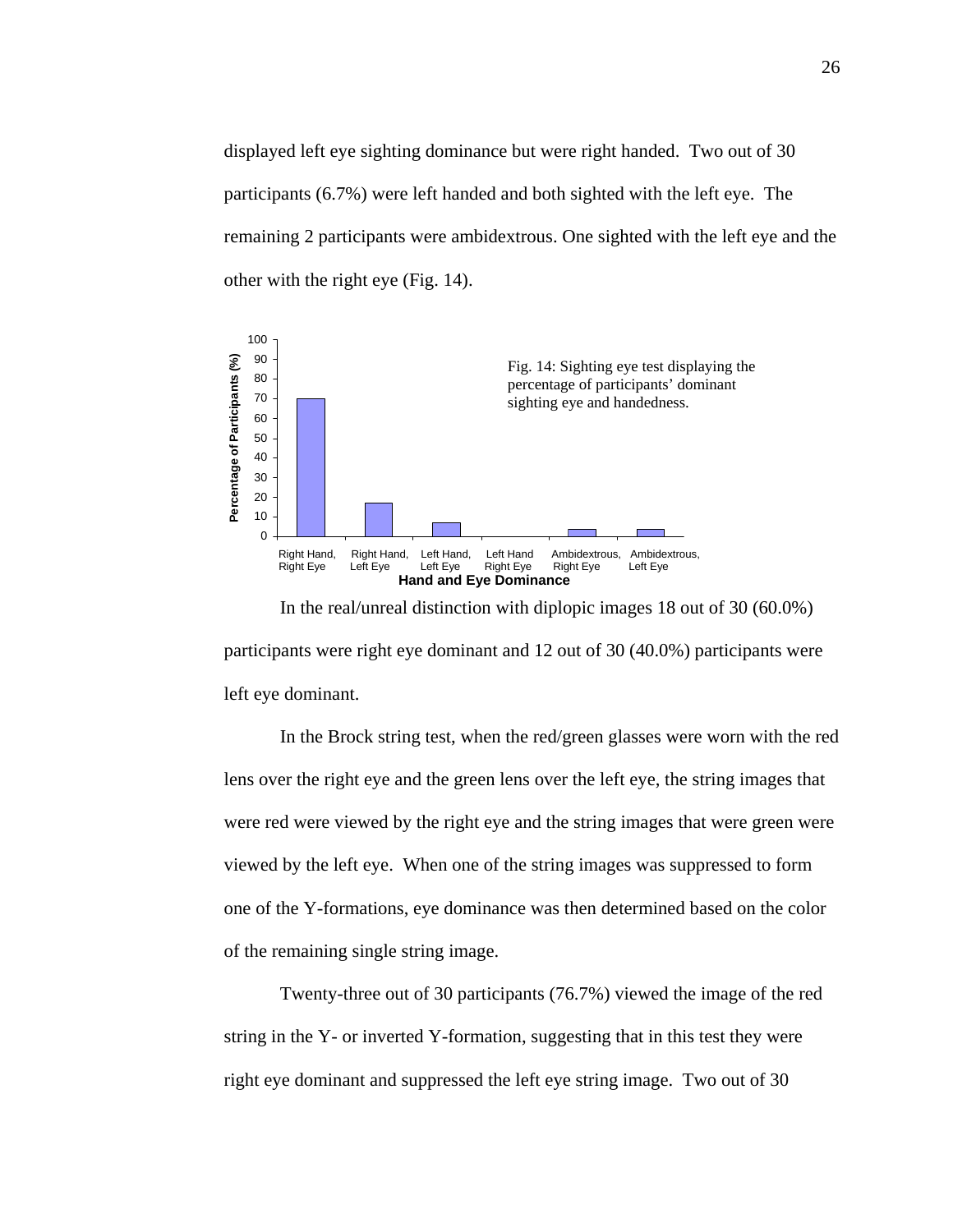participants (6.7%) viewed the image of the green string in the Y- or inverted Yformation, suggesting that these participants were left eye dominant and suppressed the right eye string image. Three out of 30 participants (10.0%) alternated between viewing a red string image and a green string image, possibly suggesting a balance between the two eyes. The remaining 2 participants (6.7%) viewed no distinct color to the string images and perceived them as either white or yellow. These 2 participants still suppressed one image to view a single string image (Fig.15).



Fig. 15: Color of the String Image perceived in front or behind the bead in the Y- or inverted Yformation

 A three way comparison was made between the percentage of participants that were right eye or left eye dominant in all three eye dominance tests including the sighting eye, real/unreal distinction in diplopic images, and the viewed string image in the Y or inverted Y-formation in the Brock string test. The three eye dominance tests were classified into three separate categories: sighting and real/unreal distinction of diplopic images, sighting and Brock string image in Y-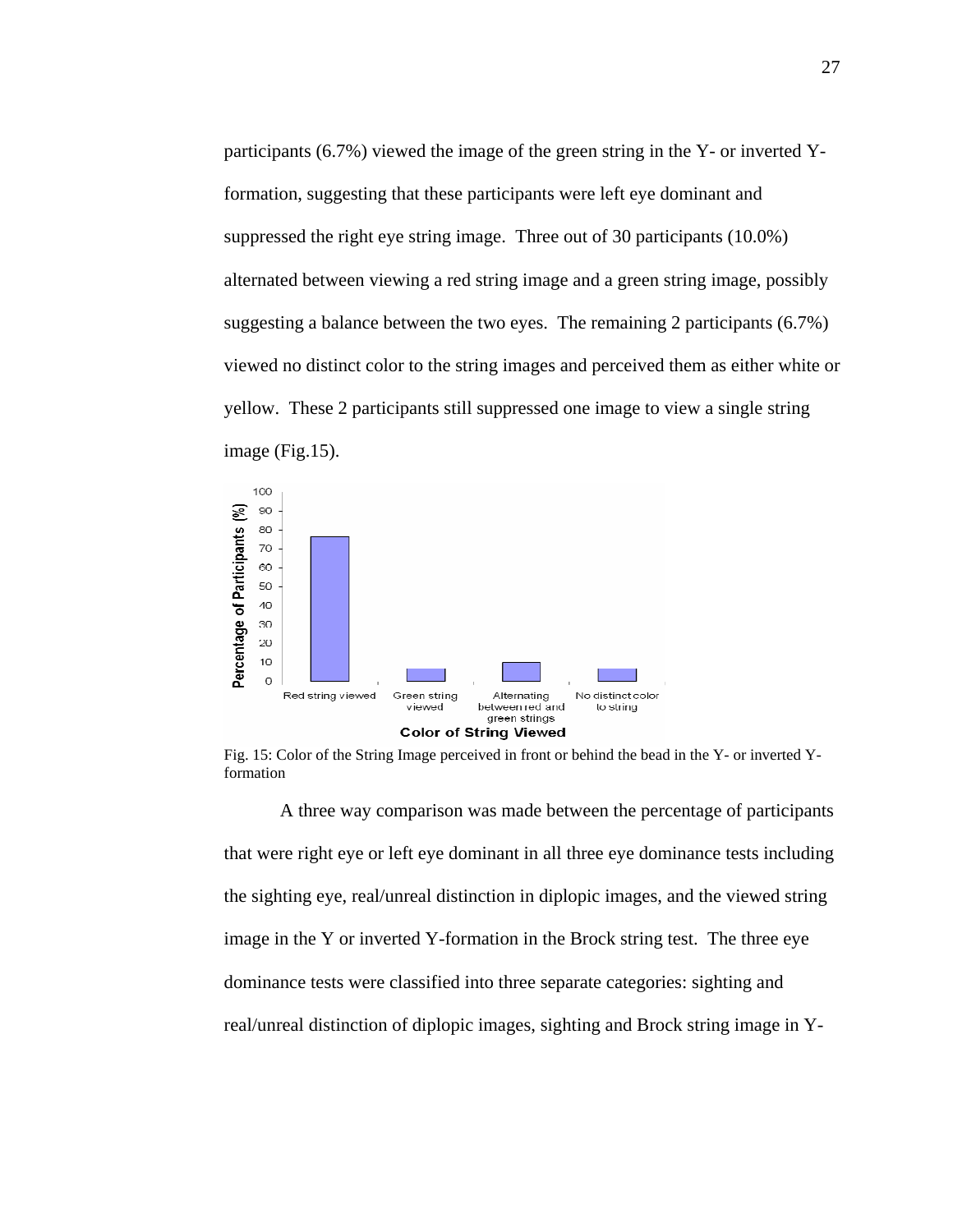formation, and real/unreal distinction in diplopic images and Brock string image

in Y-formation (Table 1, 2, and 3).

Table 1: Dominant Eye in Sighting Eye Test and Real/Unreal Distinction with Diplopic Images

| Eye   | <b>Right Eye</b> | 46.7%     | 23.3%    | 3.3%                   |
|-------|------------------|-----------|----------|------------------------|
| uting | Left Eye         | 10.0%     | 16.7%    |                        |
| Sigh  |                  | Right Eye | Left Eye | Unable to<br>determine |

Real/Unreal Distinction with Diplopic Images

Table 2: Dominant Eye in Sighting Eye Test and Brock String Image in Y-formation

|             | <b>Right Eye</b> | 63.3%            | 6.7%     | 3.3%                                 |
|-------------|------------------|------------------|----------|--------------------------------------|
| ${\rm Eyc}$ | Left Eye         | 16.7%            |          | 10.0%                                |
| Sighting    |                  | <b>Right Eye</b> | Left Eye | Alternating<br>Right and<br>Left Eye |

Brock String Image in Y-formation

Table 3: Dominant Eye in Brock String Image in Y-formation and Real/Unreal Distinction with Diplopic Images

|                                     | <b>Right Eye</b>                     | 50.0%            | 26.7%    | 3.3%                   |
|-------------------------------------|--------------------------------------|------------------|----------|------------------------|
| String Image in<br>mation<br>$f$ or | Left Eye                             | 3.3%             | 3.3%     |                        |
|                                     | Alternating<br>Right and<br>Left Eye | 3.3%             | 10%      |                        |
| Brock:                              |                                      | <b>Right Eye</b> | Left Eye | Unable to<br>determine |

Real/Unreal Distinction with Diplopic Images

*Brock String* 

 An X-formation was classified as a participant viewing two string images in front of the bead and two string images behind the bead while the participant fixated on the bead. The 30 participants in Group A viewed the X-formation when the fixated bead was located from 10 cm to 251 cm away, with the mean distance of the bead at  $128.6 \pm 44.2$  cm. After a certain distance, one of the string Either in Fight Fight Eye (1978)<br>
Fight Pige Left Eye Unable to<br>
Real/Unreal Distinction with Diplopic Images<br>
Table 2: Dominant Eye in Sighting Eye Test and Breek String Image in Y-formation<br>
Eight Eye 16.7% 10.0%<br>
Eight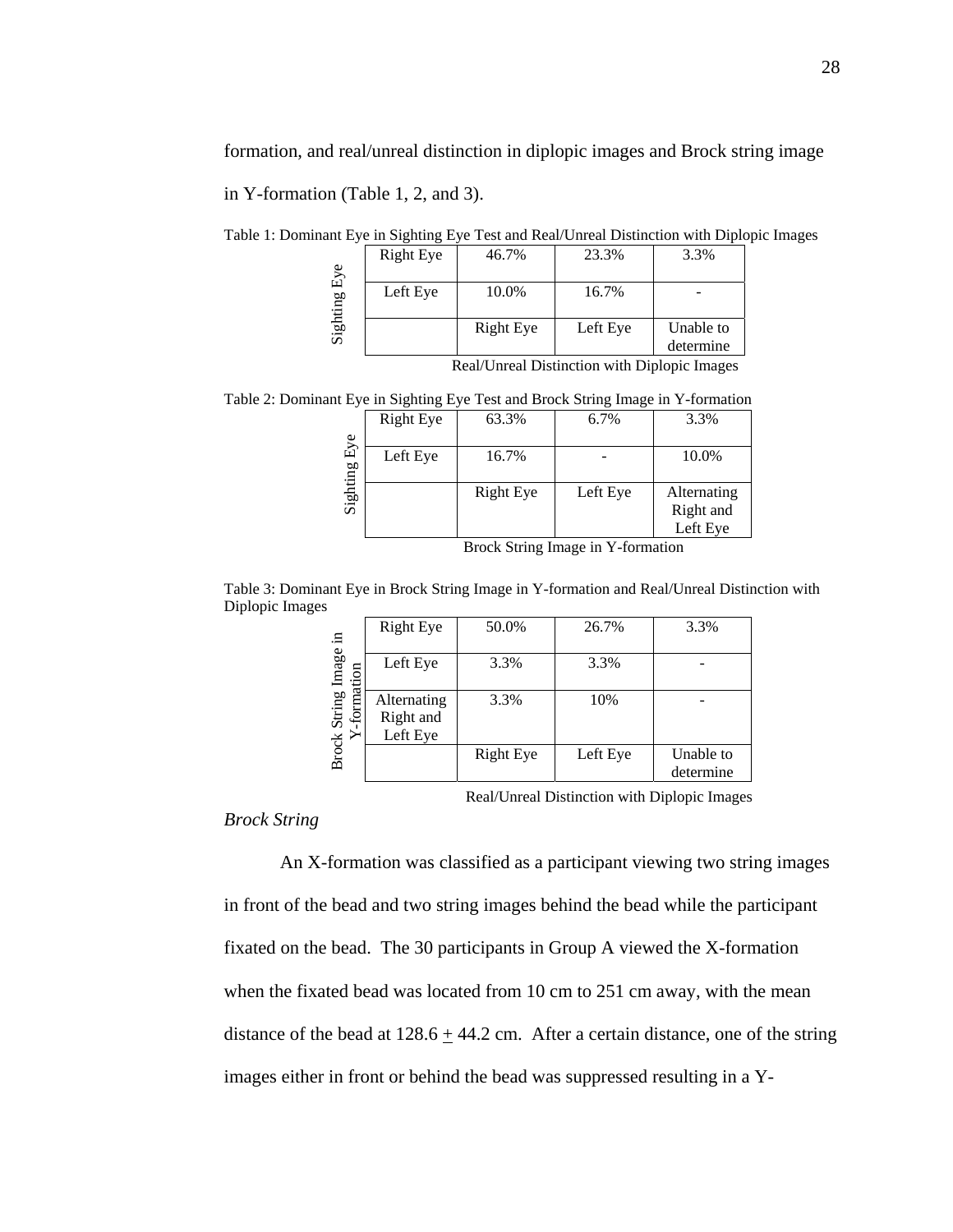formation or inverted Y-formation. These participants viewed an inverted Y- or Y-formation when fixating a bead at a distance of 93 cm to 255 cm, with the mean distance of the bead at  $162.9 \pm 37.0$  cm.

There was a significant difference between the distance of the bead at the  $X$ - and Y-formation (T-test,  $p(58) \ll 0.001$ ) with the bead distance being greater in the Y-formation than the X-formation. Fig. 16 shows the X-formation as when it was last seen and the Y-formation when it was first seen. The distance between the X- and Y-formation resulted in the intermittent zone where participants would switch between seeing two strings' images and one string image either in front of or behind the bead. The mean intermittent suppression zone distance was  $34.1 \pm$ 30.6 cm (Fig. 17).



Fig. 16: Perception of X- and Y- formation in the Brock String Test The range of distances of the bead in the X-formation describes when this formation was last seen for individual participants whereas the range of distance of the bead in the Y-formation describes when this formation was first seen for the individual participants.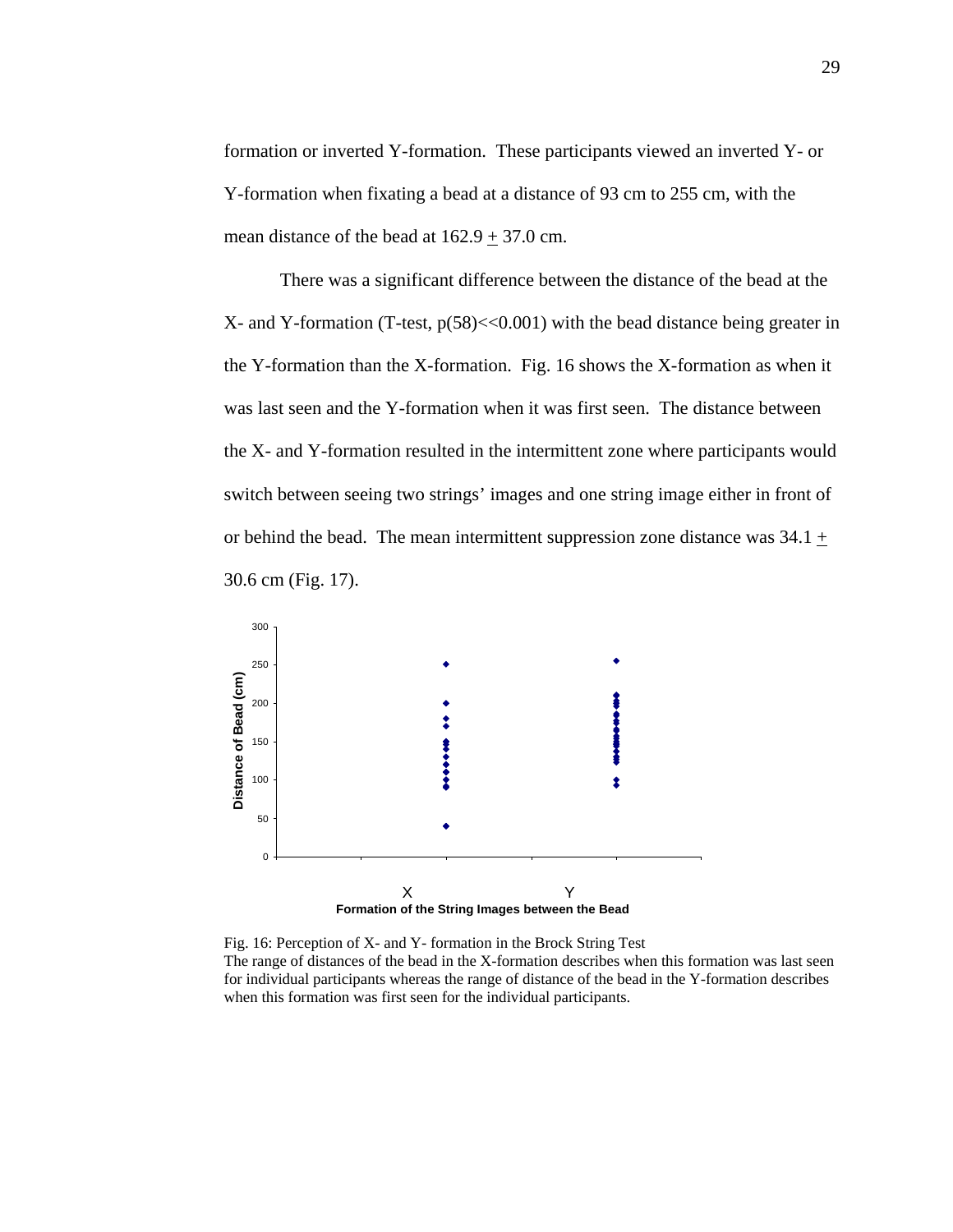

Fig. 17: Intermittent Suppression Zone between the X- and Y- Formation in the Brock String Test The intermittent zone is described at the specific distance range when each participant would switch between seeing two string images or one string image either in front or behind the bead.

 In the Brock string test, once the bead was moved to an undetermined distance, most participants would suppress one string image. Twenty-seven out of 30 participants (90.0%) perceived the inverted-Y formation, by viewing two string images in front of the bead and one string image behind the bead. These participants suppressed one eye's image behind but not in front of the bead. Two out of 30 participants (6.7%) perceived the Y-formation, by viewing one string image in front of the bead and two string images behind the bead. These individuals suppressed one eye's image in front of but not behind the bead. One participant (3.3%) was not able to determine which string image was suppressed in the Brock string test (Fig. 18).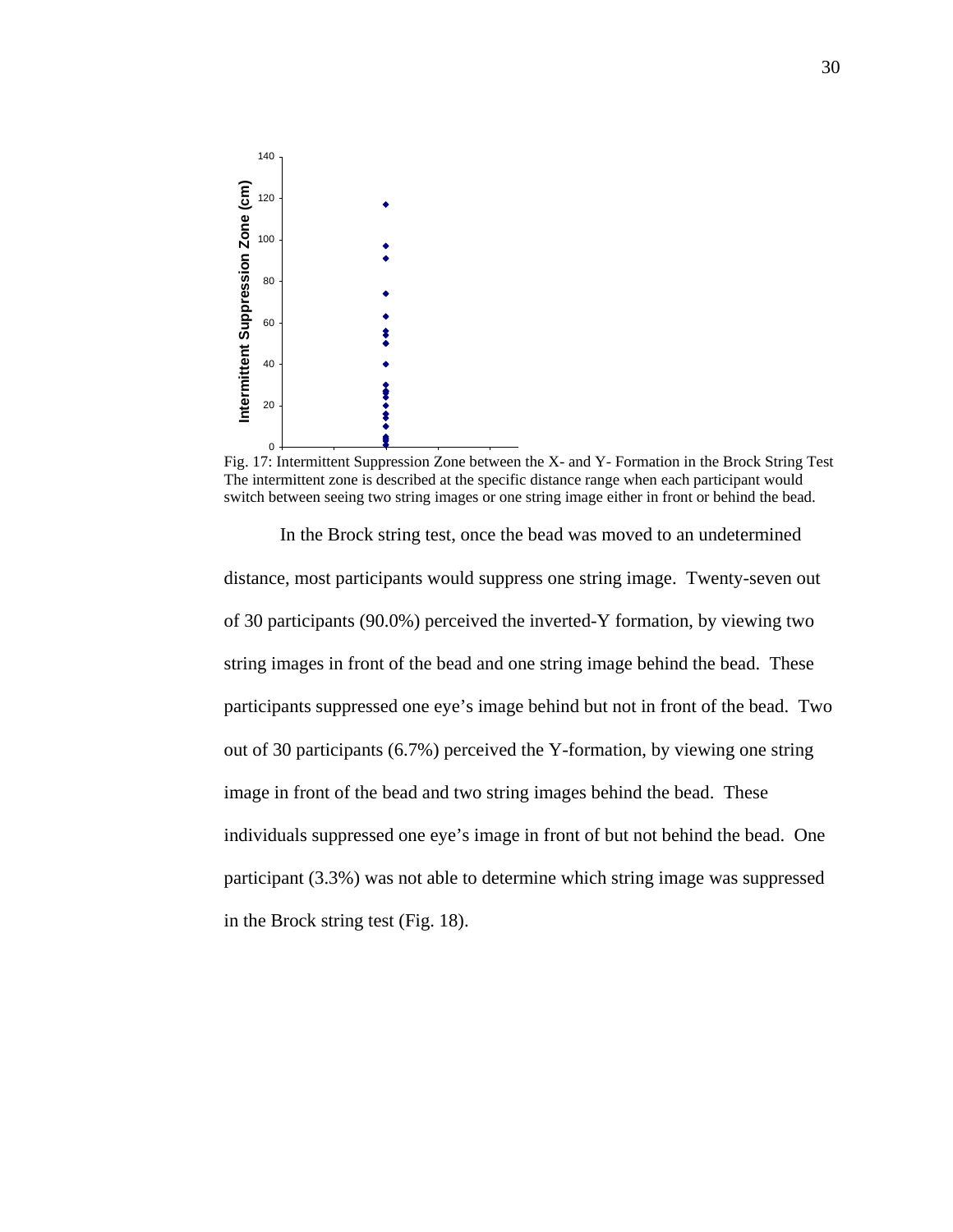



When viewing the quoits in the polarized vectograms test, the participants' eyes had to either turn inward (converge) or outwards (diverge) to fuse the two images of the quoits into one and then view the perceived float. This range of convergence and divergence was measured in prism diopters. One prism diopter is the angle formed by a horizontal shift of 1 centimeter at a distance of 1 meter (Fig. 19).



1 meter

Fig. 19: Prism Diopter

If we assume that the horizontal line is 1 meter long, then the vertical line would be 20 cm high forming an angle of 20 prism diopters.

The 30 participants in Group A had a convergence range from 4 to 33 plus prism diopters, with a mean of  $24.2 + 14.4$  prism diopters. These participants had a divergence range from 4 to 16 plus prism diopters, with a mean of  $11.6 \pm 4.2$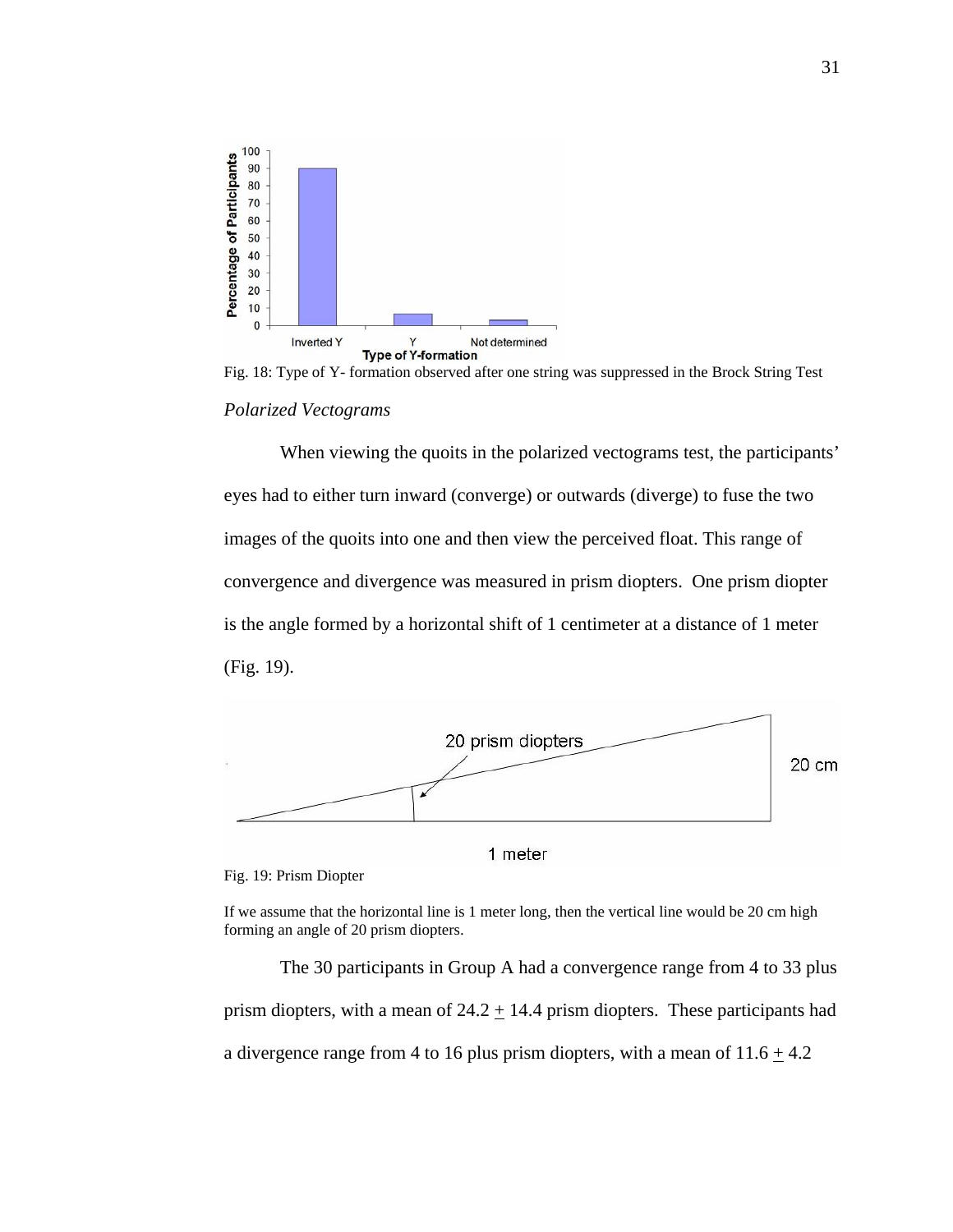prism diopters. There was a significant difference between the fusion range obtained during convergence and divergence  $(T-test, p(58) < 0.001)$ , with the convergence fusion range being larger than the divergence fusion range (Fig. 20).



Fig. 20: Fusion Range for Convergence and Divergence

 The data were normalized for convergence and divergence ranges to determine if there was any correlation between the fusional ranges. A value of one was chosen for a convergence range of 33 prism diopters and a divergence range of 16 prism diopters. There was no significant correlation between the normalized values of convergence and divergence fusion range in the polarized vectograms (Pitman's test for normal correlation (1939), p>0.05). Examination of Fig. 21 also suggests no correlation between an individual's ability to converge and diverge.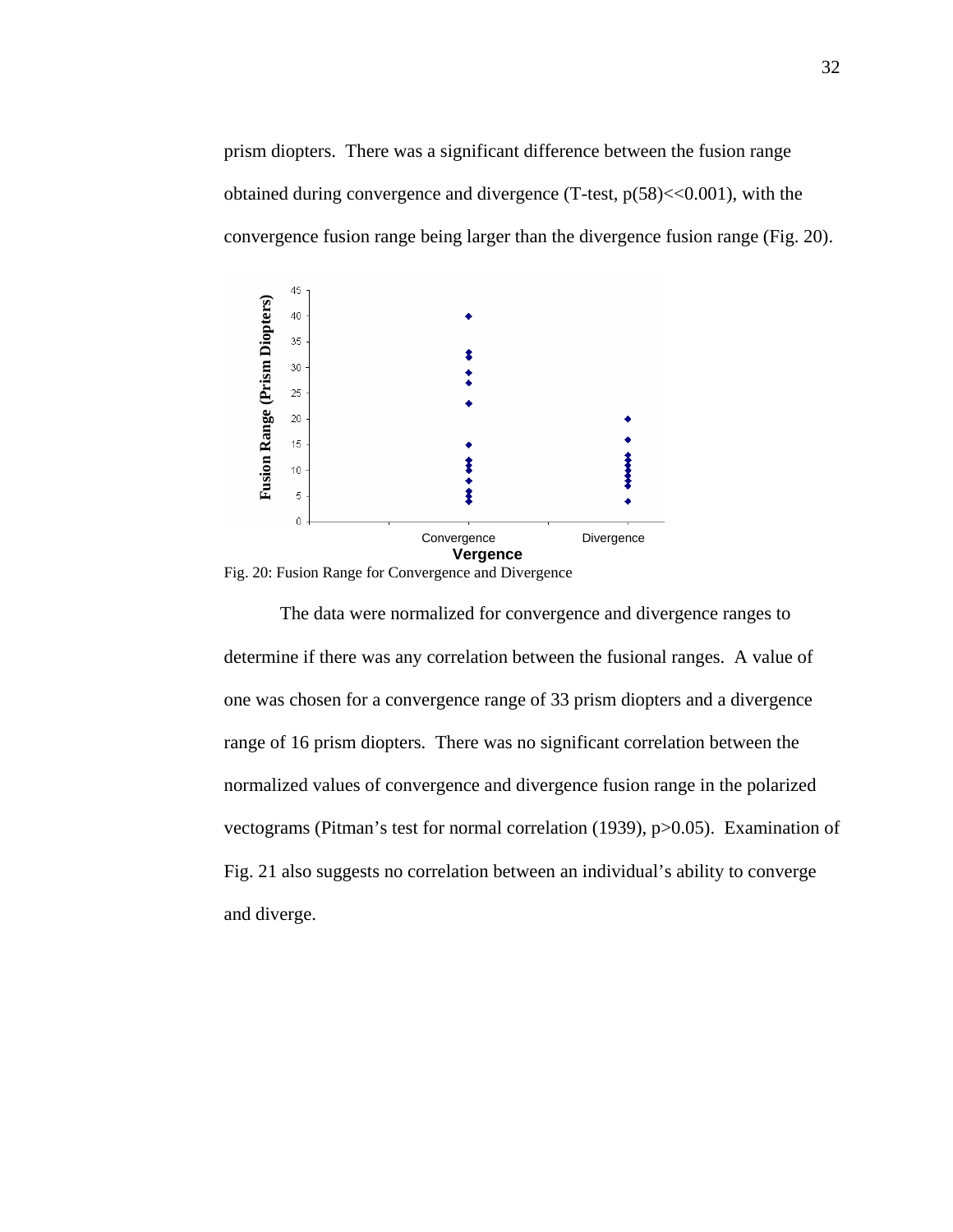

Fig. 21: Normalized Scatterplot of Convergence and Divergence This shows no trend or correlation between the convergence and the divergence fusion ranges.

 During convergence, 20 out of 30 participants (66.7%) viewed the expected (SILO) size and float of the quoit, as smaller and closer to the participants. Four out of 30 participants (13.3%) perceived the quoit as smaller and further. An additional 4 out of 30 participants (13.3%) perceived the quoit as larger and closer. One participant (3.3%) perceived the quoit as larger and further and another participant (3.3%) perceived no float or change in size of the quoit



Fig. 22: Perceived Size and Float of Quoit during Convergence

(Fig. 22).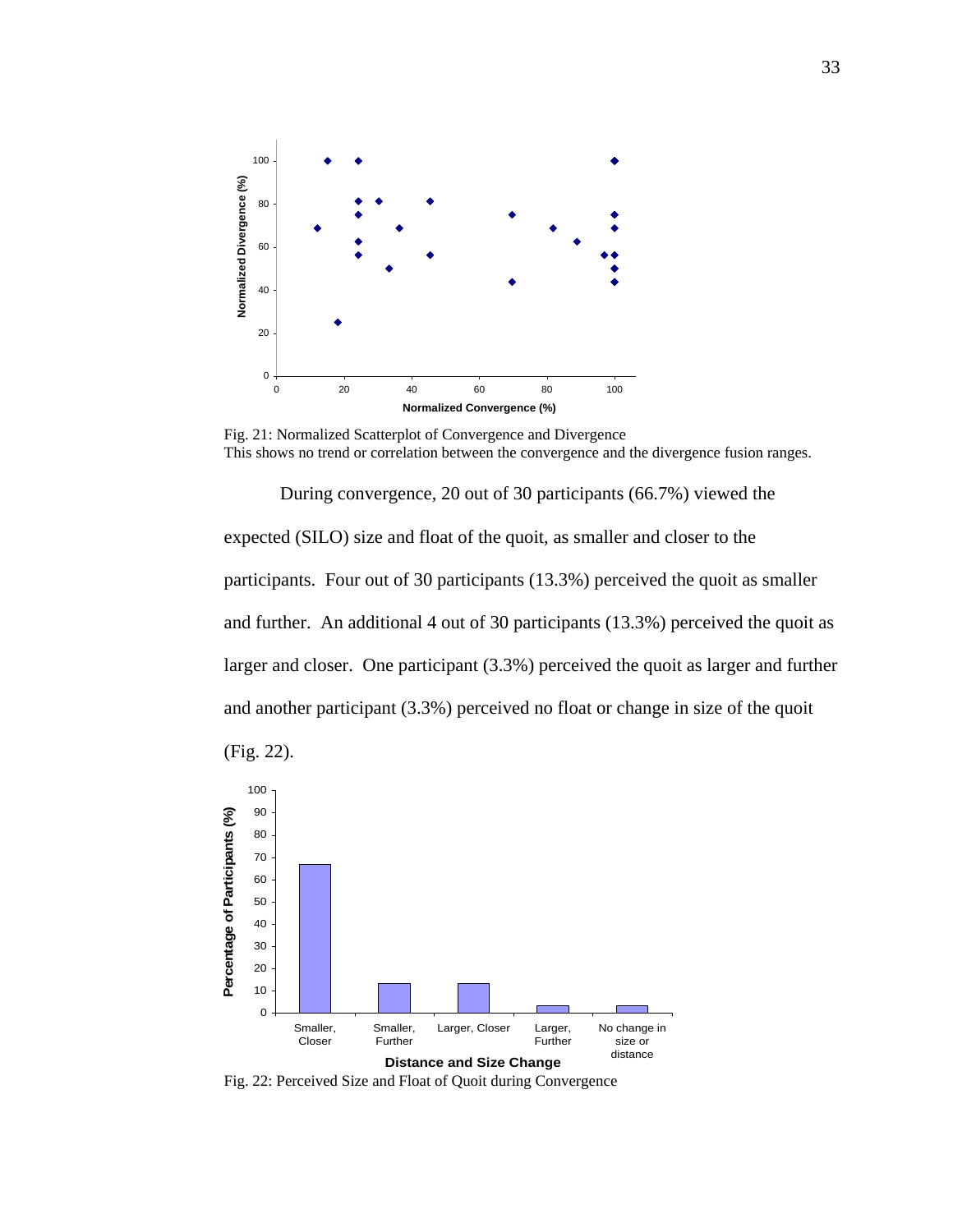During divergence, 13 out of 30 (43.3%) participants viewed the expected (SILO) size and float of the quoit, as larger and further from the participant. One participant (3.3%) perceived the quoit as smaller and closer while 2 out of 30 participants (6.7%) viewed the quoit as smaller and further. Six out of 30 participants (20.0%) perceived no float and change in size in the quoit. Two participant out of 30 (6.7%) perceived no change in size but perceived the float as further away (Fig. 23).



Fig. 23: Perceived Size and Distance of Quoit during Divergence

Thus, the interpretation of float in the polarized vectograms deviated from

the SILO effect in 17 out of 30 participants (56.7%).

#### *Random Dot Stereograms*

 When viewing the random dot stereograms all 30 participants described perceiving three square layers above the plane of the page, when the red lens was on the right eye and the green lens on the left eye, or below the plane of the page,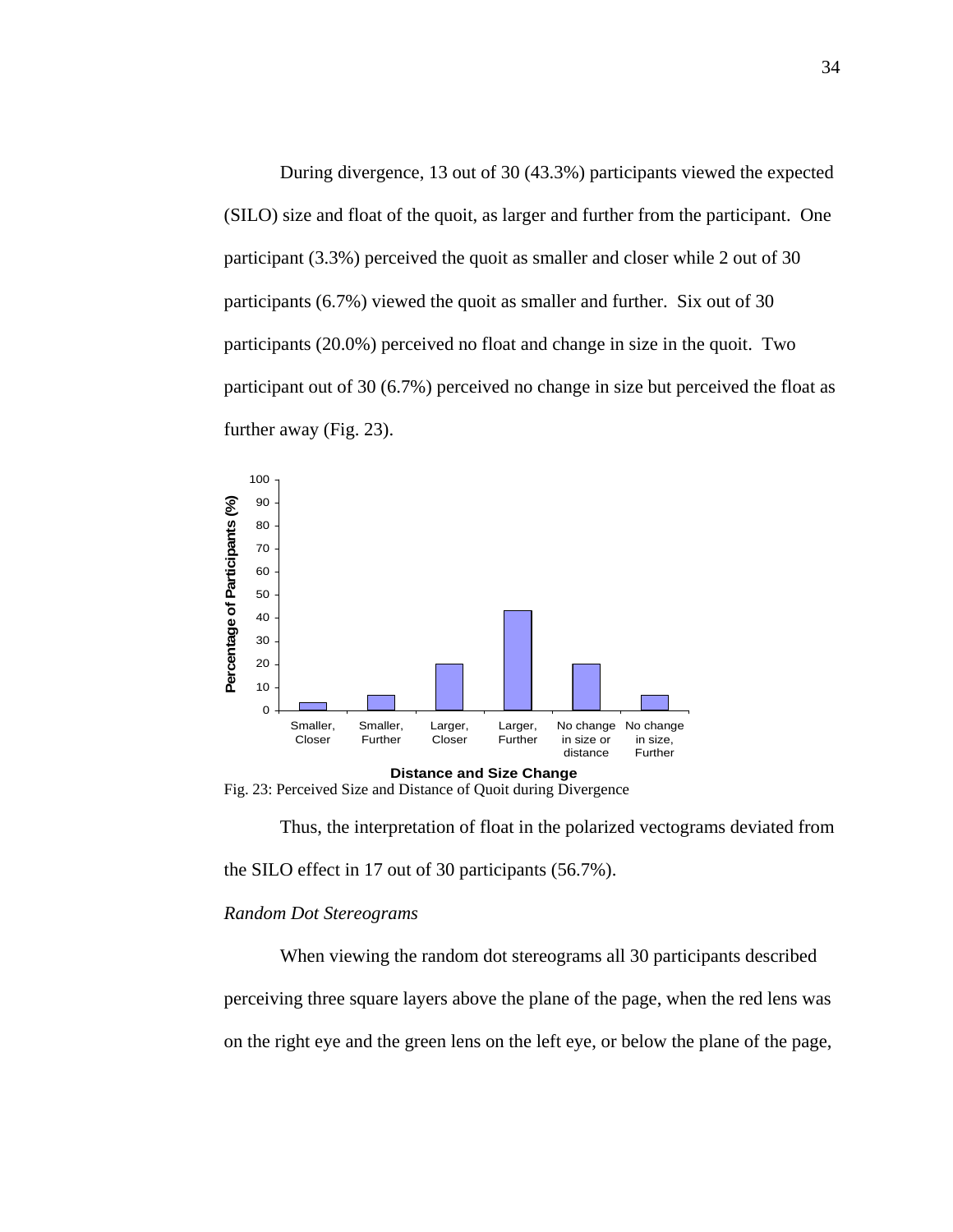with the green lens on the right eye and the red lens on the left eye. With the red lens over the left eye and the green lens over the right eye, 1 out of 30 participants (3.3%) was able to perceive the smallest square (top square) until 80% dot correlation. Fifteen out of 30 (50.0%) no longer viewed the smallest square after 70% dot correlation and 14 out of 30 (46.7%) no longer saw the smallest square after 60% dot correlation

 When the red lens was placed over the left eye and the green lens over the right eye in the random dot stereograms, there was a slight shift in the percentage of participants that were able to perceive the smallest square at certain percent dot correlations. Three out of 30 (10.0%) participants were able to view the smallest square going below the plane of the page up to the random dot stereogram with 80% dot correlation. Twenty-two out of 30 (73.3%) participants viewed this square through the random dot stereogram with 70% dot correlation. The remaining 5 participants (16.7%) did not lose the image of the smallest square until after the random dot stereogram with 60% dot correlation (Fig. 24).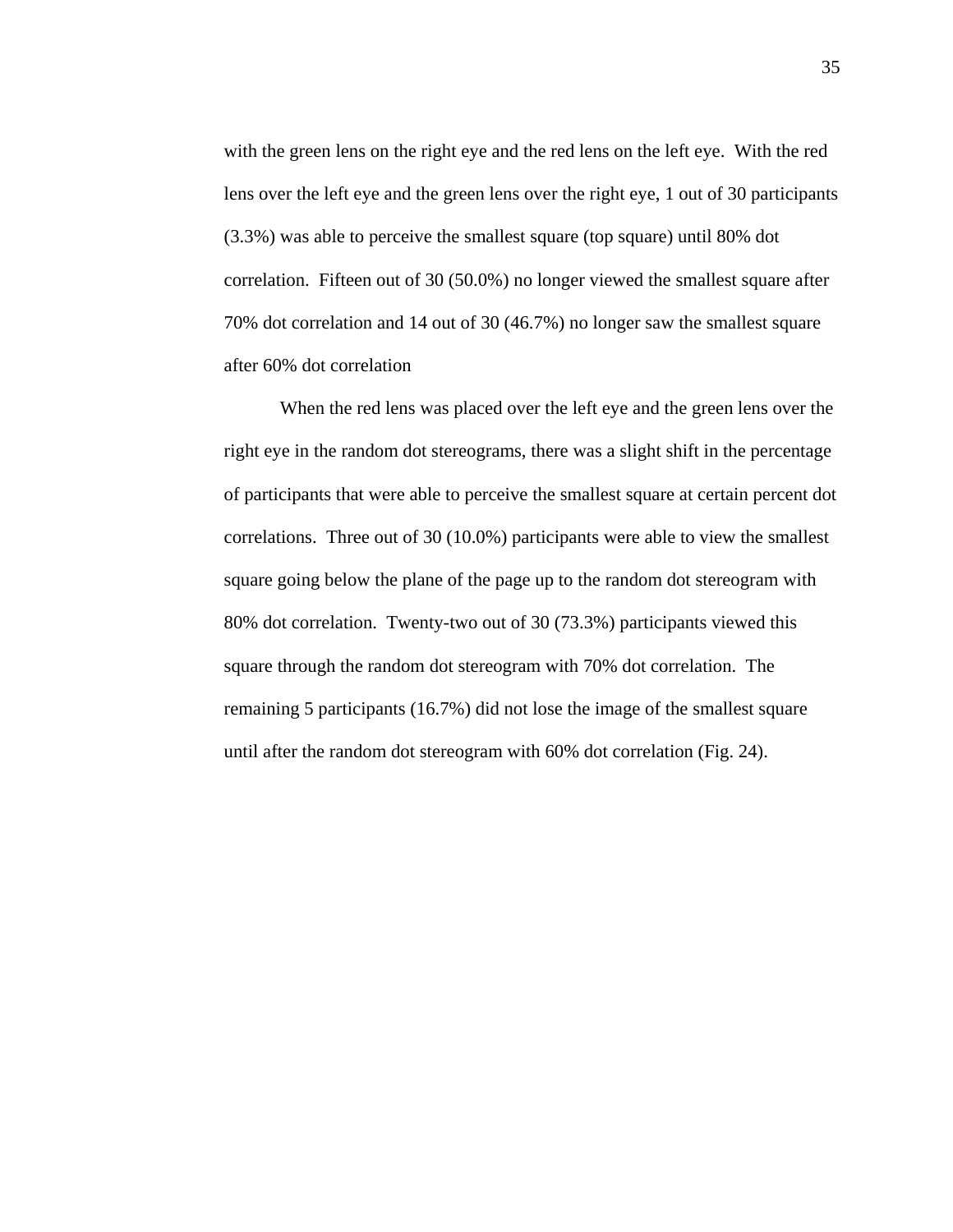

Fig. 24: Diminishing Binocular Correlation Percentage at Which the Smallest Square was Last Viewed

The light blue bar represents when the red lens was over the right eye and the green lens over the left eye; the squares were seen as coming out of the page. The dark purple bar represents when the red lens was over the left eye and the green lens over the right eye; the squares were seen as going into the page.

At 40% dot correlation, participants varied in their descriptions of their perceptions. Their descriptions were categorized in four ways. The four categories were: lose shape or form, lose dimension, decrease in shape or form and dimension, or lose shape or form and dimension. These classifications were based on the viewing condition in which the squares rose in front of the plane of the page or the condition in which the squares went behind the plane of the page. In the first category, participants would lose shape or form to the squares but still see depth, as suggested by dots rising above or below the page or a spherical bulge at a different plane. Participants in the second category would lose depth but still perceive some shape or form, either by seeing a distinct outline of edges or corners or seeing a difference in the color between the squares. In the third category, participants would see a decrease in both shape or form and depth but would still have a hint of some form or structure, whereas in the fourth category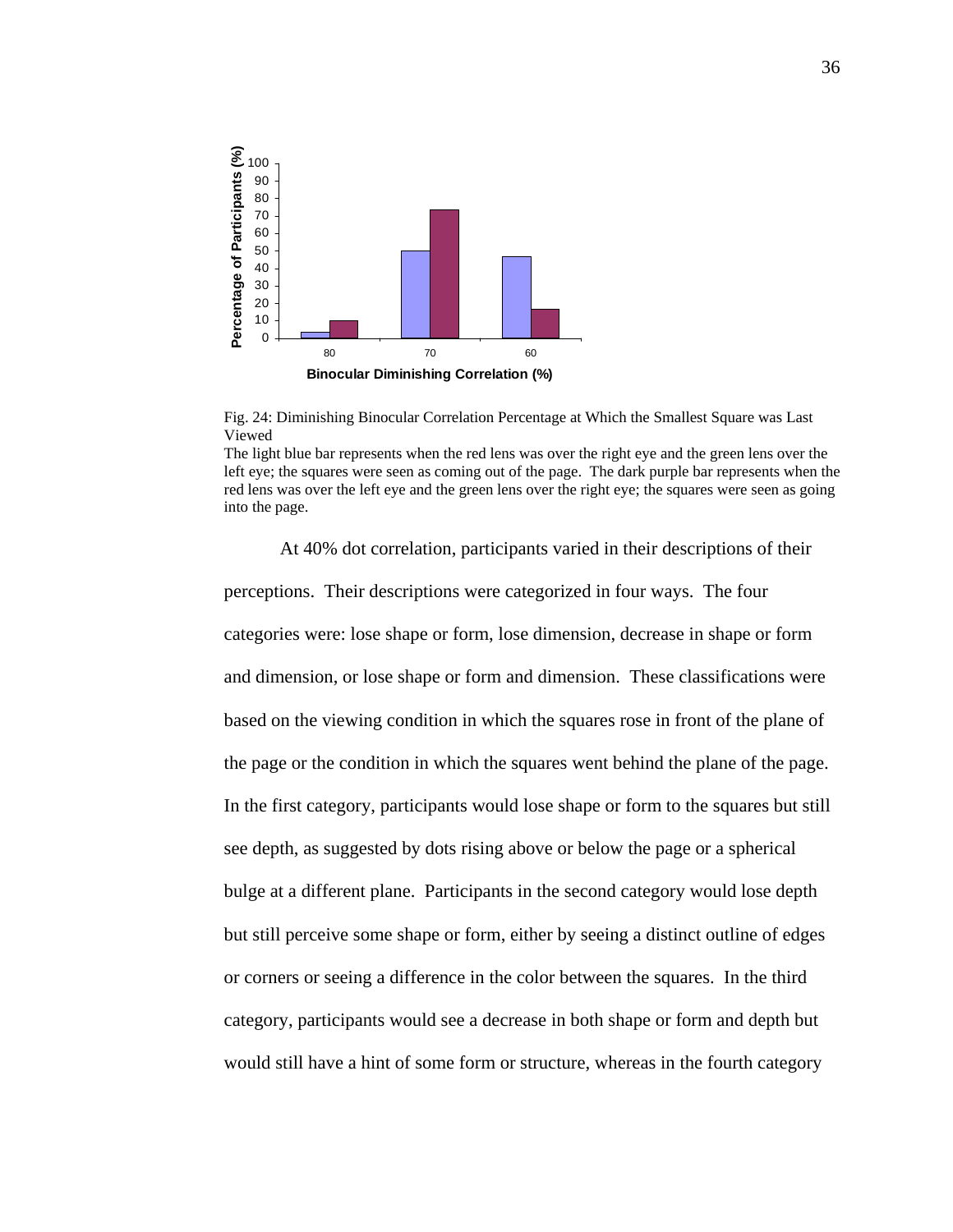participants would completely lose the perception of shape or form and depth and describe seeing just one large square.

 When viewing the random dot stereogram with 40% dot correlation and the red lens over the right eye and the green lens over the left eye, 5 out of 30 participants (16.7%) perceived a loss of shape or form. Six out of 30 participants (20.0%) no longer view any form of dimension, 17 out of 30 (56.7%) viewed a decrease in shape or form and dimension, and an additional 2 out of 30 participants (6.7%) perceived no shape or form and dimension.

 When viewing the random dot stereogram with 40% dot correlation and the red lens over the left eye and the green lens over the right eye, 3 out of 30 (10.0%) perceived a loss of shape or form. Eleven out 30 participants (36.7%) no longer viewed any form of dimension, 12 out of 30 (40.0%) viewed a decrease in shape or form and dimension, and 4 out of 30 participants (13.3%) perceived no shape or form and dimension (Fig. 25).





Fig. 25: View Lost in Diminishing Binocular Correlation The light blue bar represents when the red lens was over the right eye and the green lens over the left eye; the squares were seen as coming out of the page. The dark purple bar represents when the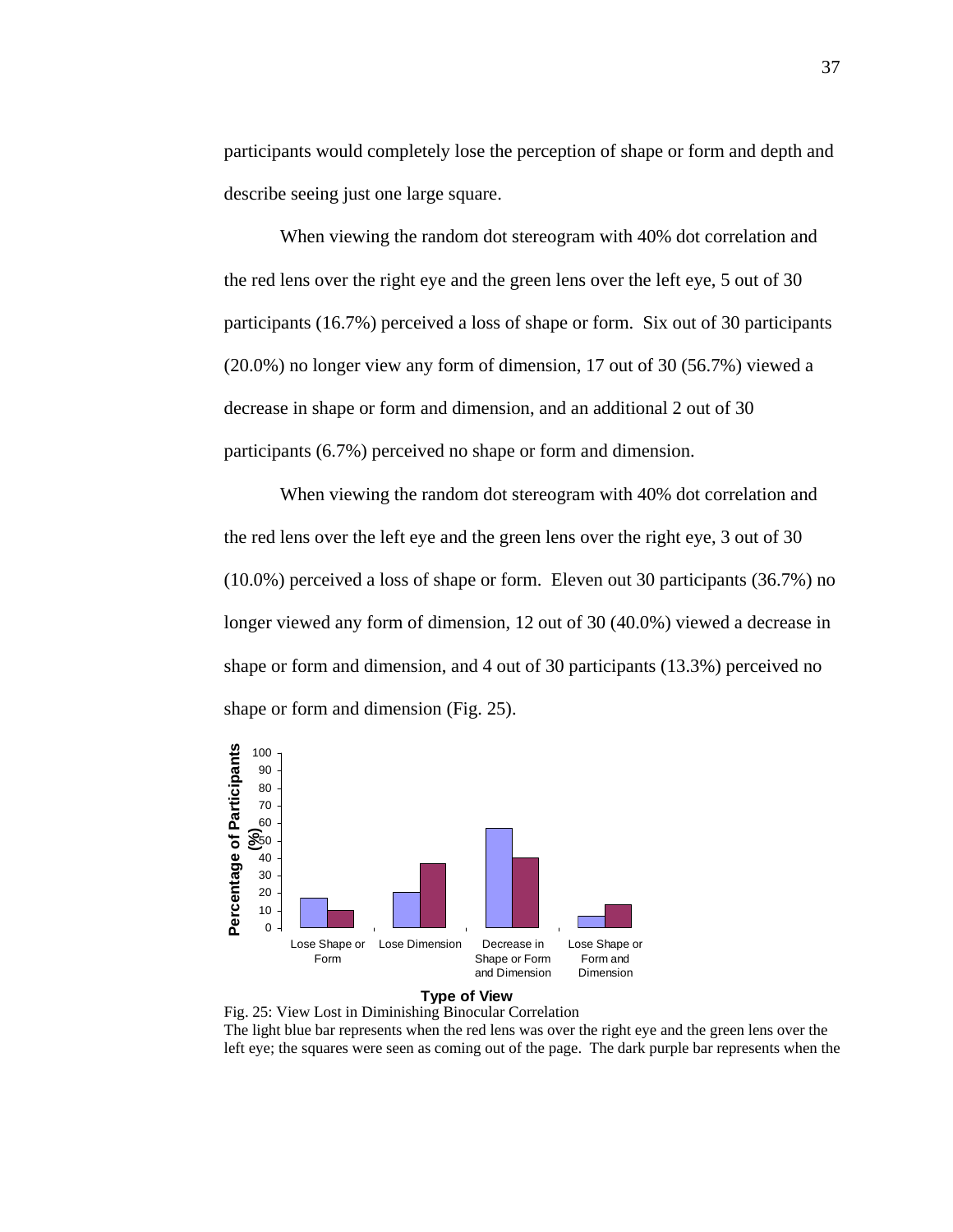red lens was over the left eye and the green lens over the right eye; the squares were seen as going into the page.

 While viewing the random dot stereograms, some participants were either observed or reported moving their heads side to side and/or up and down. They stated that it was easier to perceive the three layers of squares if they moved their head.

## Three Binocularity Subdivisions Within Group A

Due to differences in binocular skill levels, participants were classified into three separate subgroups: Strongly Binocular, Less Strongly Binocular, and Weakly Binocular.

## *Strongly Binocular*

Twenty one out of 30 participants (70%) tested were classified as strongly binocular. These participants correctly viewed three out of the four standard optometric tests: the Stereo Fly test, Brock string, polarized vectograms, and random dot stereograms. Participants that had unexpected results in one test usually did not report SILO when viewing the polarized vectograms, but still interpreted a change in size and distance of the float during convergence and divergence.

For the Stereo Fly test, the expected stereoacuity was 40 arc seconds but participants at or below 80 arc seconds were considered to have within normal stereoacuity. For the Brock string, normal bifixation was classified based on viewing the diplopic images of the colored strings. Correct vergence in the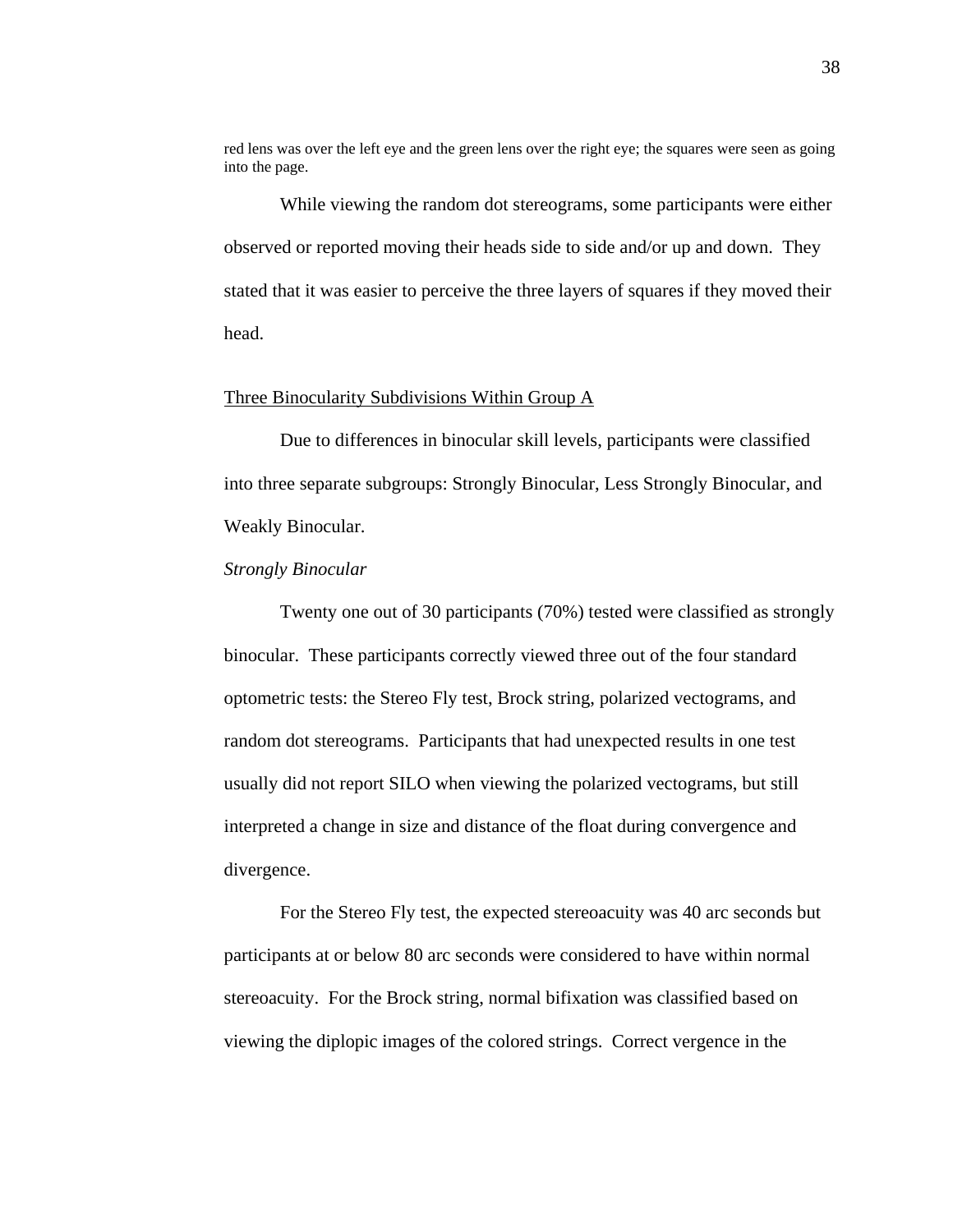polarized vectograms was based upon the ability to view a fused quoit as the participant perceived a change of size and distance of the quoit during convergence and divergence. Lastly, the random dot stereograms were correctly perceived when three layers of squares were seen rising above or going behind the plane of the page.

 The participants' eye dominance was also taken in consideration in the sighting eye test, real/unreal distinction in diplopic images, and the suppressed image in the Brock string test. The participants in the strongly binocular group had either a strong preference for one eye or switched between two eyes during the eye dominance portions of this study. Twelve out of 21 of these participants (57.1 %) had a strong preference for their right eye in the sighting eye test, real/unreal distinction in diplopic images, and the suppressed string image in Brock string test. The other 9 out of 21 participants (42.9%) showed a less distinct preference, using either their left or right eye for sighting. Additionally, 20 out of 21 participants (95.2%) had a stereoacuity of 40 arc seconds and one participant (4.8%) had a stereoacuity of 80 arc seconds.

In the Brock string test, 20 out of 21 participants viewed the color orientation in the correct order; they saw two string images in front of the bead, the right string image was green and the left string image was red, and two strings images behind the bead, the right image was red and the left image was green. The participants noted that both the string images converged and crossed at the bead, resulting in the X-formation (Fig. 26).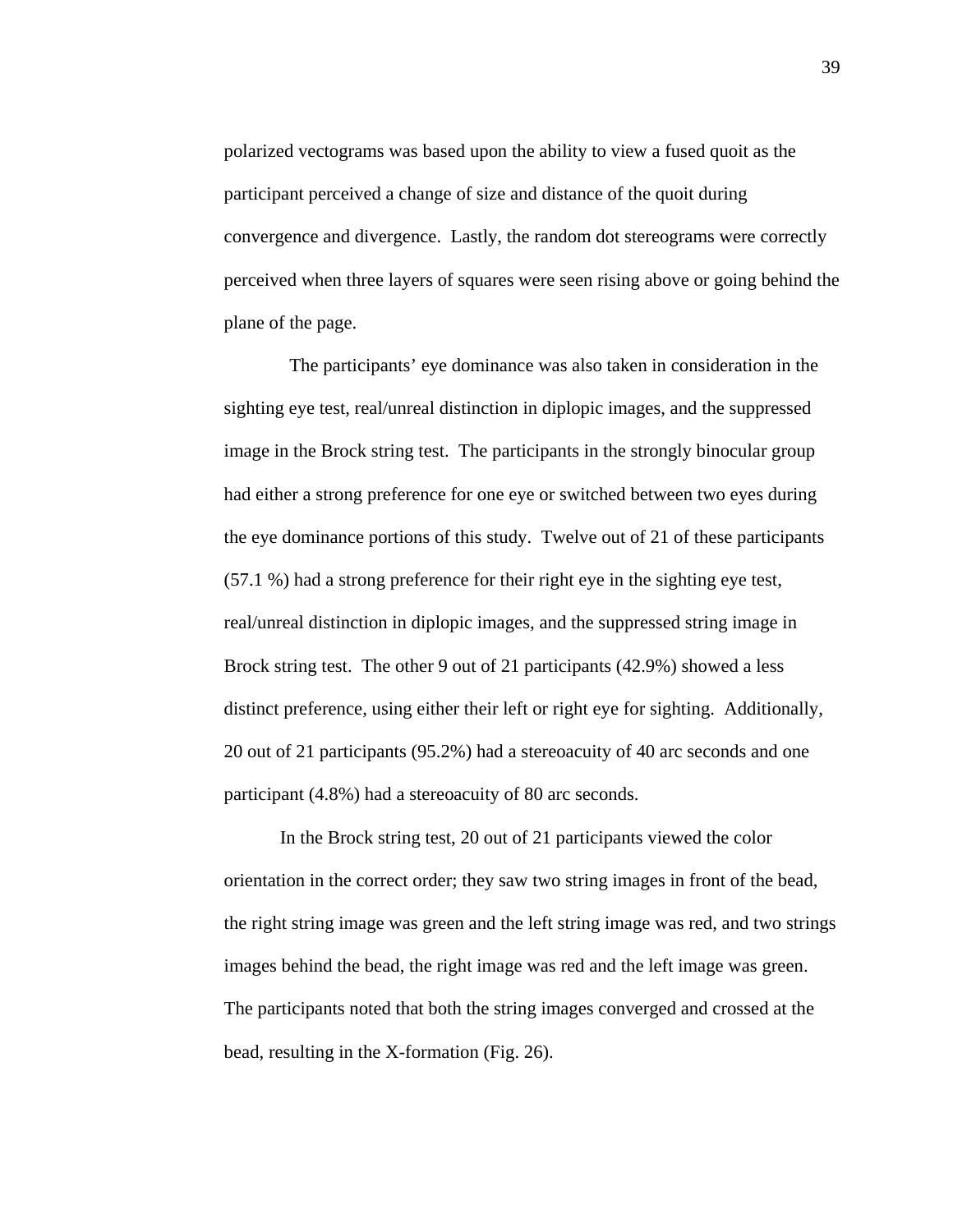



At distances beyond 93 cm to 255 cm, these participants also suppressed the image of one of the strings behind the bead, resulting in an inverted Yformation (two strings seen in front of the bead and one string seen behind the bead). One out of the 21 participants (4.8%) suppressed one of the strings in front of the bead, resulting in a Y-formation (one string seen in front of the bead and one string seen behind the bead). This particular participant described the color orientation differently in the X-formation; there were two strings in front of the bead, the right string was red and the left string was green and there were two strings behind the bead, the right string was green and the left string was red. This participant seemed to confuse her left and right throughout the test so that it is possible that she viewed the color orientation correctly.

The distance until which the X-formation was sustained varied among the participants in Group A. The X-formation was seen from 10 cm to 200 cm. As a result, the intermittent suppression zone distance was quite variable, ranging from 1 cm to 117 cm.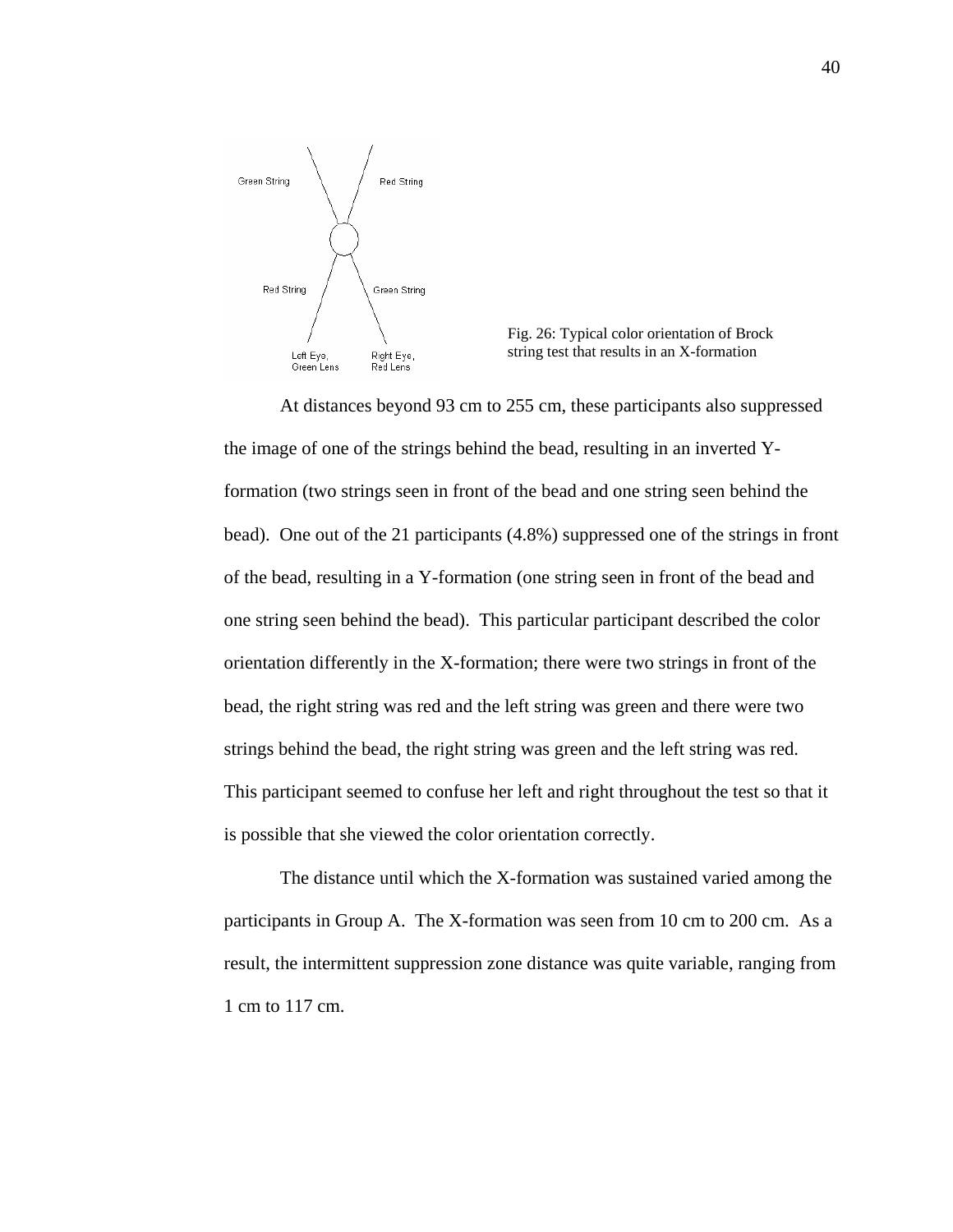All 21 participants had normal or close to normal vergence ranges; 20 to 25 prism diopters for convergence and 10 to 15 prism diopters for divergence (Scheiman and Wick, 2002). Within the strongly binocular group, 5 out of 21 participants (23.8%) were within normal vergence range, 1 out of 21 participants (4.8%) had small or within normal convergence and large divergence ranges, 4 out of 21 participants (19.0%) had large convergence and small or within normal divergence ranges, and 10 out of 21 (47.6 %) participants had large vergence ranges. Only one of these participants exhibited below normal vergence ranges (6 prism diopters for convergence and 4 prism diopters for divergence) but performed within or above the normal standards on the other optometric tests.

 The perceived changes in size and depth varied among participants with strong binocularity. Twelve out of 21 (57.1%) participants perceived the fused quoit during convergence as smaller and closer to them and during divergence as larger and further away to them. This view was known as SILO, seeing the quoit as smaller when inwards (closer to the participant) and larger when outward (further away). SILO was an expected result as it was an indication of the use of disparity cues to judge depth and size. Four out of 21 participants (19.0%) viewed the fused quoit during divergence as smaller and further away and during convergence as larger and closer to them. This view is known as SOLI, seeing the quoit as smaller when outwards (further away) and larger when in (closer to the participant). Four other participants (19.0 %) viewed the fused quoit during convergence as smaller and closer but had some difficulties with determining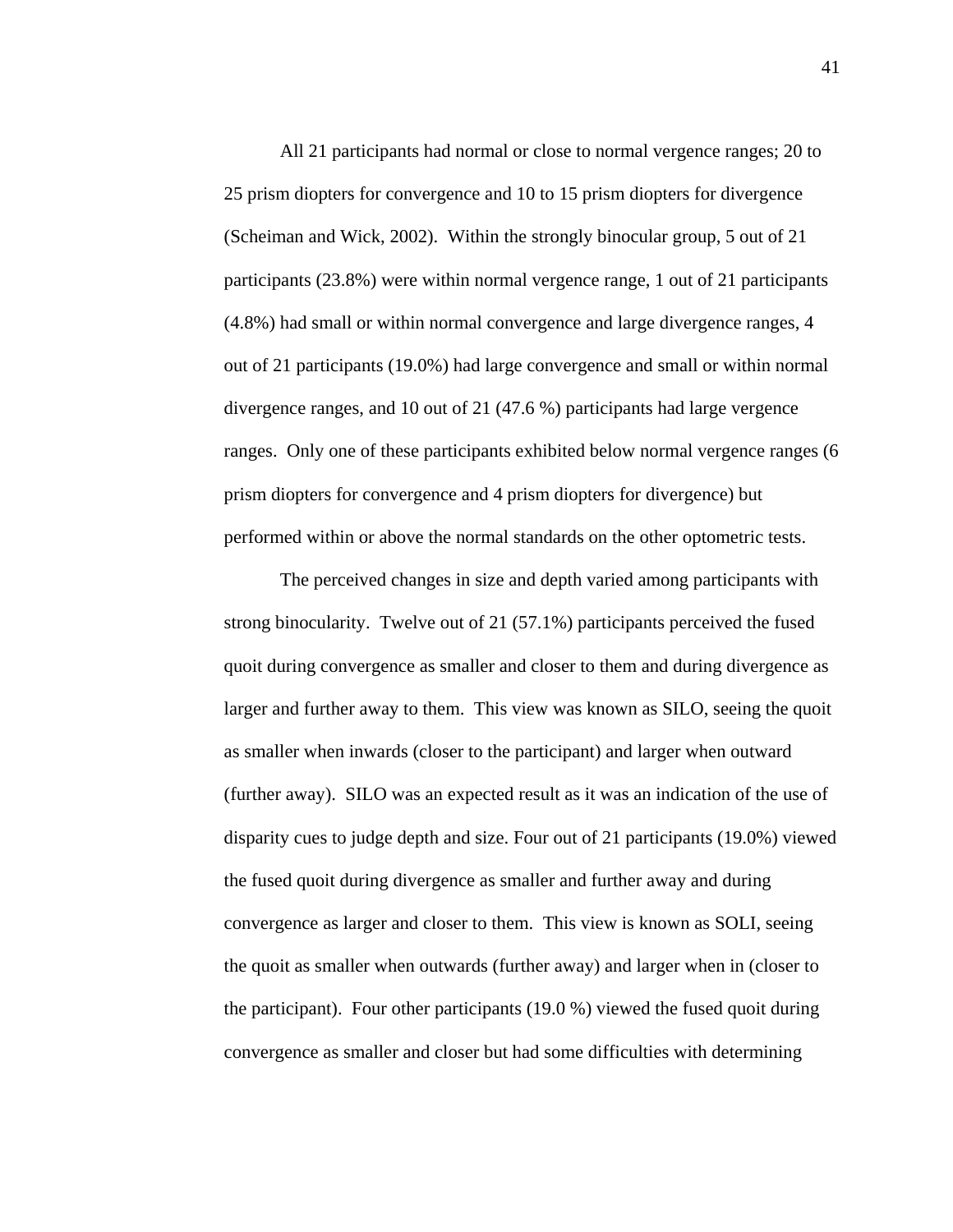either change in size or change in size and distance of the quoit, even though their vergence was within or above the normal ranges. Two of these participants could not determine a change of size during divergence while the other two participants could not determine a change of size and distance. One participant out of the 21 participants (4.8%) viewed the size change correctly with convergence but perceived the distance incorrectly and additionally did not perceive any change in size or distance during divergence

When the quoit is localized in space along the z-axis with a pointer, only 13 out of the 21 participants in the strongly binocular groups were tested. When the localization of the quoit (float) in space with the pointer was compared to the perceived change in size and distance of the quoits, 7 out of these 13 participants (53.8%) perceived both the size and localization of the quoit in space according to SILO. Two out of 13 participants (15.4%), who correctly viewed the SILO effect, did not accurately localize the quoit in space; one participant viewed the quoit as in front of the base during convergence and divergence while the other viewed no change in distance. Two out of the 13 participants (15.4 %) perceived the SOLI effect but the localization of the quoit in space was different between the two participants. One participant correctly localized the quoit as closer during convergence and further during divergence while the other participant was not able to localize the quoit in space (pointed to the quoit stand). The remaining 2 out of 13 participants (15.4%) only perceived the quoit as closer during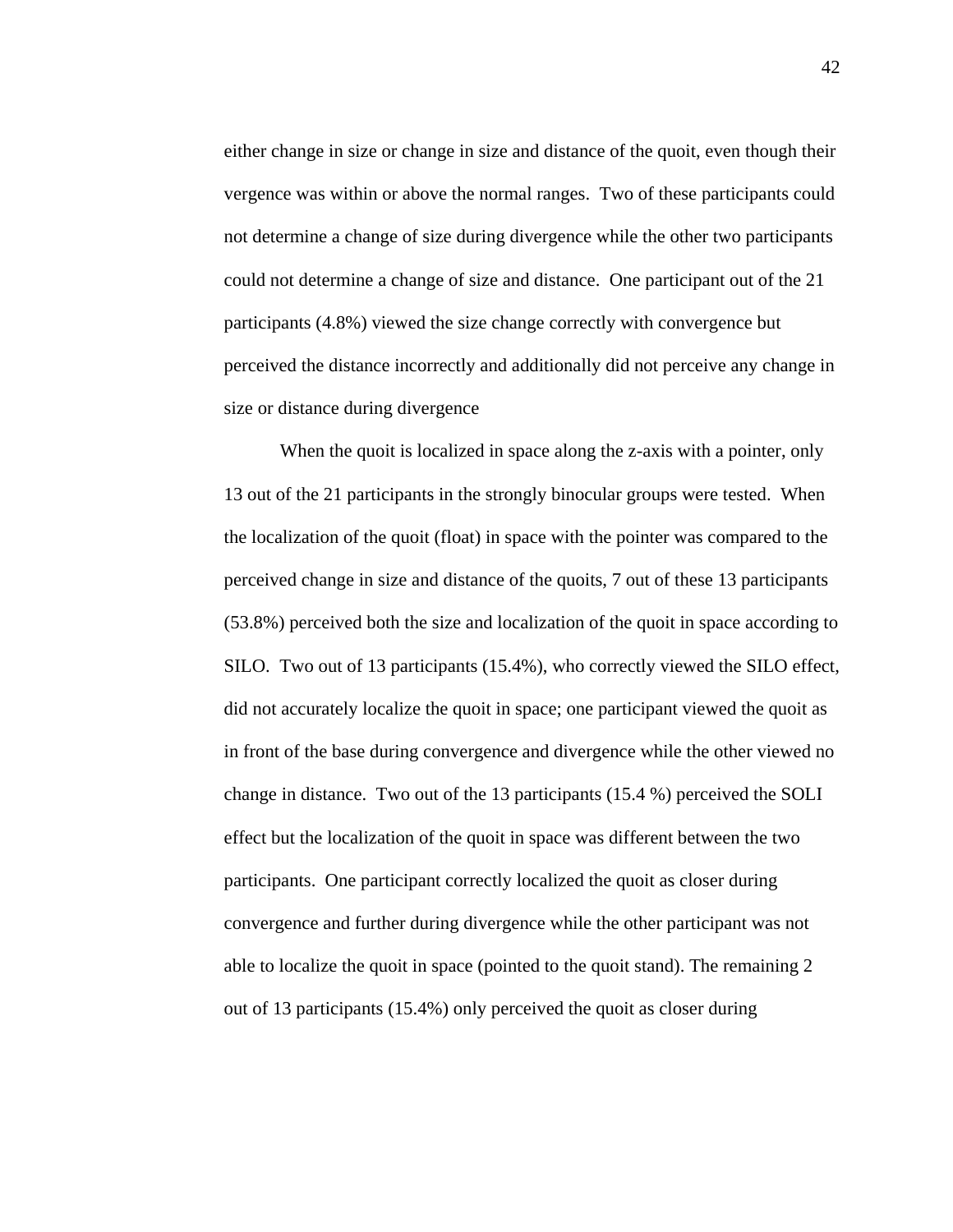convergence but correctly localized both changes in distance of the quoit during convergence and divergence.

 With the red/green anaglyphs of the random dot stereogram, all 21 participants were able to perceive three layers of square rising above or going into the page. These participants were able to see all three layers until the random dot stereograms with 70% to 60% dot correlation. At this point the smallest square (highest on the page with red lens on right and lowest into page with red lens on left), was no longer defined by shape or form and dimension. As the binocular correlation of the random dot stereograms continued to decrease, the perception of what was viewed was different among participants. For the random dot stereogram with the lowest dot correlation of 40%, the participants fell into all four categories based on their descriptions: loss shape or form, loss dimension, decrease in shape or form and dimension, or loss of shape or form and dimension. *Less Strongly Binocular* 

Three out of 30 participants (10%) were categorized as less strongly binocular. These participants inaccurately viewed two of the optometric tests or incorrectly viewed one test and struggled with one or more of the additional tests. Their eye dominance was also taken in consideration in the sighting eye test, real/unreal distinction in diplopic images, and the suppressed string image in the Brock string test. Most of the difficulties in this group arose from troubles with bifixation, as exhibited in the Brock string test.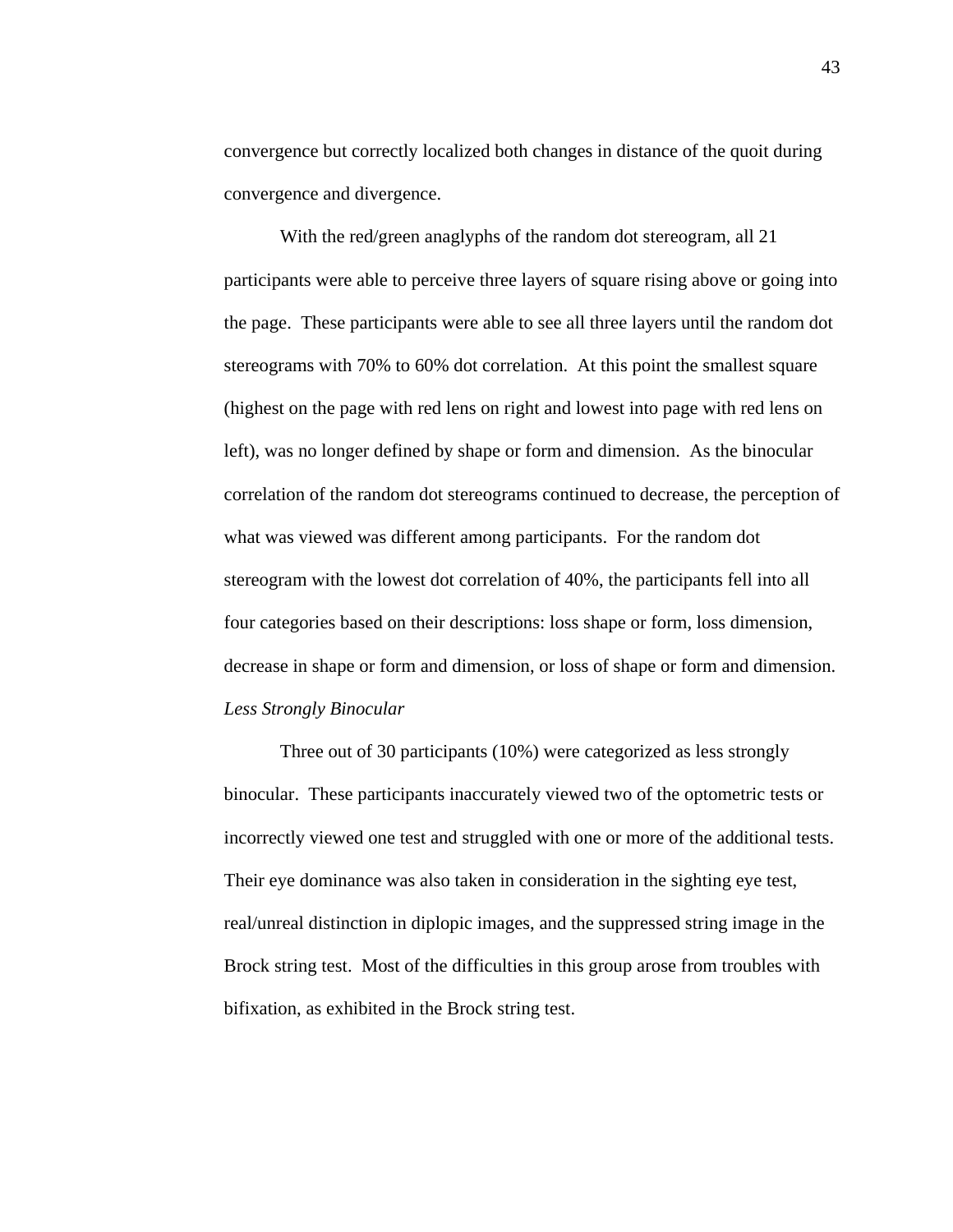One out of 3 participants (33.3%) in the less strongly binocular group had a strong preference for their right eye in the three tests that probed these skills: the sighting eye, real/unreal distinction in diplopic images, and the suppression of a string image in the Brock string. The other two participants (66.7%) showed no distinct preference for either eye and switched between both eyes in the above tests. One participant (33.3%) had a stereoacuity of 140 arc seconds while the other two (66.7%) were at 40 arc seconds but struggled identifying differences between the circles at stereoacuities of less than 100 arc seconds.

 With the Brock string, all 3 participants reported the correct X-formation color orientation. Participants in the less strongly binocular groups saw the Xformation from 90 cm to 146 cm and the Y- or inverted Y-formation from 100 cm to 147 cm. The intermittent suppression zone that resulted was quite variable, ranging from 1 cm to 27 cm.

Of the 3 participants, 1 participant (33.3%) perceived the Y-formation while the other 2 participants (66.7%) perceived the inverted Y-formation. The 2 participants that saw the inverted Y-formation had difficulties maintaining an image of only one bead; these 2 participants described seeing two beads and had to refocus in order to see one bead or two very close overlapping beads. The two beads were of different colors. Thus, these participants were struggling with fusing the two bead images into one. One participant in particular did not view the X-formation as typically expected; instead at some distances, she perceived two string images in front of the bead and the string images converged into a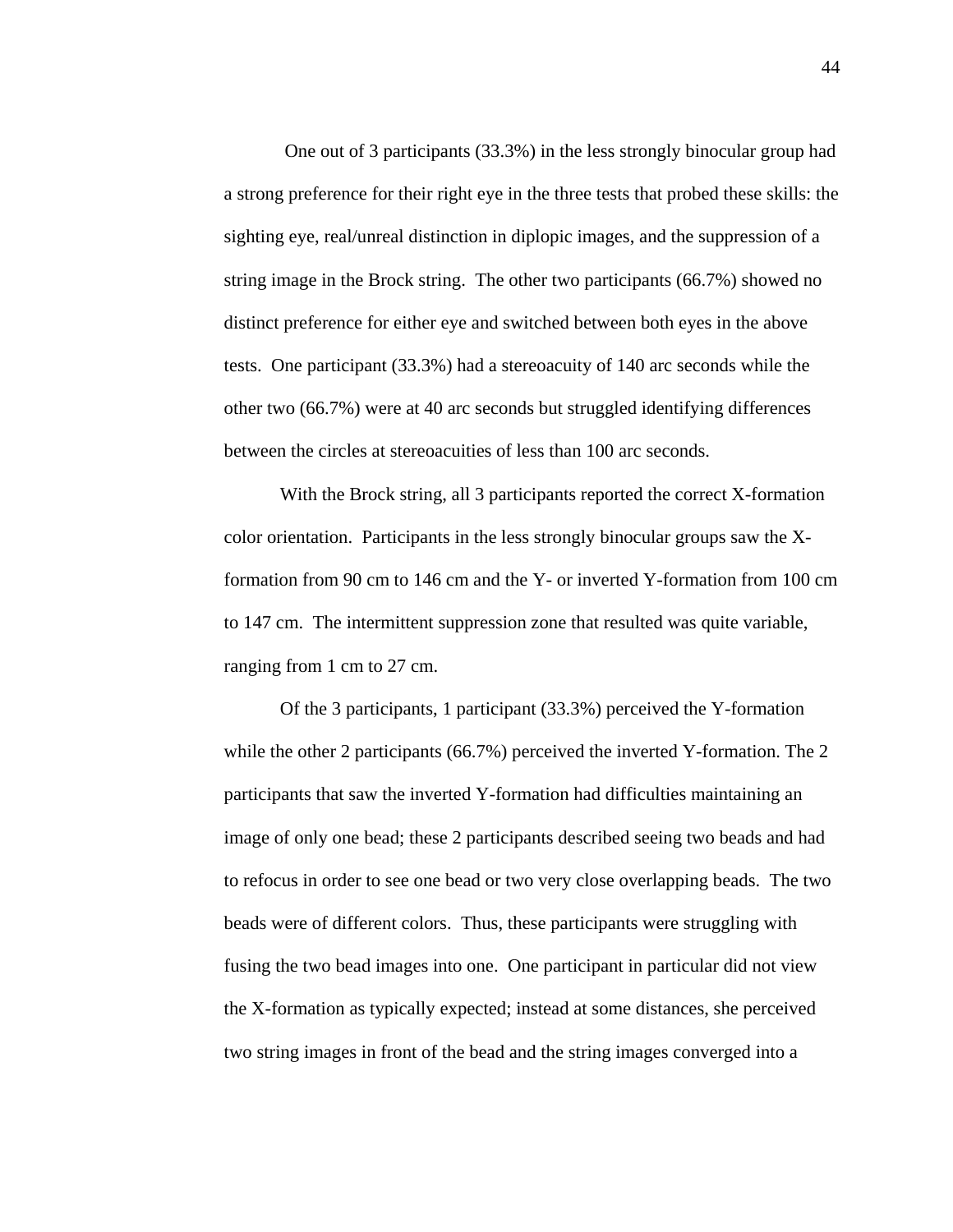single string before it went into the bead. At other distances, this participant saw the X-formation in front of the bead. She saw the two string images cross slightly in front of the bead. These results imply that she was fixating in front of the bead rather than on the bead.

 The vergence ranges among these 3 participants varied. Two out of the 3 participants (66.7%) perceived the expected size and float with convergence and divergence. On the z-axis, these 2 participants correctly localized the quoit in space, as closer during convergence and further during divergence with the use of a pointer. One of these 2 participants struggled with perceiving the size change to the quoits but was able to determine size when using the pointer to localize the quoit in space. One out of the 3 participants (33.3%) perceived the expected SILO change in distance on the z-axis during convergence and divergence but was incorrect with the perceived size change. This participant also had difficulty with fusion. She sometimes saw two quoits instead of fusing the two quoits into one. When localizing the quoit in space on the z-axis, the participant had difficulty and identified the quoit as closer or in front of the stand during divergence.

 With the red/green anaglyphs of random dot stereograms, all 3 participants in the less strongly binocular group were able to perceive the three layers of squares rising above or going below the plane of the page. These participants viewed the three layers of boxes until the random dot stereograms with 70% to 60% dot correlation. As the binocular correlation of the random dot stereograms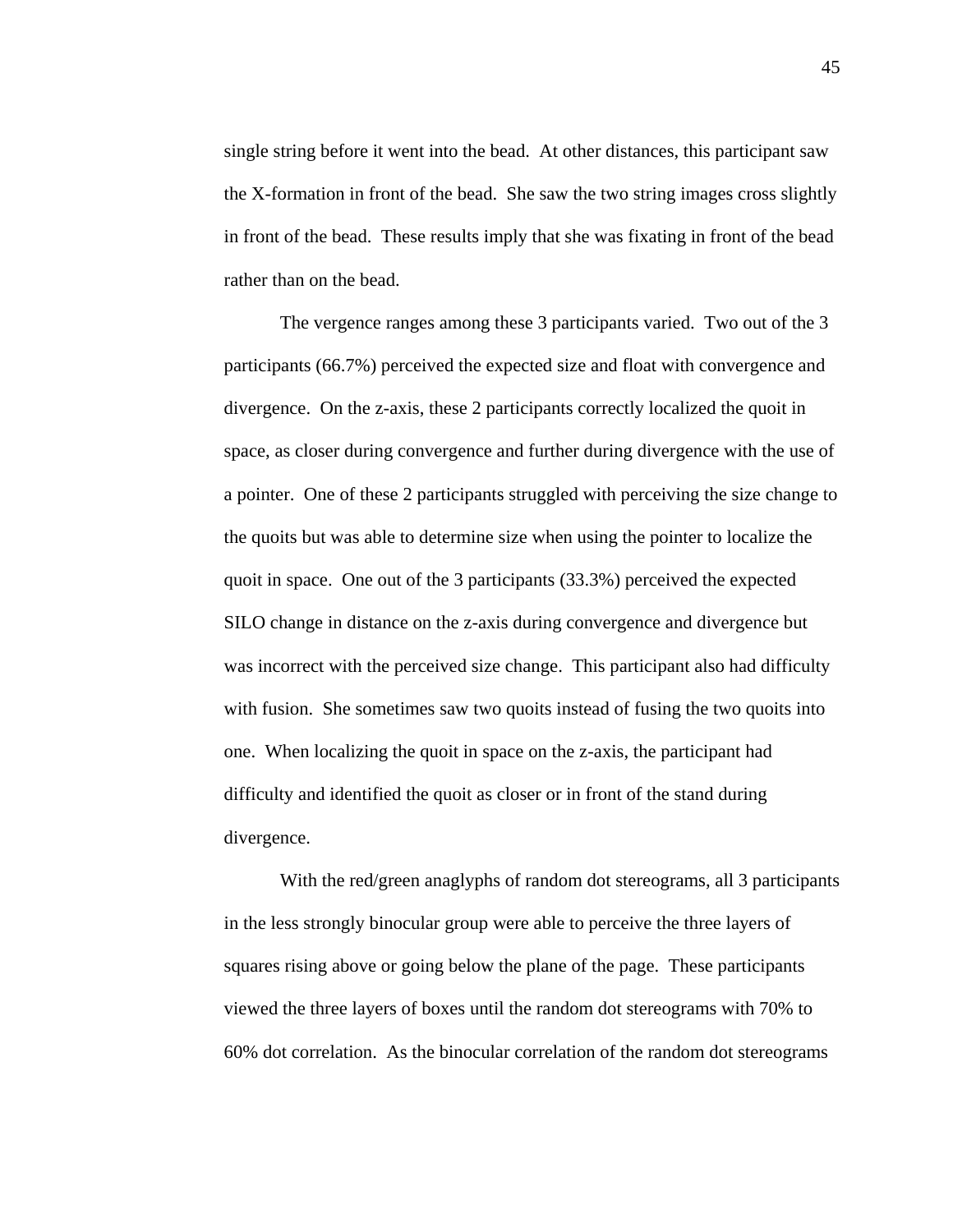continued to decrease to 40%, the report of these 3 participants fell into three out of the four categories: loss of shape or form of the square, a decrease in both shape or form and depth, or a complete loss of shape or form and depth. *Weakly Binocular* 

Six out of 30 participants (20.0%) were categorized as weakly binocular. These participants incorrectly viewed two or more of the optometric tests while struggling with the other tests. Their eye dominance was also taken into consideration in the sighting eye test, real/unreal distinction in diplopic images, and the suppressed string image in the Brock string test.

 These participants had a diverse range of eye preference during the eye dominance portions of this study. Two out of 6 participants (33.3 %) had a strong preference for their right eye in all three eye dominance tests: the sighting eye test, real/unreal distinction in diplopic images, and the Brock string test. Four out of 6 participants (66.7%) switched between their two eyes in these tests. Five out of 6 (83.3%) participants' sighting eye dominance matched their hand dominance whereas 1 participant displayed cross dominance (sighting eye was the opposite of the dominant hand). These participants displayed some difficulty with the real/unreal distinction in diplopic images and it was noted that they often took longer to determine which finger image was the "real" image. One participant (16.7%) had difficulty with seeing two diplopic finger images and saw only one image. It is possible that this participant suppressed the image from one eye.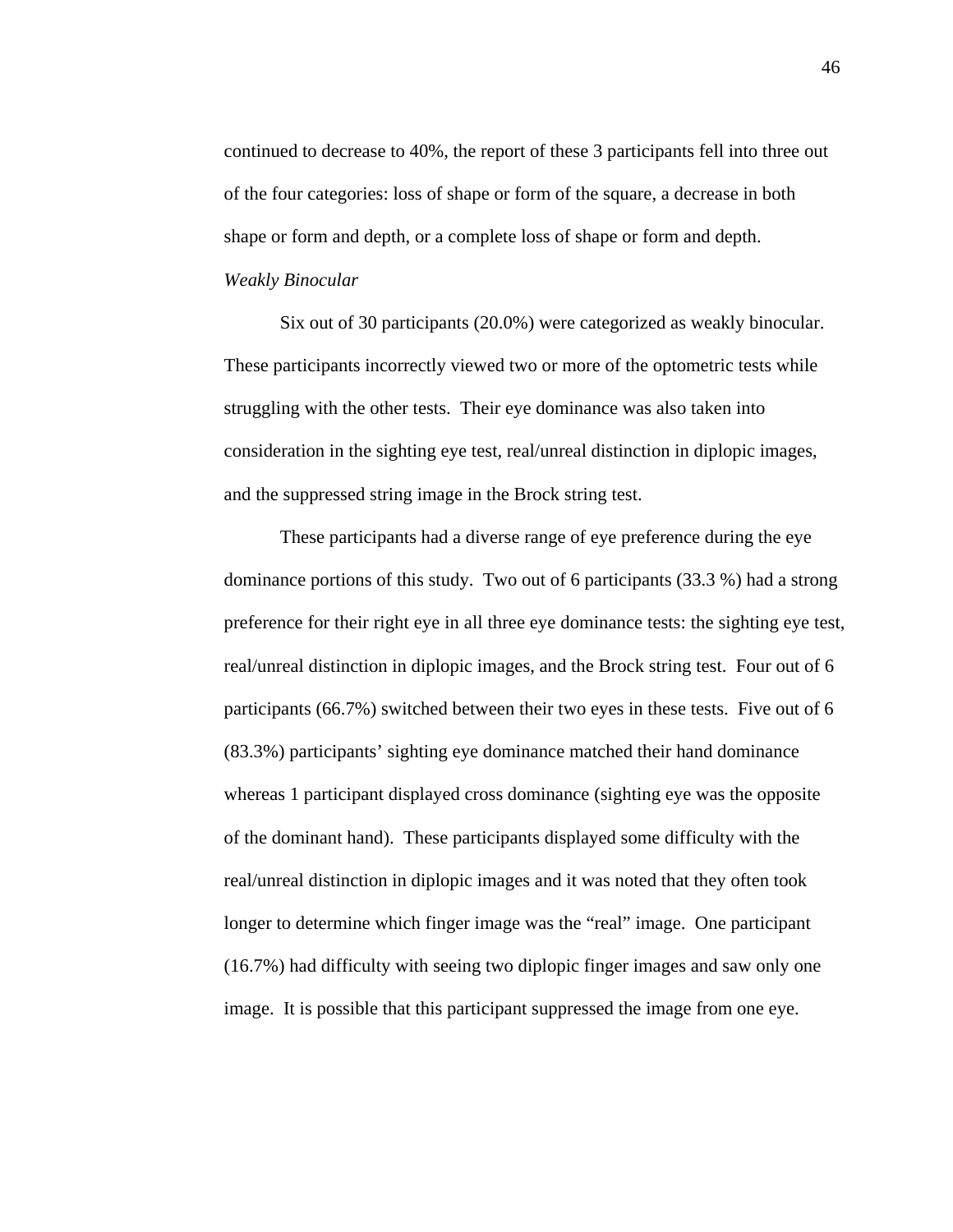With the Stereo Fly test, the stereoacuity varied within the weakly binocular group. Four out of the 6 participants (66.7%) showed typical stereoacuity between 40 to 50 arc seconds but showed some difficulties after 200 arc seconds. Two out of the 4 participants (33.3%) had a stereoacuity of 100 and 140 arc seconds.

 With the Brock string test, all of the participants in the weakly binocular group viewed the color orientation of the string images in the correct order. Three out of the 6 participants (50.0%) reported a correct X-formation but still showed some difficulty in seeing one bead. This indicates a problem with bifixation on the one bead. One participant saw an unstable image; first she lost a green string in front to view a Y-formation, but then regained the string and lost the green string behind to view an inverted Y-formation. Another participant perceived the two strings in front and behind the bead and reported that the string images were white and yellow rather than green and red. The additional 3 participants (50.0%) either viewed the string images as crossing behind the bead at certain distances or perceived the string images going through the bead at atypical angles. These reports indicate problems with aiming both eyes at the bead. Two out of these 3 participants saw the red string crossing over the green string behind the bead during the X-formation. One of these participants also reported that she did not see a particular color string suppressed in the inverted Y-formation but rather saw a single uniform yellowish white string behind the bead. For one of the 3 participants, the red string intersected the bead at a perfect straight line (from the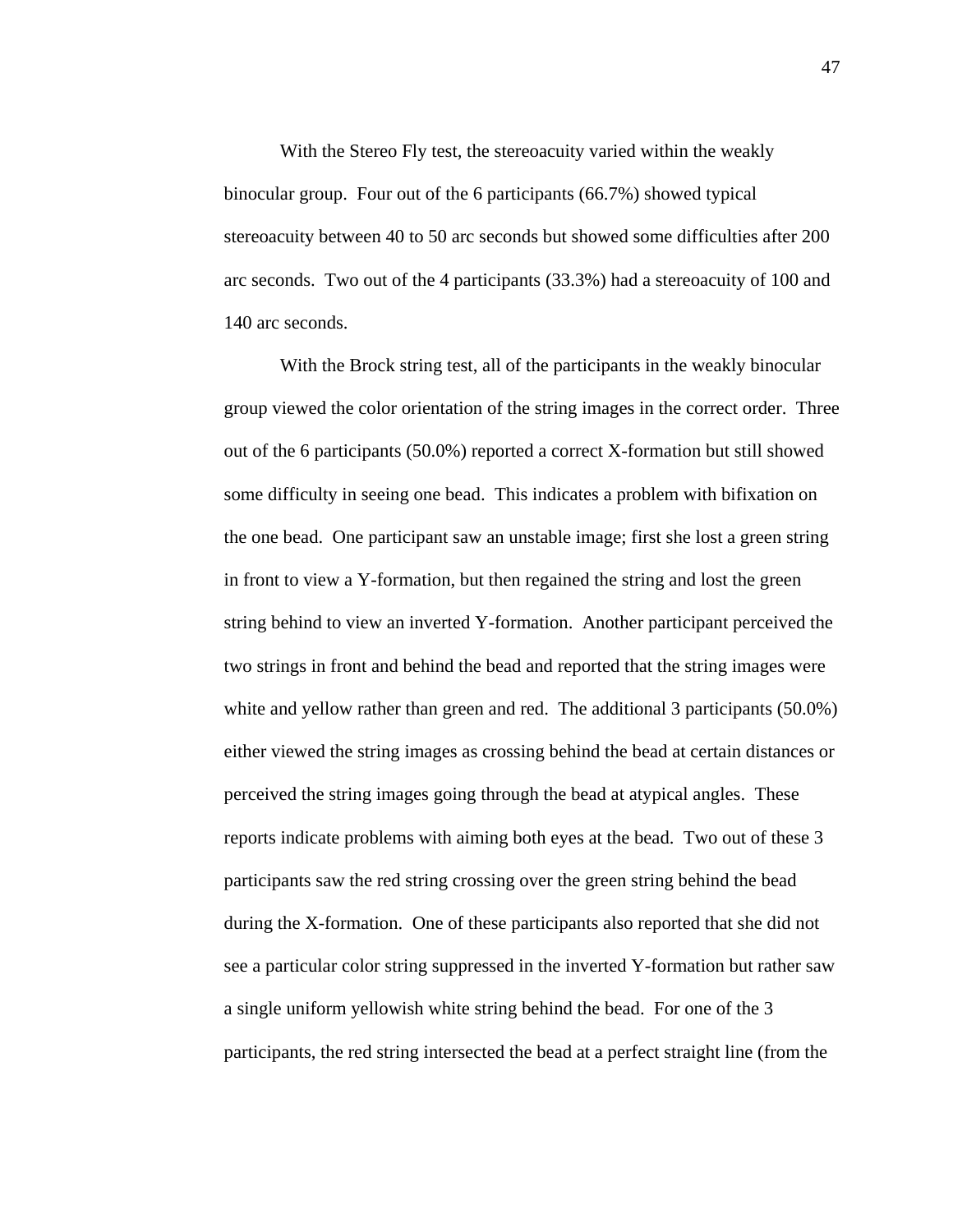participant's nose to the wall, a 180 degree line on z-axis) and the green string intersected the bead on the far left edge going from the right side in front of the bead to the left side behind the bead. This result indicates that the left eye was not aimed at the bead. This participant also reported that when a string was suppressed behind the bead to view the inverted Y-formation, the outgoing string was a yellowish white color.

 All of the participants in the weakly binocular group were able to bifixate and view the X-formation beyond 100 cm. The X-formation ranged from 110 cm to 180 cm and the Y- or inverted Y-formation ranged from 196 cm. The resulting intermittent zone was variable with a range of 16 cm to 55 cm.

All 6 participants were within normal vergence range for both convergence and divergence, but were typically on the lower end of the continuum. None of the participants correctly perceived the SILO effect and their perception of float varied. Two out of the 6 participants (33.3%) perceived the float correctly during convergence, describing the quoit as smaller and closer. The other 4 participants (66.7%) described the float as larger and closer, larger and further, or as no perceived change in size or distance. All 6 participants incorrectly identified float during divergence, describing the quoit as closer and smaller, closer and larger, or no perceived change in size and distance. Two out of the 6 participants (33.3%) correctly localized the quoit with the pointer (on the z-axis) even though they perceived the float incorrectly. For the remaining 4 participants (66.7%), the perception of float matched their localization of the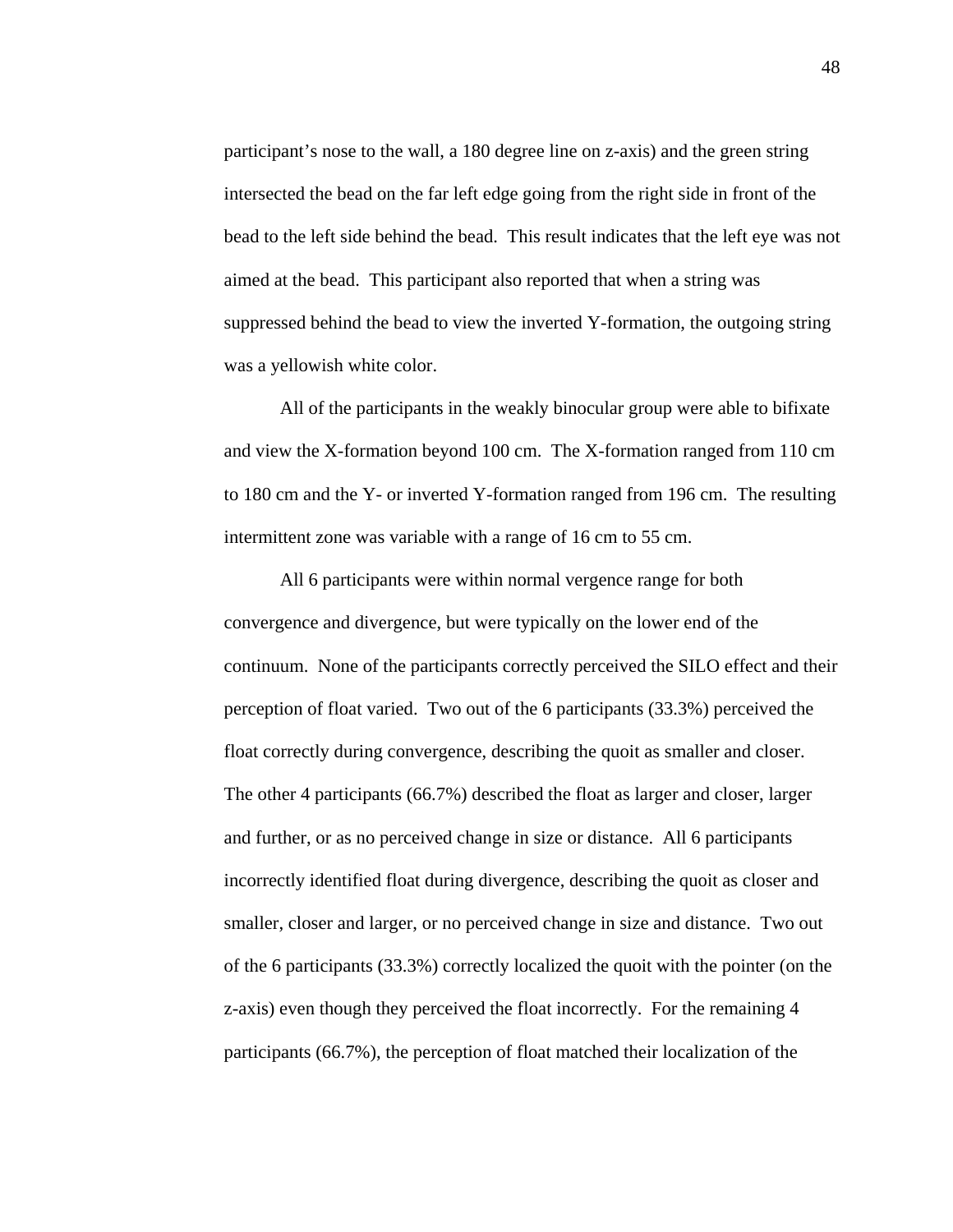quoit in space by either placing the pointer in the same area in space where the float was perceived or placing the pointer on the target if no change in size or distance was observed in the quoit.

 With the red/green anaglyphs of the random dot stereograms, all 6 participants perceived the three boxes rising above or going into the page. These participants were able to see the smallest square until the random dot stereograms with 80% to 70% dot correlation, excluding one participant who perceived the smallest square until the 60% binocular correlation with the red lens over the right eye and the green lens over the left eye. At the lowest diminishing binocular correlation of 40%, all six participants described the squares within one of the four categories.

#### Group B: Binocular Anomalies Group

All participants in the binocular anomalies group had visual acuity of 20/40 or better while the degree of binocular vision skills ranged between participants. It was observed that on the 20/20 line in the Snellen vision test, all five participants struggled with deciphering the letters in the middle area. This struggle was representative of a crowding effect, as the letters are hard to read as they are flanked by surrounding letters.

# *Participant A*

 Participant A is 22 years old and has no formal diagnosis but complained of double vision. According to the Stereo Fly test, the participant had a stereoacuity of 140 arc seconds. This participant displayed cross dominance by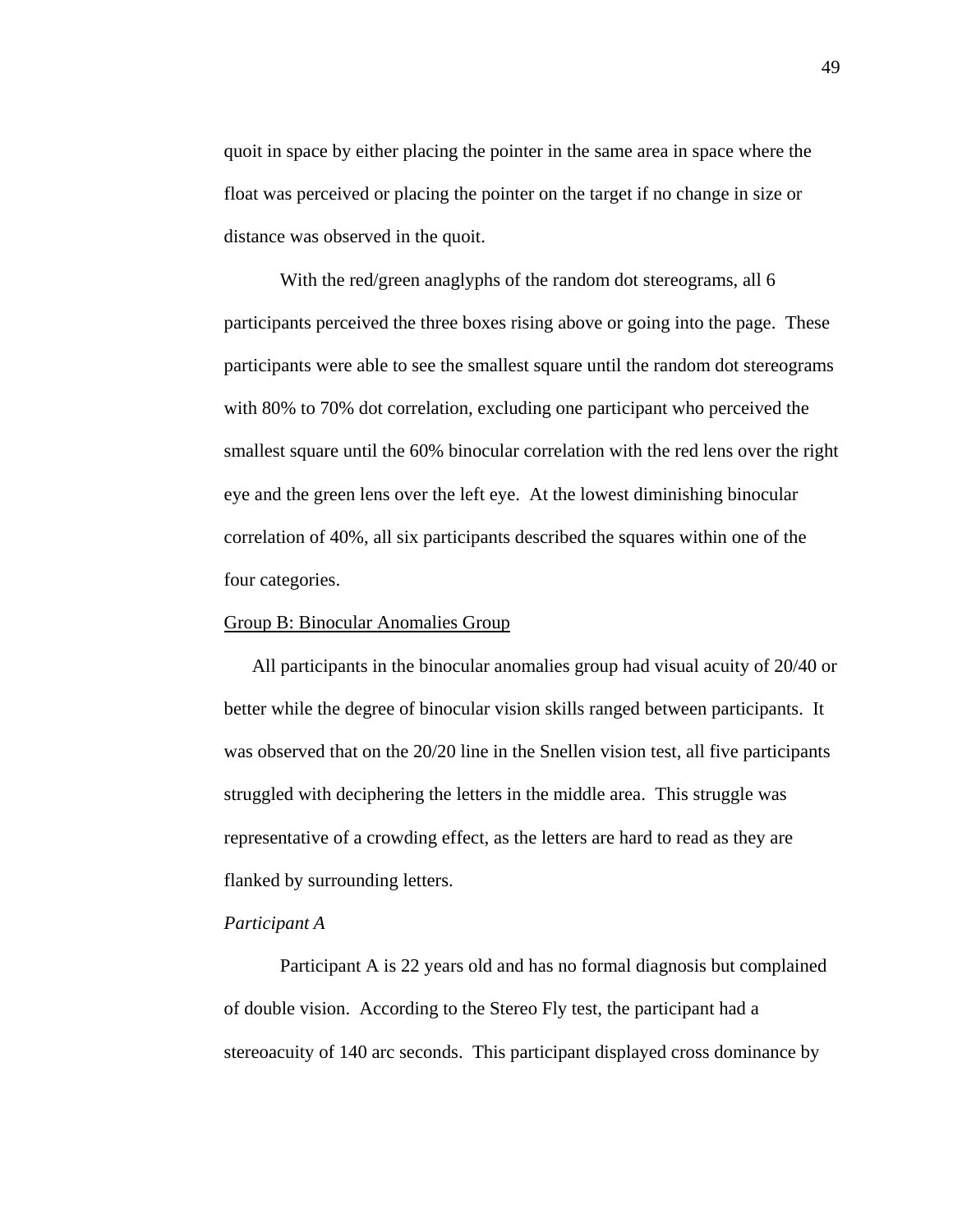displaying left eye sighting dominance and right handedness. Eye dominance was difficult to determine in the other two portions of this study as the participant was not able to see diplopic images of the finger and had difficulty with the Brock string test.

With the Brock string, this participant reported that the red string image intersected the bead in a straight line, from the participant's nose to the wall, a 180 degree line on the z-axis. The green string was set off to the right and intersected the right edge of the bead, but the participant had a hard time maintaining this image. These data indicate that the participant fixated the bead with her right eye while her left eye was turned inward. The image from the left eye was partially suppressed (Fig. 27).



Fig. 27: Participant A's description of the Brock String

The participant also struggled with maintaining an image of one bead and would often see two beads or two overlapping beads. Again, this indicates that the two eyes were not pointing to the same place in space.

 The participant's vergence and perception skills in the polarized vectograms and random dot stereograms were within normal range. With the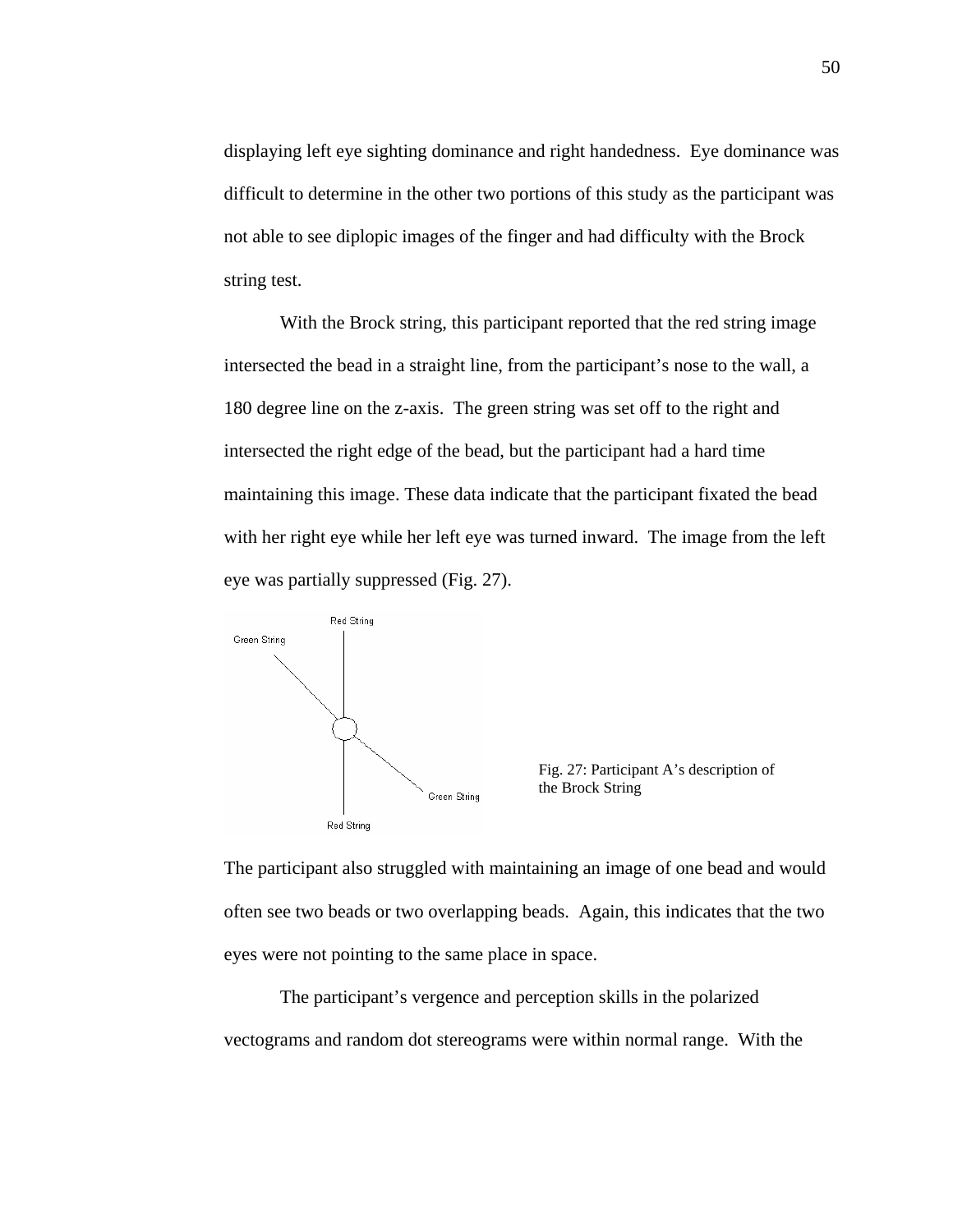polarized vectograms, this participant's vergence range was 8 prism diopters for convergence and 11 prism diopters for divergence. Thus, her convergence but not divergence range was below normal. Changes in size and distance of the quoits were correctly identified and the SILO effect was quickly recognized as SILO. On the z-axis, the participant correctly localized the quoit in space with the use of a pointer as closer during convergence and further during divergence. The participant was able to perceive all three layers in the red/green anaglyphs of the random dot stereograms. The participant lost the smallest square in the random dot stereograms between 80 to 70% and by 60% was not able to distinguish any difference in shape or form and depth, viewing only one two dimensional square. *Participant B*

 Participant B is 55 years old and was recently diagnosed with posterior lenticonus in her left eye. The participant's inner lens is 20/20 but the outer portion is not corrected resulting in two different refractions. The participant believed she had normal binocular vision before the lenticonus developed at age 53. According to the Stereo Fly test, the participant had a stereoacuity of 100 arc seconds. The participant's dominant eye varied throughout different optometric tests. Right eye dominance was exhibited in the sighting eye test and the real/unreal distinction of diplopic images but left eye dominance was displayed during the suppression of a string image in the Brock string test. Participant B is right handed.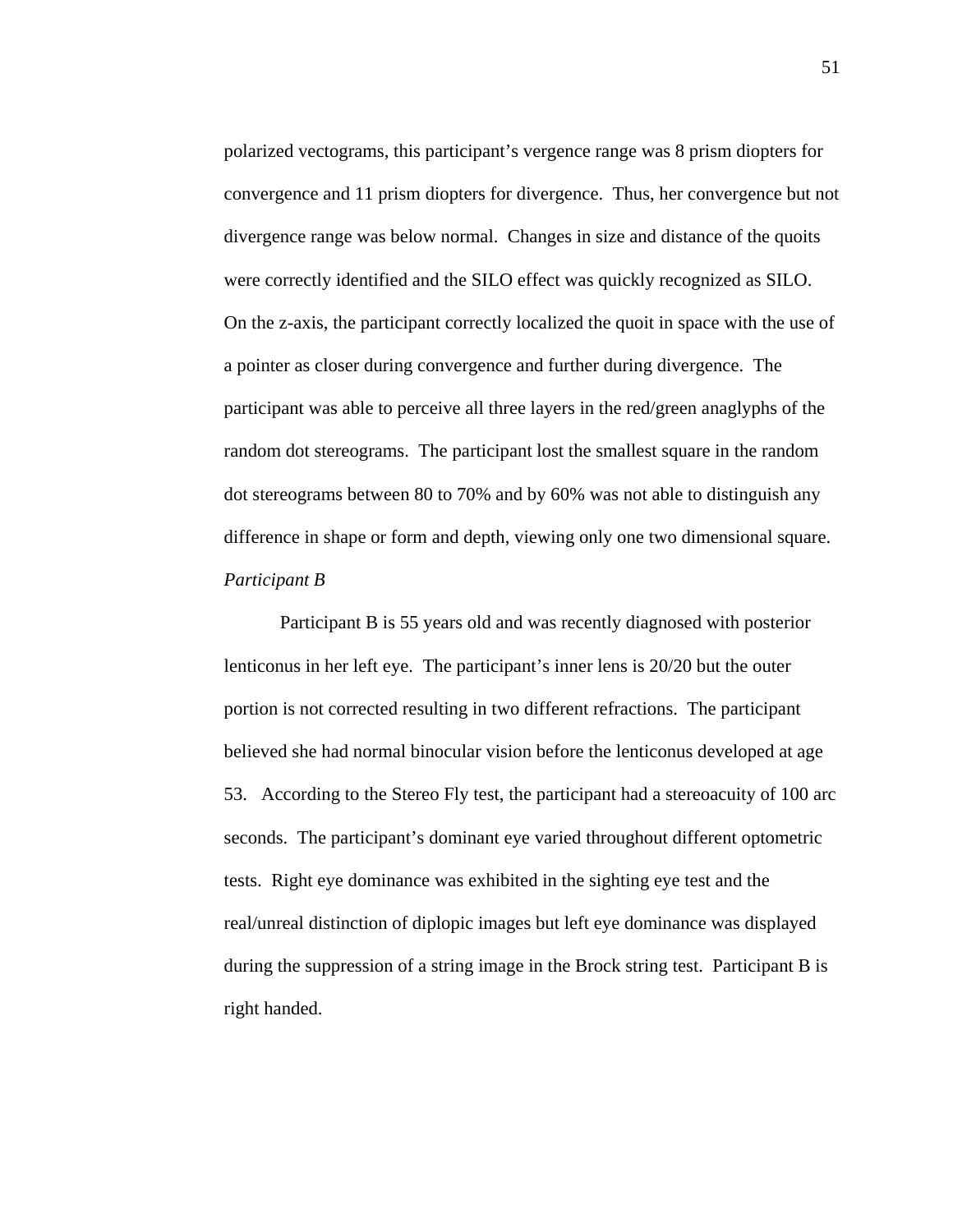In the Brock string test, participant B viewed the color orientation in the correct order and also observed the strings to intersect at the bead. Thus, this participant bifixated correctly until 50 cm. Two beads were seen after this point. It was difficult for the participant to fuse the two beads images into one. Often the participant would view two bead images that were touching and lined up horizontally next to each other. The left bead image was seen as red and the green string would intersect this bead while the right bead image was black and the red string would intersect this bead. These reports indicate that the two eyes were not both aimed at the bead at the same time. When the participant was able to fuse the bead into one image, only the black bead was seen. The participant viewed an inverted Y-formation when one eye's input was suppressed and only saw one green string behind. The intermittent suppression zone was 16 cm.

 The participant's vergence skills and perception of the polarized vectograms and random dot stereograms were within the normal range. In the polarized vectograms, the vergence range for convergence was 7 prism diopters and for divergence was 12 prism diopters. Changes in size and distance of the quoits were correctly identified and the SILO effect was quickly recognized. On the z-axis, the participant correctly localized the quoit in space with the use of a pointer as closer during convergence and further during divergence. All three layers in the red/green anaglyphs of the random dot stereograms were seen. The participant lost the smallest square with the random dot stereograms with 70% dot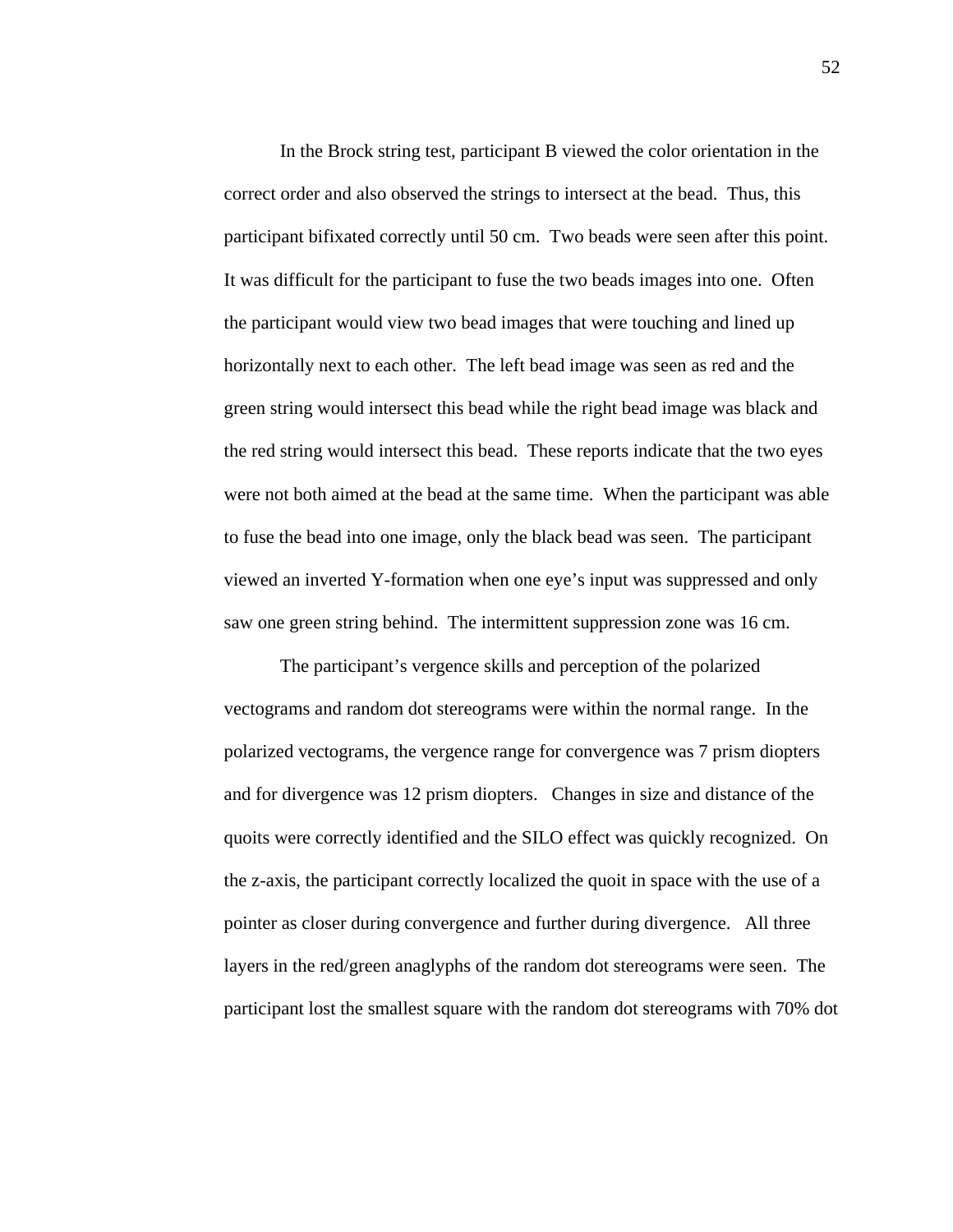correlation, and by 40% was not able to distinguish any difference in shape or form and depth, viewing only one two dimensional square.

#### *Participant C*

Participant C is 57 years old and diagnosed with ambylopia (lazy eye) in both eyes. During childhood, the participant had surgery to correct the condition and wore an eye patch from three years of age to approximately 20 years of age. The participant does not remember having vision therapy.

 According to the Stereo Fly test, the participant had a stereoacuity of 200 arc seconds. This participant displayed cross dominance by displaying left eye sighting dominance and right handedness. Eye dominance was difficult to determine in the other two portions of this study. In the real/unreal distinction in diplopic images, the participant was not able to see a diplopic image of her finger. She saw only one finger. In the Brock string test, the participant had a difficult time describing the color of the string images, observing the string images as white although she reported that one string had a slight hue of green.

 The participant had difficulty with the Brock string test. The participant viewed the strings as white and green. She perceived two beads that were very close together; the left bead was white and the right bead was black. In front of the beads, the left string image was white and the right string image was green. The strings went directly through the beads and remained the same color afterwards. The strings did not form a cross at the beads but crossed closer to the end of the string, creating an X-formation and reversing the color orientation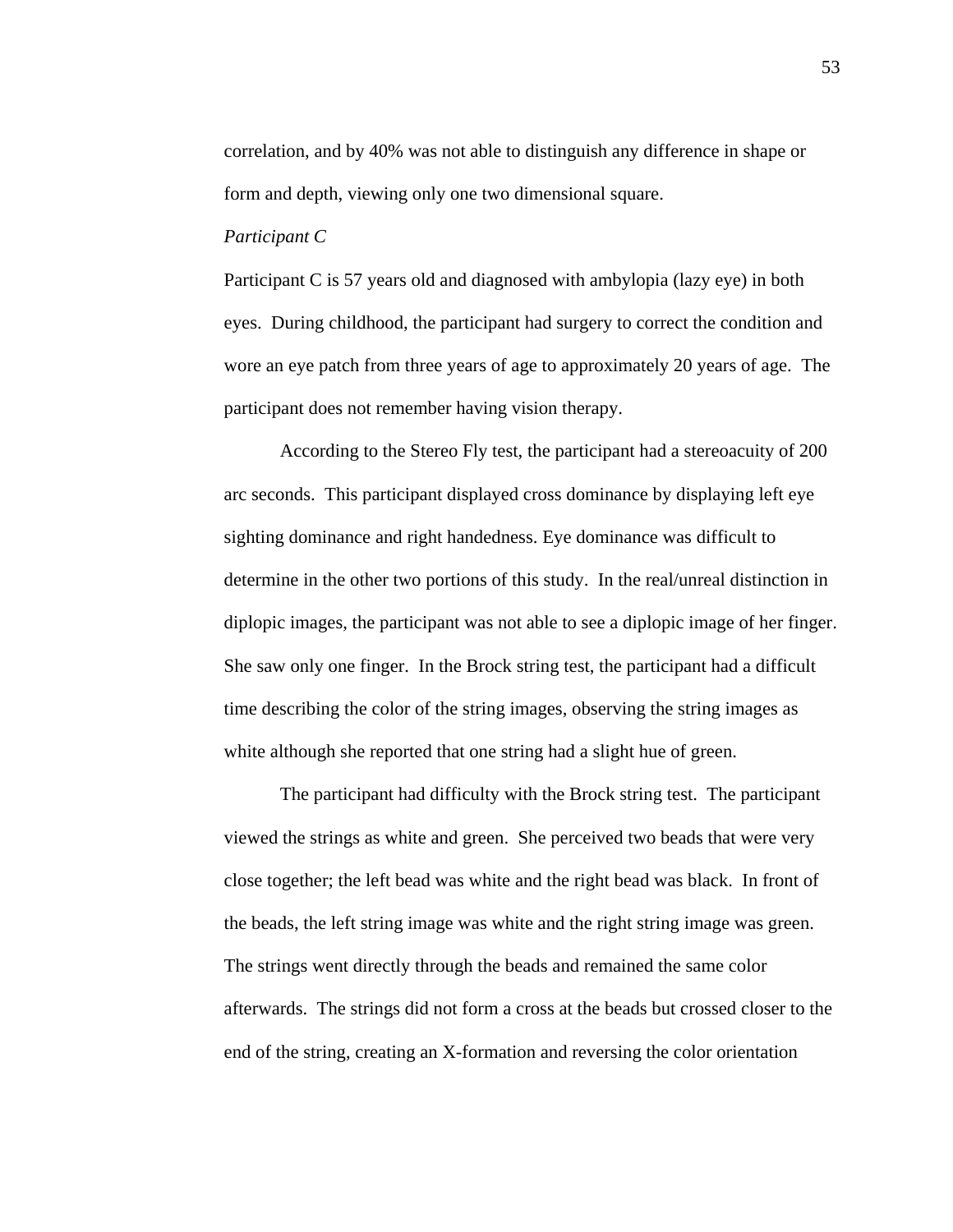behind the cross. After the strings crossed, the left string image was green and the right image string was white (Fig. 28). This report indicates that she aimed her eyes not at the bead but beyond it.



Fig. 28: Participant C's description of the Brock string

As the distance of the bead increased, the participant perceived the two beads moving closing to each other, eventually overlapping and become a single colored white bead after 45 cm. However, by 40 cm string images were no longer crossing behind the bead but at either the two beads images or the single bead. The participant was able to view an inverted Y-formation and only one white string behind. The intermittent suppression zone was 6 cm.

 The participant's vergence was within normal range when viewing the polarized vectograms, but she showed some difficulties in deciphering between one fused quoit and two separate quoits. This participant had a difficult time determining at which number or letter increments (measured in prism diopters) that two separate quoits were seen. For convergence and divergence, the vergence range was 13 diopters; however the participant perceived no change in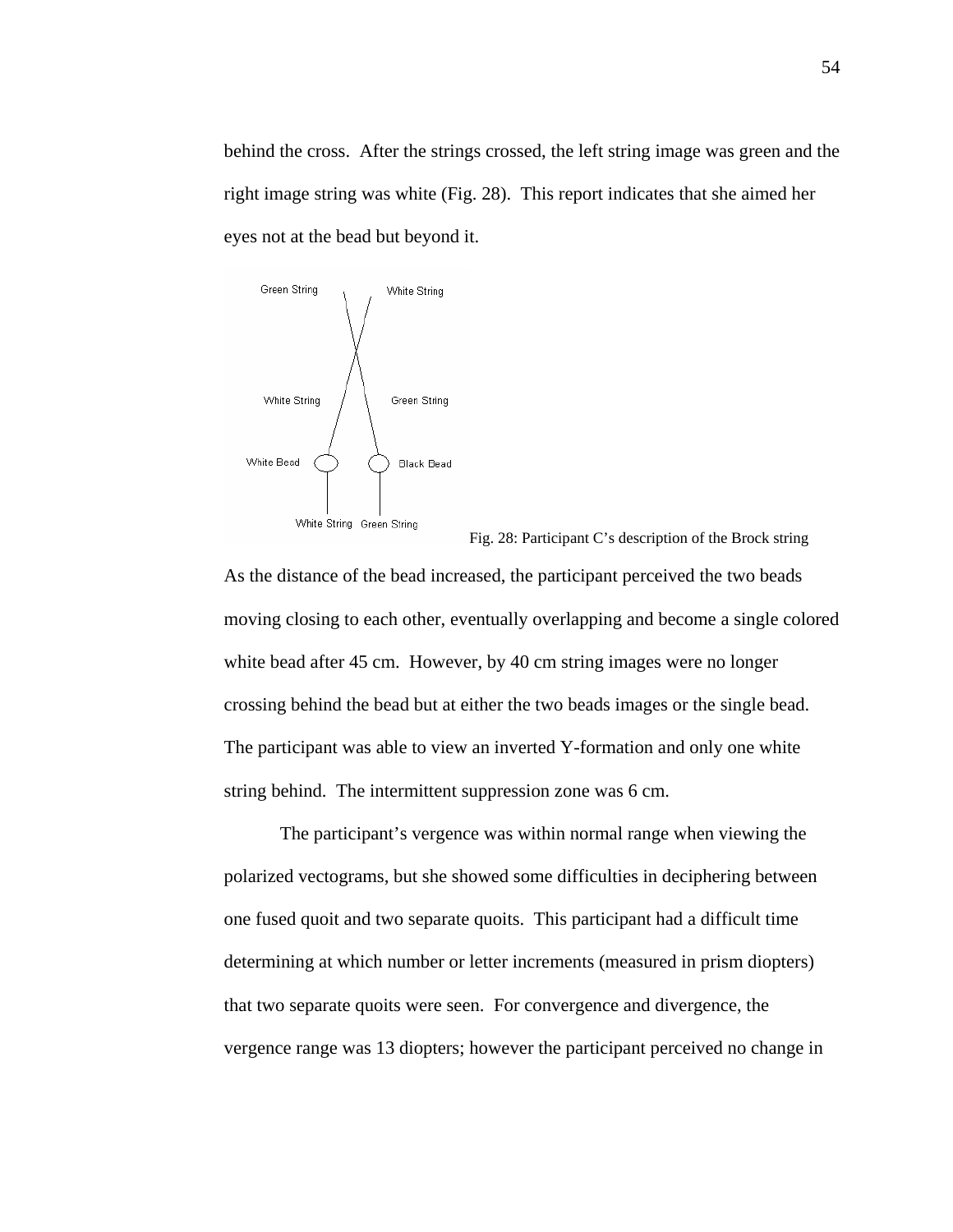size and float. Not being able to detect the SILO effect, this participant was unable to localize where the quoit image floated in space (in front or behind the stand) and placed the pointer directly on the slide instead.

 This participant also had difficulties with fusion in the random dot stereograms. With the random dot stereogram of 100% dot correlation, only two layers were perceived, an outer box-like shape that had a slight percept of depth in the corners and a middle area that was box-like. These shapes either were perceived as going into the page or coming out of the page depending on which color lens was over which eye. By 90% dot correlation in the random dot stereograms, the outer box was flat and on the plane of the page and the middle box like shape became more rounded and closer to the plane of the page; by 80% dot correlation the middle area was still in depth but the shape was indistinguishable. By 70% dot correlation no depth was perceived and only one large flat square was seen.

## *Participant D*

 Participant D is 60 years old and has no formal diagnosis but has visual deficits similar to ambylopia. The participant relies mostly on monocular vision and use one eye or the other for sighting. At some points in time the participant is able to use both eyes together. This individual wears glasses to help with binocularity and also acuity and has not had corrective eye alignment surgery or any form of vision therapy.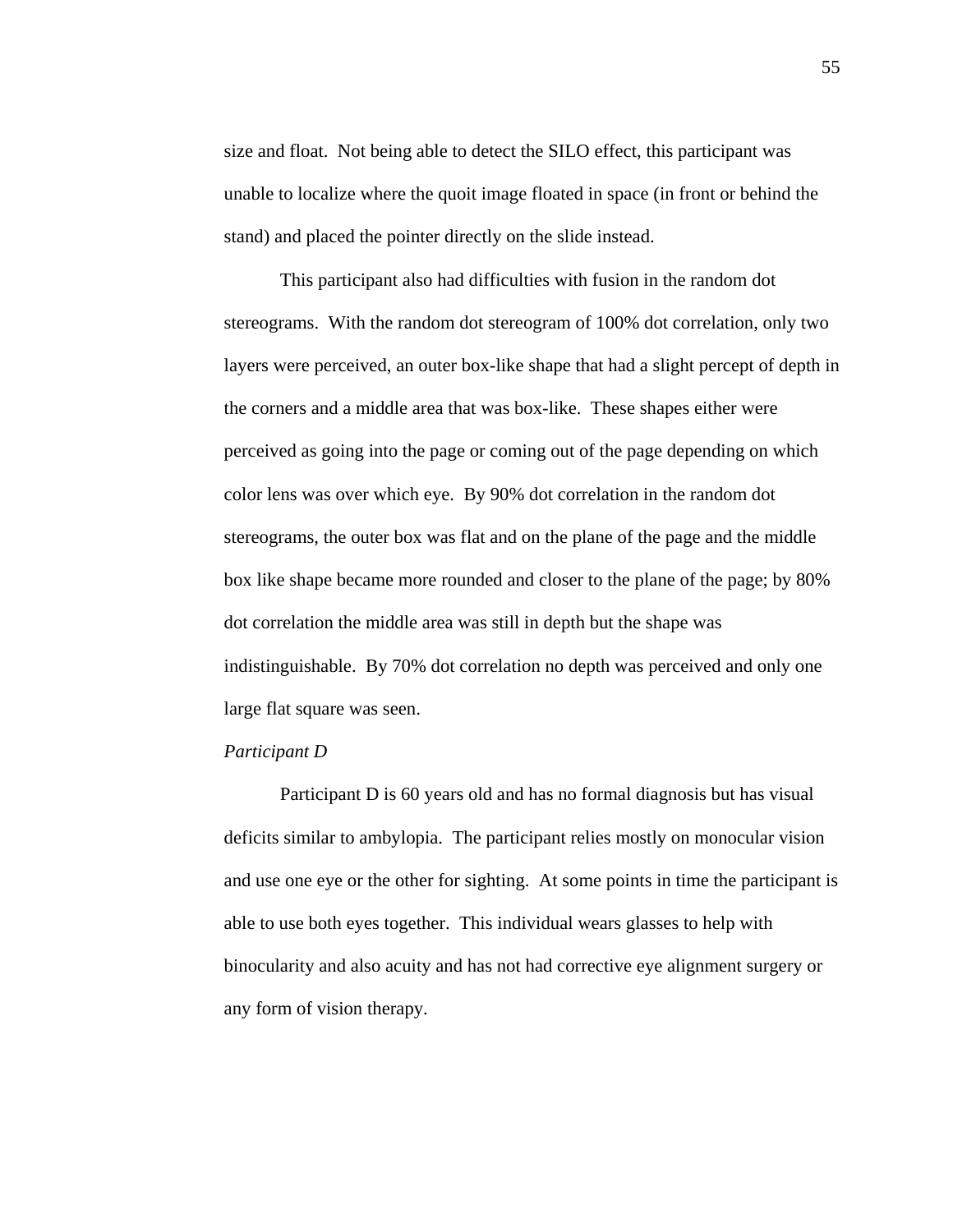The participant had a subnormal stereoacuity of 800 arc seconds, according to the Stereo fly test. The participant's dominant eye varied throughout the different optometric tests. During this test, the participant moved the Stereo Fly book while trying to distinguish between the circles. Right eye dominance was exhibited in the sighting eye test and during suppression of a string image in the Brock string test, but left eye dominance was displayed in real/unreal distinction of diplopic images. No cross dominance was shown between the sighting eye test and handedness.

With the Brock string test, this participant viewed the color orientation of the string images in the correct order (0 to 40 cm), but the red string intersected the bead in a straight line, from the participant's nose to the wall, a180 degree line on the z-axis. This indicates that she was fixating and localizing the bead with her right eye. The green string was set off to the left and intersected the left edge of the bead but the participant had a hard time maintaining this image. By 40 cm, the green and red string crossed in front of the bead. The green string image appeared to go through the left side of the bead whereas the red string image had a more direct route through the bead (Fig. 29).



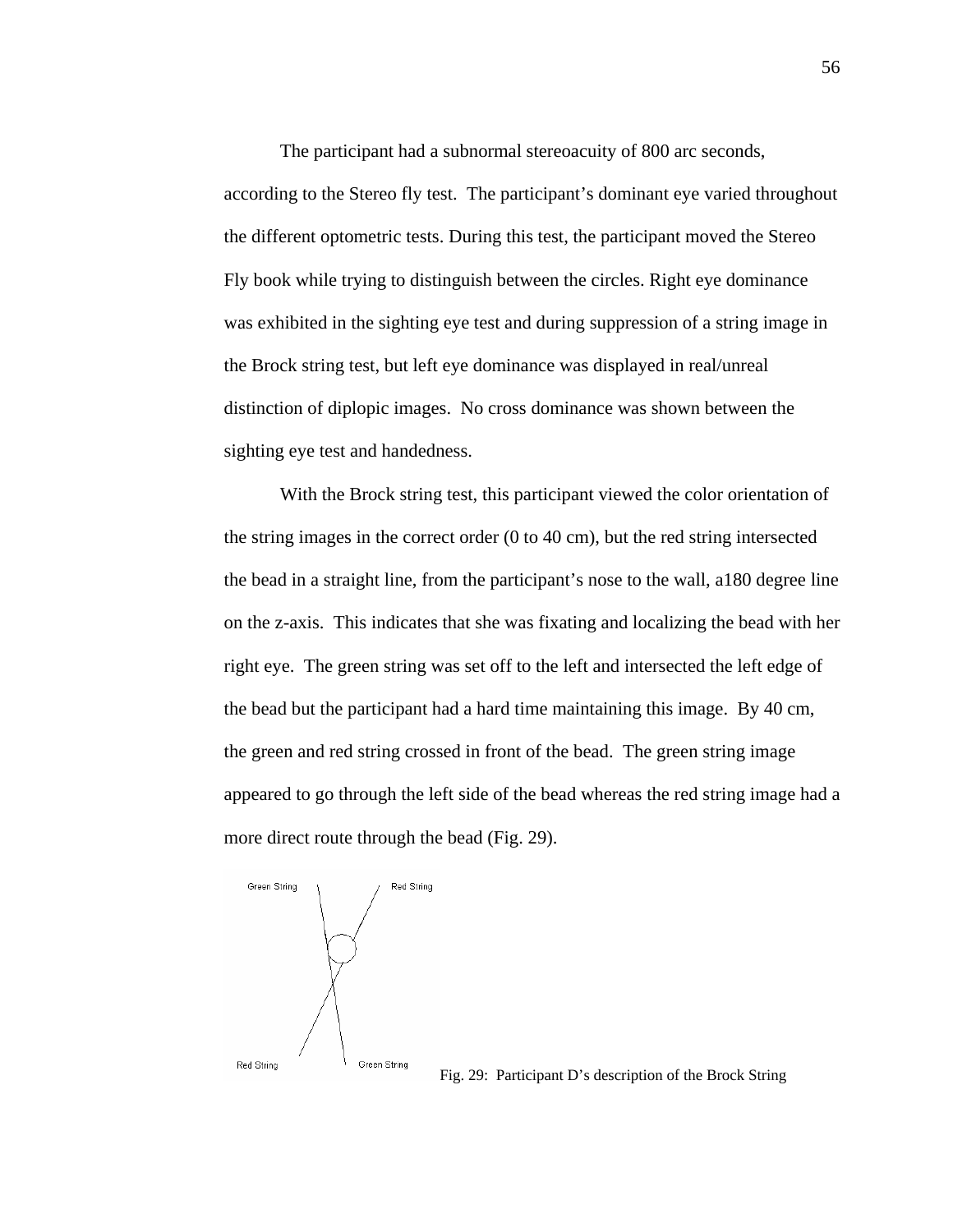The participant was able to view the inverted Y-formation and perceived only one red string behind the bead. The intermittent suppression zone was 30 cm.

 This individual's vergence range was below average as measured with the polarized vectograms. The convergence range was 2 prism diopters and the divergence range was 4 prism diopters, and the participant perceived no change in size and float of the quoits. During convergence, the participant viewed only the quoit placed to the left suggesting that she was aware of only the right eye's input. During divergence the left quoit (L) was seen but the participant still had difficulty fusing both quoits. Not being able to detect the SILO effect, this participant was unable to localize where the float was in space (in front or behind the stand) and placed the pointer directly on the slide instead.

 The participant also had some difficulties with fusing the random dot stereograms. Only two layers were perceived, the bottom layer was a square on the plane of the page and in the center was a circular but non-symmetrical shape that came above of or below the plane of the page, depending which colored lens was placed over which eye. With the random dot stereograms with 100% to 80% dot correlation, the participant's ability to distinguish the shape and dimension decreased. By 70% dot correlation, no depth was perceived but the participant noticed some difference in the dots but could not describe these differences.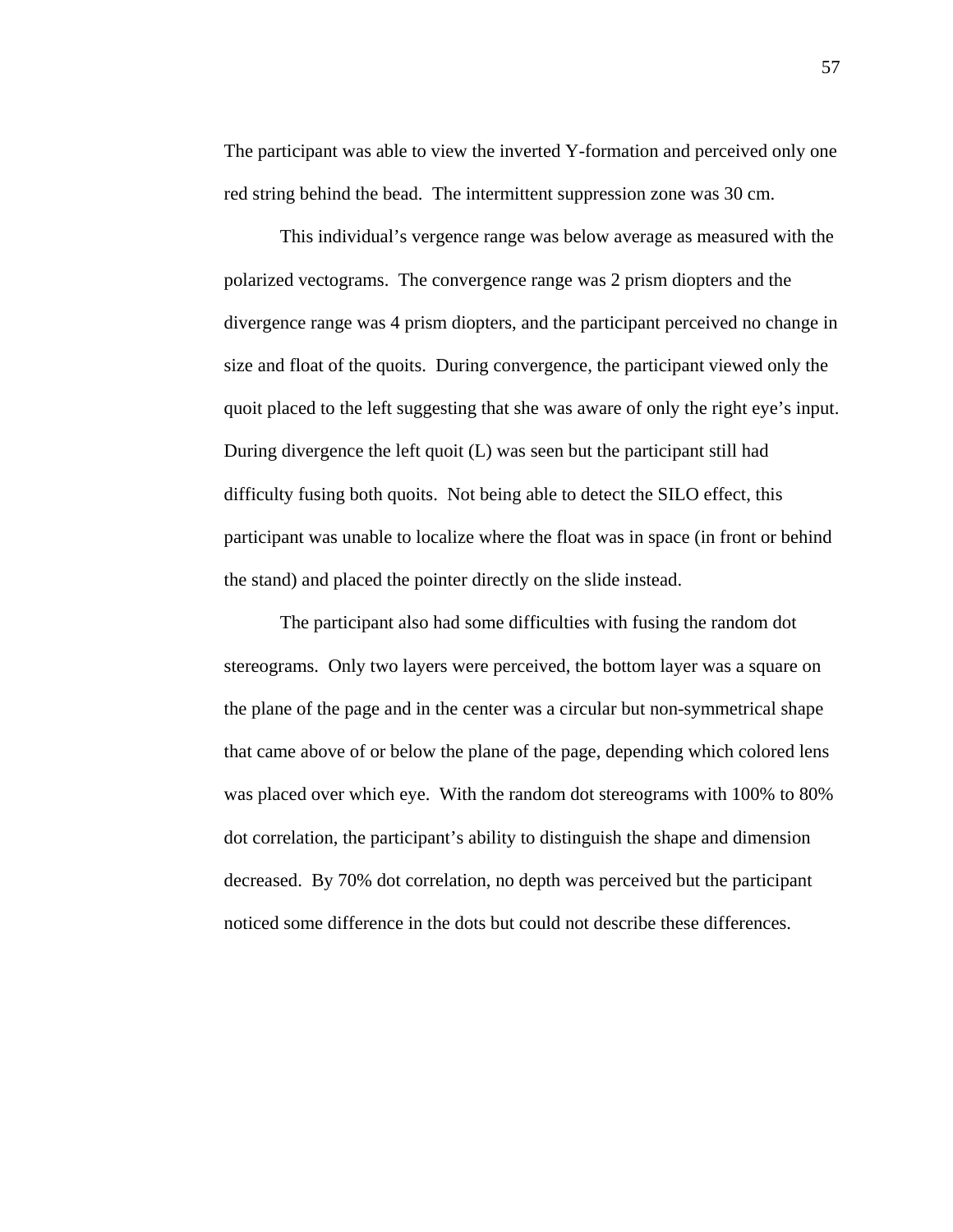#### *Participant E*

 Participant E is 52 years old and has strabismus and intermittent exotropia (walled out) in both eyes. The participant underwent two surgeries, one at age five for both eyes and one at age six to bring the right eye back out as it was overcorrected in the first surgery. This participant is unsure if any form of vision therapy was used after surgery. Glasses are worn for acuity and astigmatism. Participant E uses the left eye to sight far and the right eye to sight near and the participant finds it easier to view in the distance. The participant has difficulty with convergence for near targets and also has difficulties with peripheral vision and gauging body placement in space. This has lead to issues with mobility.

 According to the Stereo fly test, this participant had a subnormal stereoacuity of 140 arc seconds. The participant's dominant eye varied throughout different optometric tests. This participant displayed cross dominance by displaying left eye sighting dominance and right handedness. In the real/unreal distinction of diplopic images, the participant displayed left eye dominance whereas in the Brock string test, right eye dominance was exhibited.

 This participant struggled with perceiving the correct colors and orientation of the strings and bead in the Brock string. This participant initially saw two separate beads from 0 to 30 cm. This indicates that she was having trouble aiming her two eyes at the bead and fusing the two eyes' images into one. Participant E initially perceived the Brock string like Participant C, so that in front of the two beads, the left string was yellow and the right string was green. The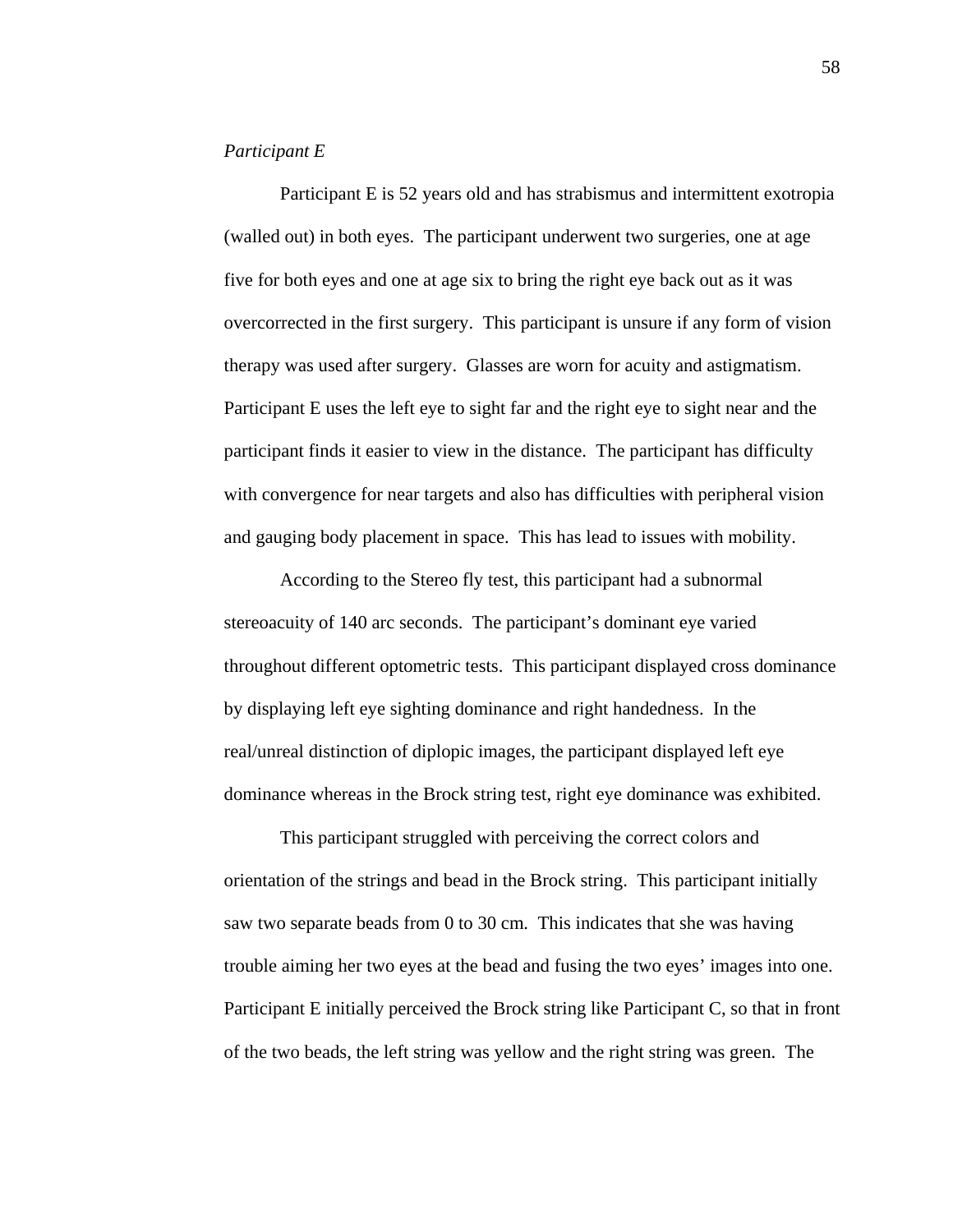strings then went directly through the beads and remained the same color afterwards. The strings did not form a cross at the beads and instead converged into one single yellow string image beyond the bead (Fig. 30). This report indicates that she was fixating behind the bead.



From 0 to 30 cm the participant noticed that she used each eye individually and was able to describe this monocular perception from both the left and right eye. One noticeable difference between both views was the different string images' colors. When viewing with the left eye, the left string image was a red/orange color whereas when viewing through the right eye, the left string image was a yellow color. Also when the left eye was viewing the right (green) string it was in focus and the red string was not, whereas when the right eye was viewing the left (yellow) string it was in focus and the green string was not. This indicates that the foveas of the two eyes were not aimed at the same place. From 40 to 150 cm, this participant was able to use both eyes to see the bead at a further distance. The beads continued to come closer to one another and converged into one single bead image. The string image that appeared yellow and red from both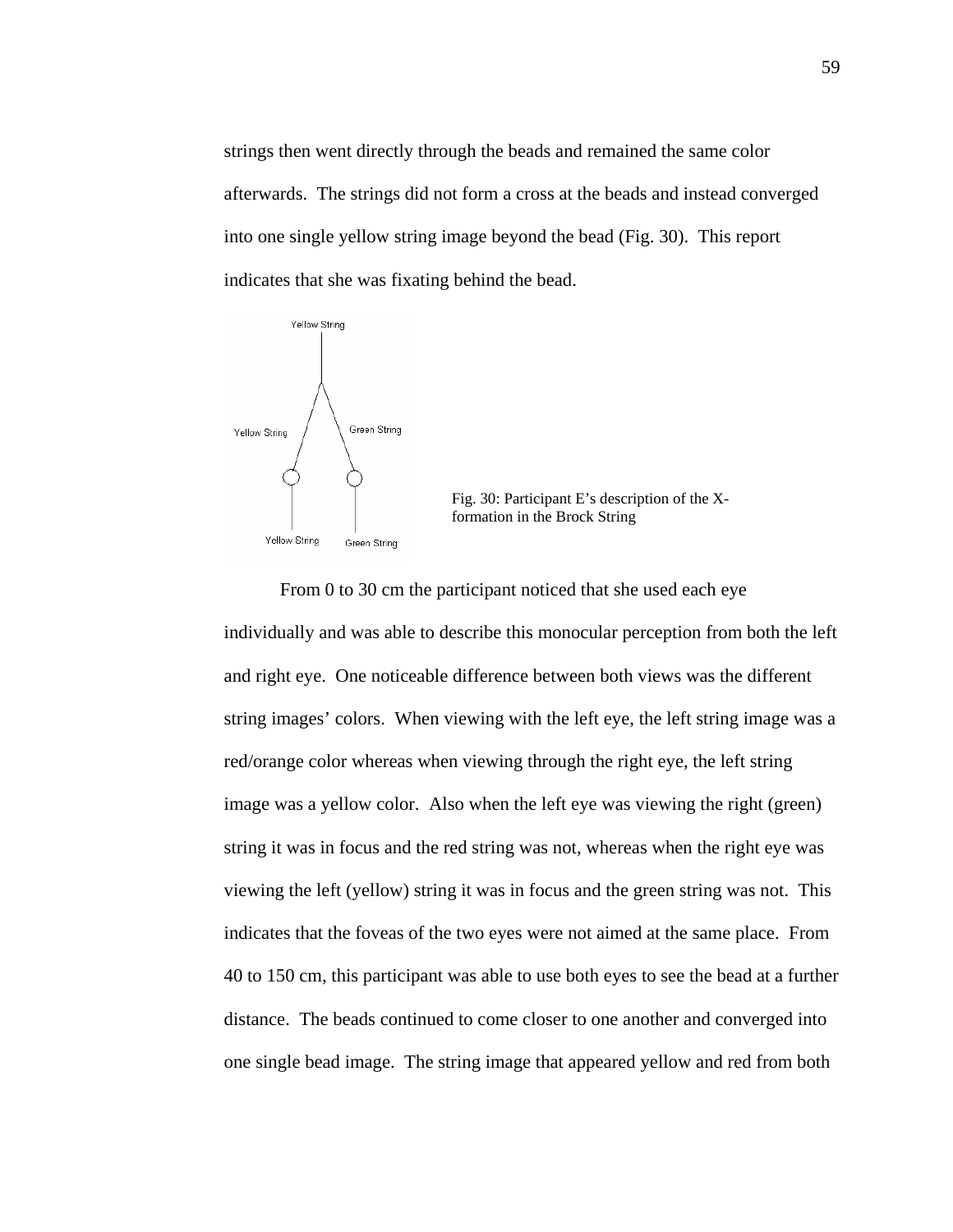monocular views now became a bright colored red in the binocular view. As the bead distance increased, the intersection point of the red string image and green string image behind the bead decreased and eventually the intersection point was at the bead. At this point (120 cm) the red string went directly through the bead (from the participant's nose to the wall, 180 degree line) and the green string went through on the right side. At 135 cm, the green string was only visible in front of the bead, touching it on the right side. This indicates that she aimed her right eye at the bead while the left eye was turned inwards. No green string image was seen behind the bead at 135 cm (Fig. 31). The intermittent zone was 15 cm.



 The participant's vergence skills and perception of the polarized vectograms and random dot stereograms were within normal range. With the polarized vectograms, the participant's vergence was 13 prism diopters for convergence and 11 prism diopters for divergence. Thus, her convergence but not divergence range was below normal. Changes in size and perceived float of the quoit were correctly identified and the SILO effect was quickly recognized. Some confusion arose when trying to localize the quoit in space with the pointer. The participant was able to perceive all three layers in the red/green anaglyphs of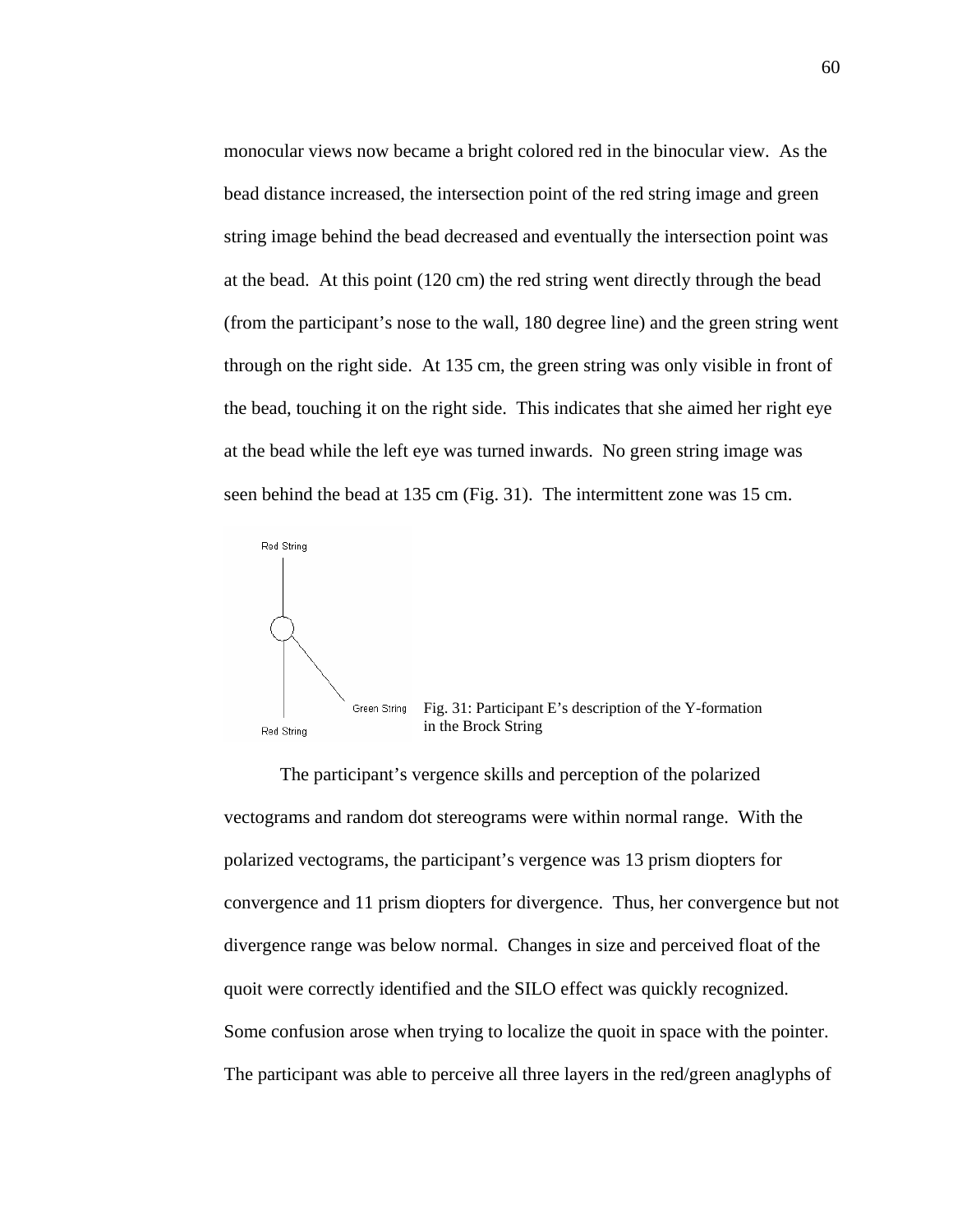the random dot stereograms. The participant lost the smallest square by 70% dot correlation and was still able to distinguish some shape in the random dot stereograms with 40% dot correlation but did not perceive any depth.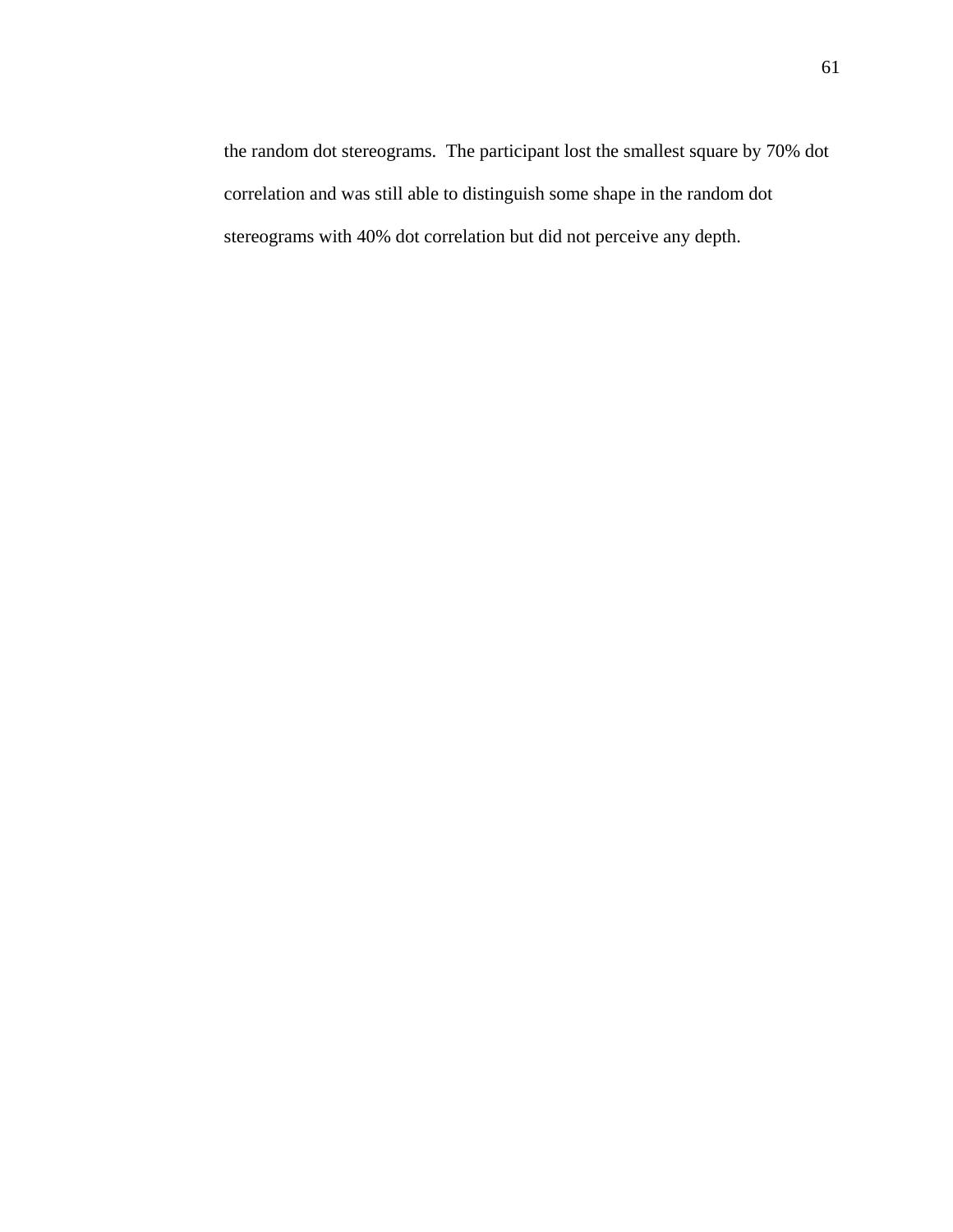#### **DISCUSSION**

 The results of the optometric tests: Stereo fly test, sighting eye test, real/unreal distinction in diplopic images, Brock string test, polarized vectograms, and random dot stereograms suggest that there is a large range of binocular skills among individuals. These variations in skill led to the classification of Group A's participants into three groups: strongly binocular, less strongly binocular and weakly binocular groups.

## Binocular Skills Among Group A: No Known Binocular Disorders

## *Stereo Fly Test*

 In the Stereo fly test, 3 out of 30 participants (10.0%) showed subnormal stereoacuity, that is stereoacuity below 80 to 40 arc seconds. For these participants, a disparity of 40 to 80 arc seconds in the position of the image on the two retinas was not great enough to perceive the depth difference. A subnormal stereoacuity in the Stereo Fly test was found to be predictive of difficulties with the other binocular skills tests.

# *Eye Dominance*

 Participants differed in the relationship of their sighting eye to their handedness. The highest percentage of participants, 70.0% fell into the right hand, right eye group. This result was expected as handedness and eye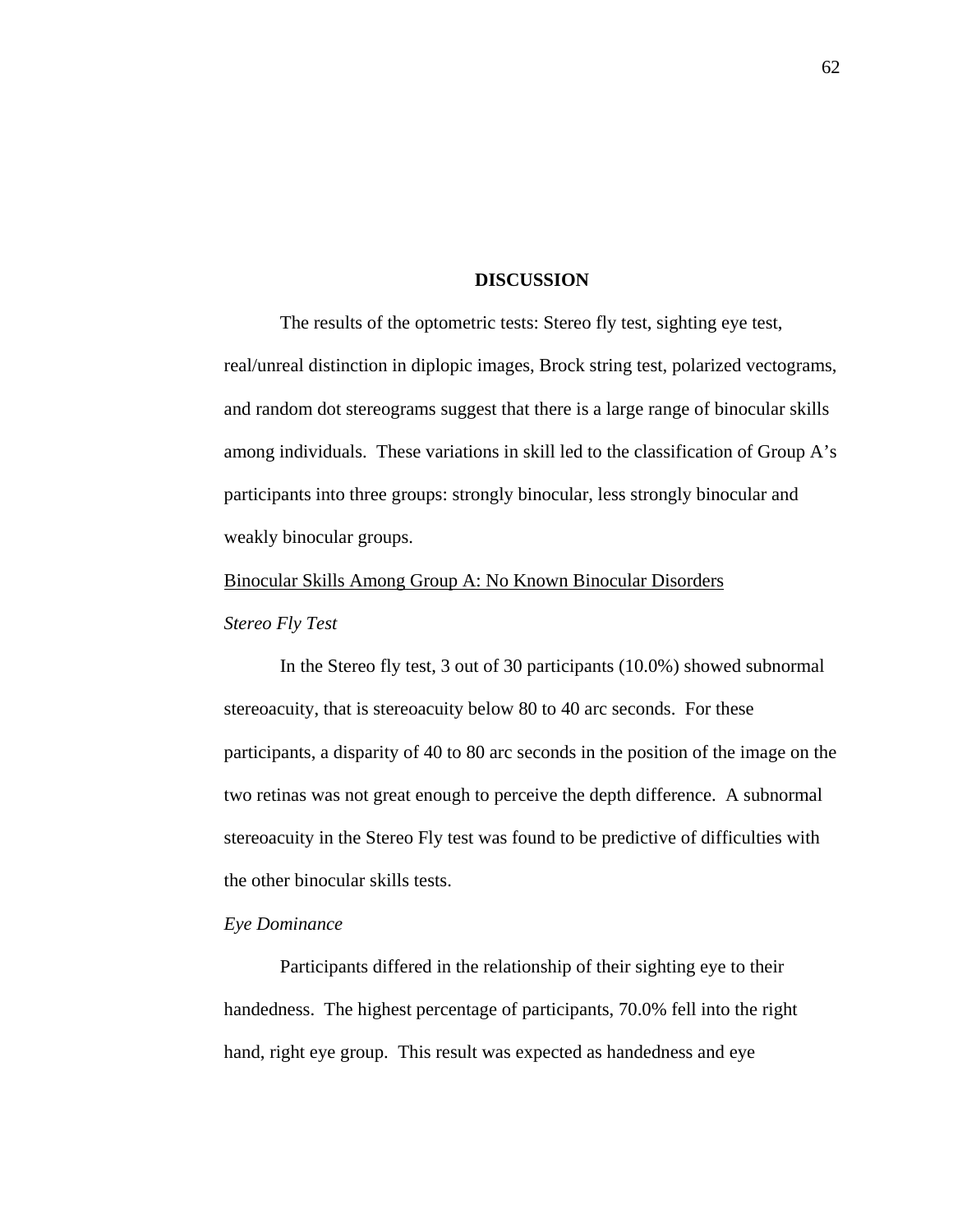dominance may be reflective of the dominant side of one's body. However, 16.7% of participants were right handed but left eye dominant in the sighting eye test. The left handed participants, 6.7% were all left eye dominant. A variation in eye dominance was found among the 2 participants that were ambidextrous.

In the real/unreal distinction of diplopic images test, most right handed individuals considered the right eye image as real. This was expected as this was the higher percentage of eye dominance seen in the sighting eye test. Interestingly though, 76.7% of participants were right eye dominant in the sighting eye test whereas only 60.0% of participants were right eye dominant in the real/unreal distinction of diplopic images.

In the Brock string test all participants suppressed one string image when viewing at some distance. 76.7% viewed the red string image. This right eye dominance equaled the percentage of participants that were also right sighting eye dominant. A smaller percentage of participants, 10.0% were left eye dominant. Additionally, 6.7% of participants alternated between the two string images. This alternation of colored string suppression was noticed in all three binocular subdivisions within Group A.

To observe the differences of the participants' right and left eye dominance, a three way comparison was made between all three eye dominance tests: sighting eye, real/unreal distinction in diplopic images, and the viewed string image in the Y-or inverted Y-formation. Among all three tests, the highest percentage of participants showed a strong preference for their right eye. The left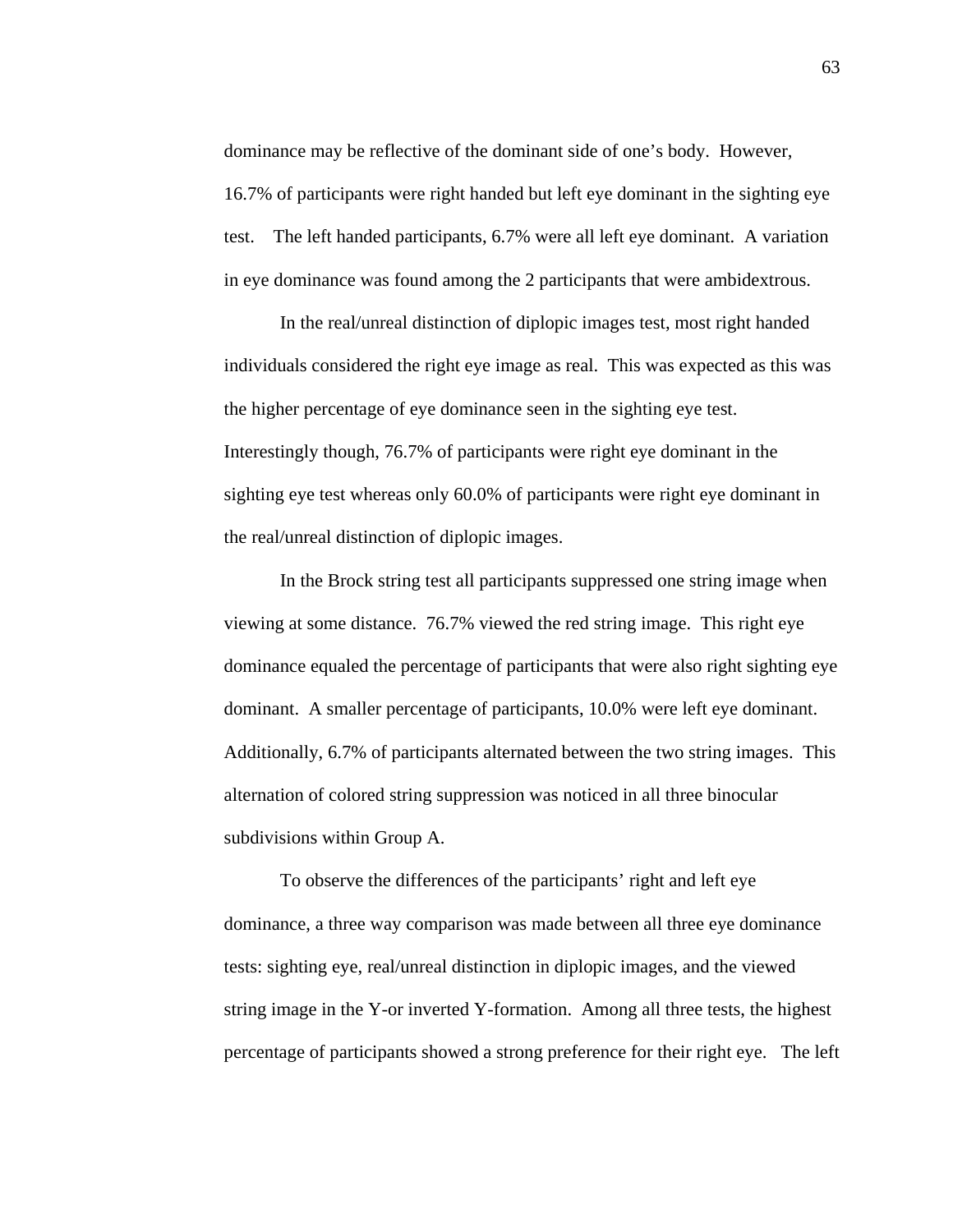handed individuals also show a strong preference for their left eye in the three tests. However, eye dominance results for one test were found not to be predicative of another eye dominance test results. It is possible that some variability resulted from participants in the less strongly binocular and weakly binocular groups, as some of these participants displayed cross dominance. It is possible that cross-dominance is linked to weak binocularity, as 3 out of 5 participants in the group with binocular anomalies (Group B) exhibited crossdominance. Various studies have suggested that there is increased crossed dominance in stabismics. Many of these individuals display left eye dominance but a right hand preference (Previc, 1993).

### *Brock String*

 When viewing the Brock string, most participants either described seeing an X- or a type of Y-formation. An X-formation occurs when two string images were seen in front of the string and two behind the bead. In the Y-formation either two string images were viewed in front of the bead and one string image behind the bead (inverted Y-formation) or one string image was viewed in front of the string and two string images behind the bead (Y-formation). An Xformation is an indication of good bifixation, the ability to aim the two eyes at the same point in space at the same time. The Y-formation shows suppression of one eye's input.

There was much variability among participants in the distance at which the X- and type of Y-formation was viewed. The perceptions of the X and Y-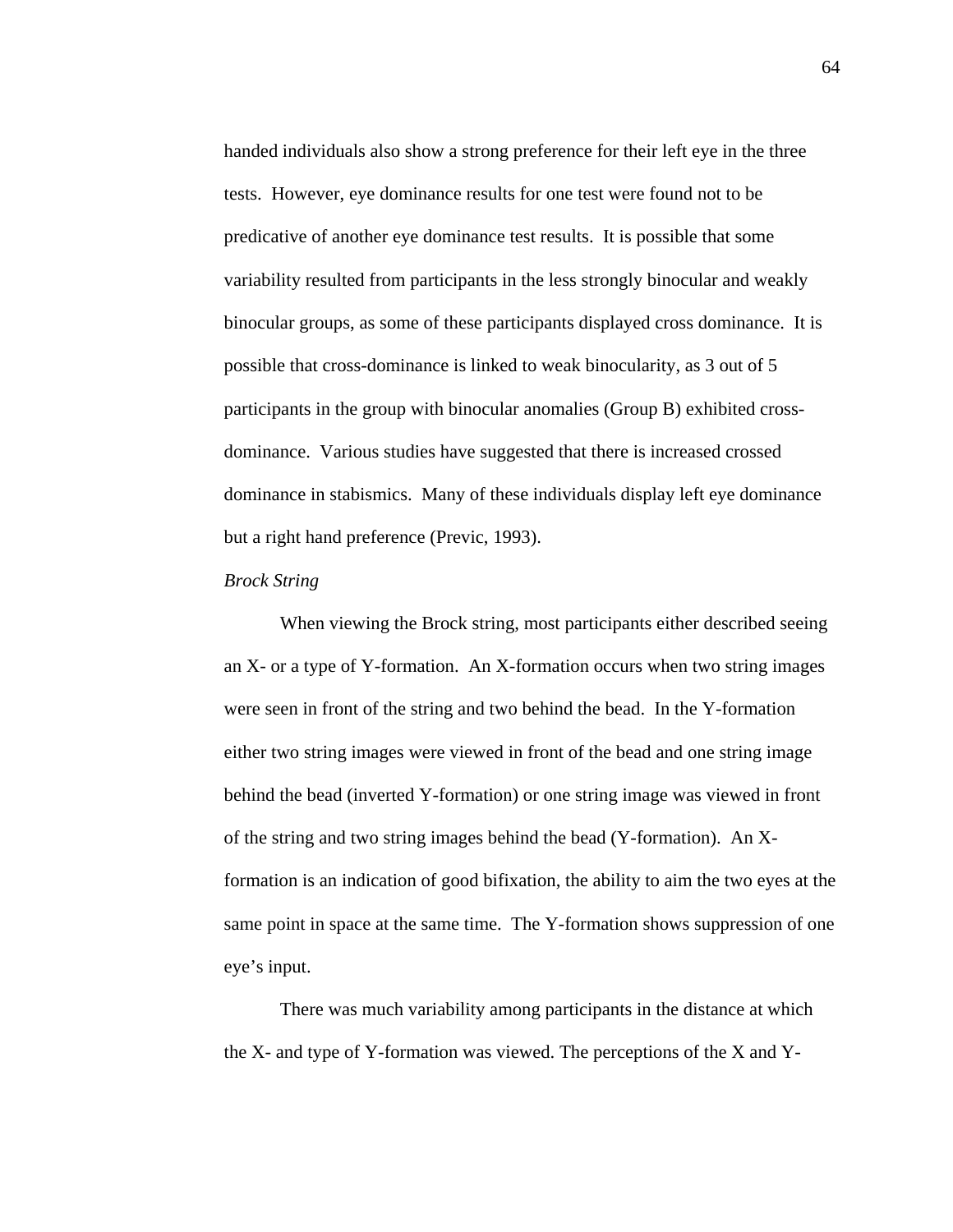formation at different distances can be explained as a factor of each individual's bifixation ability and indicates that individuals vary in this ability.

Most participants viewed an area in which they could not determine if an X- or Y-formation was occurring or described seeing one string image as disappearing and reappearing. This area was named the intermittent suppression zone. The length of the intermittent zone was quite variable and did not reflect how far back each participant could see the X-formation.

The majority of the participants in Group A, 90.0% suppressed one of the string images behind the bead. This means they suppressed one eye's input at a certain distance. The remaining 10.0% of participants had a difficult time distinguishing the X- and Y-formation from each other.

The variability within the results can be explained by the context of the Brock string test. The participants had to look at a small target and this is more difficult than bifixation in the real world. Objects are typically larger and contextual cues aid in aiming the two eyes at the same target.

The Brock string test was found to be predictive of difficulties with the other binocular skills tests. If participants had trouble with bifixation, they were less strongly binocular and usually struggled with the other optometric tests. *Polarized Vectograms*

The participants' convergence range  $(24.2 + 14.4 \text{ prism diopters})$  in Group A was within the normal convergence range of 20 to 25 prism diopters. Their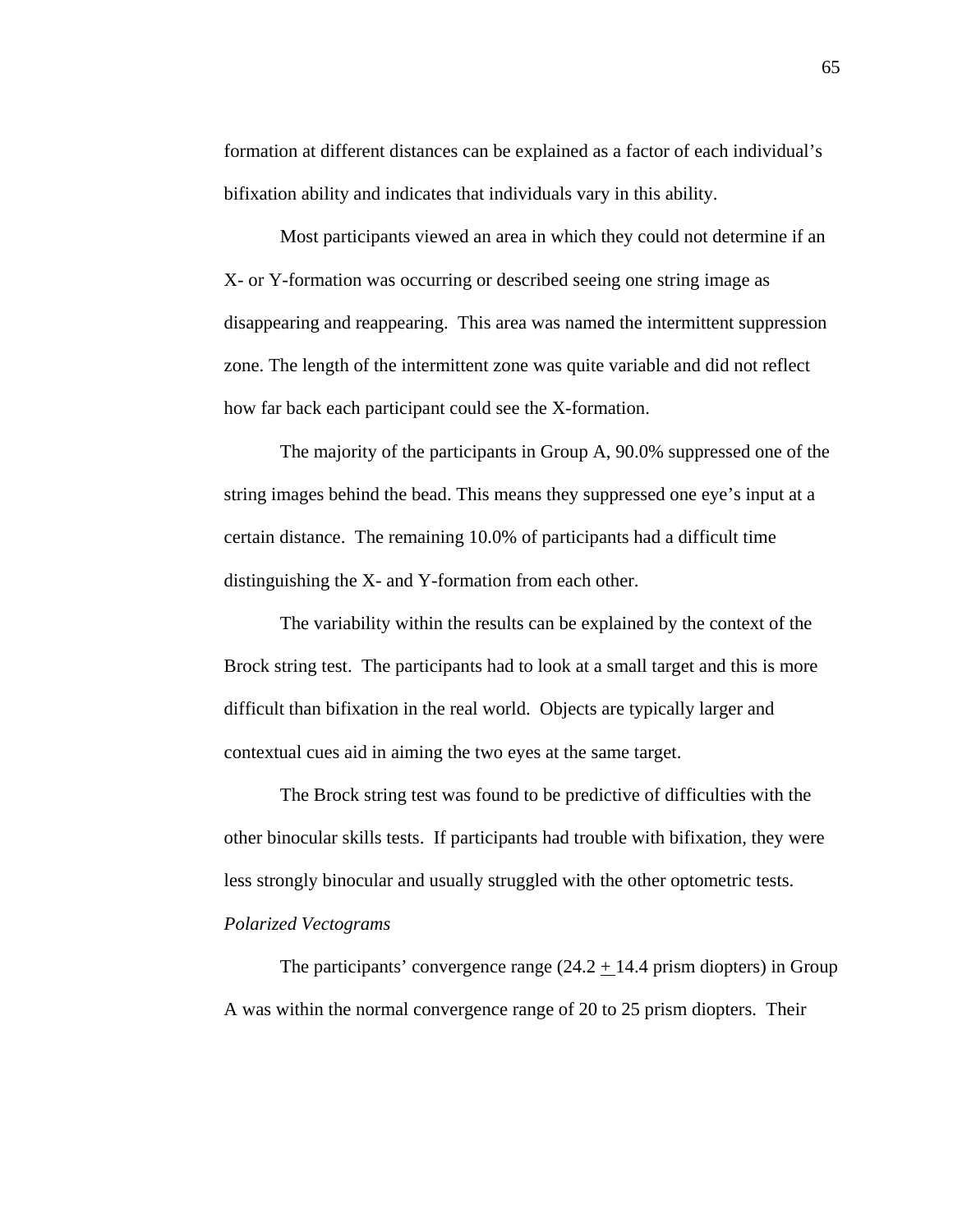divergence range (11.6  $\pm$  4.2 prism diopters) was also within the normal range of 10 to 15 prism diopters (Scheiman and Wick, 2002).

 The significant difference between the convergence and divergence ranges of Group A showed that the convergence range was larger than the divergence range. Convergent movements of the eyes are necessary to bifixate objects that are up to 1 meter (100 cm) away. During convergence of the polarized vectograms, the right eye viewed the slide displaced to the left and the left eye viewed the slide displaced to the right. The line of sight by both eyes created a crossing point in space where the single fused quoit was located. However, during divergence there were no eye positioning cues as the right slide was placed on the right side and the left slide on the left side. Thus, the resulting line of sight from each retina did not cross. It is possible that participants performed better on convergence and displayed larger convergence fusion skills as a result of this crossing point cue. There was no significant correlation between each individual's fusion abilities for convergence and divergence (Fig. 21). Thus, one can have good convergence but poor divergence skills or vice versa.

 The actual perception of size and float deviated from SILO more than predicted for both convergence and divergence. During convergence, 20 of the 30 participants (66.7%) viewed the quoit within SILO, as smaller and closer to the participant. Interestingly, the highest percentage (13.3%) of participants that deviated from the expected results was for participants that either viewed the quoit as smaller and further or larger and closer. Normally during convergence as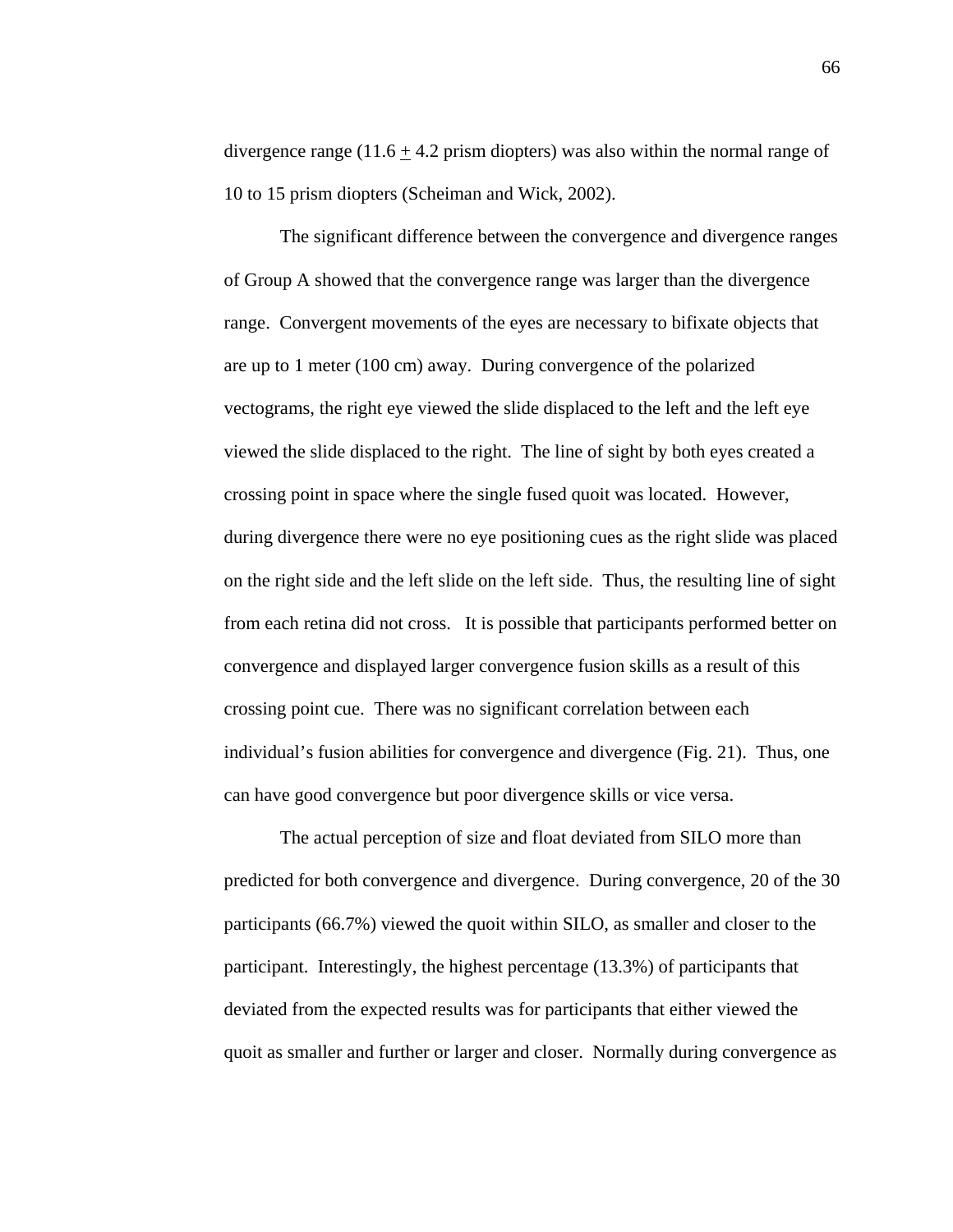an object comes closer the retinal image size increases. However, the brain takes in account the retinal disparity cues that indicate that the object is closer and adjusts for the larger retinal size. It is possible that the participants who viewed the quoit as larger and closer assumed that a closer quoit must be larger. Similarly, the participants who viewed the quoit as smaller and further away assumed that the quoit must be smaller since it was located further away.

 During divergence, a larger number of participants deviated from the expected SILO perception as only 13 out of 30 (43.3%) perceived the quoit as larger and further away. The highest percentage of participants (20.0%) that differed from the expected results perceived the quoit as larger and closer. Similar to viewing the quoit during convergence, it is possible that these participants assumed that if the quoit image was perceived as larger than it was closer to them. An additional 20.0% of participants viewed no change in size and float during divergence. It is likely that these participants made poor use of retinal disparity cues to judge size and depth. If these participants' fusion range was small for divergence, the change in the quoit size and float across the z-axis may have been quite small. Since the change was smaller or very minimal, these participants might have assumed that there was no change.

In addition to disparity cues and visual context, convergence is also driven by weak depth cues such as accommodation. After 1 meter, however, only disparity cues and visual context are used for divergent movements of the eyes. Thus, it may be harder to judge float with divergence than convergence.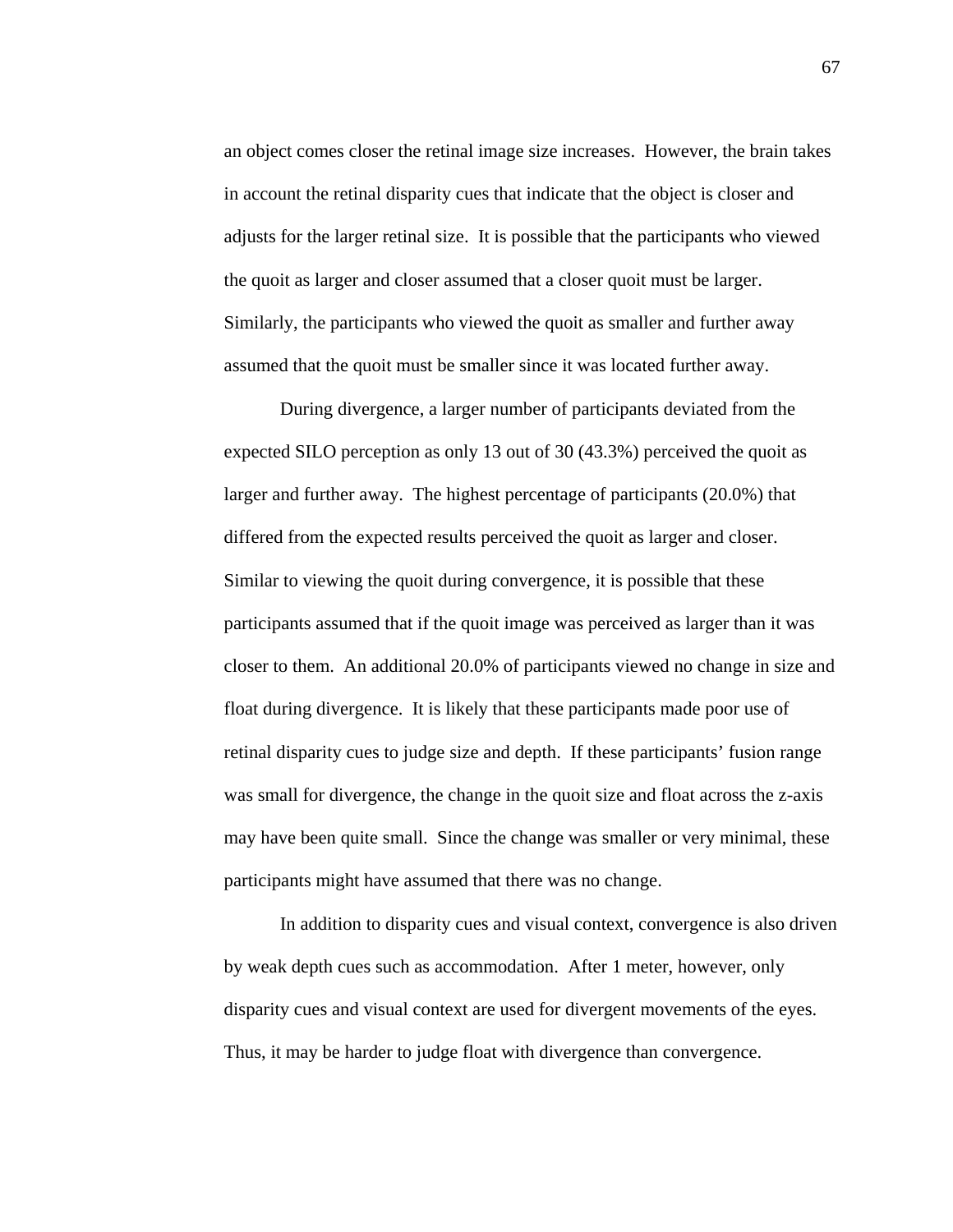Moreover, it may be easier to interpret the expected SILO effect during convergence because the crossing point would lead to a precise localization of the quoit in front of the quoit stand. Perceiving float during divergence may also be more difficult because the quoit would be perceived behind the stand. The stand is opaque so the participants had to imagine the quoit behind a solid object (Fig. 32).



Fig. 32: Illustration of the crossing point created by the line of sight during convergence. As the right quoit image is displaced more to the left and the left quoit image is displaced more to the right, the eyes must continue to turn inwards to perceive the single fused quoit. The crossing point continues to move closer to the eyes as the eyes turn inwards and aids in the localization of the single fused quoit.

#### *Random Dot Stereograms*

 The participants in Group A viewed the smallest square in depth in the random dot stereograms containing 80% to 60% dot correlation. Most of the participants perceived the smallest square within the 70% to 60% dot correlation. Even participants in the weak binocularity group still performed within this range. This suggests that this test is not the best standard to determine binocular abilities in individuals. This test does indicate stereoweakness based on the individuals' ability to see the square layers; however, it is not a good standard to determine general strong binocular skills such as bifixation and fusion abilities.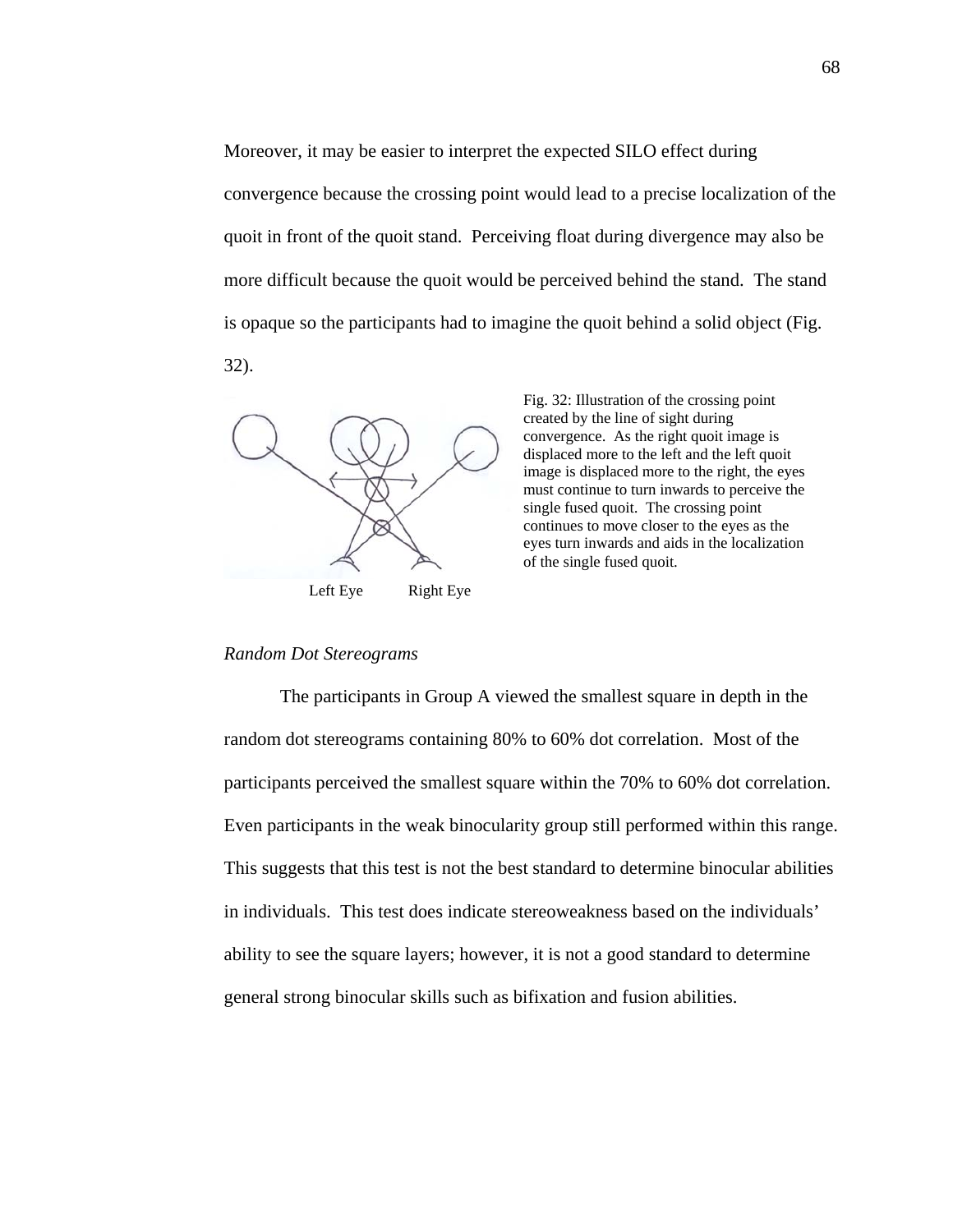It was observed that some participants would move their heads back and forth or move the book while viewing the random dot stereograms. These participants may have difficulties with distinguishing the different layers of depth and form. By creating a sense of motion, they were than able to rely on their monocular cue of motion parallax.

#### Three Binocularity Subdivisions within Group A

 Participants were divided into three subdivision based on their binocular skills. Twenty out of 30 participants (70.0%) were strongly binocular, 3 out of 30 participants (10.0%) were less strongly binocular, and 6 out of 30 participants (20.0%) were weakly binocular. This percentage of participants with weak binocularity in this study is similar to the percentage found in a study by Hokoda (1985). Within an urban optometry clinic, approximately 21% of patients who were unaware of any underlying conditions were found to have weak binocularity. *Strongly Binocular*

 No difficulties were observed in the Stereo Fly test with the strongly binocular participants. These participants had stereoacuity within the defined range of 40 to 80 arc seconds. In the Brock string test, all participants perceived the X- and Y-formation and all except one viewed the color orientation of the diplopic string images as expected. The participant that viewed the colors in the reverse order seemed to confuse her right and left throughout the test, so it is possible that she viewed the color orientation as expected but did not report her perception correctly.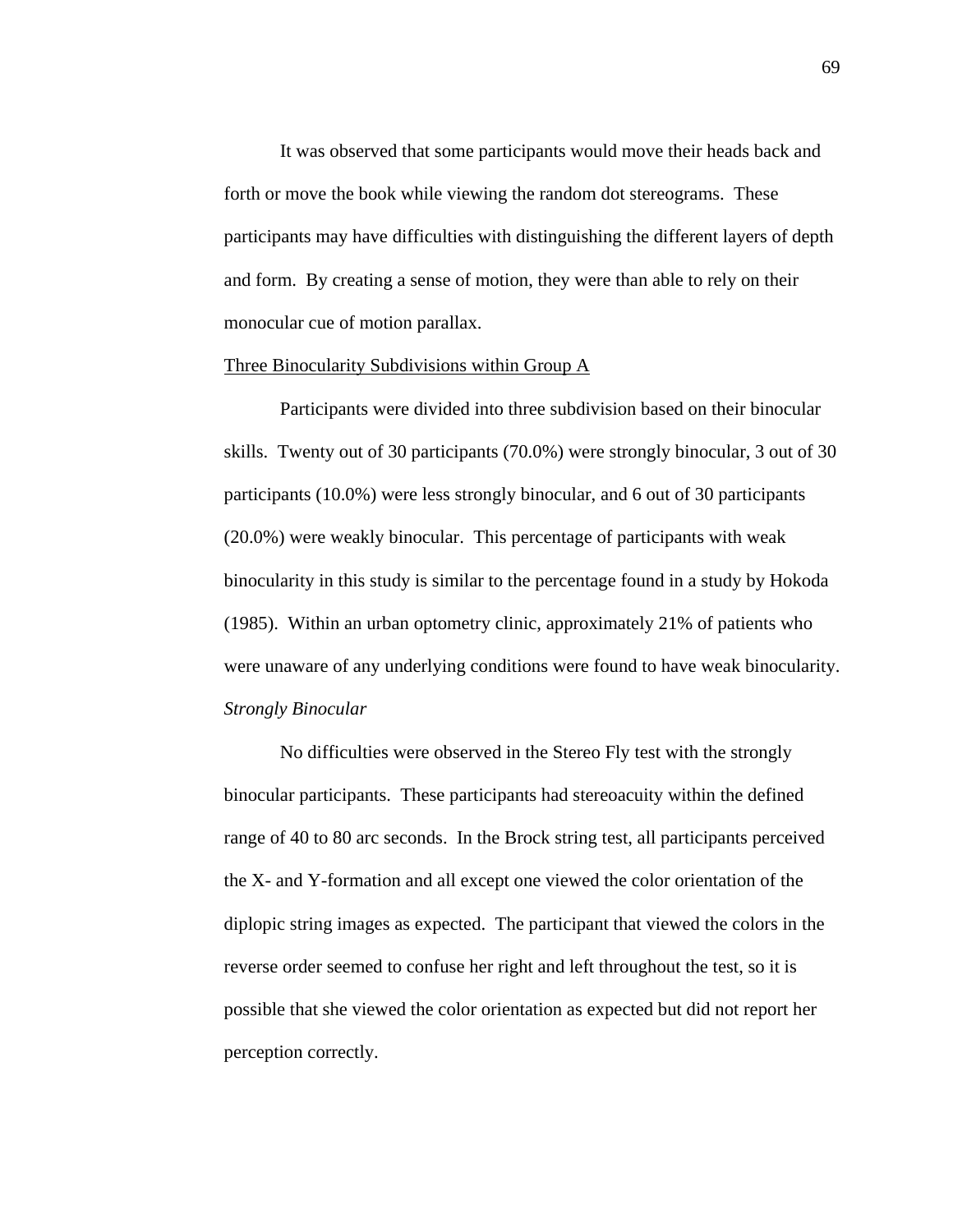It was expected that the strongly binocular group would view the Xformation at a greater distance. An ability to sustain the X-formation is an indication of good bifixation skills. However, the distance to which the Xformation was seen in this group (40 cm to 200 cm) was variable. This shows that even within the strongly binocular group there was a range of binocular abilities.

Even within the strongly binocular group there was variability in the fusion range during convergence and divergence along with variability in the perceived size and float of the quoit. Again, this points out the range of skills even among individual with good binocular skills.

### *Less Strongly Binocular*

 The participants in the less strongly binocular group had difficulties with the Stereo Fly test. One participant displayed a subnormal stereoacuity of 140 arc seconds while 2 participants exhibited normal stereoacuity (40 arc seconds) but struggled with identifying differences between the circles at a disparity of 100 arc seconds.

 These participants mostly struggled with their bifixation abilities in the Brock string test. The X- and different types of Y-formation were viewed as expected; however, these participants reported viewing two diplopic images of the bead. These observations indicate a problem with bifixation on the bead. Instead, the participants' eyes were aimed in front or behind the bead rather than on the bead.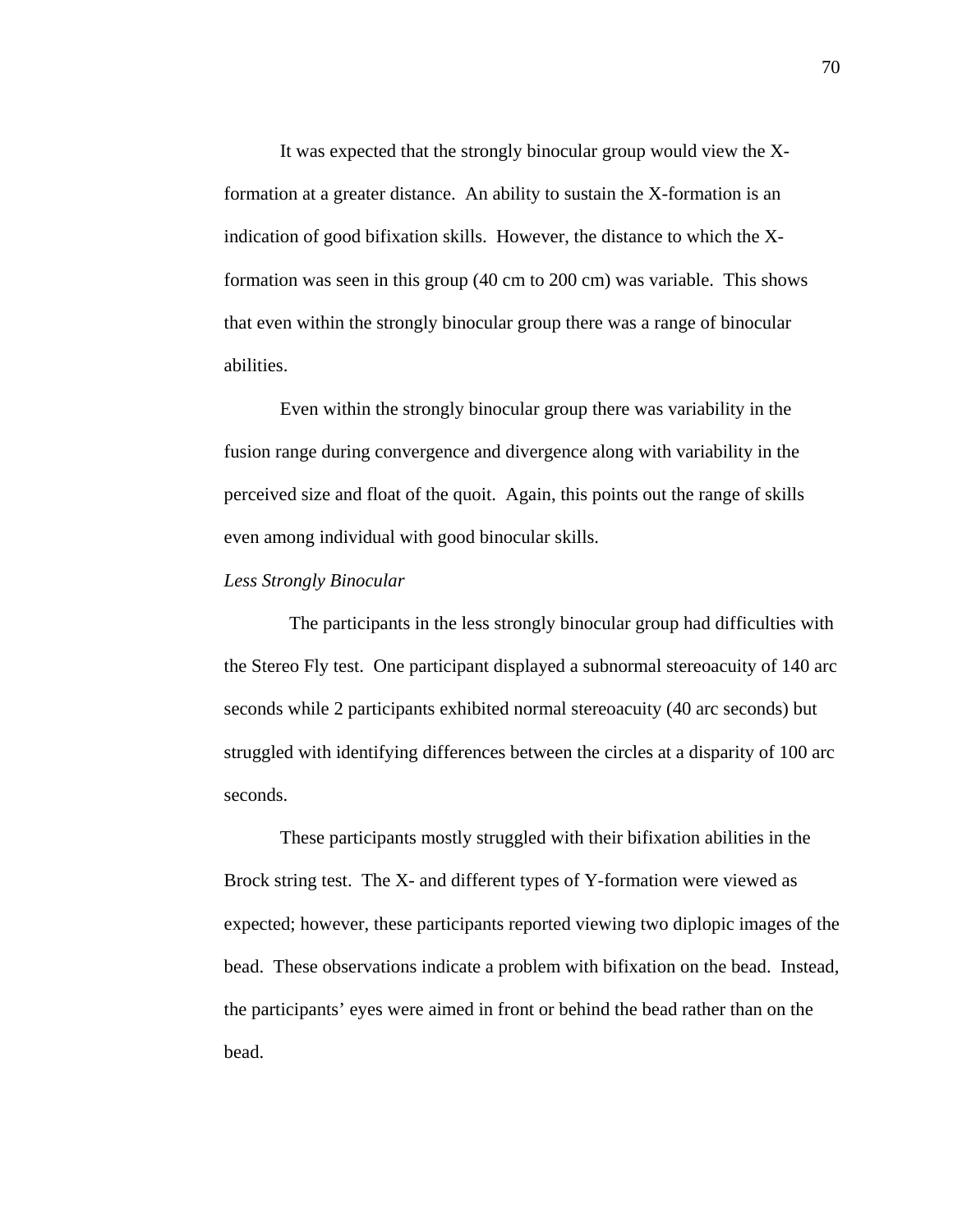In the polarized vectograms, this group varied in their abilities to fuse the quoit and perceive the float. One participant struggled with fusing the two quoit images within the normal convergence and divergence range. Also this participant was not able to perceive the float correctly during divergence. It is possible that this participant had a very small vergence range. She could then not fuse the two quoit images and instead viewed each quoit separately. The 2 other participants perceived the expected SILO and accurately localized the quoit in space.

 The random dot stereogram test was not indicative of struggles on other optometric tests as all three participants fell within the same range as the strongly binocular group. The participants in the less strongly binocular group were able to perceive the three square layers and viewed the smallest square until the 70% to 60% dot correlation.

#### *Weakly Binocular*

 In the real/unreal diplopic image test that measured eye dominance, some participants had difficulty perceiving two finger images. It is possible that these individuals are instead suppressing one image. In the Stereo Fly test, the stereoacuity varied among participants. Two of the participants had a stereoacuity of 100 to 140 arc seconds. The other 4 participants had a stereoacuity of 40 to 50 arc seconds but had difficulties perceiving depth and often took guesses at disparities less than 200 arc seconds.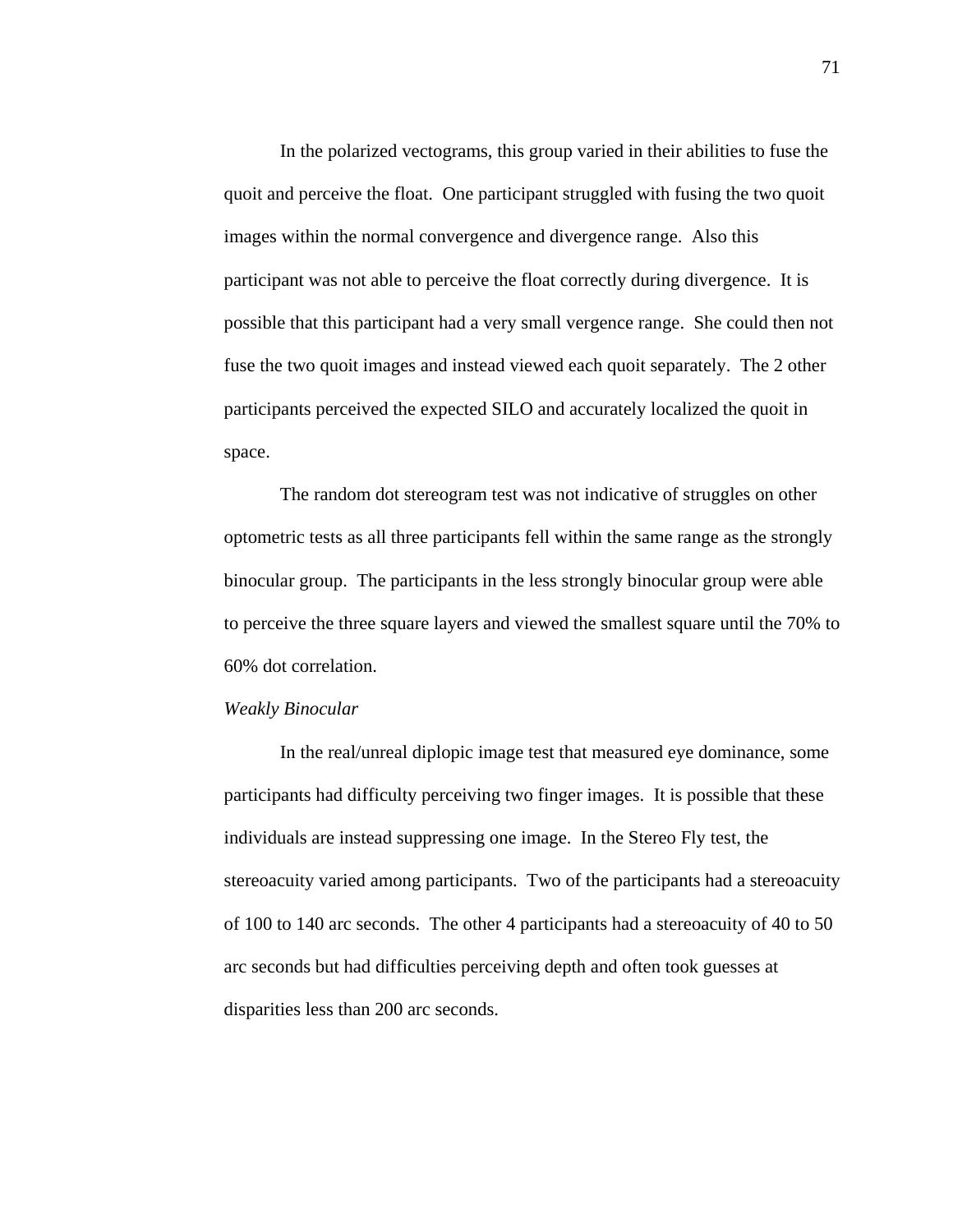Difficulties with bifixation were observed in the Brock string test. Participants reported seeing two images of the bead indicating that they were not properly bifixating. Participants who had trouble aiming their two eyes at the bead also displayed difficulties with determining the string image colors. Additionally, these participants perceived the string images going though the bead at atypical angles and often the string images would cross behind the bead. One participant showed difficulties with aiming her left eye at the bead. This participant reported seeing the red string go directly through the bead from her nose to the wall while the green string was offset to the right.

 The participants in the weakly binocular group also had difficulties with fusion and perception of float in the polarized vectograms. None of the participants accurately perceived the SILO effect. During convergence, these participants may have relied mainly on contextual, not disparity cues, reporting that the float appeared larger because it was seen closer to them. All 6 participants struggled with divergence, having difficulty with aiming their two eyes at the separate quoit images and fusing the image into one.

 These participants were able to perceive all three layers of the random dot stereograms, again suggesting that this test may not be the best indicator for measuring binocular skills. The participants lost the smallest square at a slightly higher dot correlation of 80% to 70% compared to the other two subgroups. A good portion of the participants were observed to move their heads during viewing the random dot stereograms. Due to these participants smaller degree of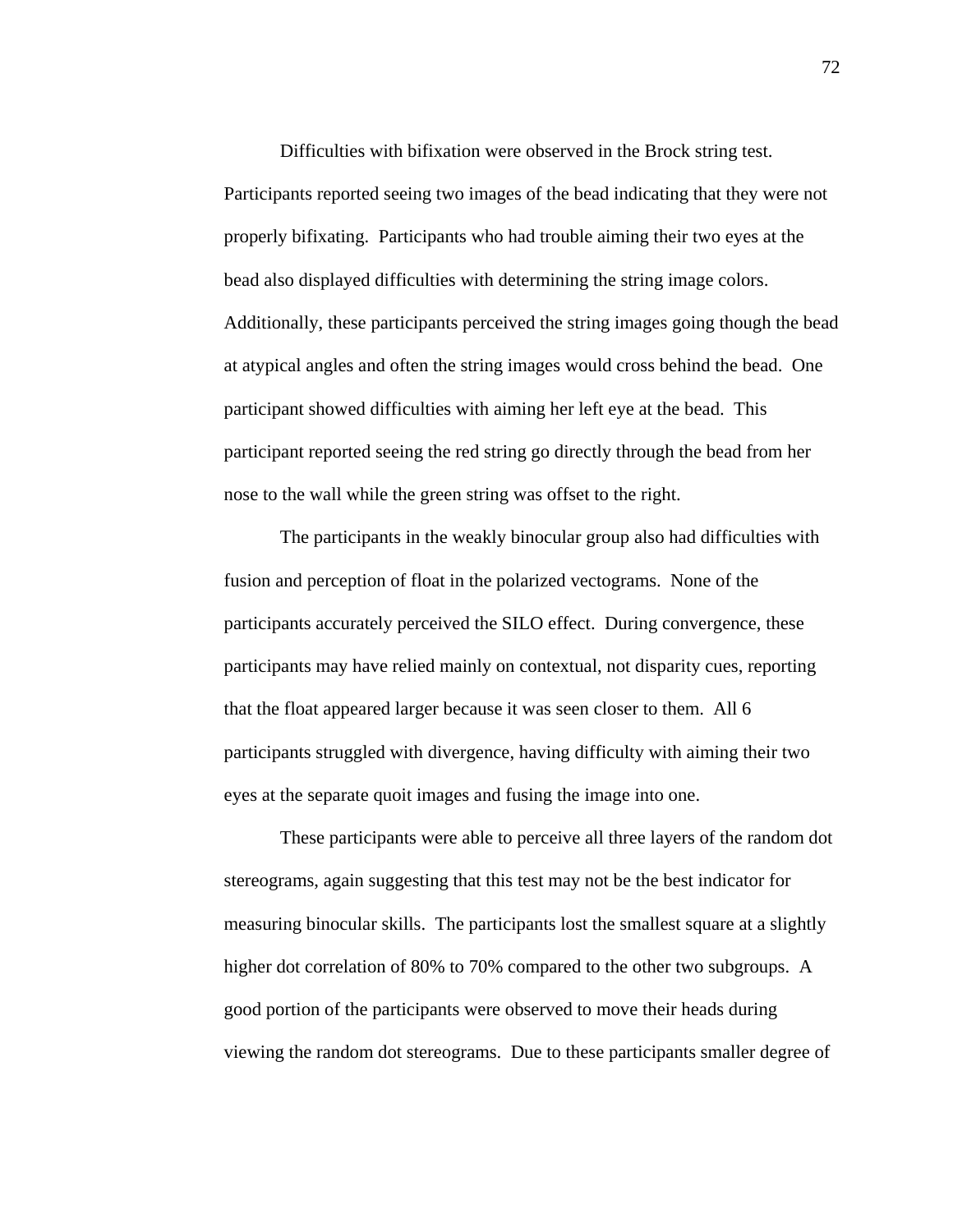binocular fusion, it is possible that they tried to gain perception through the monocular cue of motion parallax.

#### Binocular Skills Among Group B: Binocular Anomalies

 Each participant in the binocular anomalies group will be discussed individually. However, it was observed that 3 out of 5 participants (60.0%) in the sighting eye test exhibited cross-dominance. These participants were found to be right handed but left sighting eye dominant. One participant in this group may have once been binocular as her disorder developed later in life. This participant did not show any cross-dominance. The percentage of cross-dominance within Group B might be higher if only participants who developed binocular anomalies early in life were considered. Thus, cross-dominance may correlate with poor binocular skills.

 A few participants reported seeing letters in the reverse order or letters missing on the charts of the Snellen Vision and Near Vision visual acuity tests. This confusion of letters is referred to as the crowding effect. Crowding is seen when it is easier to read letters on an eye chart if the letters are seen in isolation as opposed to being flanked by other letters (Levi, Song, and Pelli, 2007). Additionally, all five participants had an easier time viewing the quoits during divergence compared to convergence.

### *Participant A*

 Participant A is 22 years old and has complaints of double vision. This participant showed some difficulties during the eye dominance tests and displayed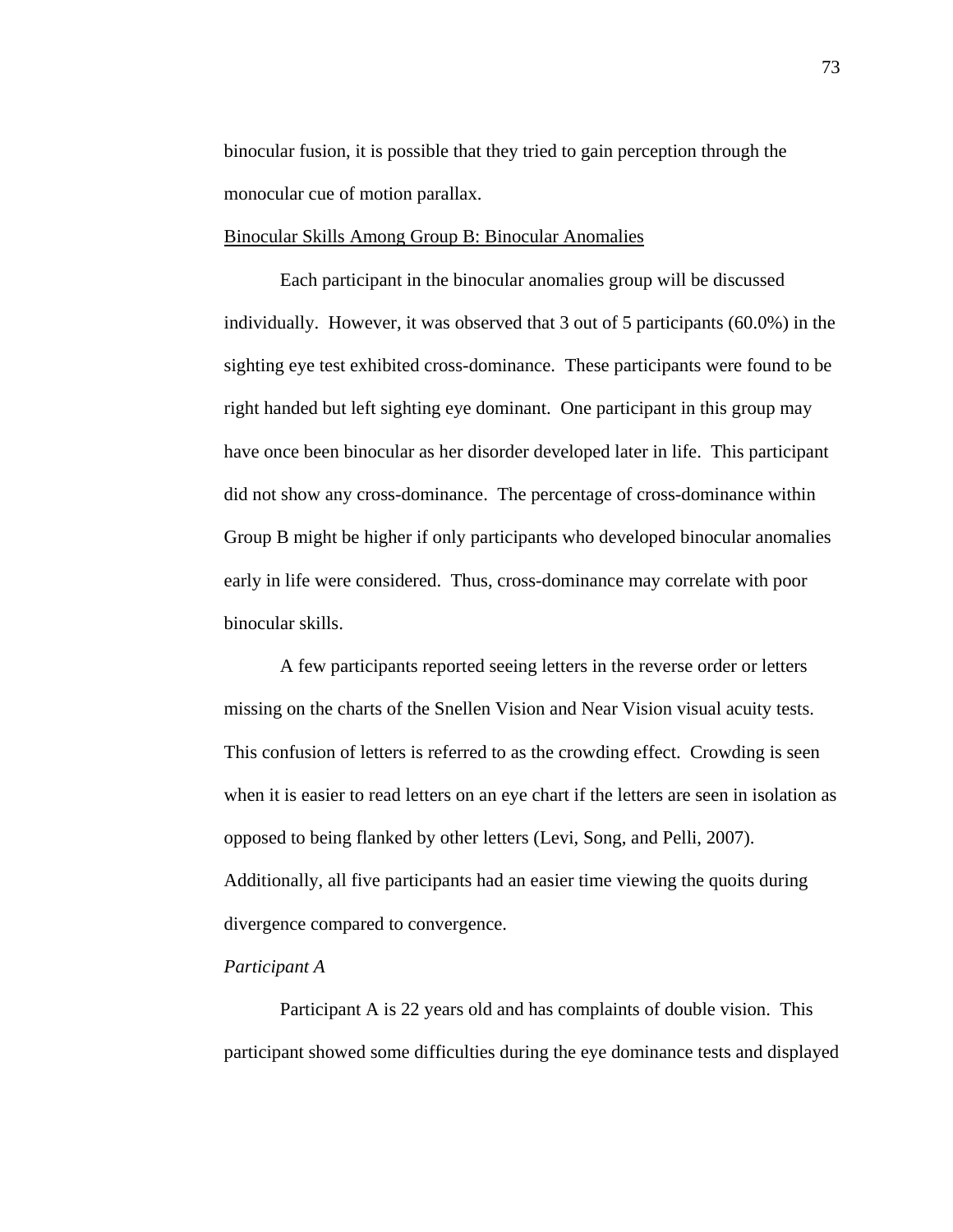cross-dominance during the sighting eye test. She was unable to see the two finger images during the real/unreal distinction of diplopic images. This individual often sees double images and it is possible that these two finger images were not seen because her initial reaction might be to suppress one of the images. Participant A had a stereoacuity of 140 arc seconds.

 Participant A showed weak bifixation skills in the Brock string test. She viewed the red string in a straight line from her nose to the wall and the green string offset to the right; showing that this participant fixated with her right eye and had her left eye turned inwards. The participant had a hard time maintaining this atypical X-formation, indicating that she was partially suppressing the image from her left eye. This participant also reported seeing two bead images suggesting that her two eyes were not aimed at the same point in space and she was fixating in front or behind the bead.

 Participant A was able to perceive the SILO effect correctly and responded in a very quick manner. Her convergence range was below the normal range but her divergence range was within the typical fusional range. Participant A was also able to perceive the three layers of the random dot stereograms indicating that she is able to interpret binocular disparity cues. It is possible that this participant's binocular deficits were intermittent and she is able to correctly view some images in depth while at other times she is not able to bifixate and sees objects in double.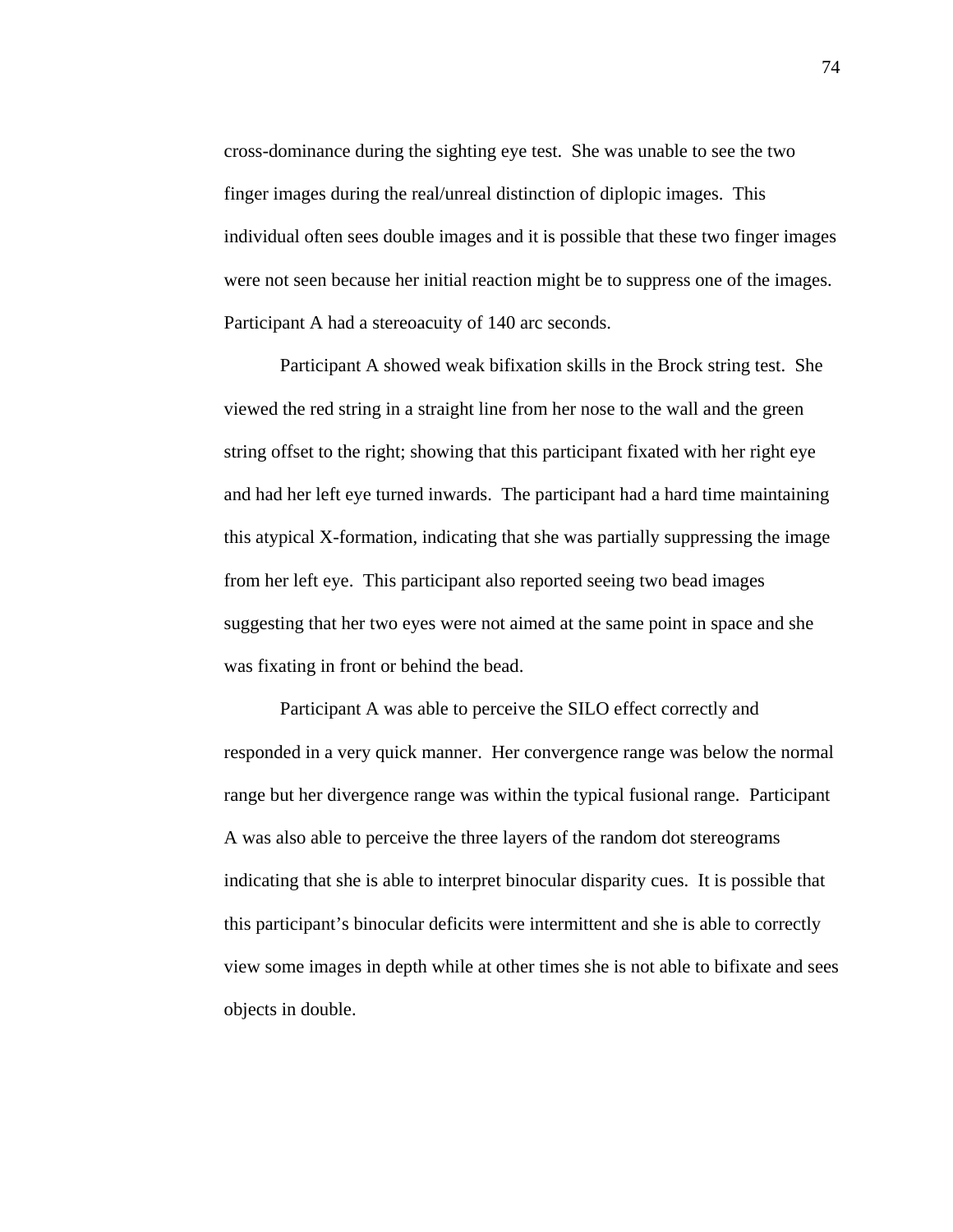#### *Participant B*

Participant B is 55 years old and was recently diagnosed with posterior lenticonus in her left eye. Her eye dominance varied through the different optometric tests. It is possible that this participant's eye dominance varied among tests because her visual difficulties developed later in life and disrupted her binocular abilities. Her stereoacuity in the Stereo Fly test was 100 arc seconds.

Participant B was able to bifixate at a near distance (up to 50 cm) but at greater distances reported seeing two bead images. At these distance her eyes were not aimed at the bead at the same time. Her ability to bifixate at a near distance can be due to having developed binocularity that was disturbed only later in life. It is also possible that she was not able to bifixate after 50 cm because of the different refractions within her lens which made it more difficult for accommodation of the lens and focusing on the far bead.

Participant B was able to perceive the SILO effect correctly. Her convergence range was below the normal range, but her divergence range was within the typical fusion range. This participant was also able to view the three layers of the random dot stereograms indicating that she was able to use some binocular disparity cues. Again, her ability to perceive depth even when she had some difficulties on other optometric test is indicative of her having developed binocular skills that were disturbed later on in her life by a refractive lens problem.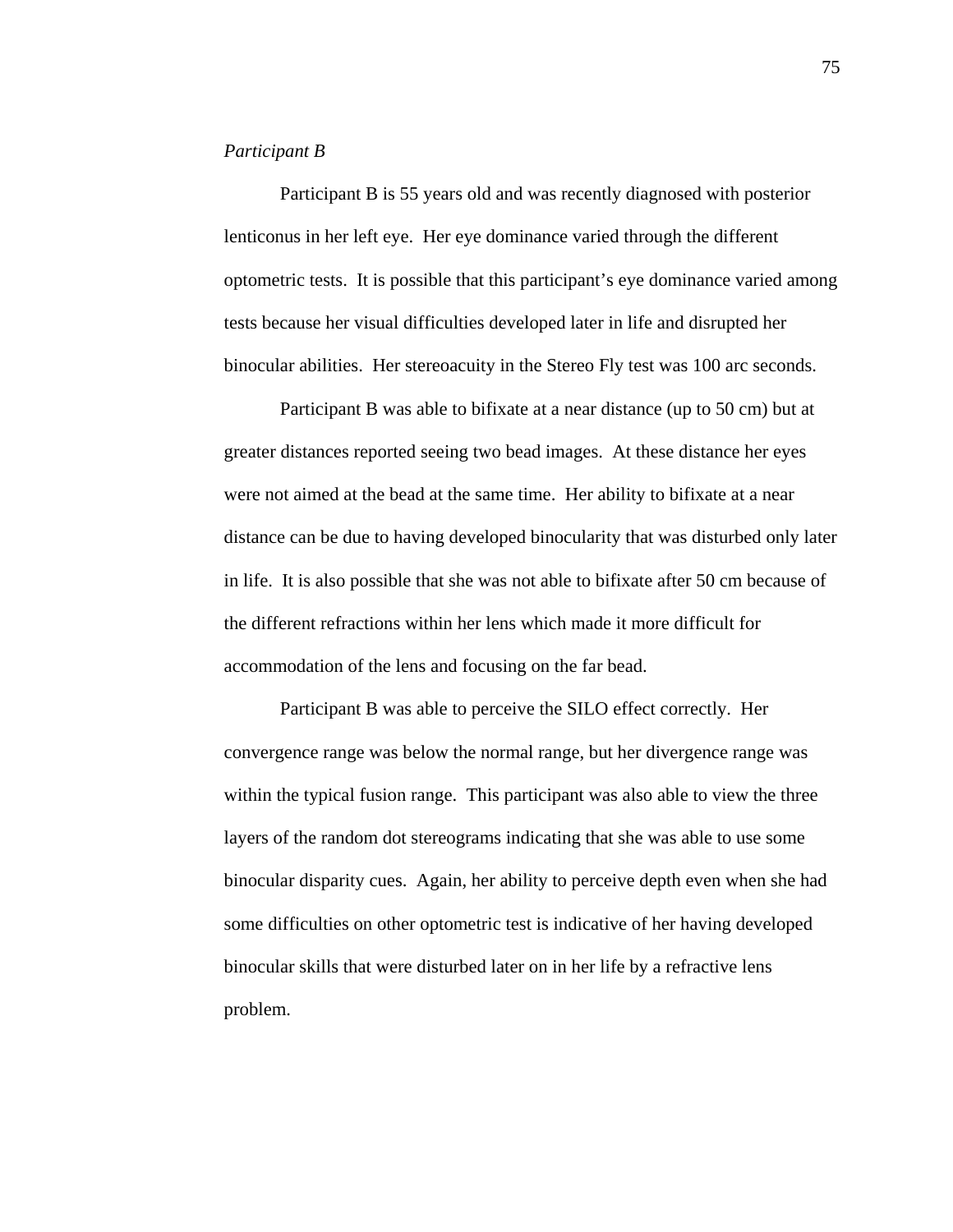#### *Participant C*

 Participant C is 57 years old and is diagnosed with ambylopia in both eyes. She had difficulties with all the optometric tests. This participant displayed crossed dominance in the sighting eye test. Similar to participant A, participant C was unable to see the two finger images during the real/unreal distinction of diplopic images. Additionally, she had difficulties describing the color of the string images, especially the red string image in the Brock string test. In both tests, this participant was suppressing an input from one of her eyes, particularly the right eye in the Brock string test. This suppression could result from her ambylopia as suppression is a method used to reduce her perception of double images. In comparing the results of the Brock string test and sighting eye dominance, it seems that this participant was left eye dominant. Finally, participant C had a stereoacuity of 200 arc seconds.

 In the Brock string test, this participant perceived the two string images as parallel; these string images went through two beads and crossed further back in space. This perception was reflective of her difficulty with bifixation. This perception of the string images indicated that she was underconverging, as she did not aimed her eyes at the bead but instead aimed behind it. However, by 40 cm this participant was able to fixate both her eyes on the bead, perceiving a correct X-formation until this distance and later on she suppressed one of the strings behind the bead to view an inverted Y-formation. This ability to fixate properly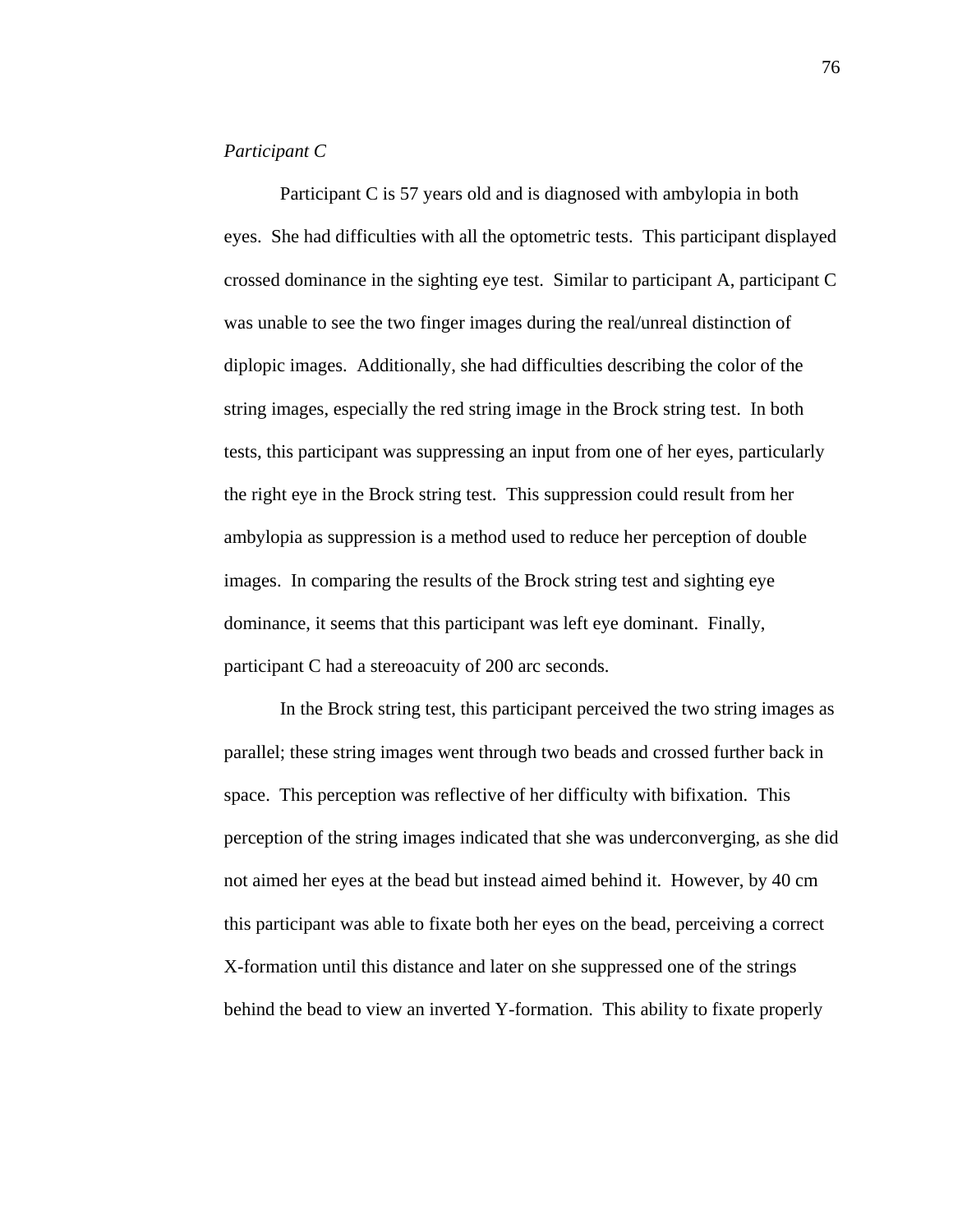at a further distance hints at some binocularity ability. With additional practice, it would be interesting to see if this participant could improve her bifixation skills.

 Participant C struggled with her ability to distinguish between a single fused quoit and two separate quoits during the polarized vectograms. It was noticed that when she perceived a single fused quoit she was actually only seeing the left quoit image. As seen in the eye dominance test, this participant had a tendency to suppress input to her right eye. By viewing only the left quoit and having difficulties perceiving a fused quoit, it is possible that she was only using her left eye during this test. Since she was only viewing the one quoit, then she was not properly converging and diverging. Additionally, she was unable to perceive a change in size and float indicating that she may have only been using her left eye.

 The participant was able to view the random dot stereograms only through the 80% dot correlation and only perceived the middle, smallest square with unclear edges and corners. Often disorders such as ambylopia and strabismus are linked to stereoblindness, the inability to use binocular disparity cues. It is believed that random dot stereograms do not contain any monocular cues to depth, but only binocular cues (Wolfe et al, 2006). However, participant C was able to partially view the random dot stereograms to 80% dot correlation, suggesting that she has some ability to use her eyes in synchrony to perceive depth.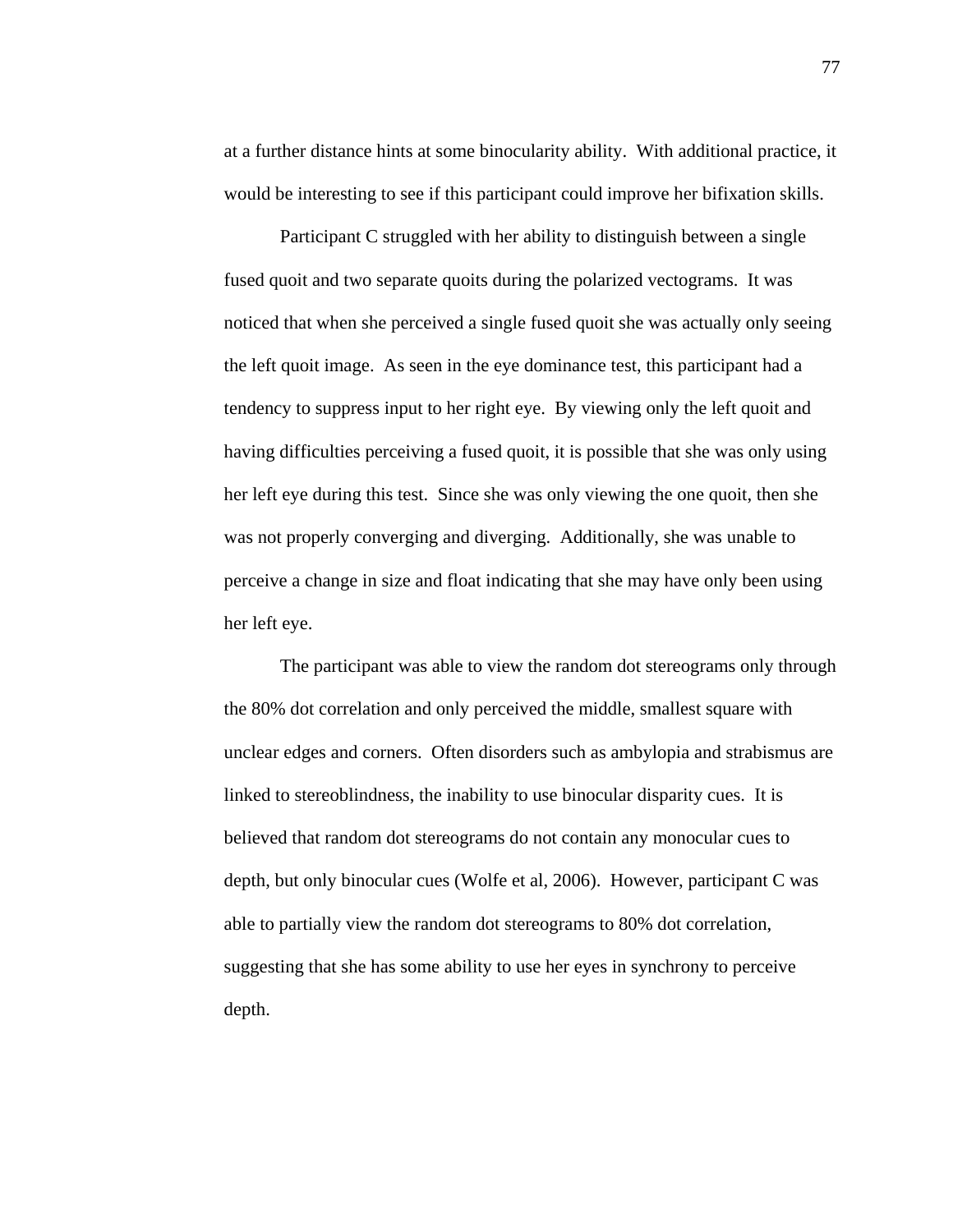#### *Participant D*

 Participant D is 60 years old and has visual deficits similar to ambylopia. She also had difficulties with all the optometric tests. Her eye dominance was variable between all three eye dominance tests. She had subnormal stereoacuity of 800 arc seconds meaning that after the first circle arrangement in the Stereo fly test, the disparity images of the two overlapping circles falling on the retina were not great enough for her to see the fused circle in depth.

 This participant also had difficulty with bifixation in the Brock string test. Since she perceived the red string image directly from her nose to the wall, she fixated and localized the bead with her right eye. It would be expected that this right eye dominance would be seen in the other two eye dominance test to suggest that this participant suppresses one eye to get a more accurate perception of the world. She was found to be right eye dominant in only two out of the three tests: sighting eye and suppression of a string image in the Brock string test.

 This participant had a below average fusion range in the polarized vectograms during convergence and divergence. This participant reported having a difficult time fusing the two quoit images and noticed that she was only aware of the right quoit. This strong tendency for the use of her right eye suggests that this participant is right eye dominant and is often suppressing her left eye input. This is also supported in the inverted Y-formation in the Brock sting test as the participant could no longer see the green (left eye image) behind the bead at 180 cm distance. Additionally, the low fusion range is indicative of the participant's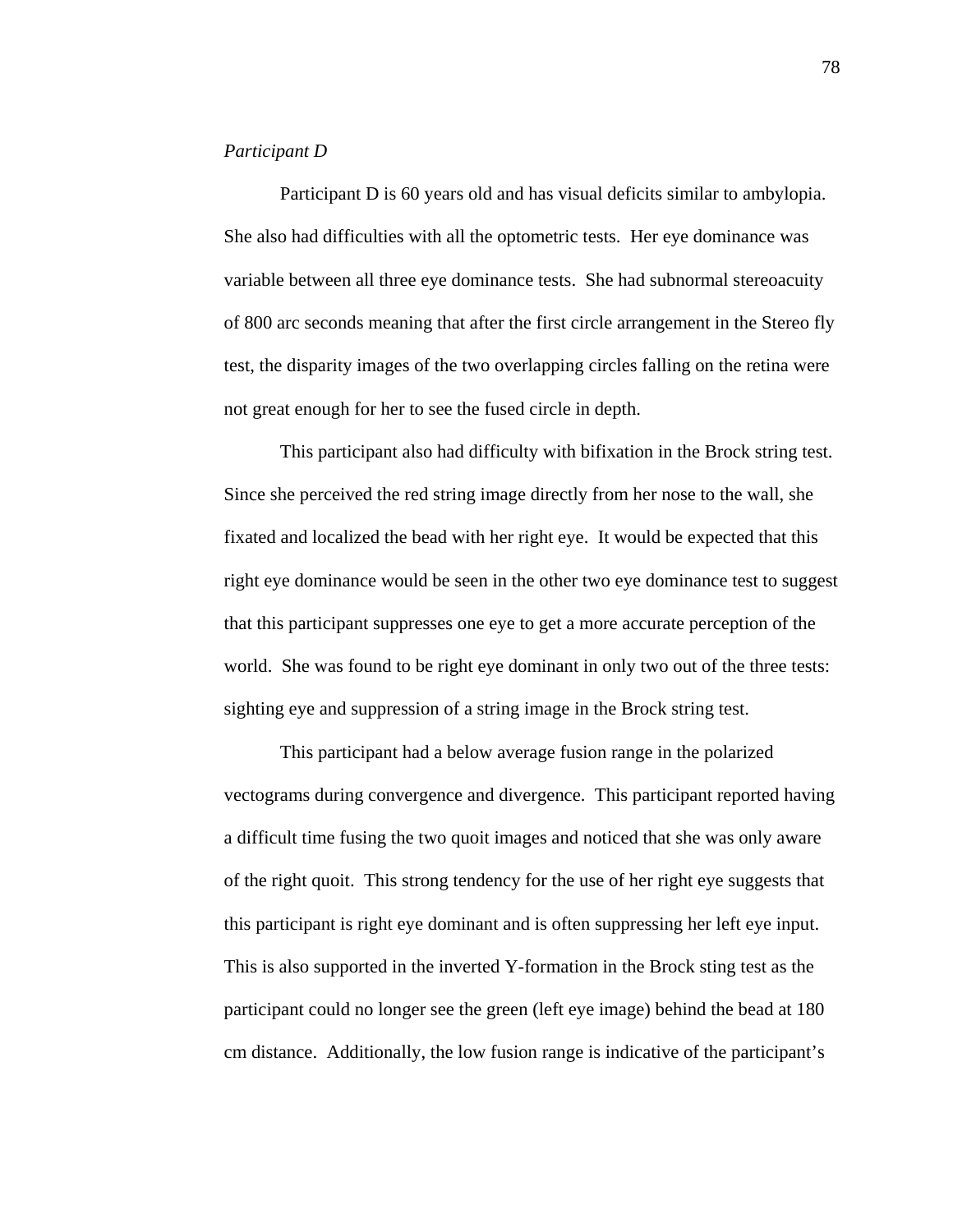struggle with seeing the left quoit image and her understanding that she was not seeing a fused single quoit.

 Participant D was able to view the random dot stereograms until 80% dot correlation and was only able to perceive the middle, smallest square with its unclear edges and corners. Again, like participant C, since the random dot stereograms are believed to have no monocular cues to depth, participant D shows some degree of binocularity.

#### *Participant E*

 Participant E is 52 years old and is diagnosed with strabismus and intermittent exotropia. This participant's results in the different optometric tests hinted at intermittent use of monocular and binocular disparity cues. Participant E reported that she used her left eye to sight far and her right eye to sight near; however, there was a great degree of variability in which eye was used to sight far and near in the optometric tests. Additionally, the participant had a stereoacuity of 140 arc seconds in the Stereo Fly test.

 This participant had some difficulties with bifixation which lessened as the bead was placed further back on the string. Initially, the participant was not aiming her eyes at the bead, which resulted in a double image of the bead. It was found that she was underconverging, fixating her eyes behind the point of the bead as the string images went directly through the bead and later converged into a single string image. After 30 cm, the participant was able to aim both her eyes closer to the target bead but not directly on the same point as the bead images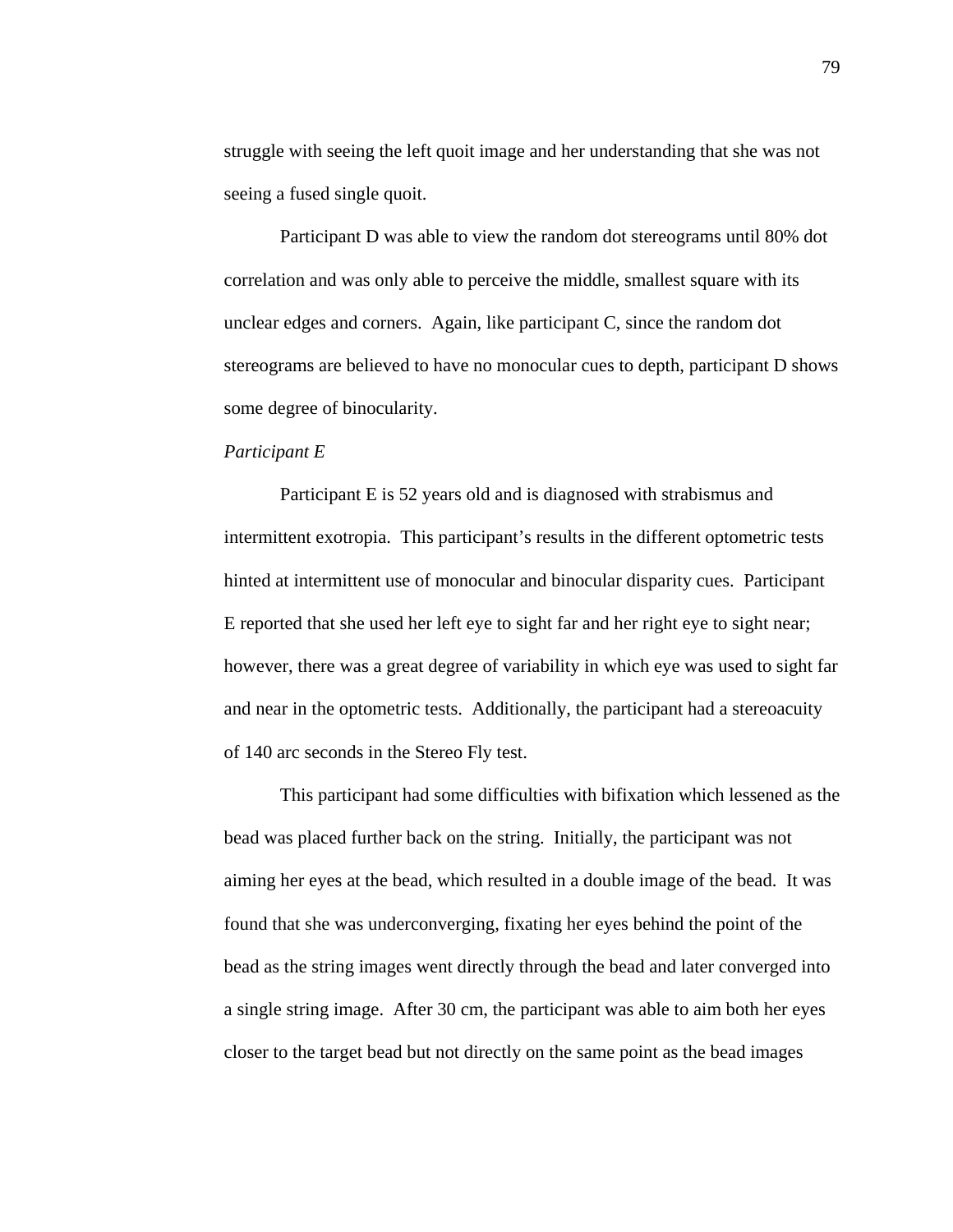appeared to overlap. However, she was fixating her eyes within the general area of the bead because she was able to perceive the X-formation. By 120 cm, the red string went directly from her nose to the wall and the green string was at an atypical angle. This indicates that she was aiming her right eye at the bead while her left eye was turned inwards. The participant's ability to merge the bead into one image indicated that is it easier for the participant to view an object in the distance. As the bead was placed further away from the participant, she was able to fixate both eyes in the same general direction. Participant E description of the X-formation after 100 cm indicates that divergent movements of her eyes were easier for her.

 Likewise, with the polarized vectograms, participant E's fusion range was within the normal range for divergence and slightly below normal range for convergence. This again indicates that it is easier for this participant to make divergent movements of her eyes to view objects in the distance. The participant was able to use binocular vision skills intermittently throughout the tests, as she accurately perceived the SILO effect for the quoits. Her binocular abilities were also evident by her accurately perceiving the random dot stereograms. She was able to see all three layers and even able to distinguish some differences by 40% dot correlation. Since she intermittently used binocular skills, she may be able to increase her vergence skills with training.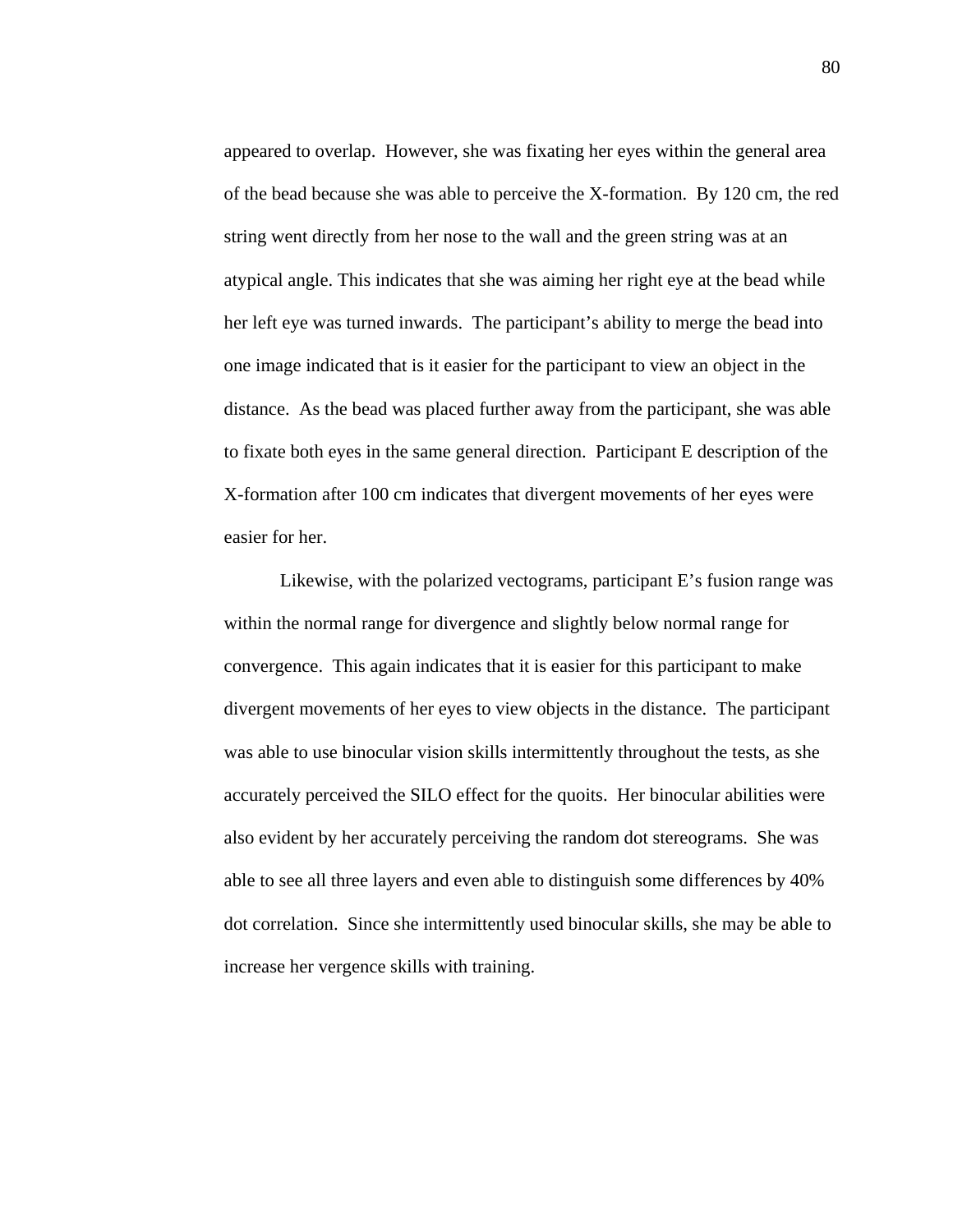#### Overall Findings

 The results of this study suggest that there is a range of binocular skills among participants. A study by Feldman, et al. (1989) tried to find correlations between tests measuring vergence and other binocular functions. Feldman found that the fusional range of individuals varied based on the size and type of target. Performance also varied with the type of target presented, such as random dot stereograms or polarized vectograms. I also found a large variability among participants' binocular skills, making it hard to generalize from one individual's performance to an entire group. Individuals with and without binocular anomalies perform differently on optometric tests not just because of their binocular abilities but also because of their use of other cues, such as position and context.

 The variations of skills within Group B, the groups with binocular anomalies, showed that some participants still had binocular abilities despite struggles on the optometric tests. Some studies, such as one by Hunter et al (2001), suggest that binocular skills cannot be improved in individuals with binocular anomalies. They found that no individuals within this group were able to develop bifixation. However, each individual within Group B showed some indication of seeing the X-formation accurately even if there was some off set of string images or this image formation only lasted a small distance. It is possible that these individuals would be able to improve their abilities through training. Daum (1985) suggest that vergence anomalies can be improved but the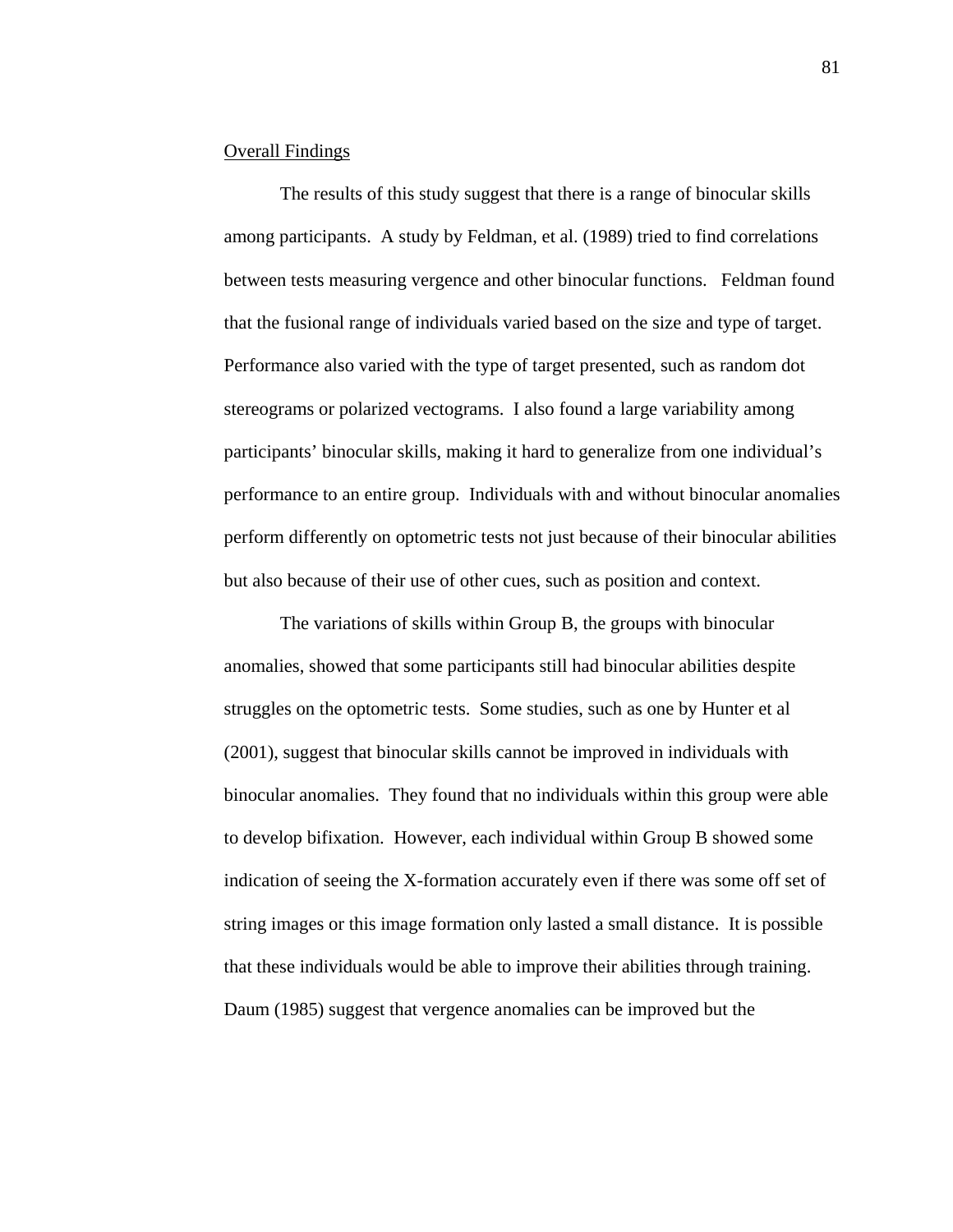effectiveness of visual treatment is not understood because of the lack of scientific studies.

Future studies should look at individuals with similar diagnoses as participants in Group B to see if vergence abilities can be improved through training. An earlier study by Ludlam et al. (1961) used similar optometric tests as a form of vision therapy over a two week session. He found that 76% of these participants developed straight eyes and binocular vision with stereopsis. If participants are able to improve their binocularity and decrease their symptoms, this would hint at plasticity within the brain.

### Perception Versus Action

 The results of the tests with the polarized vectograms support the hypothesis that separate pathways may exist for perception and action. With the polarized vectograms, some individuals reported that the fused quoit image was located in a different place along the z-axis than the place that they localized the quoit with a pointer. Participants who inaccurately reported the SILO effect were able to localize the quoit correctly with the aid of a pointer. These participants mainly reported viewing a SOLI effect but with the use of a pointer, correctly located the quoit as closer during convergence and further during divergence. The remaining participants who did not accurately interpret the SILO effect subsequently struggled with the localization of the quoit.

 The variation in individual abilities to perceive and locate the quoit in space led to further investigation of this interaction. The visual system is believed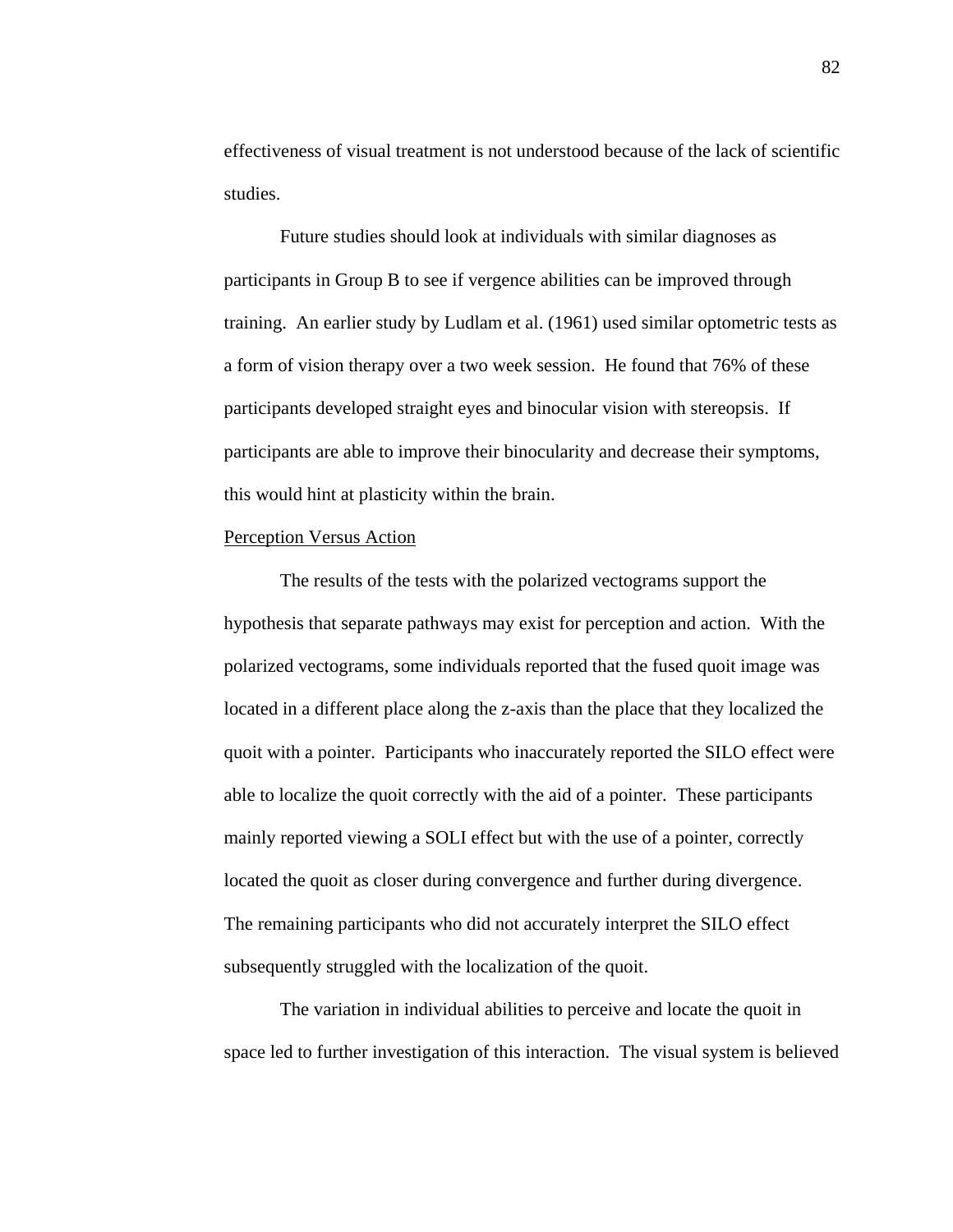to be comprised of both a perceptual and visuomotor (action) system. Initially, visual information enters the V1 area in the primary visual cortex but then splits into two streams, the dorsal and ventral stream. Information in the dorsal stream is used for visuomotor control. The ventral stream allows for conscious awareness of a visual percept and for forming visual images and memories. The action and perception systems may to be loosely correlated with the "What" and "Where" systems, receptively. The "What" system or parvocellular pathway is used to discern form, shape, and color of an object while the "Where" system or magnocellular pathway is used to discern movement, depth, and spatial arrangement (Livingstone, 2002).

A previous study by Aglioti et al. (1995), suggested that the action system is more accurate than the perceptual system when judging object location and size. Subjects were exposed to an object that moved a rapidly across a very small distance. The movement of the object was so small and rapid that the subjects were unaware that the object moved. However, these individuals made an accurate saccade for the image of the object and reached for it accurately. Aglioti et al. believed that perception of object location is based on allocentric points of reference, the object location based on the surround, compared to the action system perceiving object location based on egocentric points of reference, the object location based on the viewer's point as a reference.

Similarly, the existence of separate visual pathways for perception and action may explain a phenomenon with the Ebbinghaus illusion. In the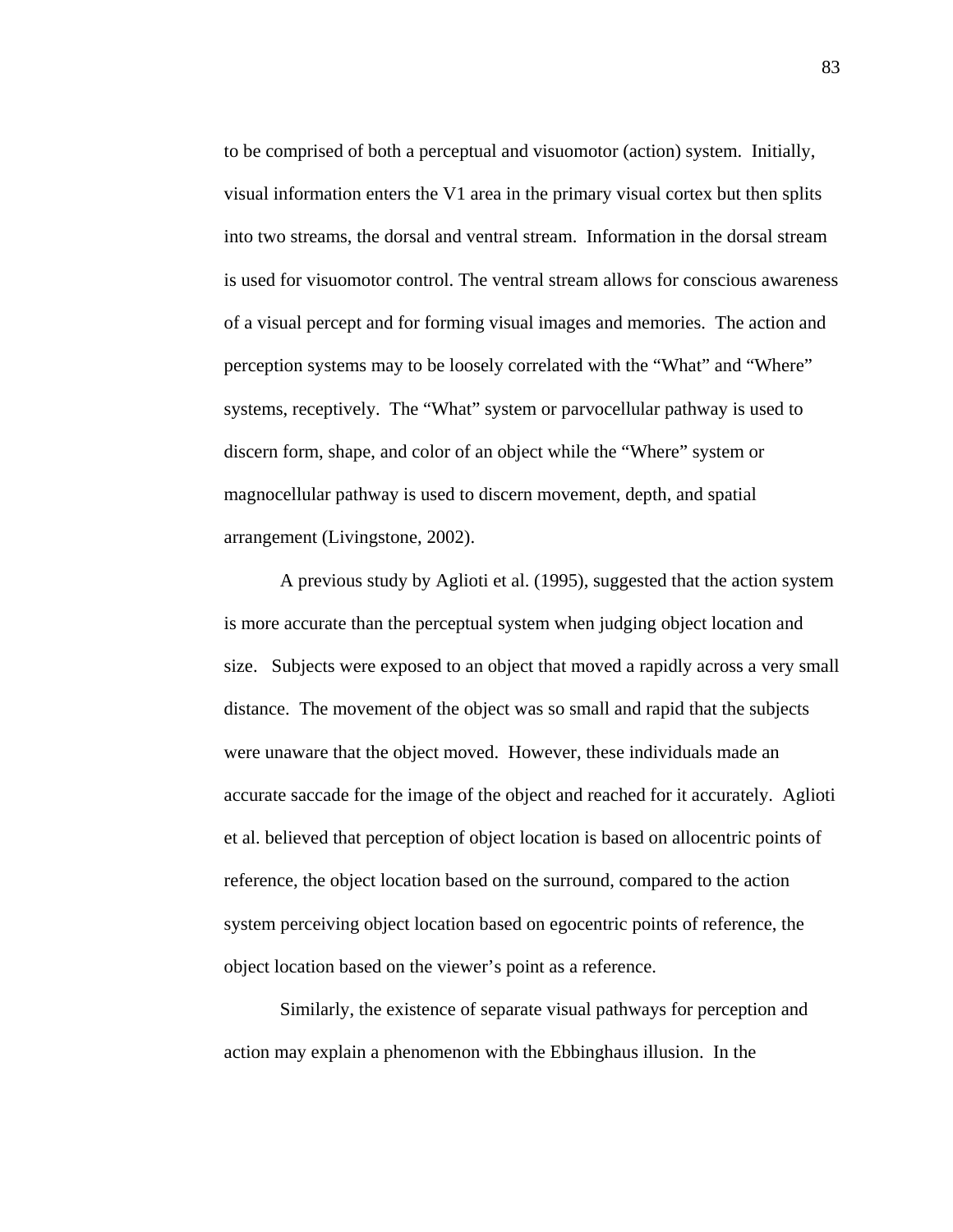Ebbinghaus illusion, a central circle of one size surrounded by a group of smaller circles appears larger than the same size circle surrounded a by group of larger circles (Fig. 33) It was found that the participants perceived the center circles as different sizes but accurately judged the size of the center circles with their visuomotor system, precisely adjusting their fingers to grab the middle circle. The different interpretations of these two systems, suggest that the visuomotor system interprets the exact size and location of an object and the perceptual system makes a relative judgment of the object's size and location (Aglioti et al., 1995).



Fig. 33: Perception of Size Illustrated by the Ebbinghaus Illusion (Kitaoka, 2004). The central circle surrounded by smaller circles appears larger than the central circle surrounded by the larger circles. However, both of these central circles are of the same size.

Some participants had different interpretations of the location of the quoit in the polarized vectograms when reporting what they see versus when localizing with the pointer. This explains why a high percentage of participants inaccurately perceived the location of the quoit yet they were able to accurately represent the location of the quoit with a pointer. This difference of relative and metrical judgment of the perception and action systems incorporated into visual interpretation is another factor in the variation of binocular skills between the participants in this study.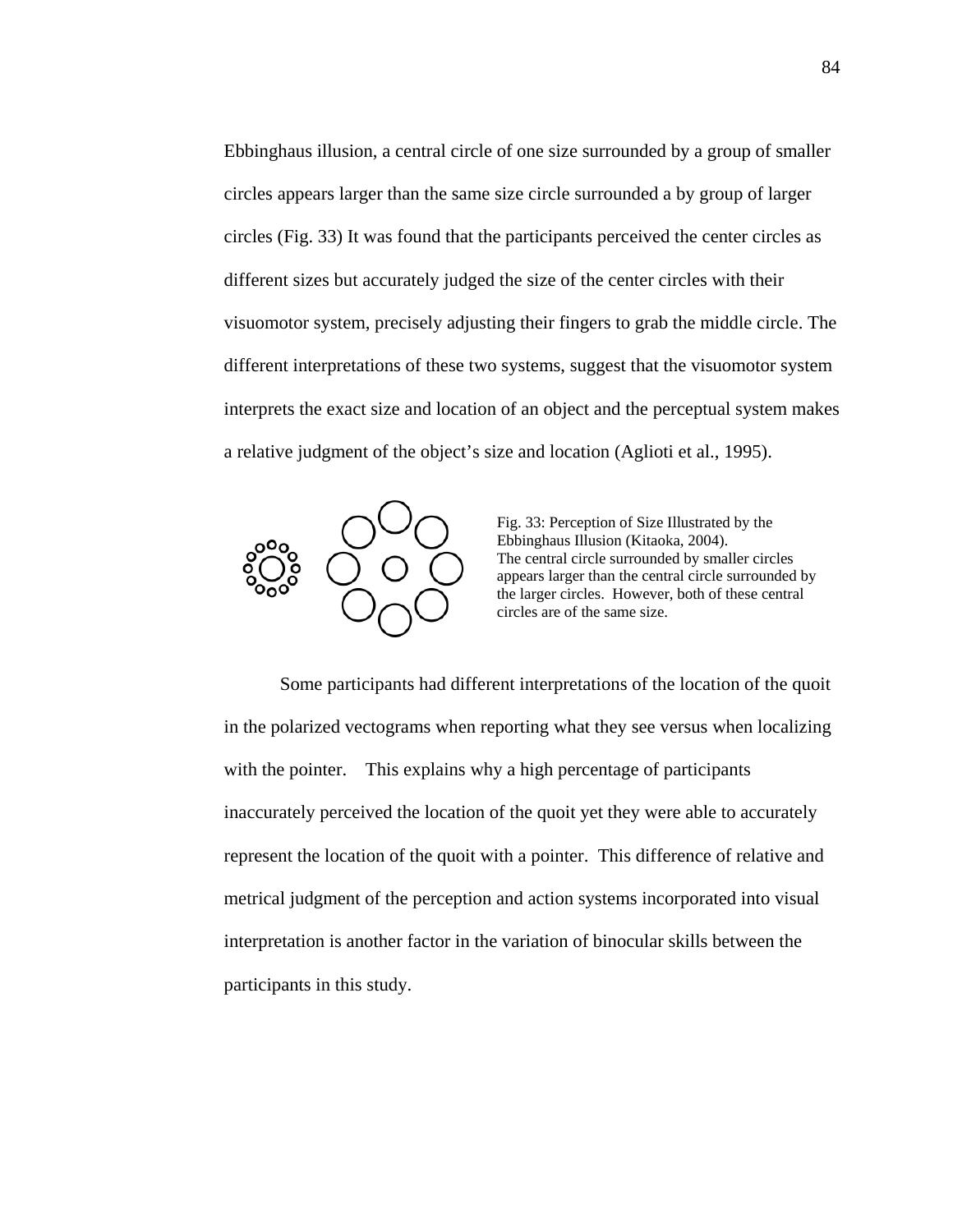#### **Implications**

 The results of these studies indicate that binocular vision can span a continuum (Harris, 2002). At one end of the spectrum are individuals whose eyes work together in close to perfect synergy while at the other end of the spectrum are individuals who use predominantly one eye. Harris proposed that the variability in visual skills was based not only on one's binocular skills but also one's ability to direct attention to either a small or wide area along with an ability to "filter" visual information by being more readily aware of relevant stimuli.

#### Further Thoughts

 Can people move along this binocular continuum? If the brain is plastic, people may be able to move along this continuum. Previous studies have suggested that binocular vision can only develop during the critical period early in life (Hubel and Wiesel, 2004). However, research by Ludlam (1961) found that the use of optometric test as a form of vision therapy developed and improved binocularity and stereopsis in individuals with strabismus. These individuals were able to sustain binocular vision approximately 95% of the time. His findings suggest that the development of binocularity may not be dependent on this critical period, as improvements were seen from ages 4 to 44 years. A follow up study by Ludlam and Kleinman (1965) found that 89% of these participants maintained their binocularity. This suggests that with repeated visual training, individuals with binocular anomalies can substantially improve their binocular vision abilities. Therefore, the brain and its visual pathways may not be as rigid as once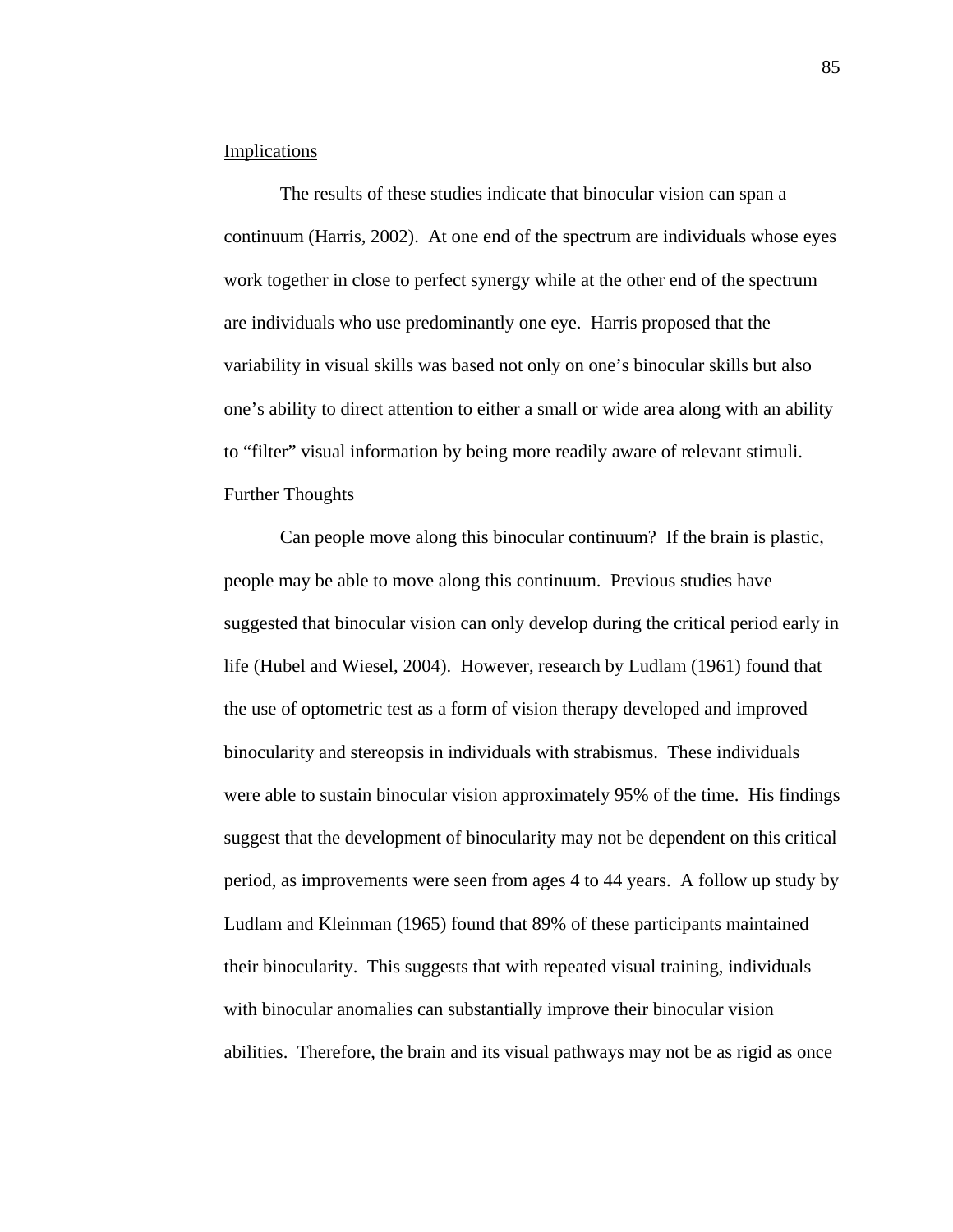Harris (2002), to approach binocular synergy.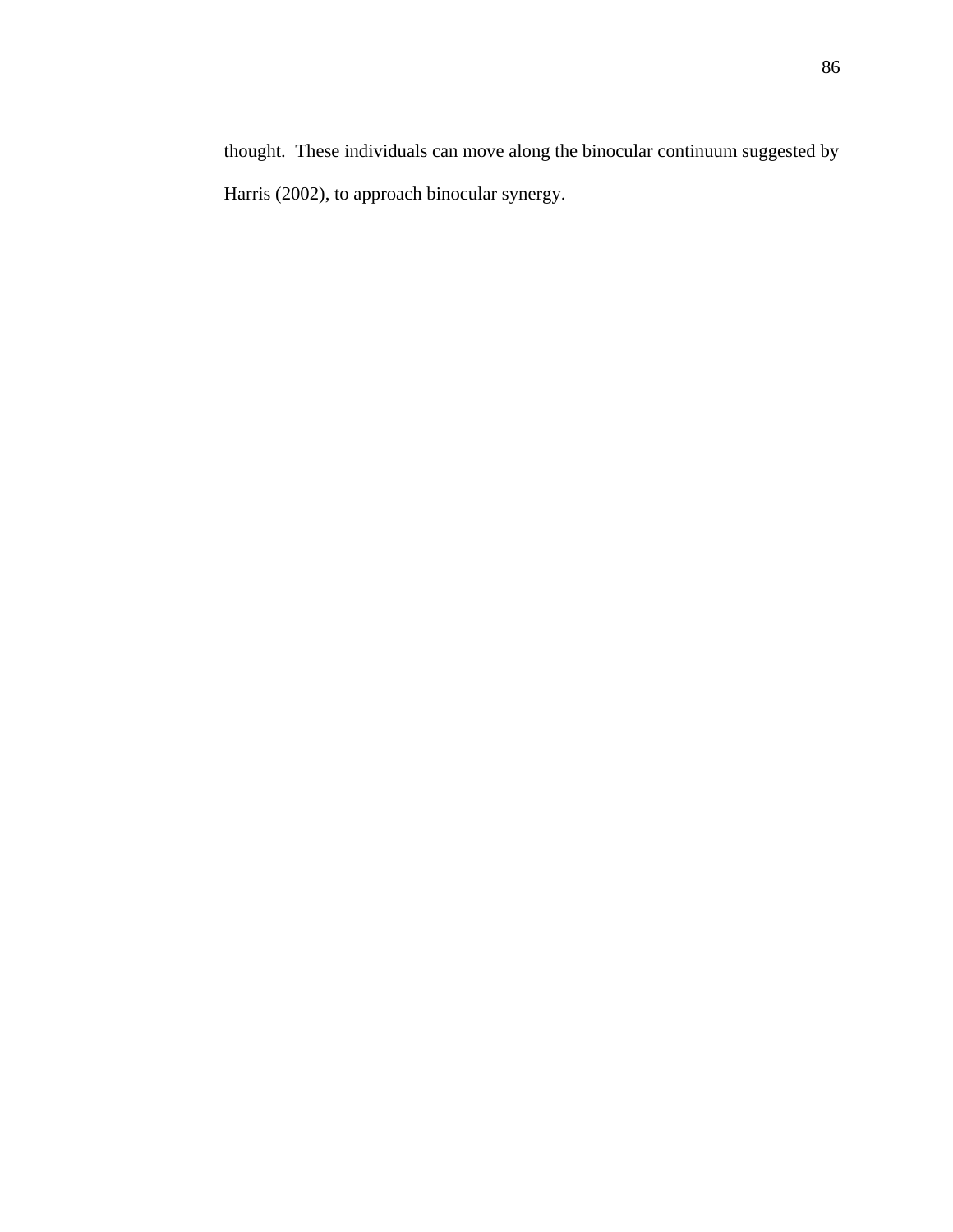#### **LITERATURE CITED**

- Aglioti, S., DeSouza, J.F.X., Goodale, M.A. 1995. Size-contrast illusions deceive the eye but not the hand. Current Biology. 5(6): 679-685.
- Daum, K.M. 1986. Negative vergence training in humans. American Journal of Optometry & Physiological Optics. 63(7): 487-496.
- Dot C Software. 2006. Soft Shadows with Render DotC. <http://dotcsw.com/doc/softshadows/html> Accessed 2008 April 02.
- Feldman, J.M., Cooper, J. Carniglia, P. Schiff, F.M. and Skeetes, J.N. 1989. Comparison of fusional ranges measured by risley prisms, vectograms, and computer orthopter. Optometry and Vision Science. 66(6): 376-382.
- Furman University. 2008. Depth Perception. <http://facweb.furman.edu/~einstein/general/sandpdemo/depth/htm> Accessed 2008 April 28.
- Gazzaniga, M.S. and Heatherton, T.F. 2003. Psychological science: the brain, mind, and behavior, Mount Holyoke College edition, W.W Norton & Company, New York.
- Grishman, D., Powers, M, and Riles, P. 2007. Visual skills of poor readers in high school. Optometry. 78(10): 542-549.
- Harris, P. 2002. The binocular continuum. Journal of Behavioral Optometry. 13(4): 99- 103.
- Hokoda, S.C. 1985. General binocular dysfunctions in an urban optometry clinic. Journal of the American Optometric Association. 560-562.
- Hubel, D.H. 1995. Eye, brain, and vision, Scientific American Library, New York.
- Hubel and Wiesel. 2004. Brain and perception: The story of a 25-year collaboration, Oxford University Press, New York.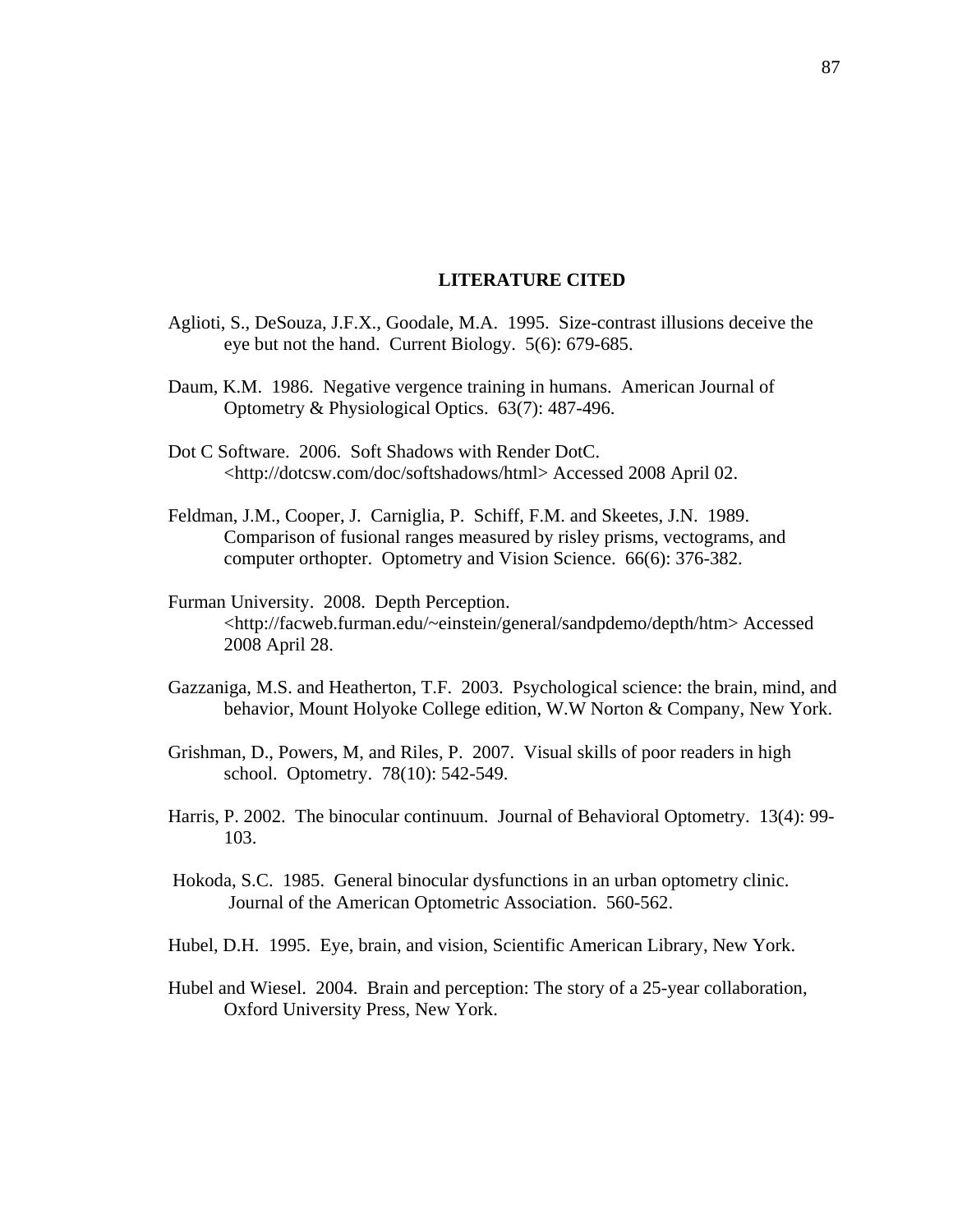- Hunter, D.G., Barrett Kelly, J., Buffenn, A.N., and Ellis, F.J. 2001. Long-term outcome of uncomplicated infantile exotropia. American Association for Pediatric Ophthalmology and Strabismus. 5(6): 352-356.
- Julesz, B. 1971. Foundations of cyclopean perception, The University of Chicago Press, Chicago.
- Kitaoka, A. 2004. Akiyoshi's illusion pages. <http://www.psy.ritsomei.ac.jp/~akitaoka/catalogue.html> Accessed 2008 April 28.
- Levi, D.M., Song, S., and Pelli, D.G. 2007. Amblyopic reading is crowded. Journal of Vision. 7(2): 1-17.
- Livingstone, M. 2002. Vision and art: The biology of seeing. Harry N. Adams, Inc., New York, New York.
- Ludlam, W.M. 1961. Orthoptic treatment of strabismus. A study of one hundred forty nine non-operated, unselected, concomitant strabismus patients completing orthoptic training at the Optometric Center of New York. American Journal of Optometry and Archives of American Academy of Optometry. 38: 369-388.
- Ludlam, W.M. and Kleinman, B.L. 1965. The long range results of orthoptic treatment of strabismus. American Journal of Optometry and Archives of American Academy of Optometry. 42(11): 647-684.
- Mazyn, L.I.N., Lenoir, M., Montagne, G., Delaey, C., and Savelsergh, G.J.P. 2007. Stereo vision enhances the learning of a catching skill. Experimental Brain Research. 179(4): 723-726.
- Pitman, E.J.G. 1939. A note on normal correlation. Biometriak. 31: 9-12.
- Previc, F.H. 1993. Abnormal motoric laterality in strabismus and a hypothesis concerning its neurological origins. Journal of Neuroscience. 68: 19-31.
- SAP Design Guild Team. 2008. Convergence and Divergence. <http://www.sapdesignguild.org/edition9/images/convergence.png> Accessed 2008 April 02.
- Scheiman, M. and Wick, B. 2002. Clinical Management of binocular vision: Heterophoric, accommodative, and eye movement disorders, Lippincott Williams & Wilkins, New York.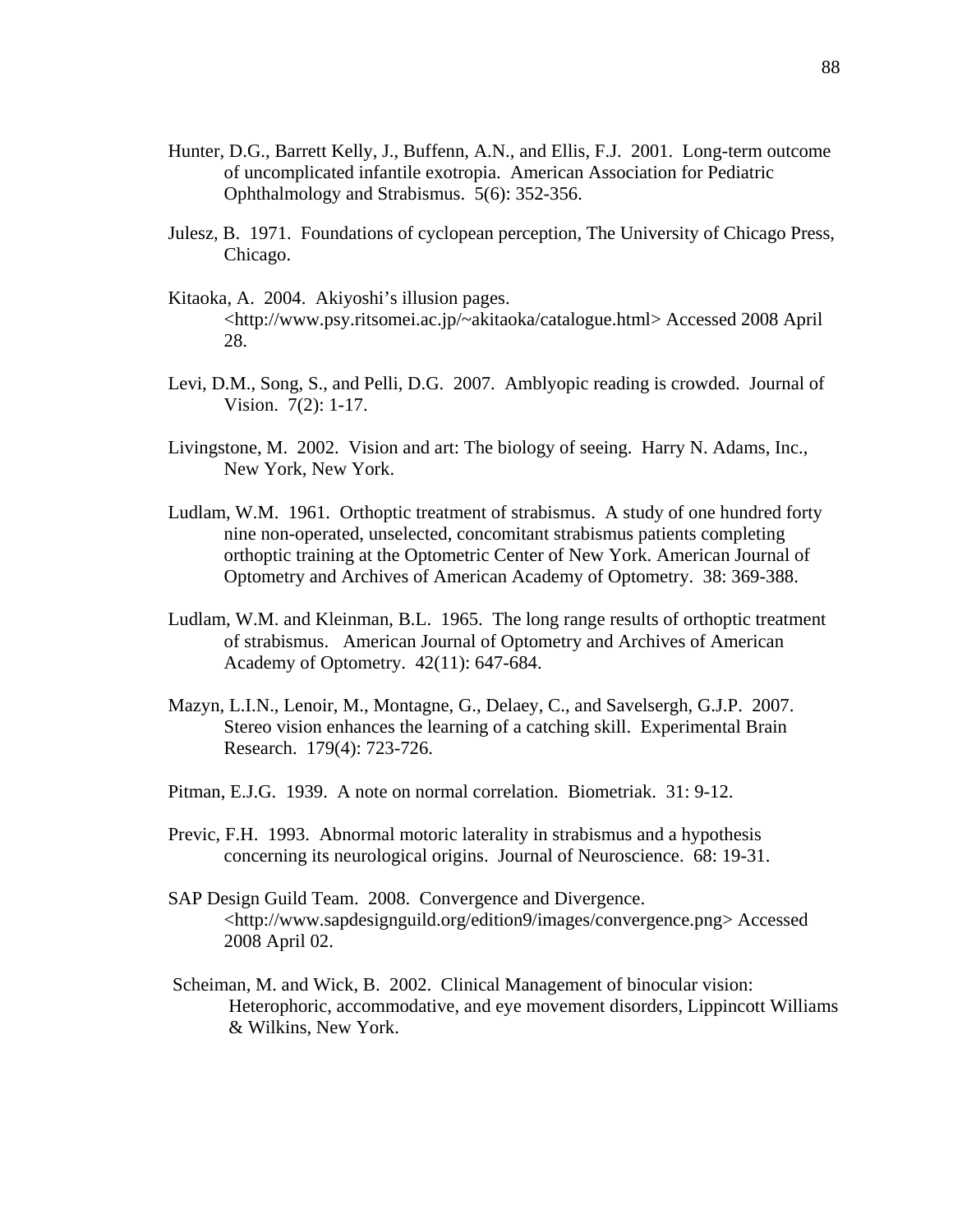- Schiller. 2008. The Neural Control of Vision: The Processing of Depth. <http://web.mit.edu/bcs/schillerlab/research/A-Vision/A12-s.html> Accessed 2008 April 02.
- Steinmann, S.B, Steinmann, B. A., and Garzia, R. P. 2000. Foundations of binocular vision: a clinical perspective, The McGraw-Hill Companies, New York.
- Vision Rx, Professional Vision Test Software. 2008. Optical Illusions. <http://www.visionrx.com/library/opticalillusion1.asp> Accessed 2008 April 02.
- Wolfe, J.M., Klunder, K.R., and Levi, D.M. 2006. Sensation and Perception. Sinauer Associates, Inc: Sunderland, MA.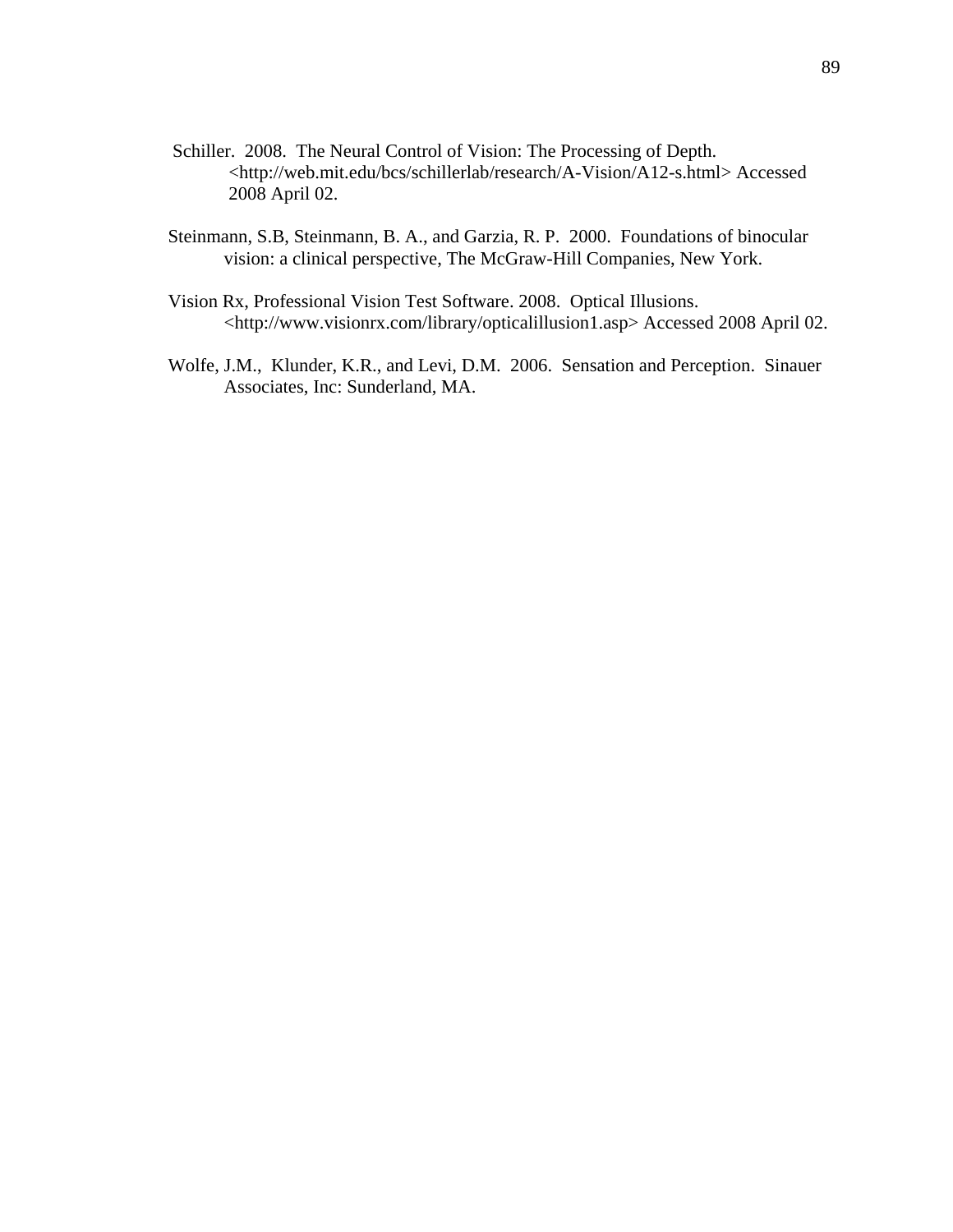### **APPENDIX A**

### **Glossary**

Arc seconds

 A minute- an angular measurement that equals 1/60 of a degree A second- an angular measurement that equals 1/3600 of a degree

Focus- the adjustment of the lens of the eye to make an image clear

Fixation point- the point at which the two eyes converge

Bifixation- aiming both eyes at the same target

Fusion Range- ability to make convergence and divergence movement of the eye in order to bifixate a target and fuse two images of the eyes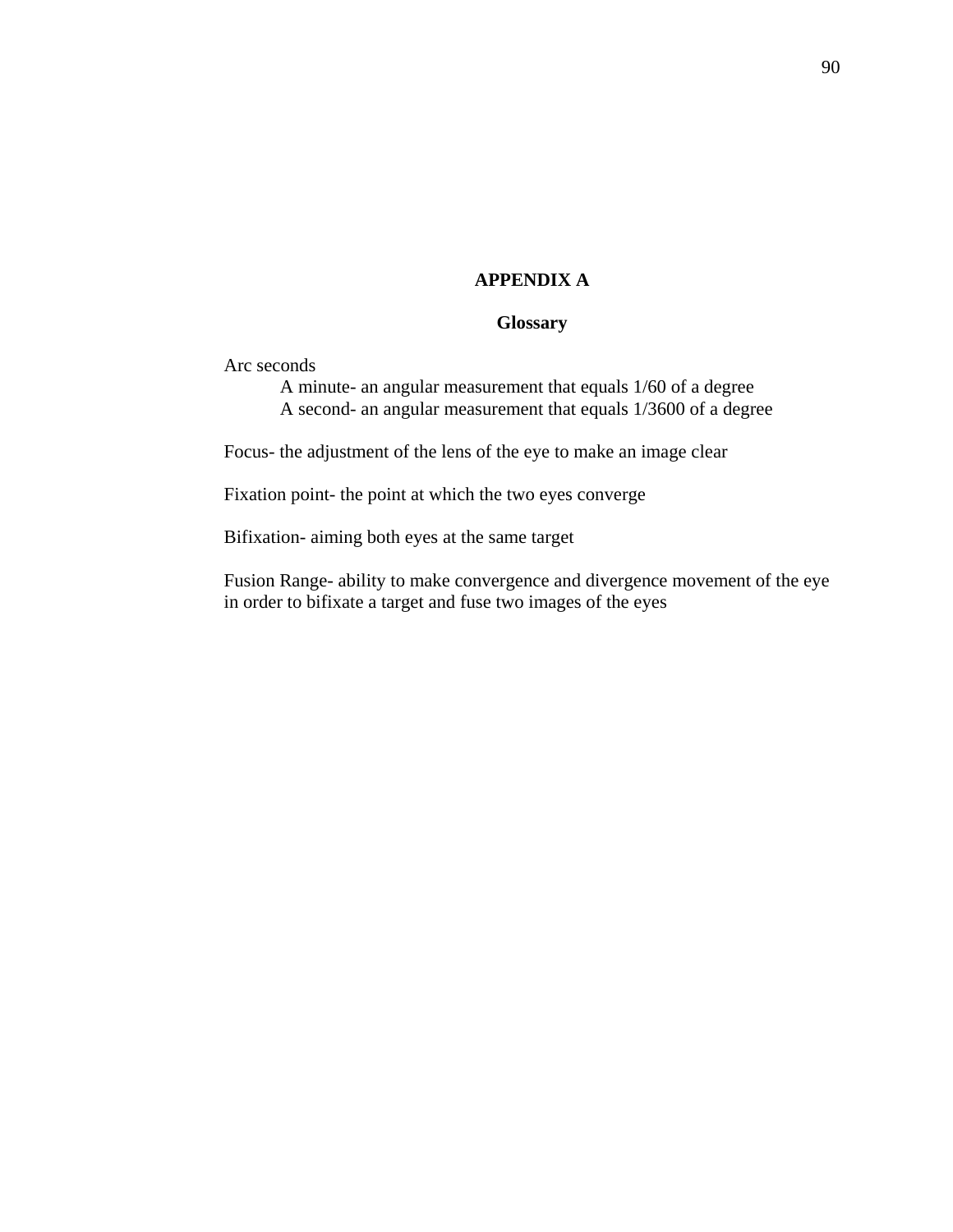### **APPENDIX B**

### **GROUP A: Division of Participants into Strongly Binocular, Less Strongly Binocular, and Weakly Binocular**

### **Participant 1 (Strongly Binocular)**

Age 21, female

- **-** Cross Dominance with Sighting Eye (left eye, right hand), Left Eye Dominant in both Sighting Eye and Real/Unreal Finger, right eye in Brock String
- **-** 40 arc seconds
- **-** Inverted Y, one red string behind, 100 cm for X-formation, 150 cm for Yformation, 50 cm intermittent zone
- **-** Small convergence range, incorrect SOLI
- **-** RDS: red R/green L- 70%, lose depth, red L/green R- 70%, lose depth

## **Participant 2 (Strongly Binocular)**

Age 21, female

- **-** Strong preference for right eye, Right eye dominant with Sighting Eye (right hand), Real/Unreal finger, and Brock string (red string)
- **-** 40 arc seconds
- **-** Inverted Y, red string behind, 200 cm for X-formation, 210 cm for Yformation, 10 cm intermittent zone
- **-** Large vergence range, correct SILO
- **-** RDS: red R/green L- 70%, lose shape or form, red L/green R- 70%, decrease in shape or form and depth

## **Participant 3 (Strongly Binocular)**

Age 21, female

- **-** Strong preference for right eye, Right eye dominant with Sighting Eye (right hand), Real/Unreal finger, and Brock string (red string)
- **-** 40 arc seconds
- **-** Inverted Y, red string behind, 92 cm for X-formation, 93 cm for Yformation, 1 cm intermittent zone
- **-** Normal vergence range, correct SILO
- **-** RDS: red R/green L- 70%, decrease in shape or form and depth, red L/green R- 70%, lose depth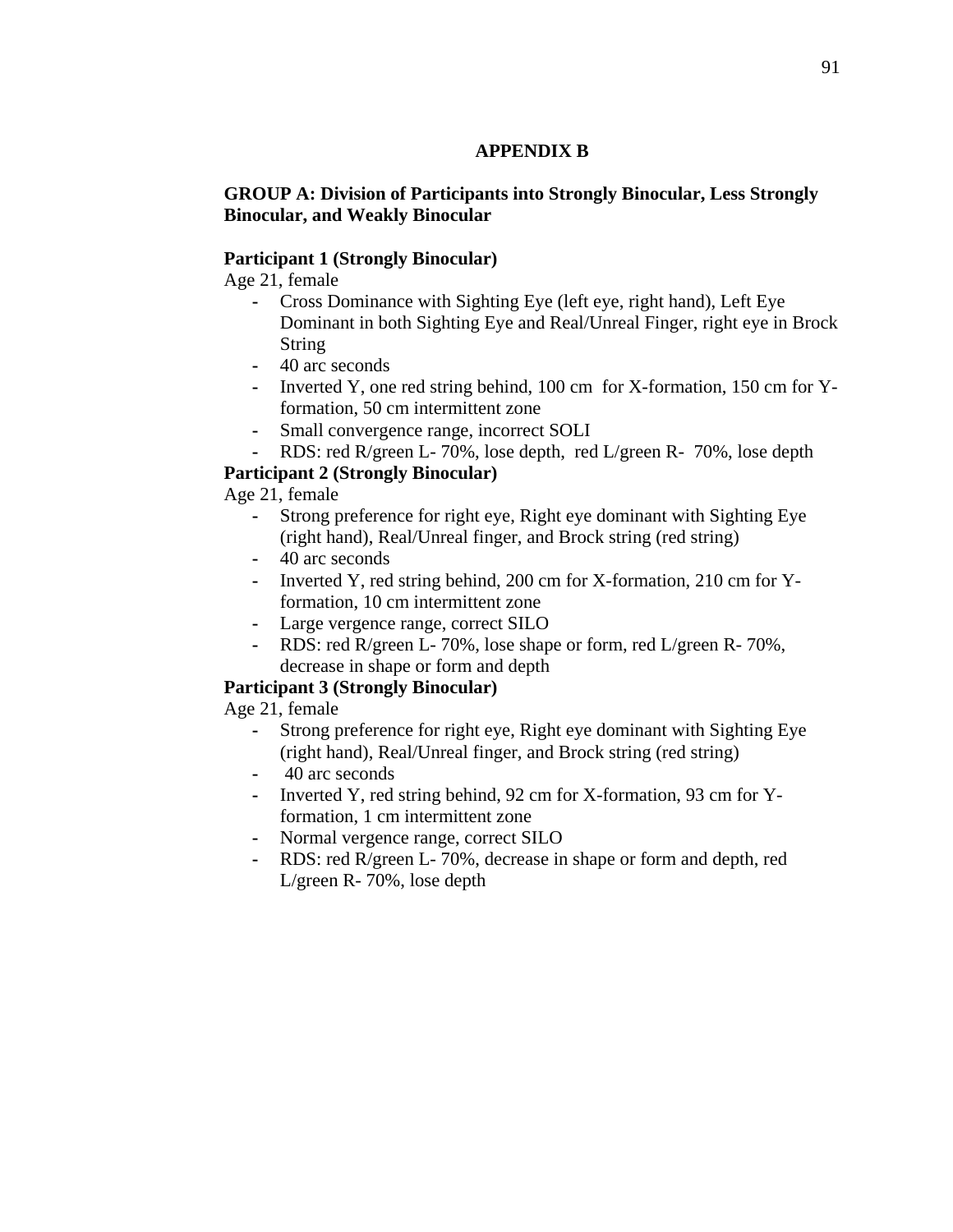## **Participant 4 (Strongly Binocular)**

Age 20, female

- **-** Strong preference for right eye, Right eye dominant with Sighting Eye (right hand), Real/Unreal finger, and Brock string (red string)
- **-** 40 arc seconds
- **-** Inverted Y, red string behind, 130 cm for X-formation, 144 cm for Yformation, 14 cm intermittent zone
- **-** Large convergence, normal divergence range, correct SILO
- **-** RDS: red R/green L- 70%, decrease in shape or form and depth, red L/green R- 70%, decrease in shape or form and depth

# **Participant 5 (Strongly Binocular)**

Age 21, female

- **-** Strong preference for right eye, Right eye dominant with Sighting Eye (right hand), Real/Unreal finger, and Brock string (red string)
- **-** 40 arc seconds
- **-** Inverted Y, red string behind, 90 cm for X-formation, 130 cm for Yformation, 30 cm intermittent zone (hinting at less dominance with sighting eye, changing between green and red string but more favoring of right eye)
- **-** Normal vergence range, correct SILO
- **-** RDS: red R/green L- 70%, decrease in shape or form and depth, red L/green R- 80%, decrease in shape or form and depth

# **Participant 6 (Strongly Binocular)**

Age 20, female

- **-** Strong preference for right eye, Right eye dominant with Sighting Eye (right hand), Real/Unreal finger, and Brock string (red string)
- **-** 40 arc seconds
- **-** Inverted Y, red string behind, 100cm for X-formation, 127 cm for Yformation, 27 cm intermittent zone
- **-** Large convergence range, smaller end of normal divergence range, SOLI (difficulty with determining size and distance change)
- **-** RDS: red R/green L- 70%, decrease in shape or form and depth, red L/green R- 70%, lose depth

# **Participant 7 (Strongly Binocular)**

Age 21, female

- **-** Right eye dominant with Sighting Eye (right hand) and Brock String (red string in), Left eye dominant with Real/Unreal finger
- **-** 40 arc seconds
- **-** Y-formation, red string in front, 100 cm for X-formation, 130 cm for Yformation, 30 cm intermittent, saw opposite (before bead, red on right, green on left, and after bead, green on right and red on left)
- **-** Large vergence range, correct SILO
- **-** RDS: red R/green L- 60%, decrease in shape or form and depth, red L/green R-70%, lose depth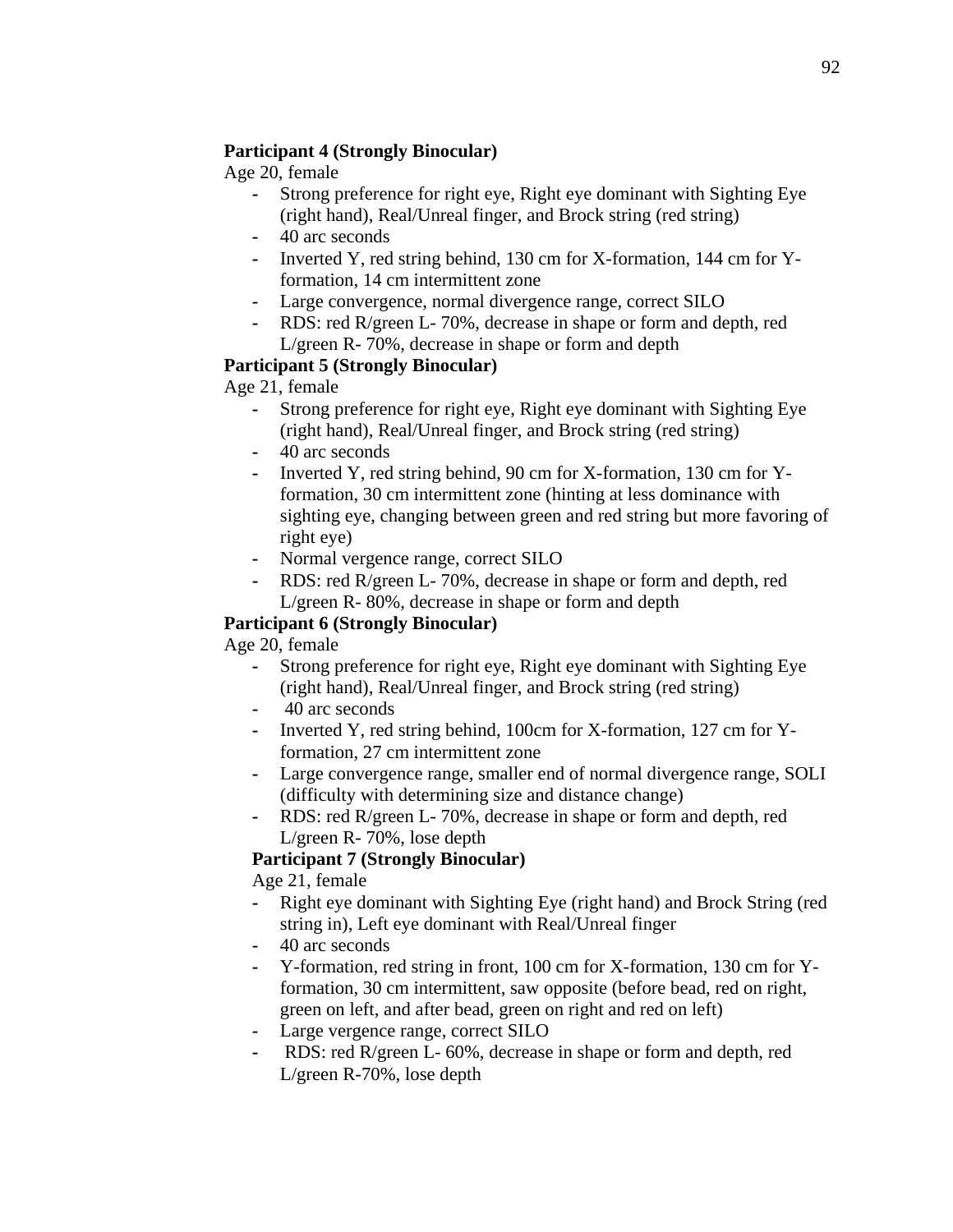### **Participant 8 (Strongly Binocular)**

Age 19, female

- **-** Strong preference for right eye, Right eye dominant with Sighting Eye (right hand), Real/Unreal finger, and Brock string (red string)
- **-** 40 arc seconds
- **-** Inverted Y, red string behind, 200 cm for X-formation, 210 cm for Yformation, 10 cm intermittent zone (constant switch between one and two strings behind)
- **-** Large convergence range, saw correct size but incorrect distance (further away), small divergence and no change in size or distance
- **-** RDS: red R/green L- 70%, decrease in shape or form and depth, red L/green R- 70%, lose depth

## **Participant 9 (Less Strongly Binocular)**

Age 22, female

- **-** Right eye dominant with Sighting Eye (right hand), Left eye dominant with Real/Unreal finger, and switching between right and left eye in Brock String
- **-** 140 arc seconds
- **-** Inverted Y, switching between red and green string behind, 90 cm for Xformation, 100 cm for Y-formation, 10 cm intermittent zone, difficult time seeing one bead, often saw two bead and needed to refocus to see one bead, which was mostly two very close overlapping beads
- **-** Small convergence range and large convergence range, correct SILO, participant struggled with determining size changed and relied on the pointer to determine size change, going back to the action system.
- **-** RDS: red R/green L- 70%, lose shape or form and depth, red L/green R-70%, lose shape or form

## **Participant 10 (Strongly Binocular)**

Age 22, female

- **-** Left eye dominant with Sighting Eye (left hand) and Real/unreal finger, Right Eye dominant with Brock string
- **-** 40 arc seconds
- **-** Inverted Y, red string behind, 120 cm for X-formation, 123 cm for Yformation, 3 cm intermittent zone
- **-** Large vergence range, correct SILO, perception and action systems were the same
- **-** RDS: red R/green L- 60%, lose shape or form and depth, red L/green R-60%, lose shape or form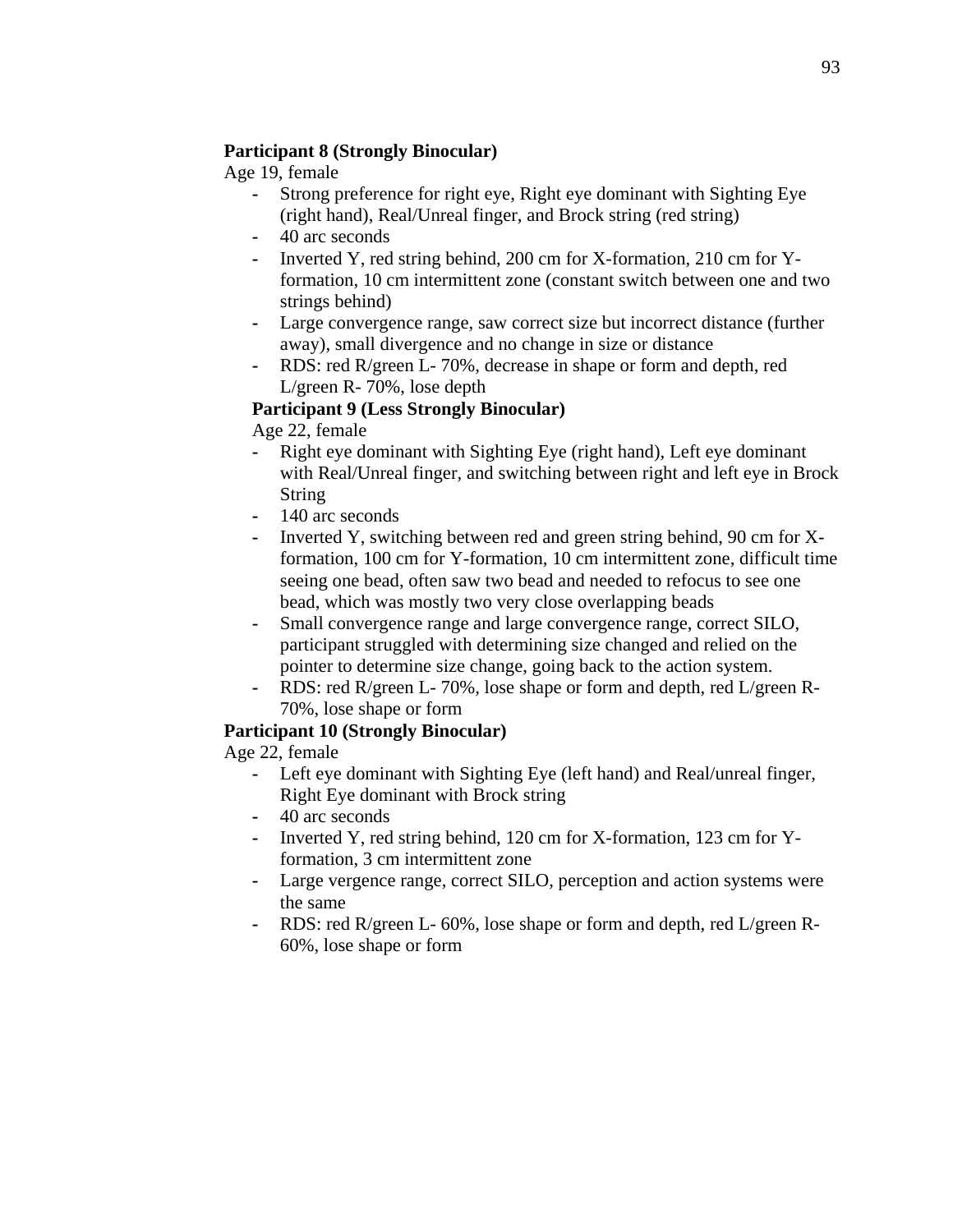## **Participant 11 (Strongly Binocular)**

Age 19, female

- **-** Right eye dominant with Sighting Eye (right hand), Left eye dominant with Real/Unreal finger and Brock String
- **-** 40 arc seconds
- **-** Inverted Y, green string behind, 251 cm for X-formation and 255 cm for Y-formation, 4 cm intermittent zone (changing between one and two strings, a clear difference and not just one string flashing in and out)
- **-** Within "normal" vergence range, correct SILO, perception system matched action system with float, float seen from a far distance from stand (21 and 22 cm, in front and behind, respectively)
- **-** RDS: red R/ green L- 70%, lose shape or form, red L/ green R- 70%, lose shape or form and depth

# **Participant 12 (Strongly Binocular)**

Age 21, female

- **-** Right eye dominant with Sighting Eye (right hand), Left eye dominant with Real/Unreal finger, and switching between left and right eye in Brock string
- **-** 40 arc seconds
- **-** Inverted Y, switching between red and green string behind, 150 cm for Xformation, 174 cm for Y-formation, 24 cm intermittent
- **-** Large vergence range, correct with convergence (smaller and closer) and correct with distance in divergence (further away) but perceived no size change. With pointer, at convergence action system was the same as perceptual system but had difficulty determining where to put the pointer
- **-** RDS: red R/green L- 60%, lose shape or form, red L/green R- 70%, decrease in shape or form and depth

# **Participant 13 (Less Strongly Binocular)**

Age 19, female

- **-** Right eye dominant in Sighting Eye (right hand) and Brock string (red string in), Left eye dominant with Real/Unreal Finger
- **-** 40 arc seconds (struggled after 100 arc seconds and originally thought there was no difference)
- **-** Y- formation, red string in front, 110 cm for X-formation, 137 cm for Yformation, 27 cm intermittent
- **-** Within "normal" vergence range (on lower end of convergence), correct with distance of perceived float but incorrect with size (saw LISO), with pointer in both divergence and convergence pointed to in front of base. Participant struggled with this test, especially with convergence range and seeing the distance between one and two quoits (NOT LOCALIZING PROPERLY…according to Brock String this is where she loses the string)
- **-** RDS: red R/green L- 60%, decrease in shape or form and depth, red L/green R- 70%, lose shape or form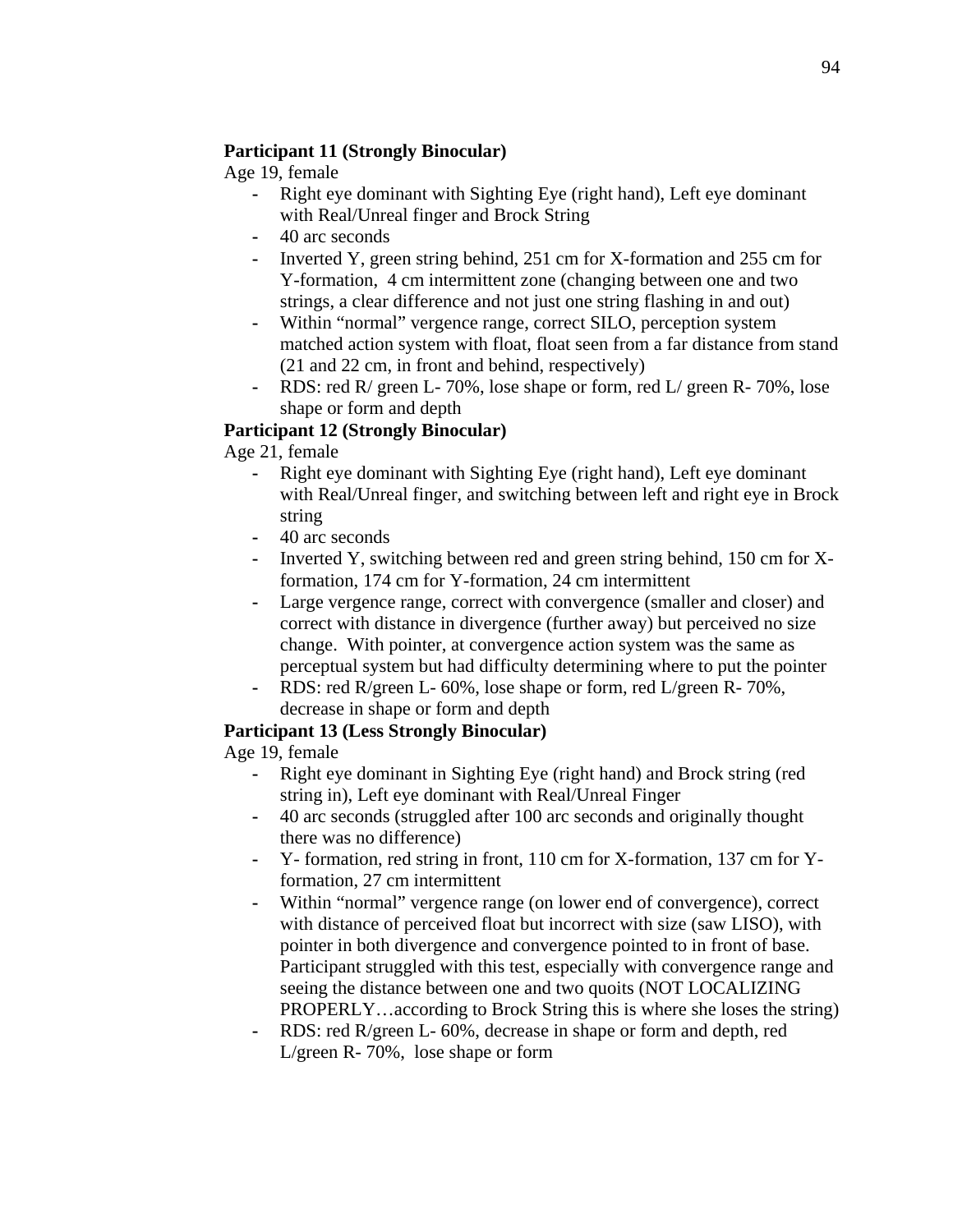### **Participant 14 (Weakly Binocular)**

Age 23, female

- **-** Cross Dominance with Sighting Eye as Left eye dominant (but right handed), Left eye dominant in Real/Unreal finger, Right eye dominant in Brock string
- **-** 40 arc seconds (struggled after 200 arc seconds)
- **-** Inverted Y, red string behind, 110cm for X-formation, 130 cm for Yformation, 20 cm interval, participant often saw two beads and became fatigued and unsure of what was being seen
- **-** At lower range of "normal" vergence range, perceived the quoit for convergence and divergence as smaller and closer but action system was correct, as for convergence pointer was placed in front of base and for divergence it was placed behind the base
- **-** RDS: red R/green L- 70%, lose depth, red L/green R- 70%, lose depth

## **Participant 15 (Weakly Binocular)**

Age 53, female

- **-** Strong preference for right eye, Right Eye dominant for Sighting eye (right hand), Real/Unreal Image, and Brock string
- **-** 40 arc seconds (struggled with test)
- **-** Inverted Y, white string behind (originally a red string), 16 cm intermittent, participant saw original X-formation (up to 170 cm) but as the bead distance from the participant increased, the red string would go directly though the bead (from nose to wall) and the greens string intersected the bead at angle, displaced to the left, as the green string flashes in and out the red string become less red and more white, 186 cm for Y-formation
- **-** Large vergence range, perceived smaller and closer for convergence and no change in size or distance for divergence. Difficulty determining where point was with visuomotor (action) system, saw two diplopic images of the pointer (was not truly focusing/fixating on the quoit and as a result the pointer was not at the fixation point, mislocalizing the quoit by not either using retinal disparity cues or had conflicting cues, also it is possible it was easier to perceive the quoit's size and distance change in convergence as it was not blocked by the back of the box)
- **-** RDS: red R/green L- 60%, decrease in shape or form and depth, red L/green R- 70%, decrease in shape or form and depth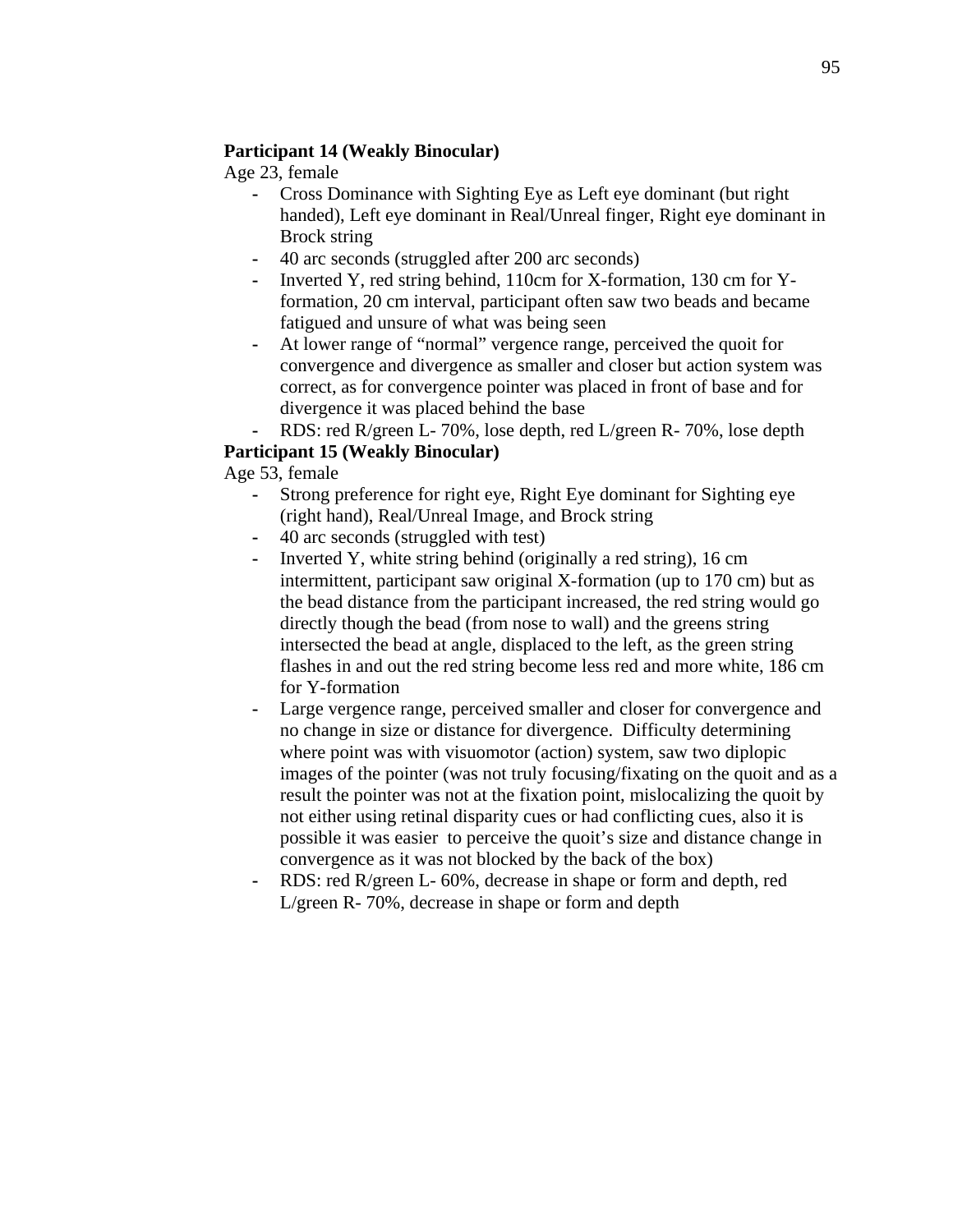### **Participant 16 (Strongly Binocular)**

Age 22, female

- **-** Cross dominance with Sighting eye, left eye (right hand), Right eye dominant with Real/Unreal finger and Brock string
- **-** 40 arc seconds
- **-** Inverted Y, red string behind, 40 cm for X-formation, 157 cm for Yformation, 117 cm intermittent
- **-** Large vergence range, correct SILO, action system and pointer was the same as perceptual system
- **-** RDS: red R/green L- 60%, decrease in shape or form and depth, red L/green R- 60%, lose depth…see smallest square below average diminishing correlation percentage

## **Participant 17 (Weakly Binocular)**

Age 22, female

- **-** Left eye dominant in sighting eye (ambidextrous), Right eye dominant in Real/Unreal Finger, using both right and left eye in Brock string
- **-** 50 arc seconds
- **-** Inverted Y, yellowish white string behind, 150 cm for X-formation, 200 cm for Y-formation, 50 cm intermittent (yellowish white string behind, merging input from two eyes, no suppression along with a mix of both green and red strings), at points during the testing the participant did not see the strings cross at the bead but instead behind the bead, where the red string crosses over the green string
- **-** Lower on "normal" vergence range, incorrect with size and distance but action system matched this inaccurate perception
- **-** RDS: red R/green L- 70%, decrease in shape or form and depth, red L/green R- 80%, decrease in shape or form and depth

## **Participant 18 (Weakly Binocular)**

Age 21, female

- **-** Right eye dominant with Sighting Eye (right hand) and Brock string, Left eye dominant with Sighting eye but had difficulty in seeing two images
- **-** 140 arc seconds
- **-** Inverted Y, red string behind, 180 cm X-formation, 196 cm Y-formation, 16 cm intermittent, saw the red and green string as more of yellow and white colored
- **-** Lower end of "normal" vergence, no perception of size and distance change and with pointer showed no change of distance, on target, relying on action system
- **-** RDS: red R/green L- 80%, lose shape or form, red L/green R- 70%, lose shape or form (higher end of diminishing binocular correlation %)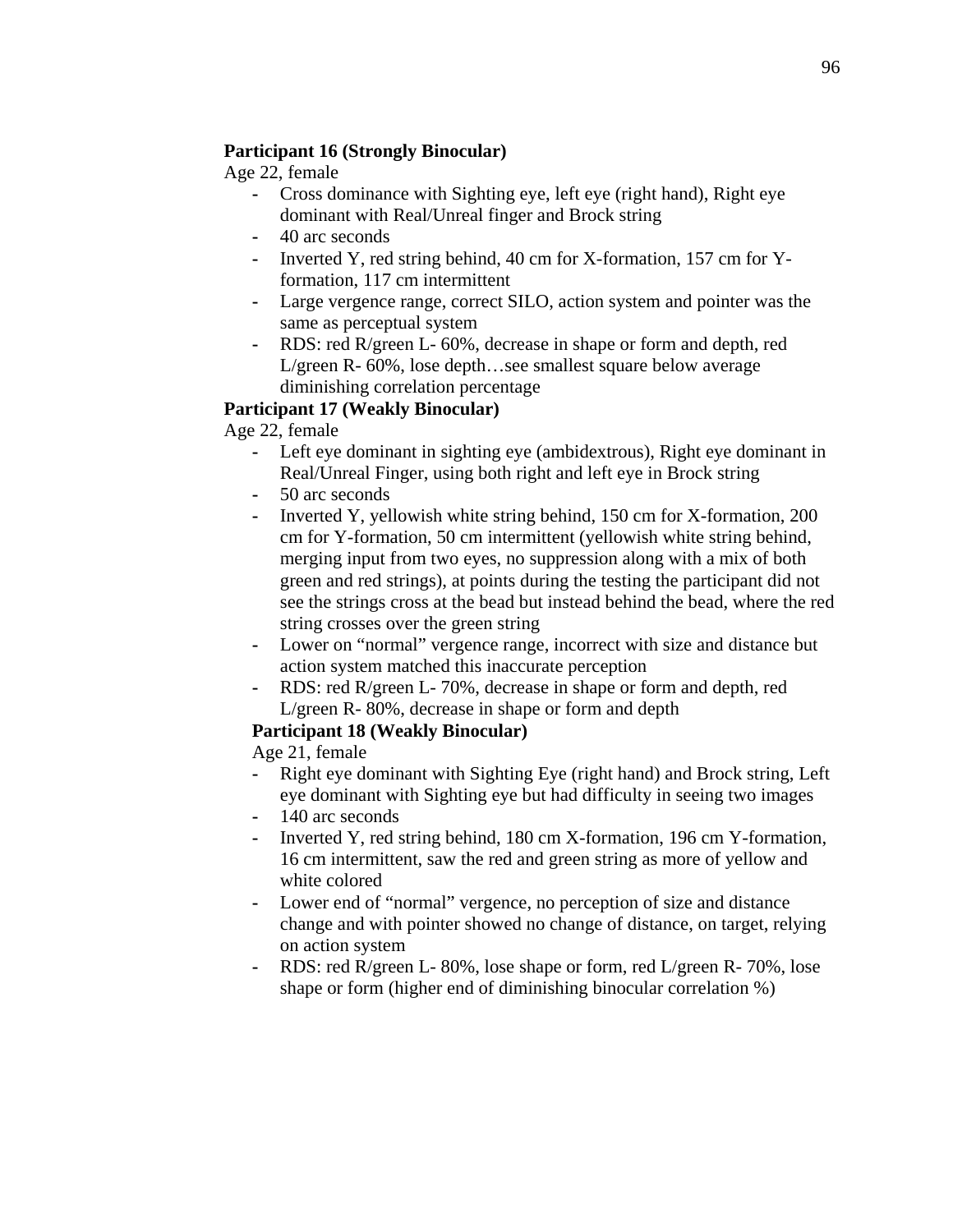### **Participant 19 (Strongly Binocular)**

Age 22, female

- **-** Cross dominant for Sighting eye, Left eye dominant (right hand), Left eye dominant for Real/Unreal finger, and Right Eye dominant for Brock string
- **-** 40 arc seconds
- **-** Inverted Y, red string behind, 40 cm for X-formation, 137 cm for Yformation, 97 cm intermittent
- **-** Within "normal" range of vergence, correct SILO, pointer visuomotor action system distance was the same as perceptual system
- **-** RDS: red R/green L- 60%, lose shape or form, red L/green R- 70%, decrease in shape or form and depth

## **Participant 20 (Strongly Binocular)**

Age 21, female

- **-** Strong preference for right eye, Right eye dominant for Sighting eye (right hand), Real/Unreal finger, and Brock string
- **-** 40 arc seconds
- **-** Inverted Y, red string behind, 120 cm for X-formation, 146 cm for Yformation, 26 cm intermittent (difficulty with fixating on one bead instead of perceiving two beads)
- **-** Large vergence range, correct SILO, action and perceptual system the same
- **-** RDS: red R/green L- 60%, decrease in shape or form and depth, red L/green R- 70%, lose depth (higher end of diminishing binocular correlation %)

## **Participant 21 (Strongly Binocular)**

Age 34, male

- **-** Strong preference for right eye, Right eye dominant for Sighting eye (right hand), Real/Unreal finger, and Brock string
- **-** 40 arc seconds
- **-** Inverted Y, red string behind, 150 cm for X-formation, 154 cm for Yformation, 4 cm intermittent
- **-** Large convergence, within normal range divergence, correct with size but not distance, SOLI, action system correct over perceptual for convergence. The participant stated that distance was determined based on general world experiences of objects becoming larger as closer and smaller as further away.
- **-** RDS: red R/green L- 60%, decrease in shape or form and distance, red L/green right- 70%, decrease in shape or form and distance (higher end of diminishing binocular correlation %)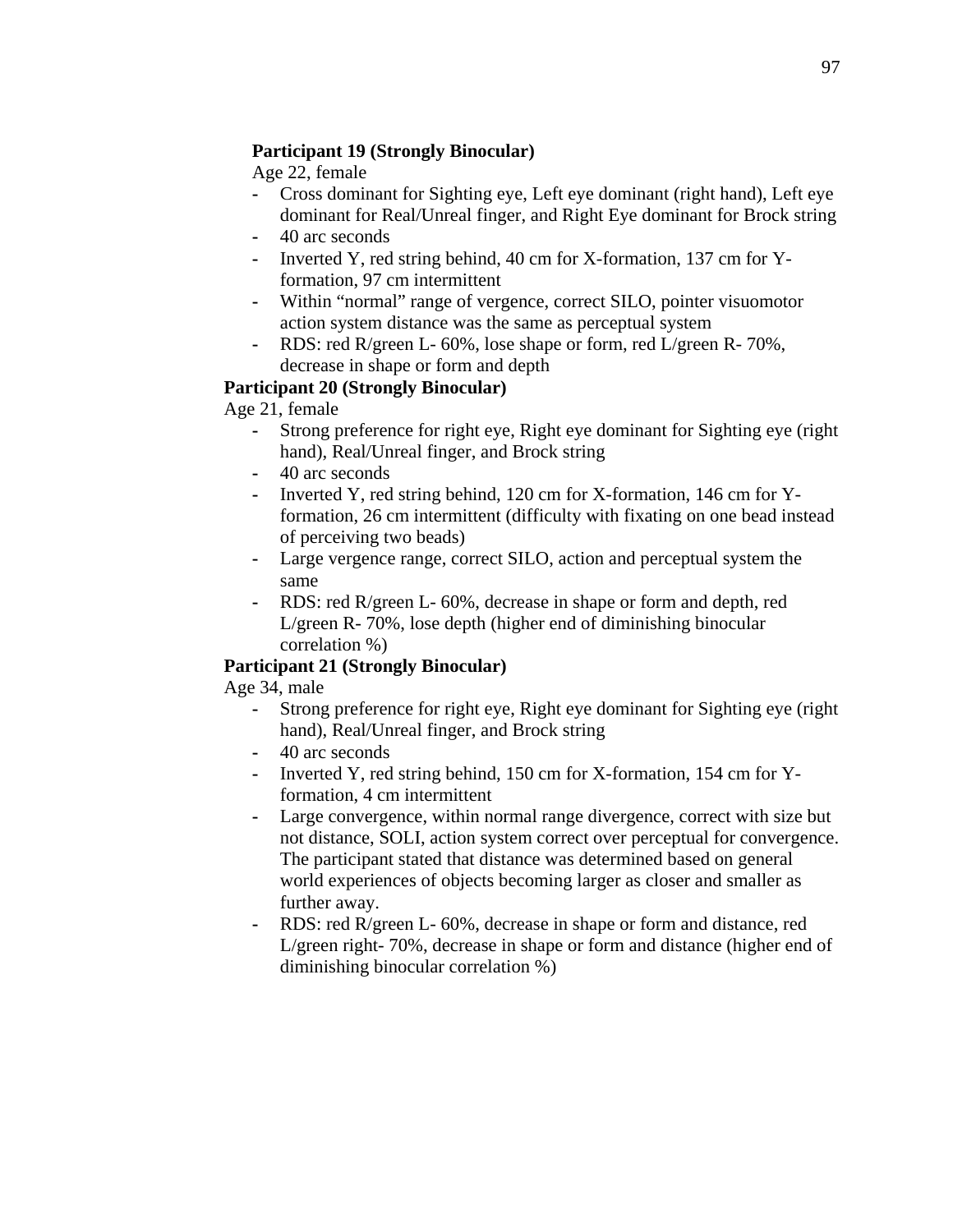### **Participant 22 (Strongly Binocular)**

Age 32, female

- **-** Strong preference for right eye, Right eye dominant for Sighting eye (right hand), Real/Unreal finger, and Brock string
- **-** 40 arc seconds
- **-** Inverted Y, red string behind, 110 cm for X-formation, 164 cm for Yformation, 54 cm intermittent
- **-** Within normal vergence range, correct SILO, action system and perceptual system the same for convergence, but with divergence correct with quoit being perceived as further away but visuomotor system pointed to it in front of the base, confusion with action system (can be conflicting cues, also it is possible it was easier to perceive the quoit's size and distance change in convergence as it was not blocked by the back of the box)
- **-** RDS: red R/green L- 60%, lose shape or form and depth, red L/green R-70%, lose shape or form and depth (higher end of diminishing binocular correlation %)

# **Participant 23 (Strongly Binocular)**

Age 22, female

- **-** Cross Dominance with Sighting Eye, Left eye (right hand), Left eye with Real/Unreal Finger, and using both Left and Right eye with Brock string
- **-** 40 arc seconds
- **-** Inverted Y, co-dominance as one string behind is partially red and green, 150 cm for X-formation, 200 cm for Y-formation, 50 cm intermittent zone (switching between red or greens string or a combined color string)
- **-** Large vergence range, correct convergence as closer and smaller but perceived no change in size or distance with divergence (can be due to a smaller diopter measurement) but with the pointer the action system pointed to the quoit as further away, behind the stand
- **-** RDS: red R/green L- 70%, lose and depth, red L/green R- 70%, lose depth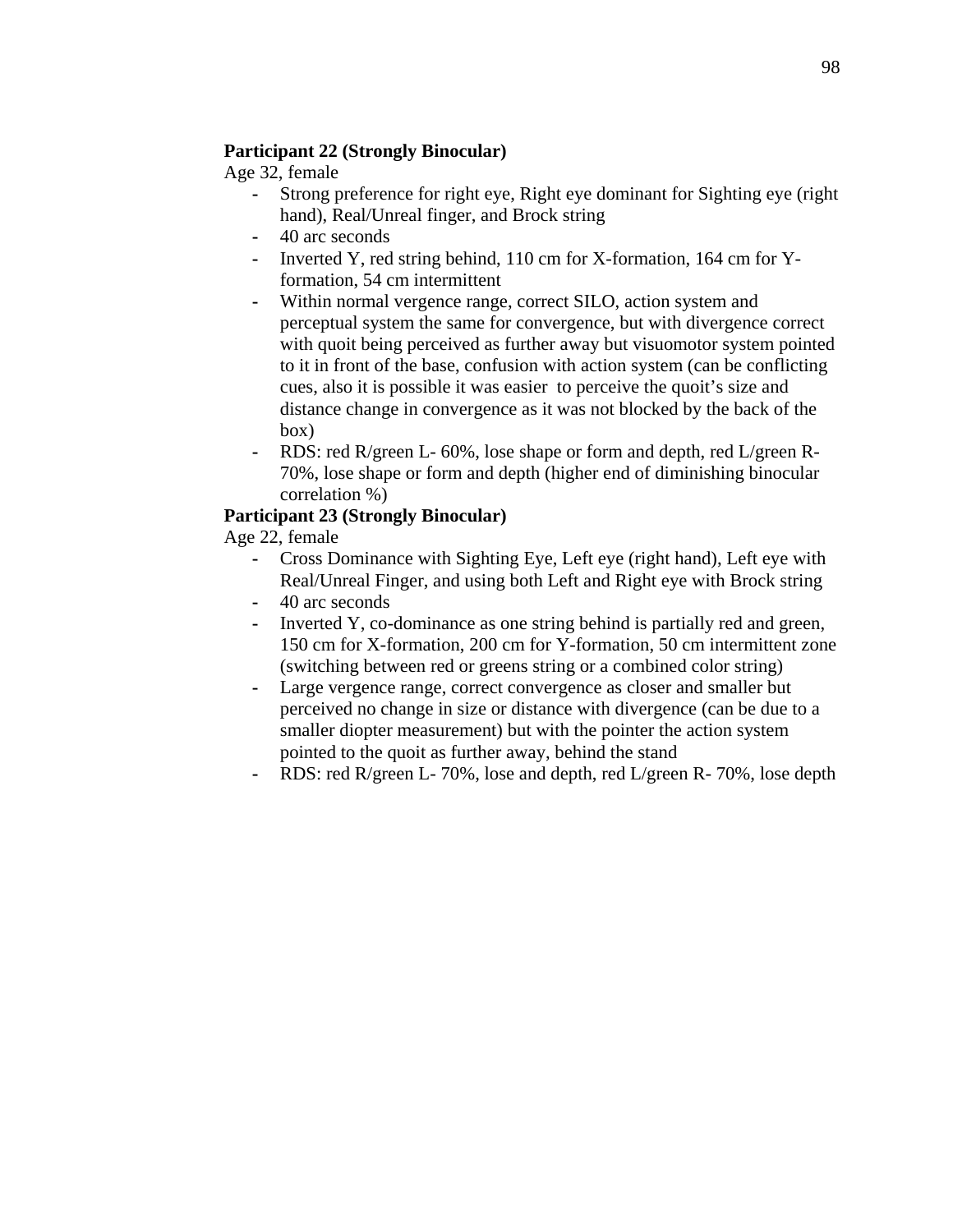### **Participant 24 (Less Strongly Binocular)**

Age 23, female

- **-** Right eye dominance for Sighting Eye (right hand) and Real/Unreal finger, Left eye dominant for Brock string
- **-** 40 arc seconds
- **-** Inverted Y, green string behind, 146 cm for X-formation, 147 cm for Yformation, 1 cm intermittent, participant had difficulty with this test where in front of the bead would see two string that would turn into one red string before it went through the bead or the two strings would cross slightly in front of the bead, the participant would also see two beads or when saw one bead it would switch between the two different colored beads (not fixating properly, fixating point in front of the bead)
- Large convergence range, divergence within normal range, correct SILO, perception systems matched pointer placement in the action system
- **-** RDS: red R/green L- 70%, decrease in shape or form and depth, red L/green R- 70%, lose shape or form and depth

### **Participant 25 (Weakly Binocular)**

Age 19, female

- **-** Right eye dominant with Sighting Eye (right hand) and Brock string, Left eye dominant with Real/Unreal finger
- **-** 100 arc seconds
- **-** Y to Inverted Y as participant almost completely loses the green string in front; it reappears, and then loses the green string behind, red string behind, X-formation 110 cm, Y-formation 166 cm, 56 cm intermittent (confusion)
- **-** Within lower end of normal convergence range, incorrect with size and distance, convergence was perceived as larger and further away and divergence perceived as larger and closer, yet despite being incorrect with the perception of the quoits the action systems was correct with both size and distance
- **-** RDS: red R/green L- 70%, decrease in shape or form and depth, red L/green R- 80%, lose depth (higher end of diminishing binocular correlation %)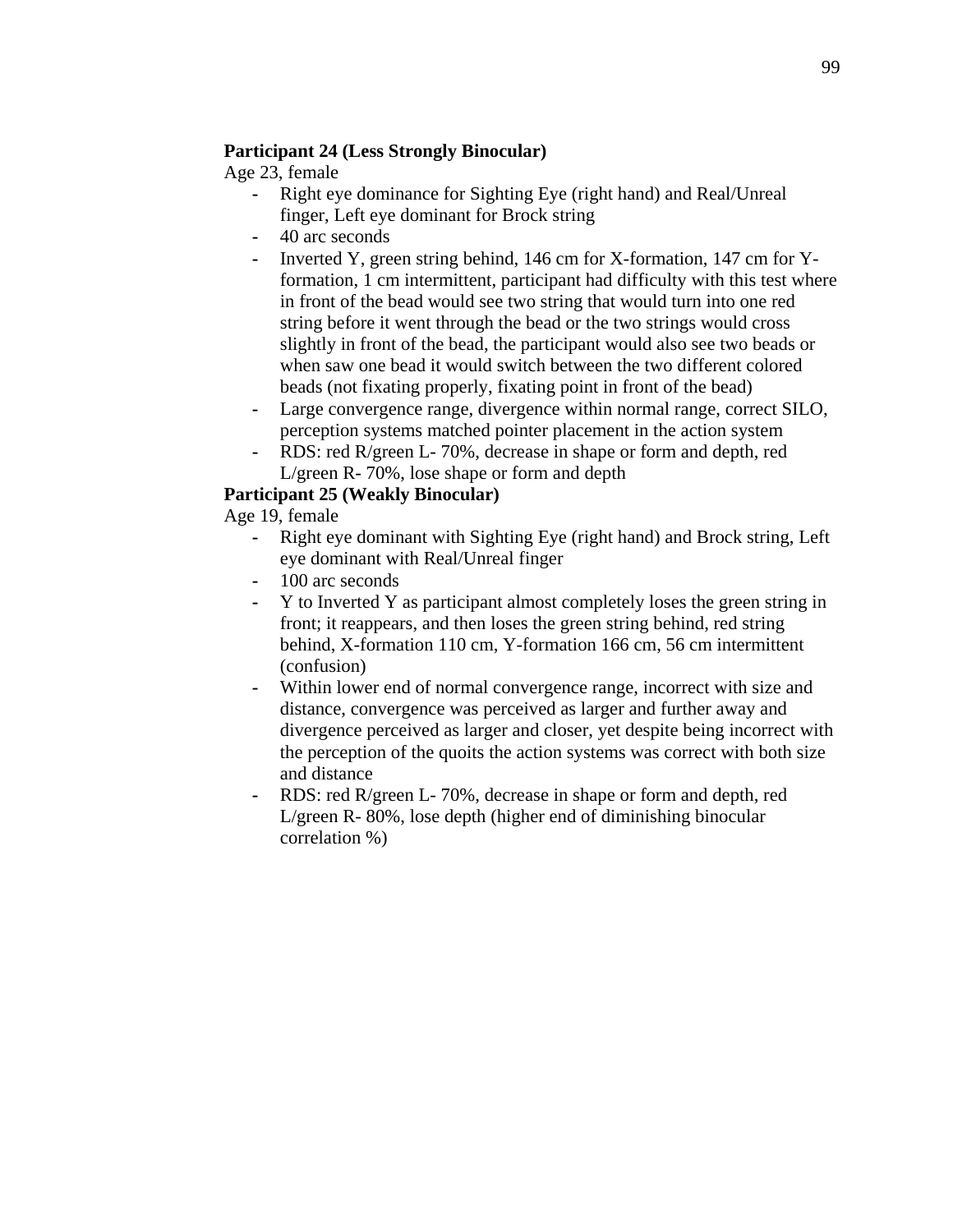### **Participant 26 (Weakly Binocular)**

Age 20, female

- **-** Strong preference for right eye, Right eye dominant for Sighting eye (right hand), Real/Unreal finger, and Brock string
- **-** 40 arc seconds
- **-** Inverted Y, red string behind, 130 cm for X-formation, 146 cm for Yformation, 16 cm intermittent zone, before intermittent zone the participant would sometimes see the green string crossing behind the bead
- **-** Large vergence range, with convergence perceived correct with distance but not size where perception of distance matched the pointer placement in the action system, with divergence perceived no change in size or distance which matched the pointer placed on the slide (action system). The participant struggled with this test and with pointer would outline the left quoit instead of a fused percept
- **-** RDS: red R/green L- 70%, lose shape or form, red L/green R- 70%, lose shape or form

# **Participant 27 (Strongly Binocular)**

Age 21, female

- **-** Strong preference for right eye, Right eye dominant for Sighting eye (ambidextrous), Real/Unreal finger, and Brock string
- **-** 40 arc seconds
- **-** Inverted Y, red string behind, 150 cm for X-formation, 177 cm for Yformation, 27 cm intermittent
- **-** Small vergence range, incorrect SOLI, action system pointed to slide, no correspondence of float with visuomotor system
- **-** RDS: red R/green L- 70%, decrease in shape or form and depth, red L/green R- 70%, decrease shape or form and depth

### **Participant 28 (Strongly Binocular)**

Age 36, male

- **-** Right eye dominant with Sighting Eye (right hand) and Brock string, Left eye dominant with Real/Unreal Finger, participant has a bit of ambidexterity as uses left hand for other activities
- **-** 40 arc seconds
- **-** Inverted Y, red string out, 110 cm for X-formation, 184 cm for Yformation, 74 cm intermittent, at first participant saw two string that would converge into one string but when told to re-fixate eyes onto bead participant realized that eyes were not looking at the bead but the string in front of the bead, re-aligned eyes and saw correct X-formation
- Large vergence range, correct SILO, action system equaled perceptual systems
- **-** RDS: red R/green L- 60%, decrease in shape or form and depth, red L/green R- 60%, decrease shape or form and depth(both diminishing binocular correlation percentages at lower end of correlation, hint of strong binocularity)